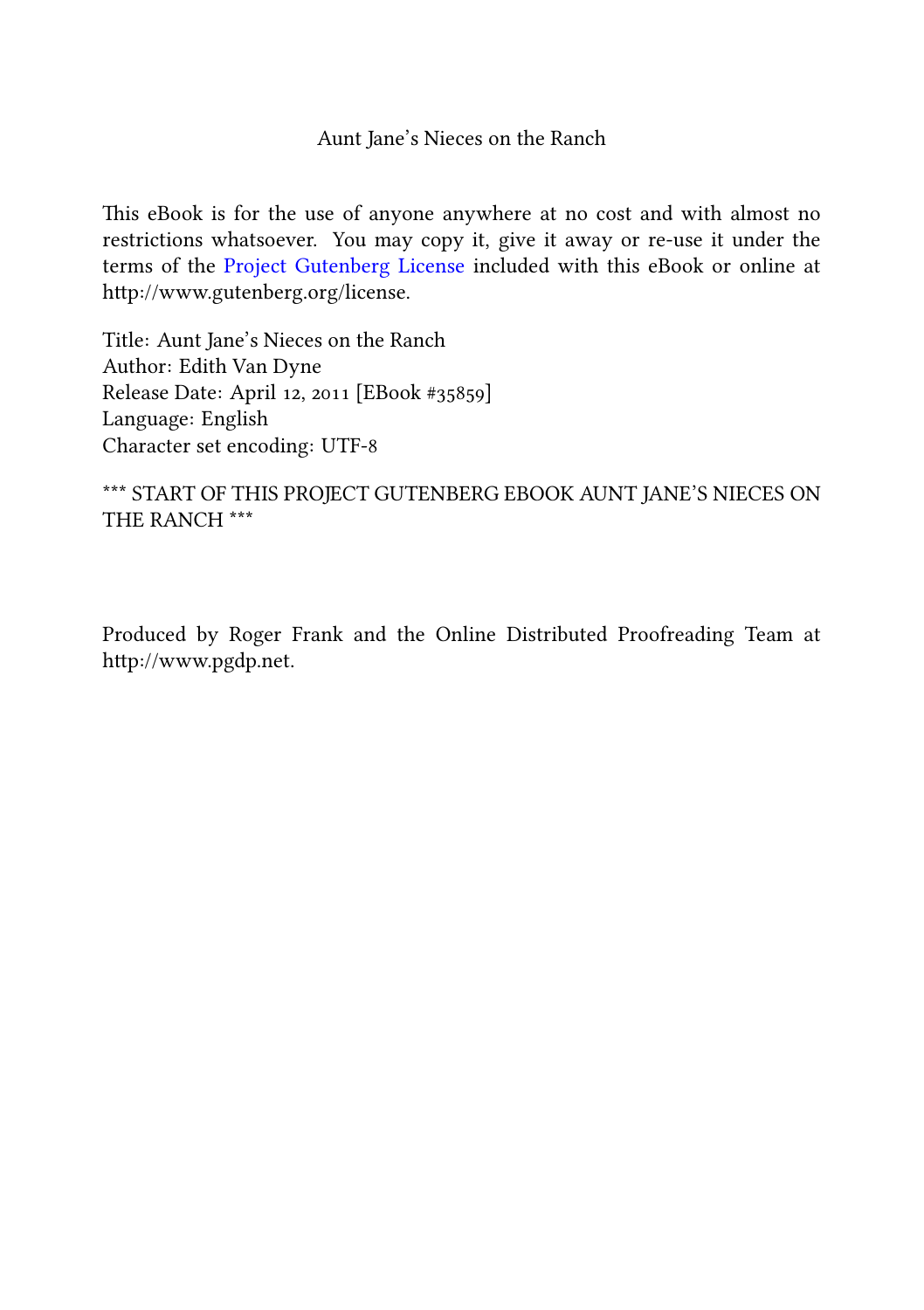

#### AUNT JANE'S NIECES ON THE RANCH

BY

#### EDITH VAN DYNE

AUTHOR OF AUNT JANE'S NIECES SERIES THE FLYING GIRL SERIES, ETC., ETC.

> The Reilly & Lee Co. Chicago

COPYRIGHT, 1913 **BY** THE REILLY  $\phi$  Britton Co.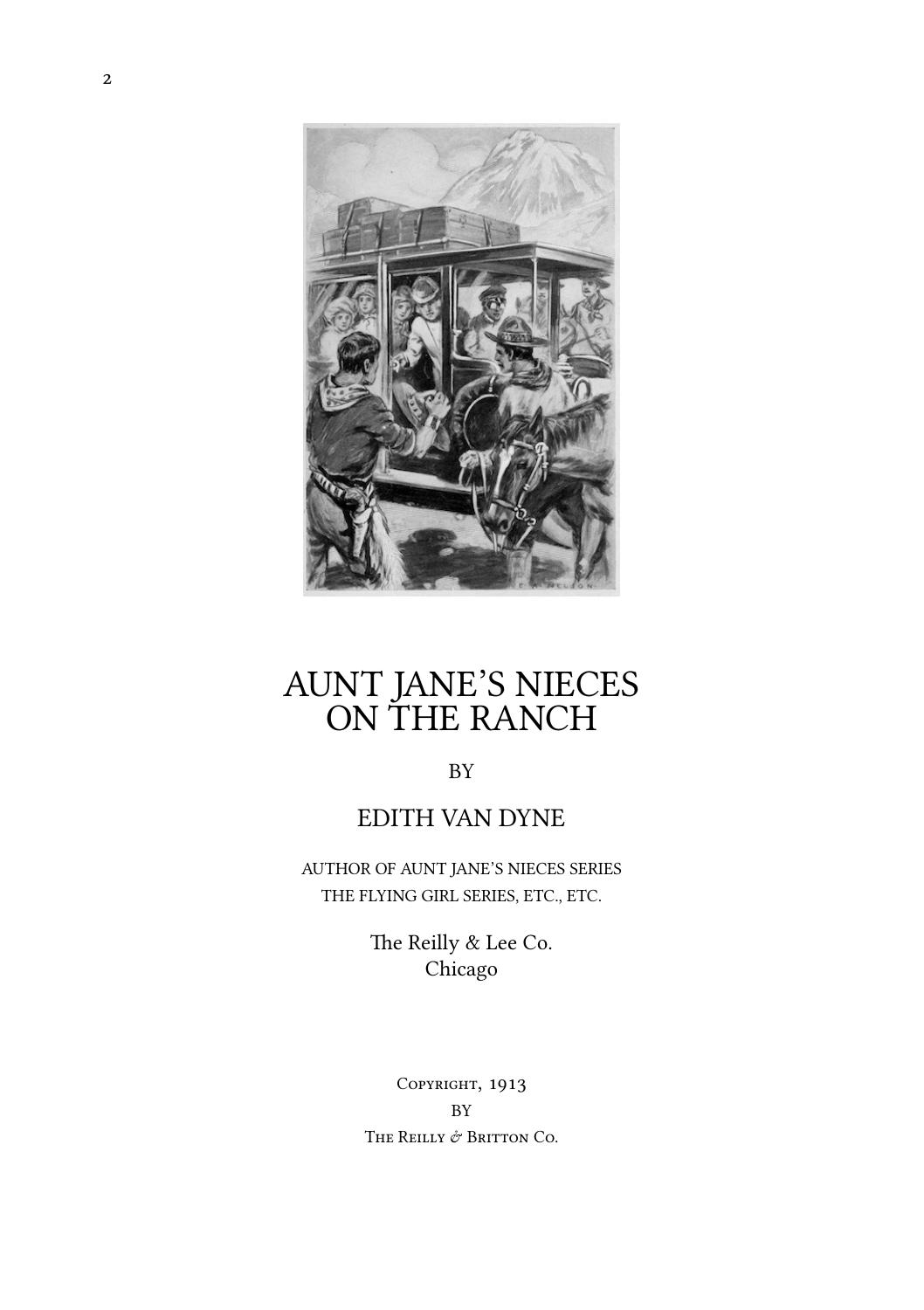#### AUNT JANE'S NIECES ON THE RANCH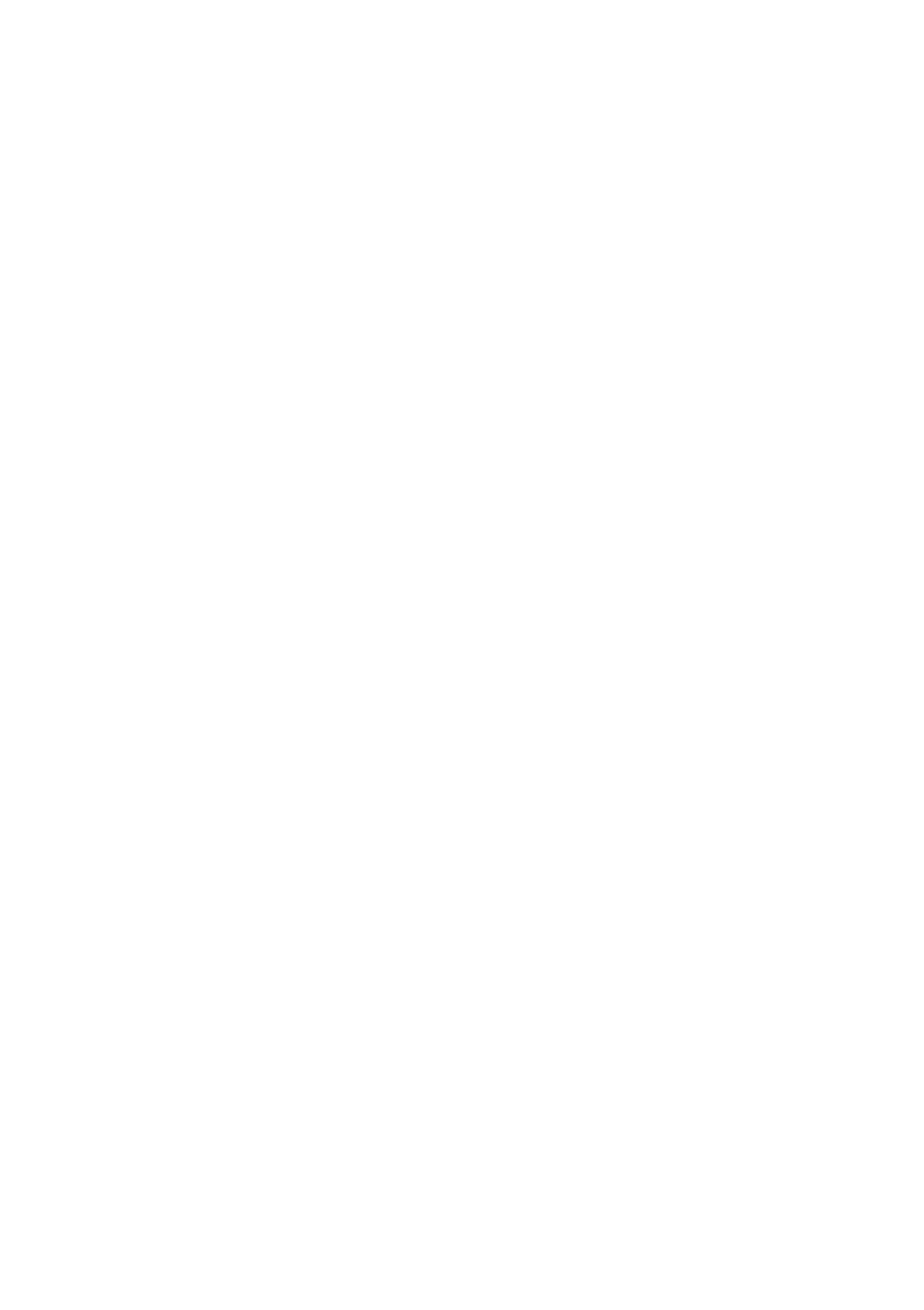#### **C[ONTENTS](#page-52-0)**

[CHAPTER I—UNCLE JOHN DECIDES](#page-72-0)

[CHAPTER II—EL CAJON RANCH](#page-76-0)

[CHAPTER III—THAT BLESSED BABY!](#page-84-0)

[CHAPTER IV—LITTLE JANE'S TWO NURSE](#page-90-0)S

[CHAPTER V—INEZ THREATENS](#page-96-0)

[CHAPTER VI—A DINNER WITH THE NEIGH](#page-102-0)BORS

[CHAPTER VII—GONE!](#page-106-0)

CHAPTER VIII—VERY MYSTERIOUS

CHAPTER IX—A FRUITLESS SEARCH

CHAPTER X—CONJECTURES AND ABSURDITIES

CHAPTER XI—THE MAJOR ENCOUNTERS THE GHOST

CHAPTER XII—ANOTHER DISAPPEARANCE

CHAPTER XIII—THE WAY IT HAPPENED

CHAPTER XIV—PRISONERS OF THE WALL

CHAPTER XV—MILDRED CONFIDES IN INEZ

CHAPTER XVI—AN UNEXPECTED ARRIVAL

CHAPTER XVII—THE PRODIGAL SON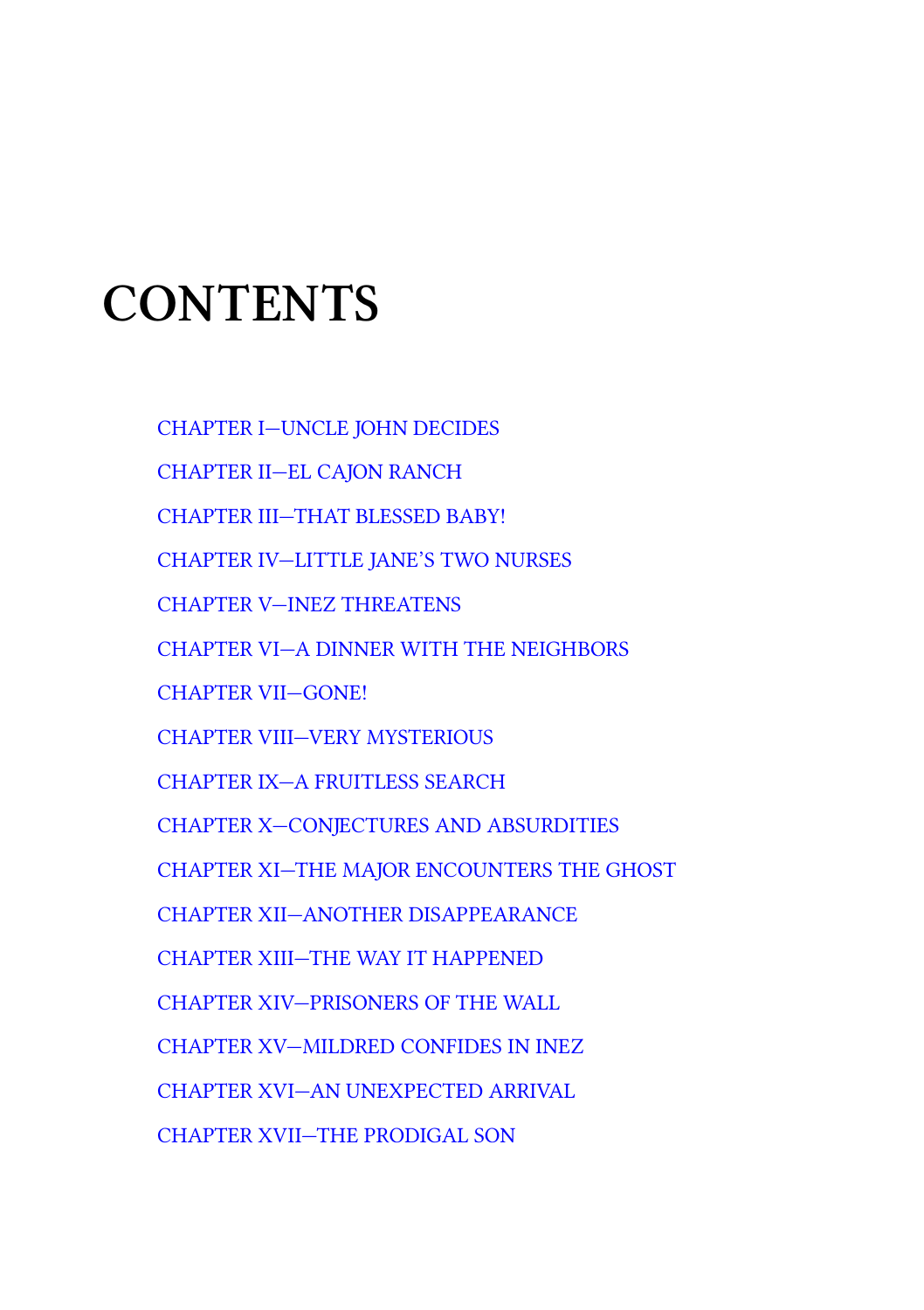$\overline{6}$ 

CHAPTER XVIII—LACES AND GOLD CHAPTER XIX—INEZ AND MIGUEL CHAPTER XX—MR. RUNYON'S DISCOVERY CHAPTER XXI—A FORTUNE IN TATTERS CHAPTER XXII—FAITHFUL AND TRUE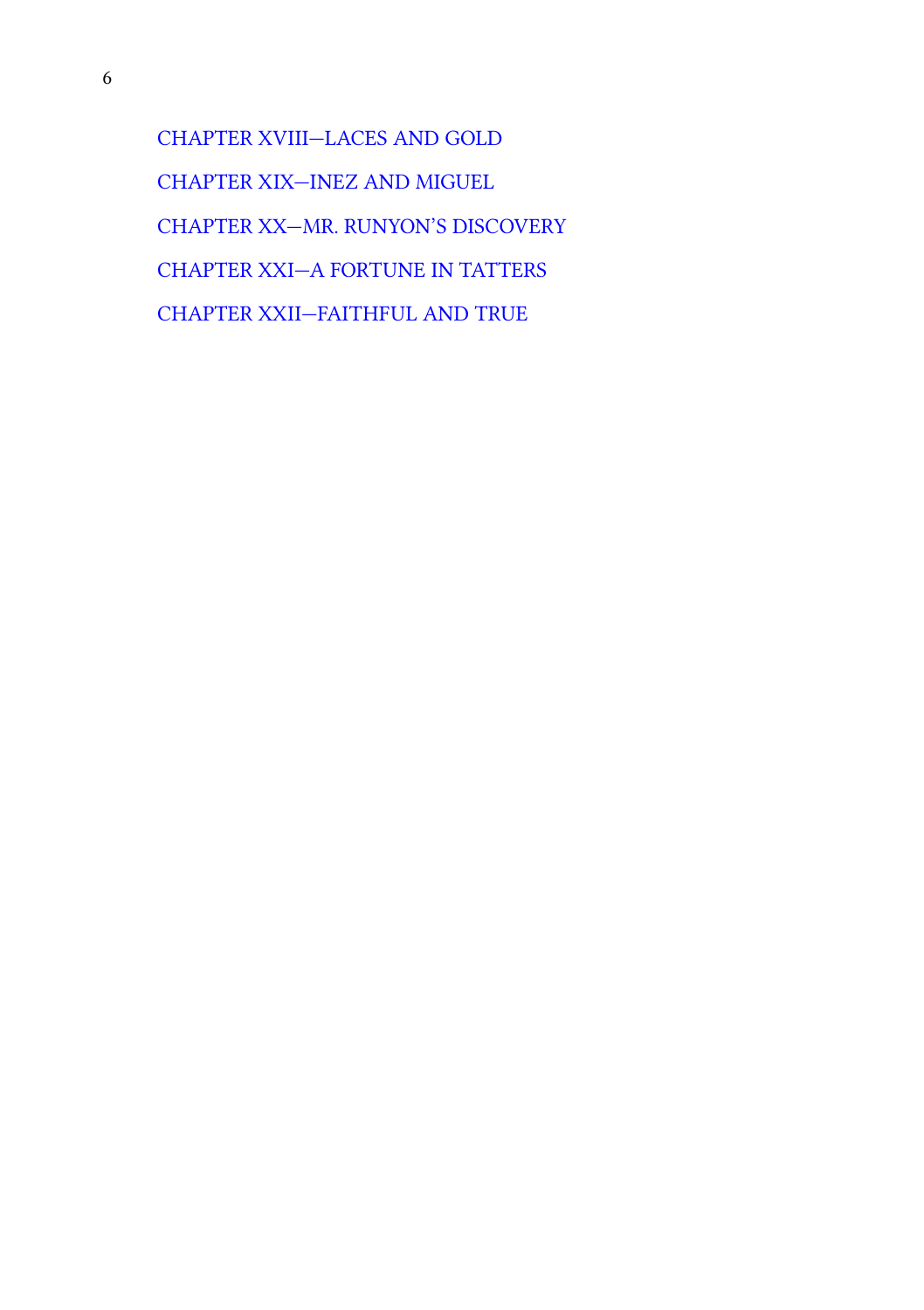#### Aunt Jane's Nieces on the Ranch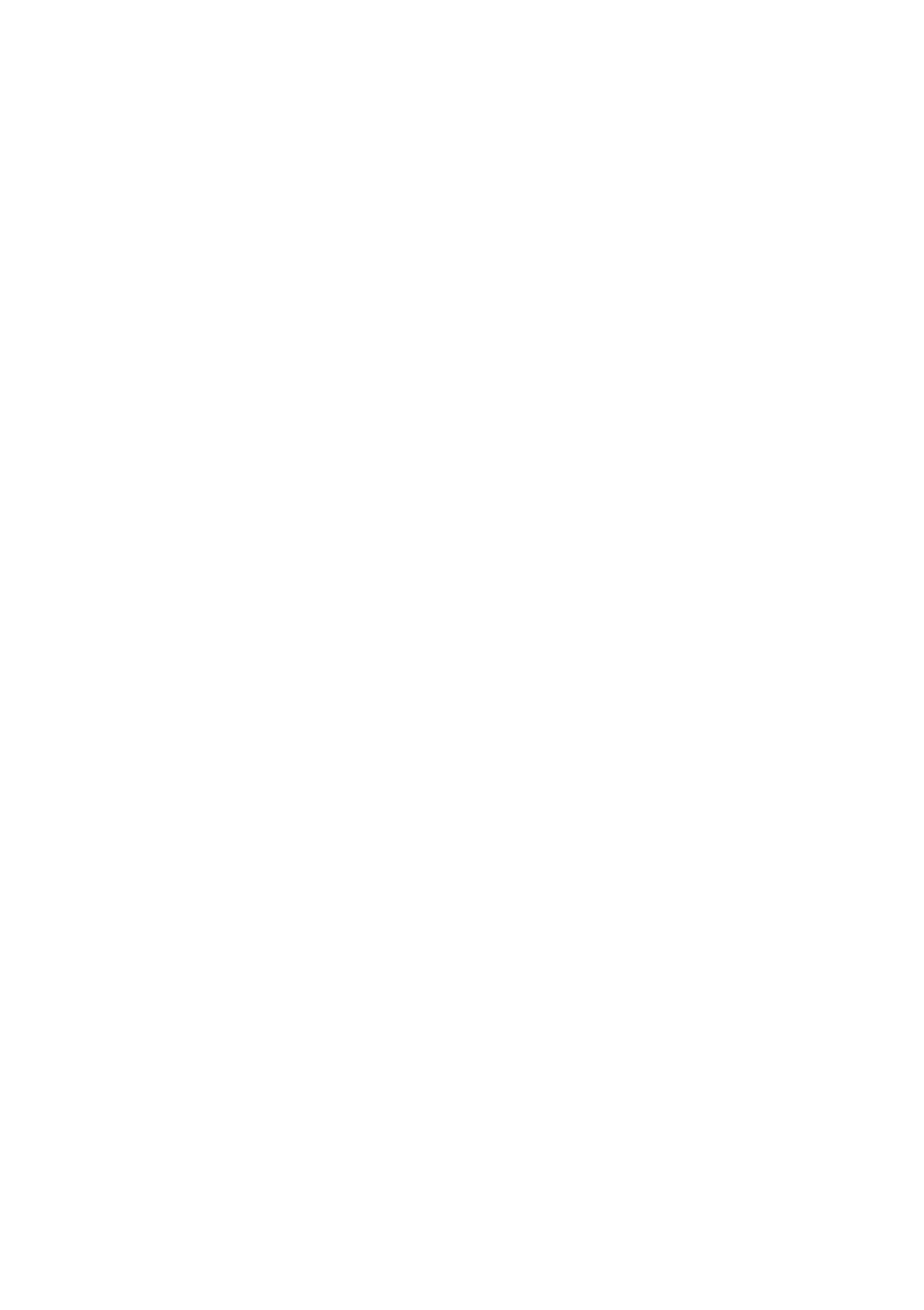# **CHAPTER I—UNCLE JOHN DECIDES**

"And now," said Major Doyle, rubbing his hands together as he half reclined in his big chair in a corner of the sitting room, "now we shall enjoy a nice cosy winter in dear New York."

"Cosy?" said his young daughter, Miss Patricia Doyle, raising her head from her sewing to cast a glance through the window at the whirling snowflakes.

"Ab-so-lute-ly cosy, Patsy, my dear," responded the major. "Here we are in our own steam-heated flat—seven rooms and a bath, not counting the closets—hot water any time you turn the faucet; a telephone call brings the butcher, the baker, the candlestick-maker; latest editions of the papers chucked into the passage! What more do you want?"

"Tcha!"

This scornful ejaculation came from a little bald-headed man seated in the opposite corner, who had been calmly smoking his pipe and dreamily eyeing the flickering gas-log in the grate. The major gave a start and turned to stare fixedly at the little man. Patsy, scenting mischief, indulged in a little laugh as she threaded her needle.

"Sir! what am I to understand from that brutal interruption?" demanded Major Doyle sternly.

"You're talking nonsense," was the reply, uttered in a tone of cheery indifference. "New York in winter is a nightmare. Blizzards, thaws, hurricanes, ice, la grippe, shivers—grouches."

"Drumsticks!" cried the major indignantly. "It's the finest climate in the world—bar none. We've the finest restaurants, the best theatres, the biggest stores and—and the stock exchange. And then, there's Broadway! What more can mortal desire, John Merrick?"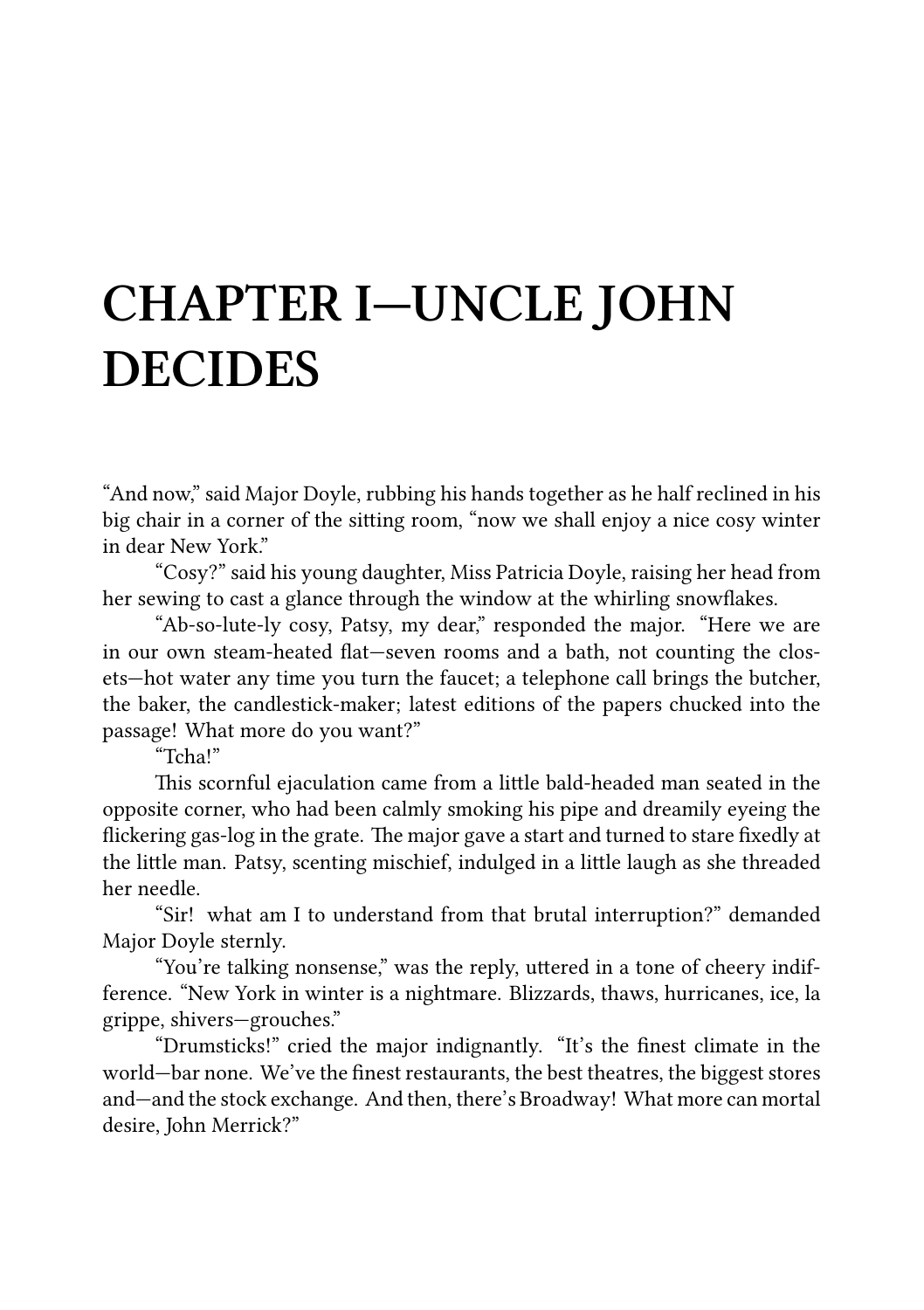The little man laughed, but filled his pipe without reply.

"Uncle John is getting uneasy," observed Patsy. "I've noticed it for some time. This is the first snowstorm that has caught him in New York for several years."

"The blizzard came unusually early," said Mr. Merrick apologetically. "It took me by surprise. But I imagine there will be a few days more of decent weather before winter finally sets in. By that time—"

"Well, what then?" asked the major in defiant accents, as his brother-in-law hesitated.

"By that time we shall be out of it, of course," was the quiet reply.

Patsy looked at her uncle reflectively, while the major grunted and shifted uneasily in his chair. Father and daughter were alike devoted to John Merrick, whose generosity and kindliness had rescued them from poverty and thrust upon them all the comforts they now enjoyed. Even this pretty flat building in Willing Square, close to the fashionable New York residence district, belonged in fee to Miss Doyle, it having been a gift from her wealthy uncle. And Uncle John made his home with them, quite content in a seven-room-flat when his millions might have purchased the handsomest establishment in the metropolis. Down in Wall Street and throughout the financial districts the name of the great John Merrick was mentioned with awe; here in Willing Square he smoked a pipe in his corner of the modest sitting room and cheerfully argued with his irascible brother-in-law, Major Doyle, whose business it was to look after Mr. Merrick's investments and so allow the democratic little millionaire the opportunity to come and go as he pleased.

The major's greatest objection to Uncle John's frequent absences from New York—especially during the winter months—was due to the fact that his beloved Patsy, whom he worshiped with a species of idolatry, usually accompanied her uncle. It was quite natural for the major to resent being left alone, and equally natural for Patsy to enjoy these travel experiences, which in Uncle John's company were always delightful.

Patsy Doyle was an unprepossessing little thing, at first sight. She was short of stature and a bit plump; freckled and red-haired; neat and wholesome in appearance but lacking "style" in either form or apparel. But to her friends Patricia was beautiful. Her big blue eyes, mischievous and laughing, won hearts without effort, and the girl was so genuine—so natural and unaffected—that she attracted old and young alike and boasted a host of admiring friends.

This girl was Uncle John's favorite niece, but not the only one. Beth De Graf, a year younger than her cousin Patsy, was a ward of Mr. Merrick and lived with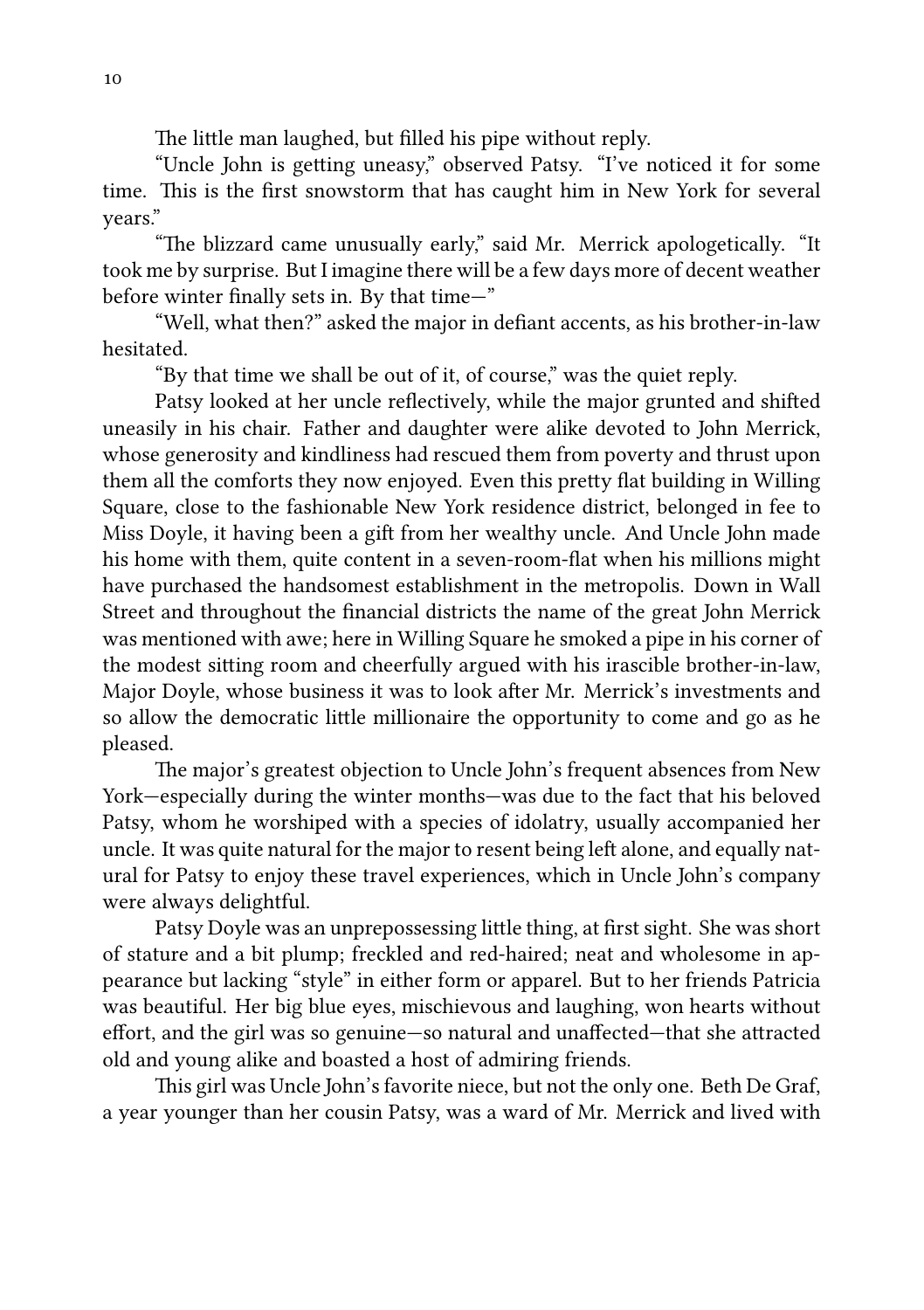the others in the little flat at Willing Square. Beth was not an orphan, but her father and mother, residents of an Ohio town, had treated the girl so selfishly and inconsiderately that she had passed a very unhappy life until Uncle John took her under his wing and removed Beth from her depressing environment. This niece was as beautiful in form and feature as Patsy Doyle was plain, but she did not possess Patsy's cheerful and uniform temperament and was by nature reserved and diffident in the presence of strangers.

Yet Beth had many good qualities, among them a heart-felt sympathy for young girls who were not so fortunate as herself. On this disagreeable winter's day she had set out to visit a settlement school where she had long since proved herself the good angel of a score of struggling girls. The blizzard had developed since she left home, but no one worried about her, for Beth was very resourceful.

There was another niece, likewise dear to John Merrick's heart, who had been Louise Merrick before she married a youth named Arthur Weldon, some two years before this story begins. A few months ago Arthur had taken his young wife to California, where he had purchased a fruit ranch, and there a baby was born to them which they named "Jane Merrick Weldon"—a rather big name for what was admitted to be a very small person.

This baby, now five months old and reported to be thriving, had been from its birth of tremendous interest to every inhabitant of the Willing Square flat. It had been discussed morning, noon and night by Uncle John and the girls, while even the grizzled major was not ashamed to admit that "that Weldon infant" was an important addition to the family. Perhaps little Jane acquired an added interest by being so far away from all her relatives, as well as from the fact that Louise wrote such glowing accounts of the baby's beauty and witcheries that to believe a tithe of what she asserted was to establish the child as an infantile marvel.

Now, Patsy Doyle knew in her heart that Uncle John was eager to see Louise's baby, and long ago she had confided to Beth her belief that the winter would find Mr. Merrick at Arthur Weldon's California ranch, with all his three nieces gathered around him and the infantile marvel in his arms. The same suspicion had crept into Major Doyle's mind, and that is why he so promptly resented the suggestion that New York was not an ideal winter resort. Somehow, the old major "felt in his bones" that his beloved Patsy would be whisked away to California, leaving her father to face the tedious winter without her; for he believed his business duties would not allow him to get away to accompany her.

Yet so far Uncle John, in planning for the winter, had not mentioned California as even a remote possibility. It was understood he would go somewhere, but up to the moment when he declared "we will be out of it, of course, when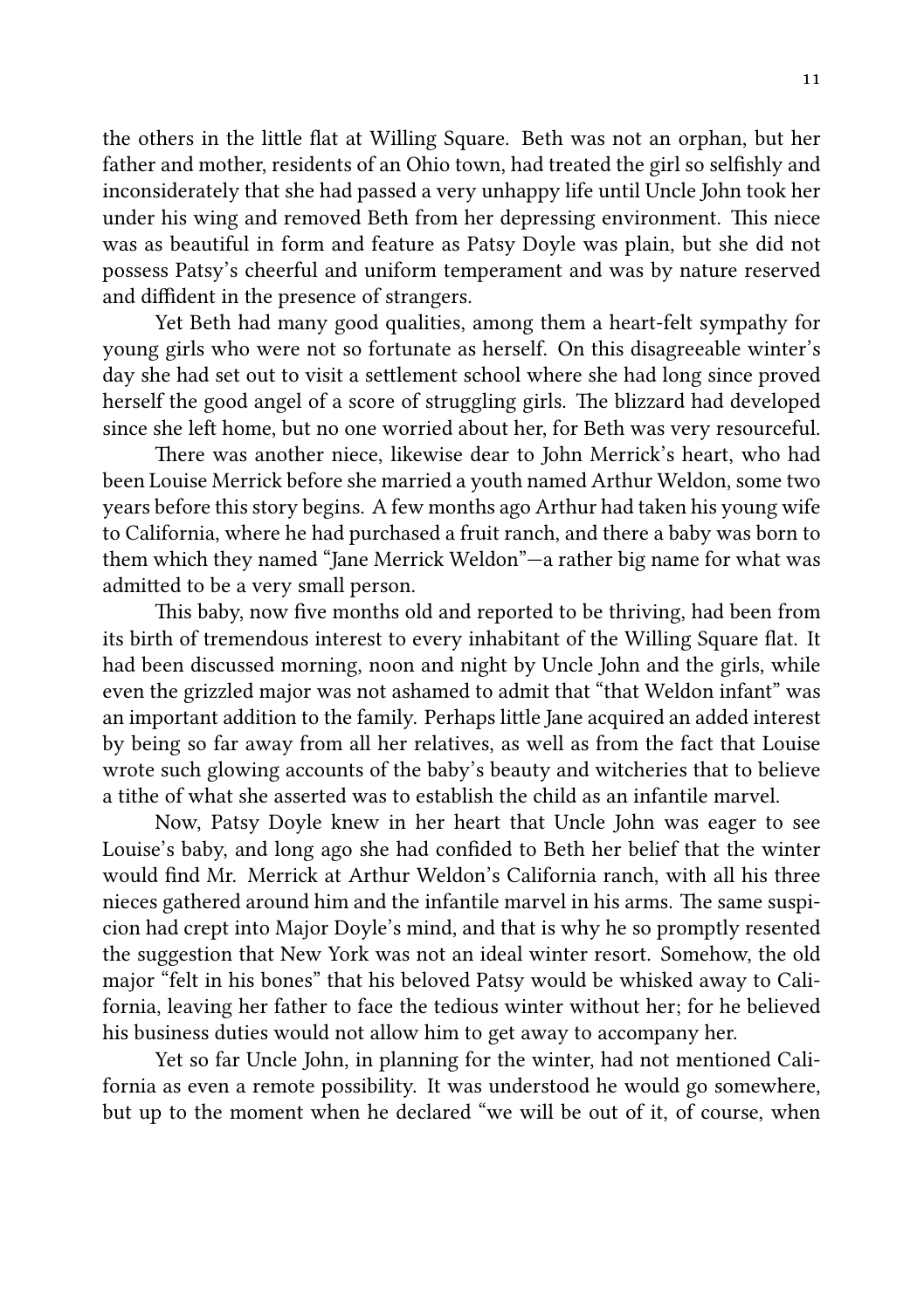the bad weather sets in," he had kept his own counsel and forborne to express a preference or a decision.

But now the major, being aroused, decided to "have it out" with his elusive brother-in-law.

"Where will ye go to find a better place?" he demanded.

"We're going to Bermuda," said Uncle John.

"For onions?" asked the major sarcastically.

"They have other things in Bermuda besides onions. A delightful climate, I'm told, is one of them."

The major sniffed. He was surprised, it is true, and rather pleased, because Bermuda is so much nearer New York than is California; but it was his custom to object.

"Patsy can't go," he declared, as if that settled the question for good and all. "The sea voyage would kill her. I'm told by truthful persons that the voyage to Bermuda is the most terrible experience known to mortals. Those who don't die on the way over positively refuse ever to come back again, and so remain forever exiled from their homes and families—until they have the good luck to die from continually eating onions."

Mr. Merrick smiled as he glanced at the major's severe countenance.

"It can't be as bad as that," said he. "I know a man who has taken his family to Bermuda for five winters, in succession."

"And brought 'em back alive each time?"

"Certainly. Otherwise, you will admit he couldn't take them again."

"That family," asserted the major seriously, "must be made of cast-iron, with clockwork stomachs."

Patsy gave one of her low, musical laughs.

"I think I would like Bermuda," she said. "Anyhow, whatever pleases Uncle John will please me, so long as we get away from New York."

"Why, ye female traitor!" cried the major; and added, for Uncle John's benefit: "New York is admitted by men of discretion to be the modern Garden of Eden. It's the one desideratum of—"

Here the door opened abruptly and Beth came in. Her cheeks were glowing red from contact with the wind and her dark tailor-suit glistened with tiny drops left by the melted snow. In her mittened hand she waved a letter.

"From Louise, Patsy!" she exclaimed, tossing it toward her cousin; "but don't you dare read it till I've changed my things."

Then she disappeared into an inner room and Patsy, disregarding the injunction, caught up the epistle and tore open the envelope.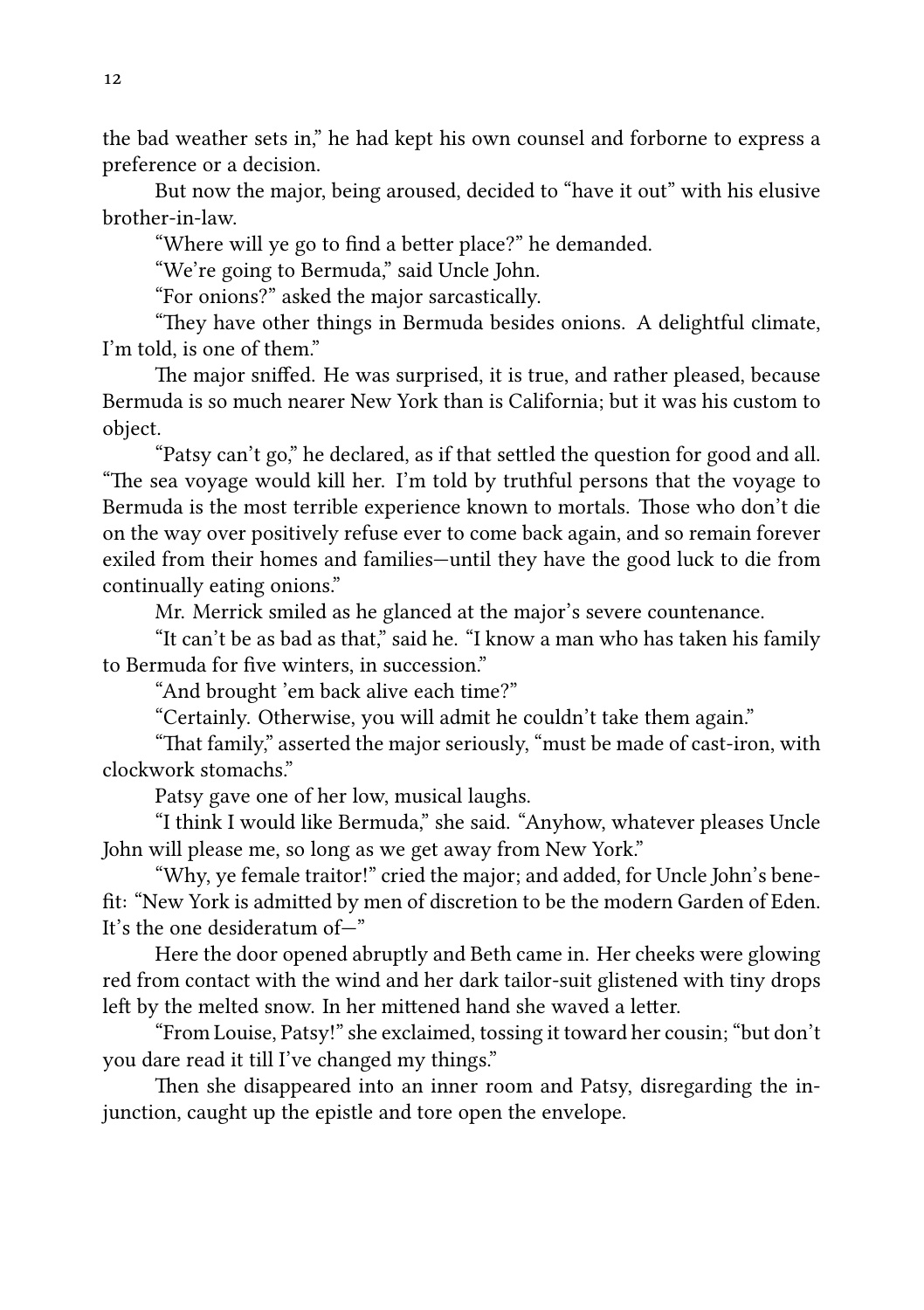Uncle John refilled his pipe and looked at Patsy's tense face inquiringly. The major stiffened, but could not wholly repress his curiosity. After a moment he said:

"All well, Patsy?"

"How's the baby?" asked Uncle John.

"Dear me!" cried Patsy, with a distressed face; "and no doctor nearer than five miles!"

Both men leaped from their chairs.

"Why don't they keep a doctor in the house?" roared the major.

"Suppose we send Dr. Lawson, right away!" suggested Uncle John.

Patsy, still holding up the letter, turned her eyes upon them reproachfully.

"It's all over," she said with a sigh.

The major dropped into a chair, limp and inert. Uncle John paled.

"The-the baby isn't-dead!" he gasped.

"No, indeed," returned Patsy, again reading. "But it had colic most dreadfully, and Louise was in despair. But the nurse, a dark-skinned Mexican creature, gave it a dose of some horrid hot stuff—"

"Chile con carne, most likely!" ejaculated the major.

"Horrible!" cried Uncle John.

"And that cured the colic but almost burned poor little Jane's insides out." "Insides out!"

"However, Louise says the dear baby is now quite well again," continued the girl.

"Perhaps so, when she wrote," commented the major, wiping his forehead with a handkerchief; "but that's a week ago, at least. A thousand things might have happened to that child since then. Why was Arthur Weldon such a fool as to settle in a desert place, far away from all civilization? He ought to be prosecuted for cruelty."

"The baby's all right," said Patsy, soothingly. "If anything serious happened, Louise would telegraph."

"I doubt it," said the major, walking the floor. "I doubt if there's such a thing as a telegraph in all that forsaken country."

Uncle John frowned.

"You are getting imbecile, Major. They've a lot more comforts and conveniences on that ranch than we have here in New York."

"Name 'em!" shouted the Major. "I challenge ye to mention one thing we haven't right here in this flat."

"Chickens!" said Beth, re-entering the room in time to hear this challenge.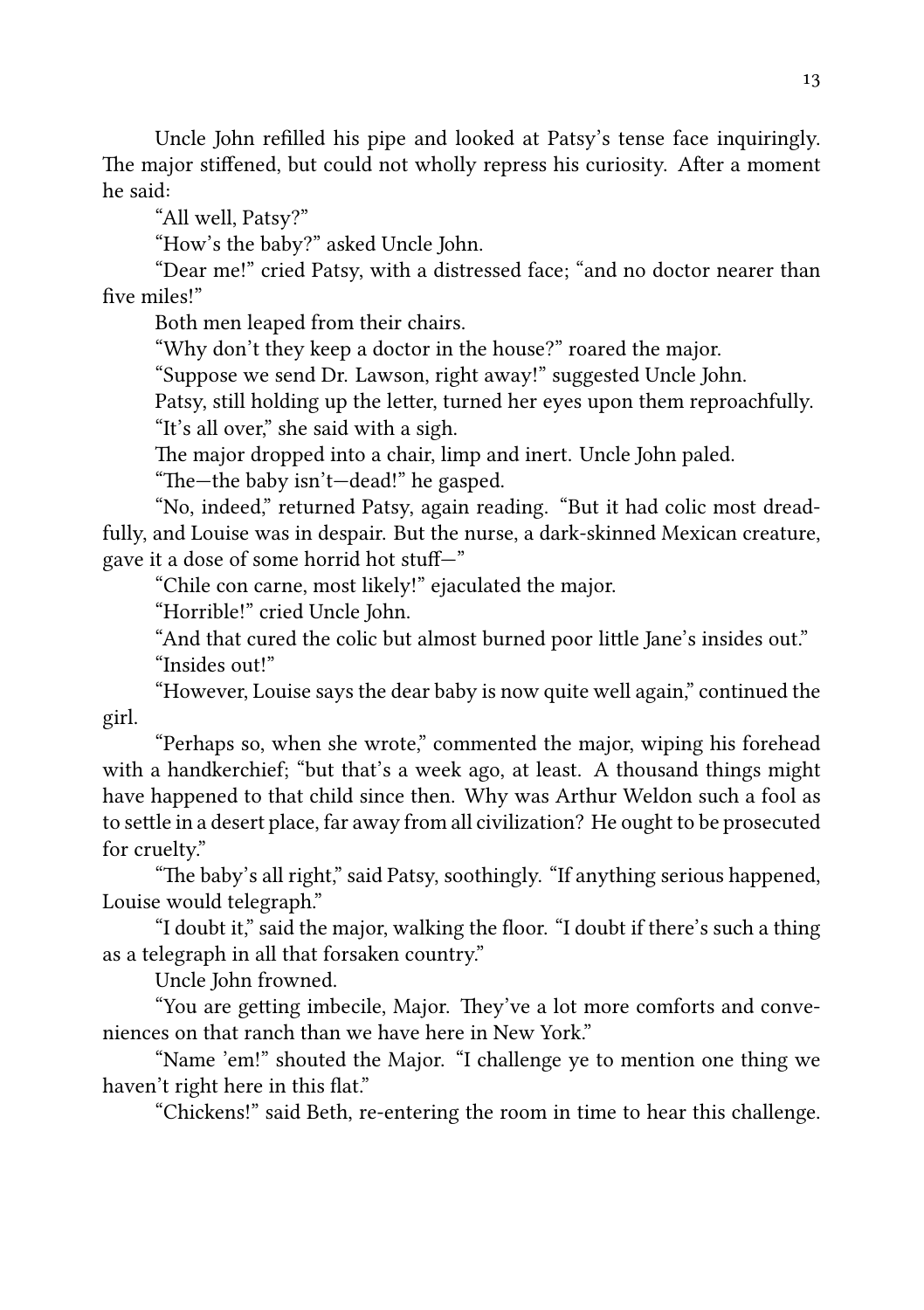"How's the baby, Patsy?"

"Growing like a weed, dear, and getting more lovely and cunning every second. Here-read the letter yourself."

While Beth devoured the news from California Uncle John replied to the major.

"At El Cajon Ranch," said he, "there's a fine big house where the sunshine peeps in and floods the rooms every day in the year. Hear that blizzard howl outside, and think of the roses blooming this instant on the trellis of Louise's window. Arthur has two automobiles and can get to town in twenty minutes. They've a long-distance telephone and I've talked with 'em over the line several times."

"You have!" This in a surprised chorus.

"I have. Only last week I called Louise up."

"An expensive amusement, John," said the major grimly.

"Yes; but I figured I could afford it. I own some telephone stock, you know, so I may get part of that investment back. They have their own cows, and chickens—as Beth truly says—and any morning they can pick oranges and grapefruit from their own trees for breakfast."

"I'd like to see that precious baby," remarked Beth, laying the letter on her lap to glance pleadingly at her uncle.

"Uncle John is going to take us to Bermuda," said Patsy in a serious voice.

The little man flushed and sat down abruptly. The major, noting his attitude, became disturbed.

"You've all made the California trip," said he. "It doesn't pay to see any country twice."

"But we haven't seen Arthur's ranch," Beth reminded him.

"Nor the baby," added Patsy, regarding the back of Uncle John's head somewhat wistfully.

The silence that followed was broken only by the major's low growls. The poor man already knew his fate.

"That chile-con-carne nurse ought to be discharged," mumbled Uncle John, half audibly. "Mexicans are stupid creatures to have around. I think we ought to take with us an experienced nurse, who is intelligent and up-to-date."

"Oh, I know the very one!" exclaimed Beth. "Mildred Travers. She's perfectly splendid. I've watched her with that poor girl who was hurt at the school, and she's as gentle and skillful as she is refined. Mildred would bring up that baby to be as hearty and healthful as a young savage."

"How soon could she go?" asked Uncle John.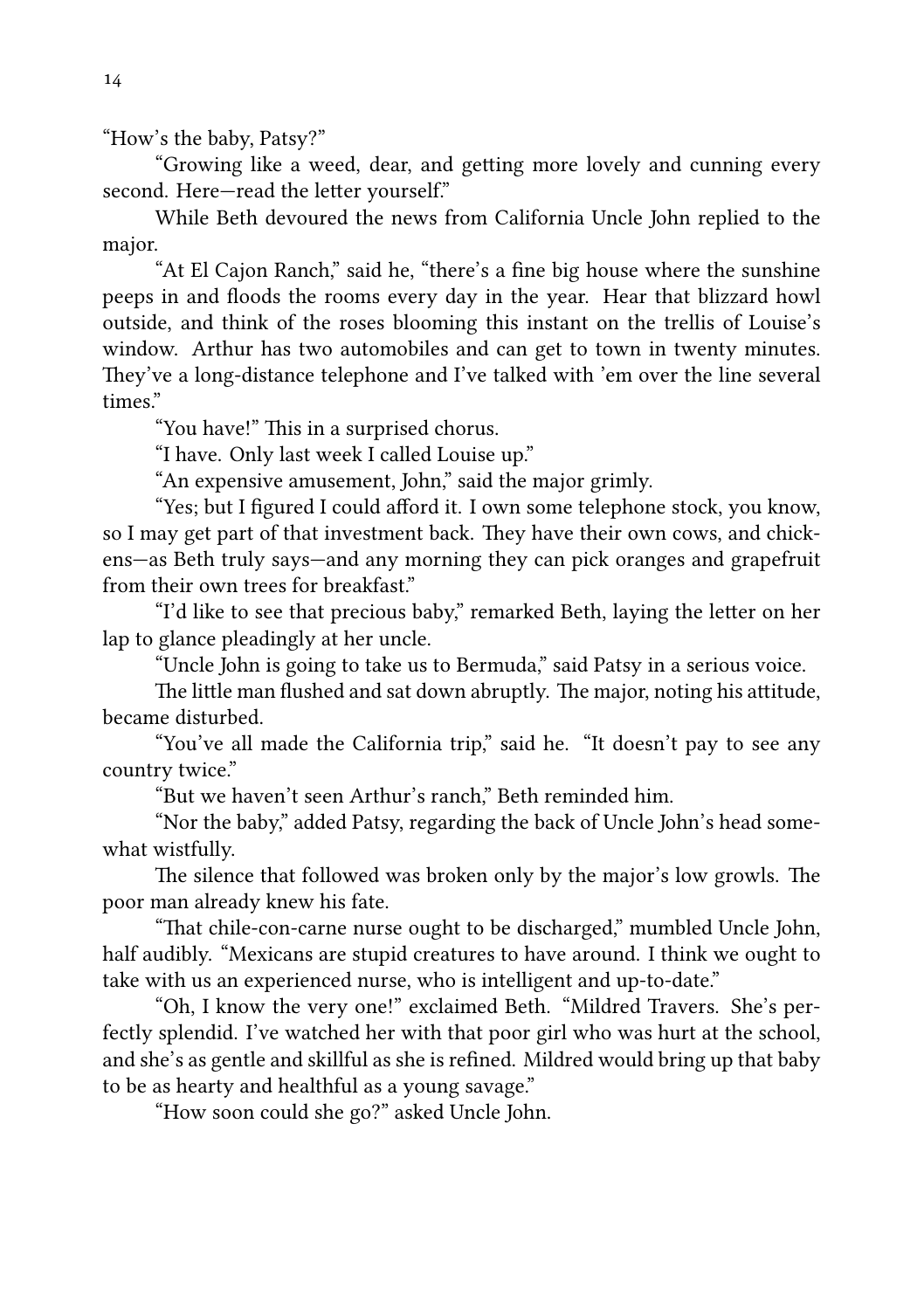"At an hour's notice, I'm sure. Trained nurses are used to sudden calls, you know. I'll see her to-morrow-if it's better weather."

"Do," said Uncle John. "I suppose you girls can get ready by Saturday?"

"Of course!" cried Patsy and Beth in one voice.

"Then I'll make the reservations. Major Doyle, you will arrange your business to accompany us."

"I won't!"

"You will, or I'll discharge you. You're working for me, aren't you?" "I am, sir."

"Then obey orders."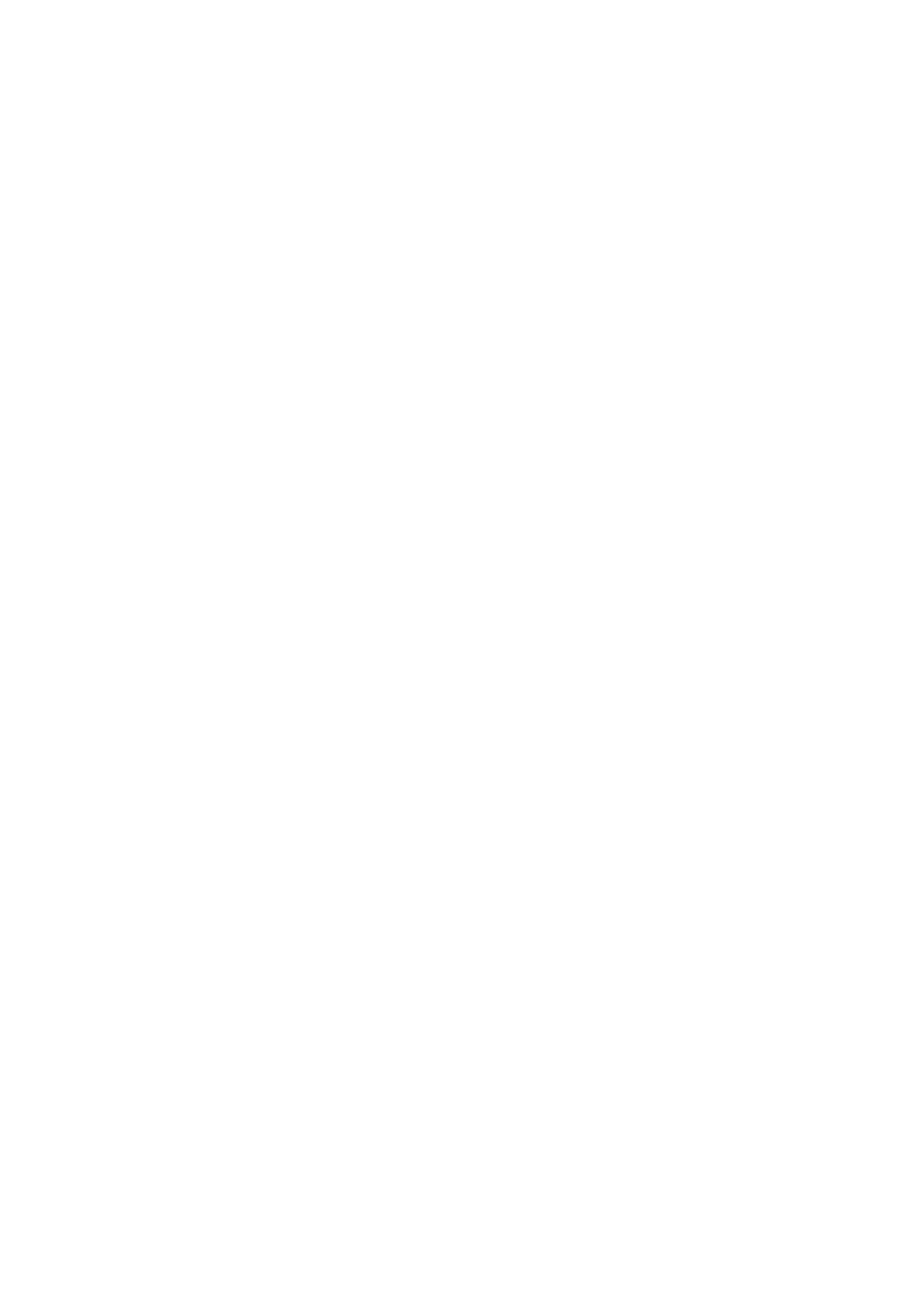# **CHAPTER II—EL CAJON RANCH**

Uncle John always traveled comfortably and even luxuriously, but without ostentation. Such conveniences as were offered the general public he indulged in, but no one would suspect him of being a multi-millionaire who might have ordered a special train of private cars had the inclination seized him. A modest little man, who had made an enormous fortune in the far Northwest—almost before he realized it—John Merrick had never allowed the possession of money to deprive him of his simple tastes or to alter his kindly nature. He loved to be of the people and to mingle with his fellows on an equal footing, and nothing distressed him more than to be recognized by some one as the great New York financier. It is true that he had practically retired from business, but his huge fortune was invested in so many channels that his name remained prominent among men of affairs and this notoriety he was unable wholly to escape.

The trip to California was a delight because none of his fellow passengers knew his identity. During the three days' jaunt from Chicago to Los Angeles he was recognized only as an engaging little man who was conducting a party of three charming girls, as well as a sedate, soldierly old gentleman, into the sunny Southland for a winter's recreation.

Of these three girls we already know Patsy Doyle and Beth DeGraf, but Mildred Travers remains to be introduced. The trained nurse whom Beth had secured was tall and slight, with a sweet face, a gentle expression and eyes so calm and deep that a stranger found it disconcerting to gaze within them. Beth herself had similar eyes—big and fathomless—yet they were so expressive as to allure and bewitch the beholder, while Mildred Travers' eyes repelled one as being masked—as concealing some well guarded secret. Both the major and Uncle John had felt this and it made the latter somewhat uneasy when he reflected that he was taking this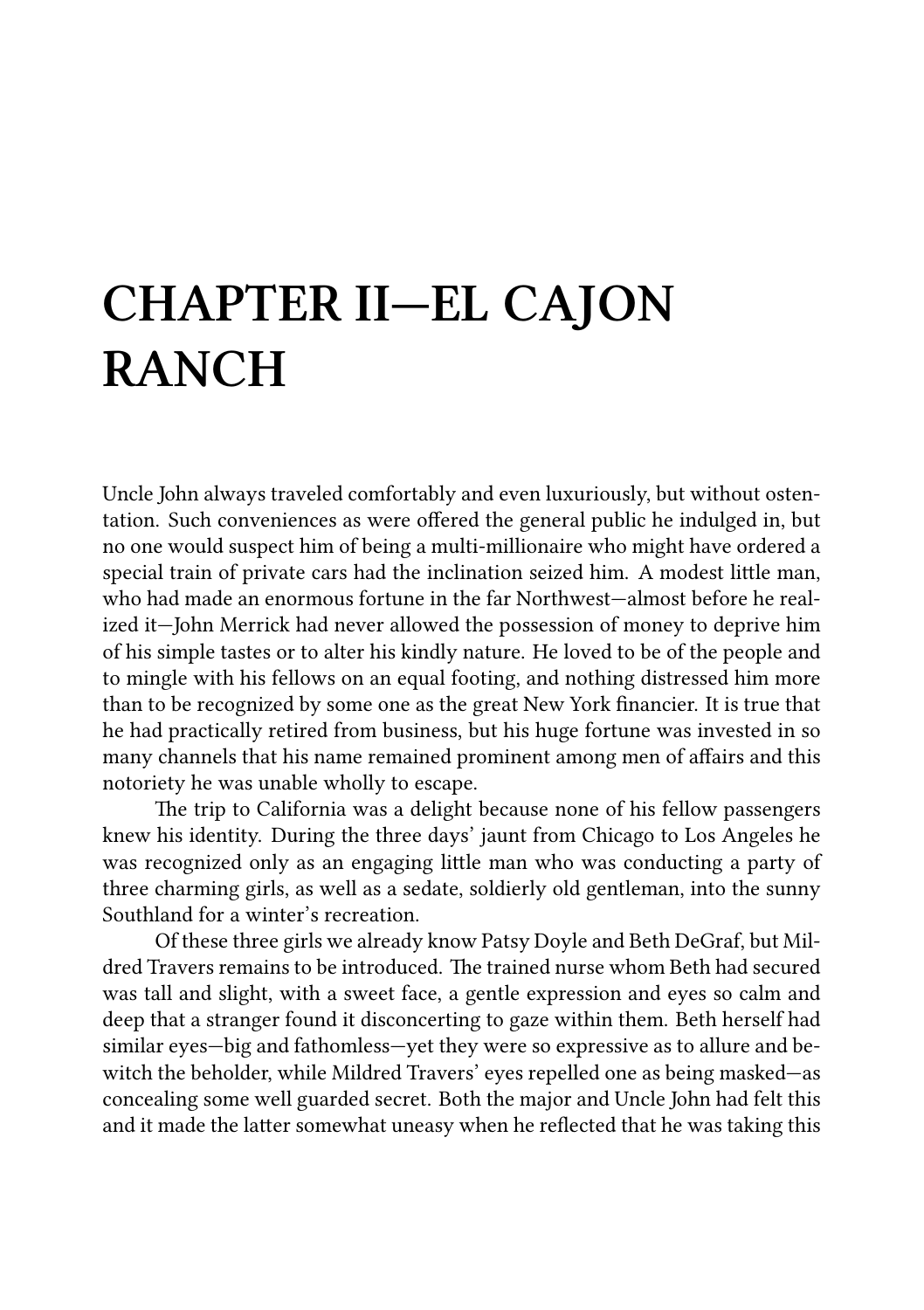girl to be the trusted nurse of Louise's precious baby. He questioned Beth closely concerning Mildred and his niece declared that no kindlier, more sympathetic or more skillful nurse was ever granted a diploma. Of Mildred's history she was ignorant, except that the girl had confided to her the story of her struggles to obtain recognition and to get remunerative work after graduating from the training school.

"Once, you know," explained Beth, "trained nurses were in such demand that none were ever idle; but the training schools have been turning them out in such vast numbers that only those with family influence are now sure of work. Mildred is by instinct helpful and sympathetic—a natural born nurse, Uncle John—but because she was practically a stranger in New York she was forced to do charity and hospital work, and that is how I became acquainted with her."

"She seems to bear out your endorsement, except for her eyes," said Uncle John. "I—I don't like—her eyes. They're hard. At times they seem vengeful and cruel, like tigers' eyes."

"Oh, you wrong Mildred, I'm sure!" exclaimed Beth, and Uncle John reluctantly accepted her verdict. On the journey Miss Travers appeared well bred and cultured, conversing easily and intelligently on a variety of subjects, yet always exhibiting a reserve, as if she held herself to be one apart from the others. Indeed, the girl proved so agreeable a companion that Mr. Merrick's misgivings gradually subsided. Even the major, still suspicious and doubtful, admitted that Mildred was "quite a superior person."

Louise had been notified by telegraph of the coming of her relatives, but they had withheld from her the fact that they were bringing a "proper" nurse to care for the Weldon baby. The party rested a day in Los Angeles and then journeyed on to Escondido, near which town the Weldon ranch was located.

Louise and Arthur were both at the station with their big seven-passenger touring car. The young mother was promptly smothered in embraces by Patsy and Beth, but when she emerged from this ordeal to be hugged and kissed by Uncle John, that observing little gentleman decided that she looked exactly as girlish and lovely as on her wedding day.

This eldest niece was, in fact, only twenty years of age—quite too young to be a wife and mother. She was of that feminine type which matures slowly and seems to bear the mark of perpetual youth. Mrs. Weldon's slight, willowy form was still almost childlike in its lines, and the sunny, happy smile upon her face seemed that of a school-maid.

That tall, boyish figure beside her, now heartily welcoming the guests, would scarcely be recognized as belonging to a husband and father. These two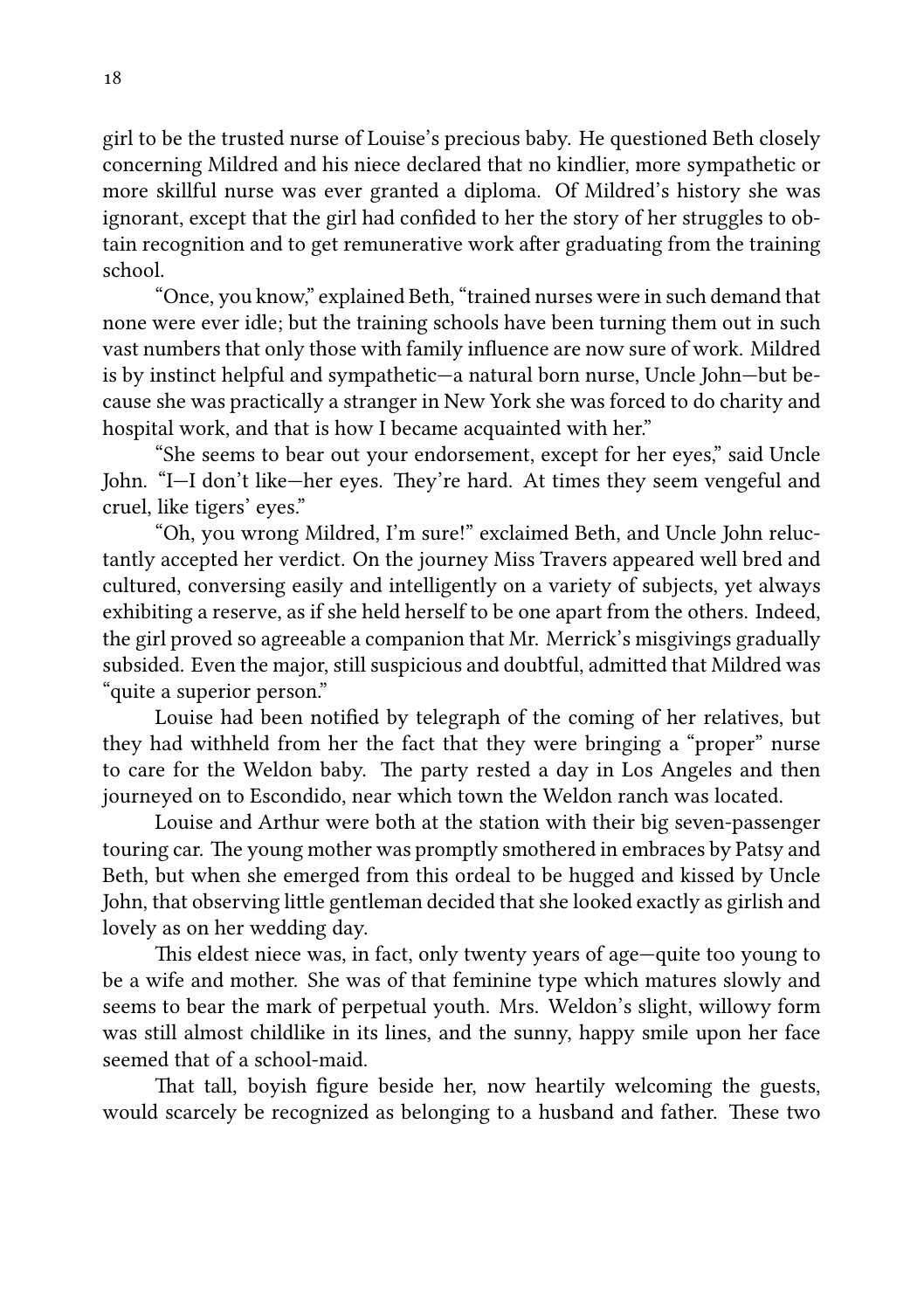were more like children playing at "keeping house" than sedate married people. Mildred Travers observed the couple with evident surprise; but the others, familiar with the love story of Arthur and Louise, were merely glad to find them unchanged and enjoying their former health and good spirits.

"The baby!"

That was naturally the first inquiry, voiced in concert by the late arrivals; and Louise, blushing prettily and with a delightful air of proprietorship, laughingly assured them that "Toodlums" was very well.

"This is such a glorious country," she added as the big car started off with its load, to be followed by a wagon with the baggage, "that every living thing flourishes here like the green bay trees—and baby is no exception. Oh, you'll love our quaint old home, Uncle John! And, Patsy, we've got such a flock of white chickens! And there's a new baby calf, Beth! And the major shall sleep in the Haunted Room, and—"

"Haunted?" asked the major, his eyes twinkling.

"I'm sure they're rats," said the little wife, "but the Mexicans claim it's the old miser himself. And the oranges are just in their prime and the roses are simply magnificent!"

So she rambled on, enthusiastic over her ranch home one moment and the next asking eager questions about New York and her old friends there. Louise had a mother, who was just now living in Paris, much to Arthur Weldon's satisfaction. Even Louise did not miss the worldly-minded, self-centered mother with whom she had so little in common, and perhaps Uncle John and his nieces would never have ventured on this visit had Mrs. Merrick been at the ranch.

The California country roads are all "boulevards," although they are nothing more than native earth, rolled smooth and saturated with heavy oil until they resemble asphalt. The automobile was a fast one and it swept through the beautiful country, all fresh and green in spite of the fact that it was December, and fragrant with the scent of roses and carnations, which bloomed on every side, until a twenty-minute run brought them to an avenue of gigantic palms which led from the road up to the ranch house of El Cajon.

Originally El Cajon had been a Spanish grant of several thousand acres, and three generations of Spanish dons had resided there. The last of these Cristovals had erected the present mansion—a splendid, rambling dwelling built around an open court where a fountain splashed and tall palms shot their swaying crowns far above the housetop. The South Wing was the old dwelling which the builder had incorporated into the present scheme, but the newer part was the more imposing.

The walls were of great thickness and composed of adobe blocks of huge size.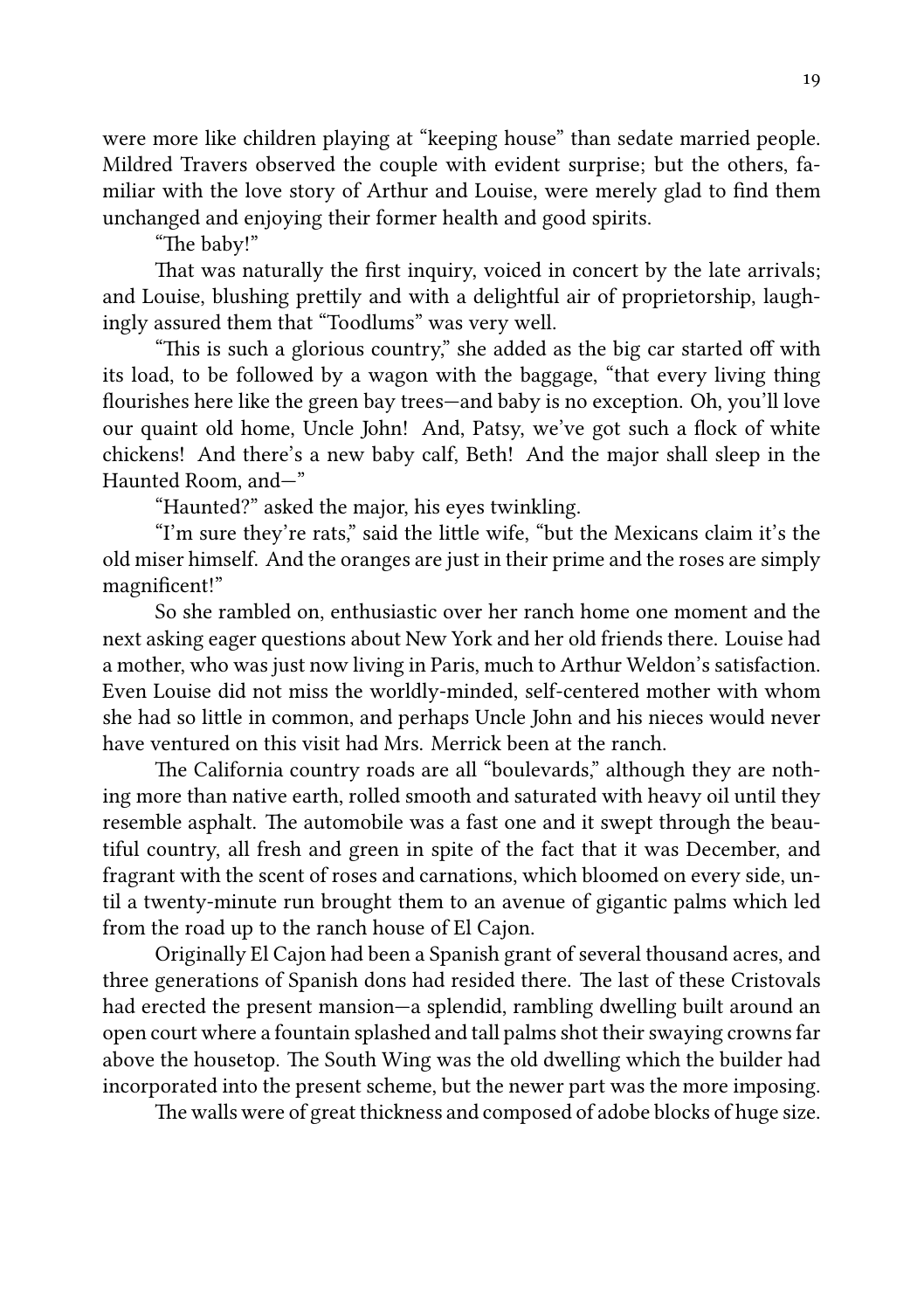These were not sun-baked, as is usual in adobe dwellings, but had been burned like brick in a furnace constructed for the purpose by the first proprietor, and were therefore much stronger and harder than ordinary brick. In this climate there is no dampness clinging to such a structure and the rooms were extraordinarily cool in summer and warm in the chill winter season. Surrounding the house were many magnificent trees of tropical and semi-tropical nature, all of which had now attained their full prime. On the south and east sides were extensive rose gardens and beds of flowers in wonderful variety.

It was here that the last Señor Cristoval had brought his young bride, a lady of Madrid who was reputed to have possessed great beauty; but seclusion in this retired spot, then much isolated, rendered her so unhappy that she became mentally unbalanced and in a fit of depression took her own life. Cristoval, until then a generous and noble man, was completely changed by this catastrophe. During the remainder of his life he was noted for parsimony and greed for money, not unmixed with cruelty. He worked his ignorant Indian and Mexican servants mercilessly, denying them proper food or wage, and his death was a relief to all. Afterward the big estate was cut up and passed into various hands. Three hundred acres of fine orange and olive groves, including the spacious mansion, were finally sold to young Arthur Weldon.

"It's an awfully big place," said Louise, as the party alighted and stood upon the broad stone veranda, "but it is so quaint and charming that I love every stick and stone of it."

"The baby!" shrieked Patsy.

"Where's that blessed baby?" cried Beth.

Then came from the house a dusky maid bearing in her arms a soft, fluffy bundle that was instantly pounced upon by the two girls, to Uncle John's horror and dismay.

"Be careful, there!" he called. "You'll smother the poor thing." But Louise laughed and regarded the scene delightedly. And little Jane seemed to appreciate the importance of the occasion, for she waved her tiny hands and cooed a welcome to her two new aunties.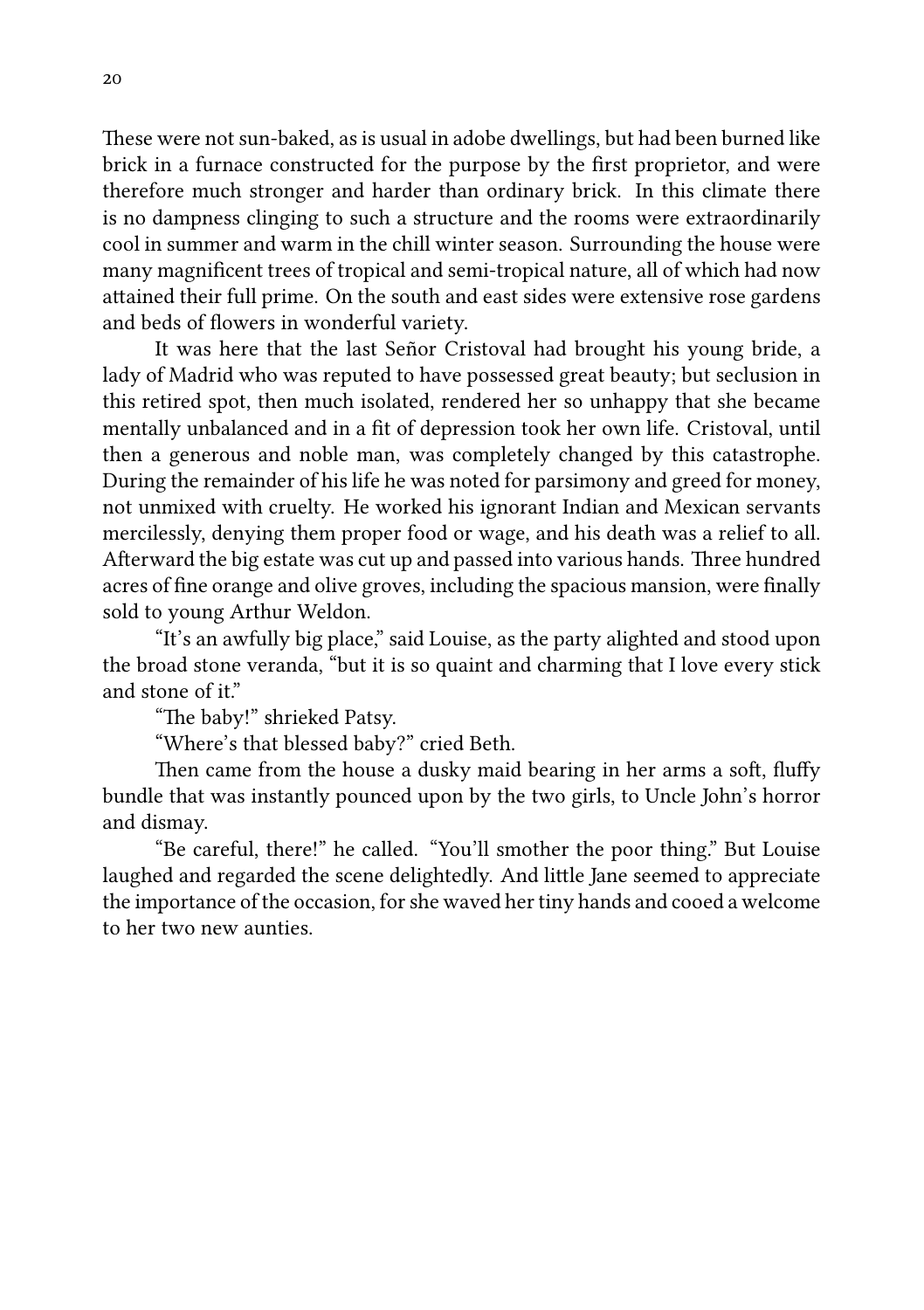### **CHAPTER III—THAT BLESSED BABY!**

"Oh, you darling!"

"It's my turn, Patsy! Don't be selfish. Let me kiss her again."

"That's enough, Beth. Here-give me my niece!"

"She's mine, too."

"Give me that baby! There; you've made her cry."

"I haven't; she's laughing because I kissed her wee nose."

"Isn't she a dear, though?"

"Now, girls," suggested Louise, "suppose we give Uncle John and the major a peep at her."

Reluctantly the bundle was abandoned to its mother, who carried it to where Mr. Merrick was nervously standing. "Yes, yes," he said, touching one cheek gently with the tip of his finger. "It—it's a fine child, Louise; really a—a—creditable  $child$  But—eh—isn't it rather—soft?"

"Of course, Uncle John. All babies are soft. Aren't you going to kiss little Jane?"

"It—won't—hurt it?"

"Not a bit. Haven't Beth and Patsy nearly kissed its skin off?"

"Babies," asserted Major Doyle, stiffly, "were made to be kissed. Anyhow, that's the penalty they pay for being born helpless." And with this he kissed little Jane on both cheeks with evident satisfaction.

This bravado encouraged Uncle John to do likewise, but after the operation he looked sheepish and awkward, as if he felt that he had taken an unfair advantage of the wee lady.

"She seems very red, Louise," he remarked, to cover his embarrassment.

"Oh, no, Uncle! Everyone says she's the whitest baby of her age they ever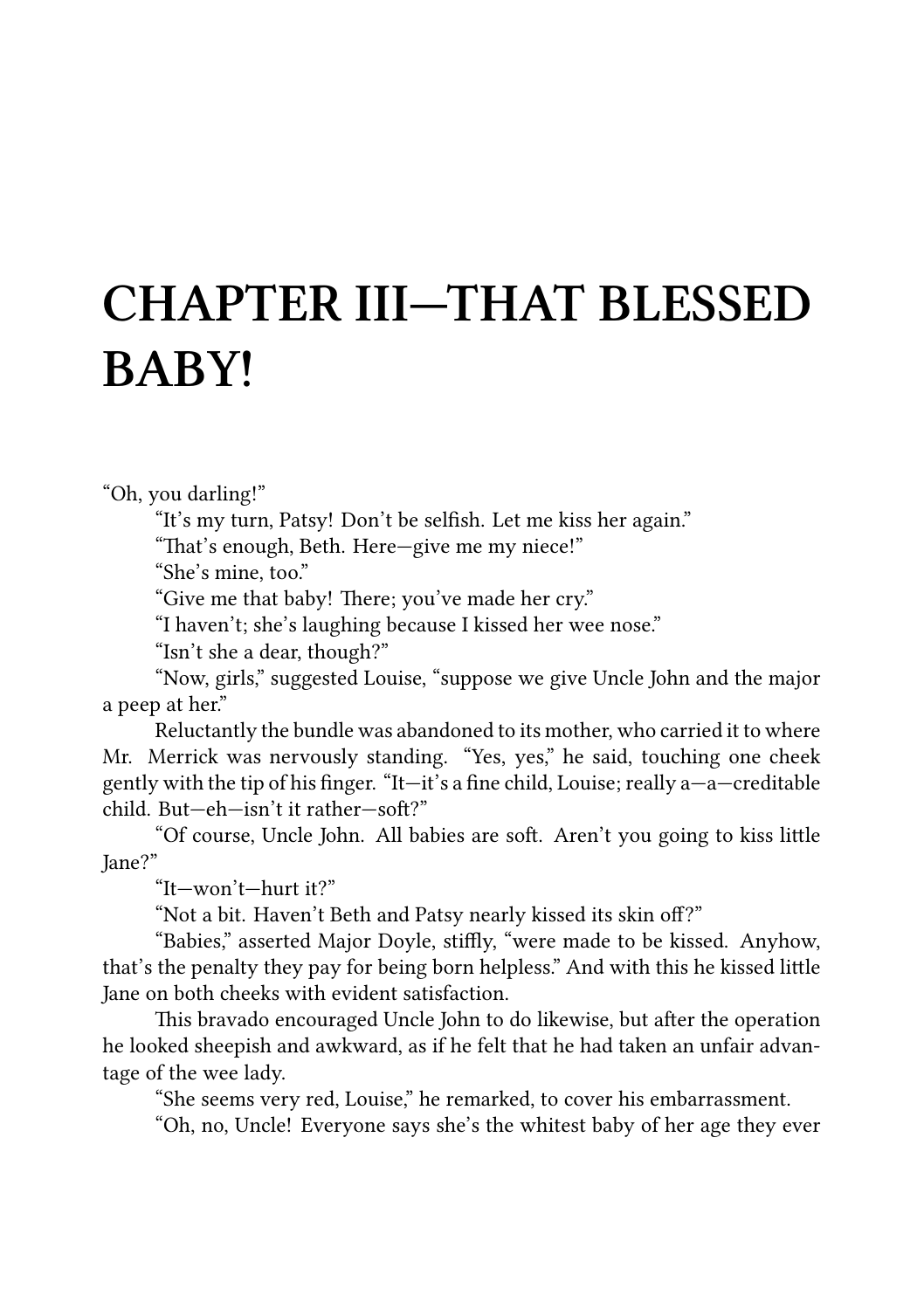saw. She's only five months old, remember."

"Dear me; how very young."

"But she's getting older every day," said Arthur, coming in from the garage. "What do you folks think of her, anyhow?"

The rhapsodies were fairly bewildering, yet very pleasant to the young father and mother. While they continued, Mildred Travers quietly took the child from Louise and tenderly bent over it. Only the major noted the little scene that ensued.

The eyes of the dark-skinned Mexican girl flashed sudden fire. She pulled Mildred's sleeve and then fell back discomfited as the cold, fathomless eyes of the trained nurse met her own. For an instant the girl stood irresolute; then with a quick, unexpected motion she tore the infant from Mildred's arms and rushed into the house with it.

Arthur, noticing this last action, laughed lightly. The major frowned. Mildred folded her arms and stood in the background unmoved and unobtrusive. Louise was chatting volubly with her two cousins.

"Was that the same Mexican girl who fed the baby chile con carne?" inquired Uncle John anxiously.

"Mercy, no!" cried Arthur. "What ever put such an idea into your head?"

"I believe the major suggested it," replied the little man. "Anyhow, it was something hot, so Louise wrote."

"Oh, yes; when Toodlums had the colic. It was some queer Mexican remedy, but I'm confident it saved the child's life. The girl is a treasure."

Uncle John coughed and glanced uneasily at Miss Travers, who pretended not to have overheard this conversation. But the major was highly amused and decided it was a good joke on Mr. Merrick. It was so good a joke that it might serve as a basis for many cutting remarks in future discussions. His brother-in-law was so seldom guilty of an error in judgment that Major Doyle, who loved to oppose him because he was so fond of him, hailed Uncle John's present predicament with pure joy.

Louise created a welcome diversion by ushering them all into the house and through the stately rooms to the open court, where a luncheon table was set beneath the shade of the palms.

Here was the baby again, with the Mexican girl, Inez, hugging it defiantly to her bosom as she sat upon a stone bench.

Between the infant, the excitement of arrival and admiration for the Weldon establishment, so far surpassing their most ardent anticipations, Beth and Patsy had little desire for food. Uncle John and the major, however, did ample justice to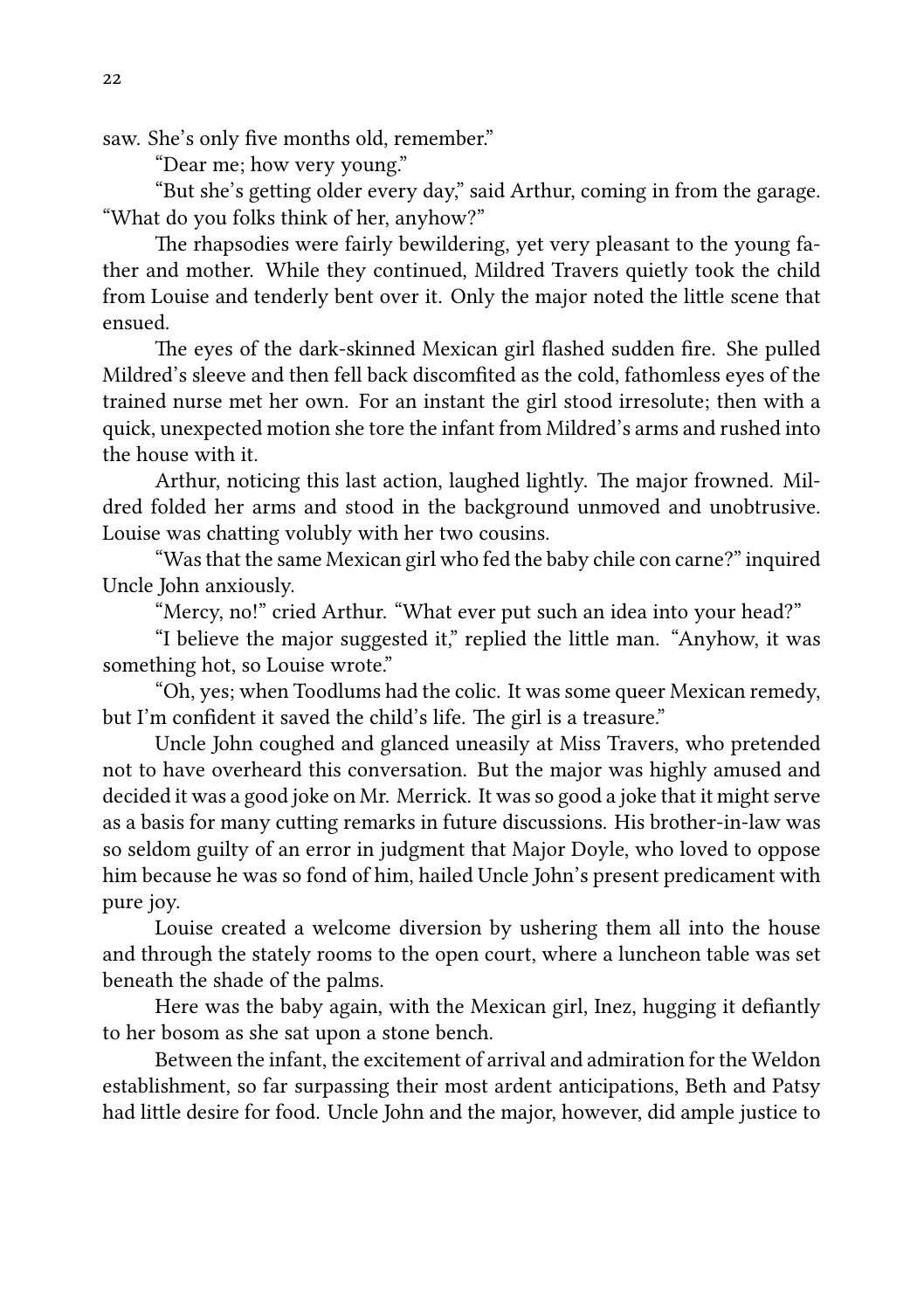an excellent repast, which was served by two more Mexican maids.

"Do you employ only Mexicans for servants?" inquired Uncle John, when finally the men were left alone to smoke while the girls, under Louise's guidance, explored the house.

"Only Mexicans, except for the Chinese cook," replied Arthur. "It is impossible to get American help and the Japs I won't have. Some of the ranch hands have been on the place for years, but the house servants I hired after I come here."

"A lazy lot, eh?" suggested the major.

"Quite right, sir. But I find them faithful and easy to manage. You will notice that I keep two or three times as many house servants as a similar establishment would require in the east; but they are content with much smaller wages. It's the same way on the ranch. Yet without the Mexicans the help problem would be a serious one out here."

"Does the ranch pay?" asked Mr. Merrick.

"I haven't been here long enough to find out," answered Arthur, with a smile. "So far, I've done all the paying. We shall harvest a big orange crop next month, and in time the olives will mature; but I've an idea the expenses will eat up the receipts, by the end of the year."

"No money in a California ranch, eh?"

"Why, some of my neighbors are making fortunes, I hear; but they are experienced ranchers. On the other hand, my next neighbor at the north is nearly bankrupt, because he's a greenhorn from the east. Some time, when I've learned the game, I hope to make this place something more than a plaything."

"You'll stay here, then?" asked the major, with astonishment. "It's the most delightful country on earth, for a residence. You'll admit that, sir, when you know it better"

Meantime the baggage wagon arrived and Patsy and Beth, having picked out their rooms, began to unpack and "settle" in their new quarters.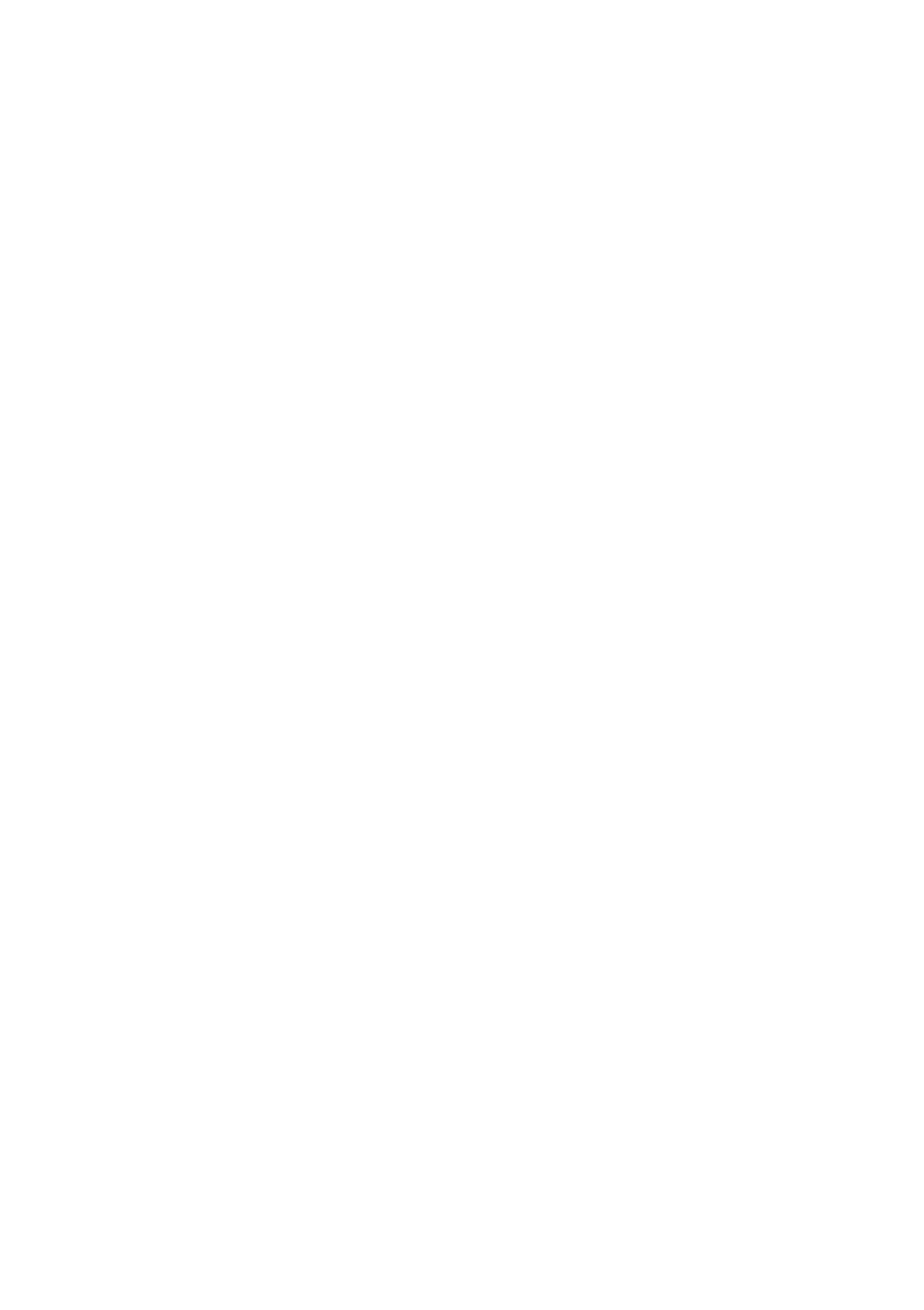### **CHAPTER IV—LITTLE JANE'S TWO NURSES**

Louise had been considerably puzzled to account for the presence of the strange girl in Uncle John's party. At first she did not know whether to receive Mildred Travers as an equal or a dependent. Not until the three nieces were seated together in Louise's own room, exchanging girlish confidences, was Mildred's status clearly defined to the young mother.

"You see," explained Patsy, "Uncle John was dreadfully worried over the baby. When you wrote of that terrible time the dear little one had with the colic, and how you were dependent on a Mexican girl who fed the innocent lamb some horrid hot stuff, Uncle declared it was a shame to imperil such a precious life, and that you must have a thoroughly competent nurse."

"But," said Louise, quite bewildered, "I'm afraid you don't understand that—"

"And so," broke in Beth, "I told him I knew of a perfect jewel of a trained nurse, who knows as much as most doctors and could guard the baby from a thousand dangers. I'd watched her care for one of our poor girls who was knocked down by an automobile and badly injured, and Mildred was so skillful and sympathetic that she quite won my heart. I wasn't sure, at first, she'd come way out to California, to stay, but when I broached the subject she cried out: 'Thank heaven!' in such a heart-felt, joyous tone that I was greatly relieved. So we brought her along, and—"

"Really, Beth, I don't need her," protested Louise. "The Mexicans are considered the best nurses in the world, and Inez is perfectly devoted to baby and worships her most sinfully. I got her from a woman who formerly employed her as a nurse and she gave Inez a splendid recommendation. Both Arthur and I believe she saved baby's life by her prompt action when the colic caught her."

"But the hot stuff!" cried Patsy.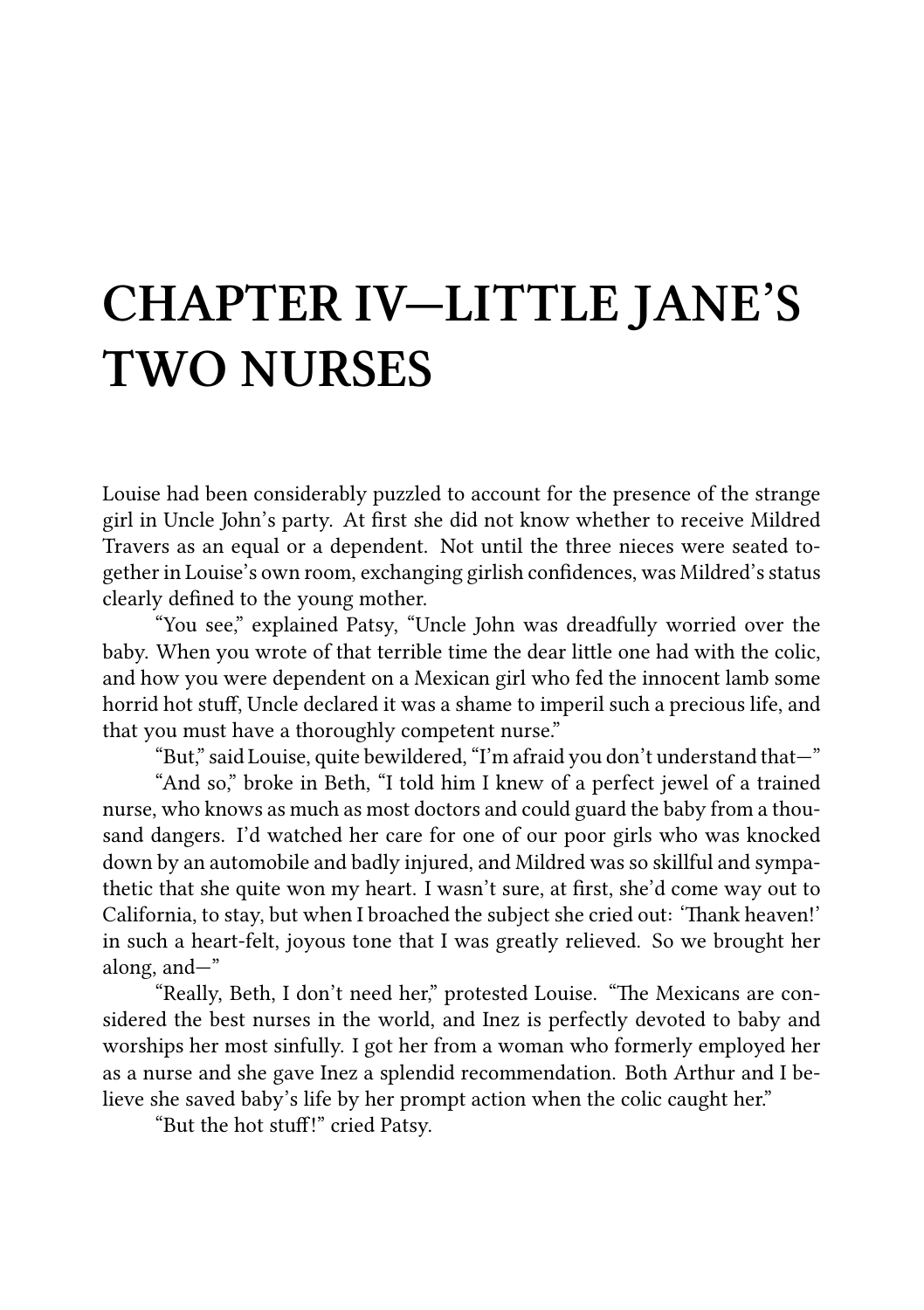"It might have ruined baby's stomach for life," asserted Beth.

"No; it's a simple Mexican remedy that is very efficient. Perhaps, in my anxiety, I wrote more forcibly than the occasion justified," admitted Louise; "but I have every confidence in Inez."

The girls were really dismayed and frankly displayed their chagrin. Louise laughed at them.

"Never mind," she said; "it's just one of dear Uncle John's blunders in trying to be good to me; so let's endeavor to wiggle out of the hole as gracefully as possible."

"I don't see how you'll do it," confessed Patsy. "Here's Mildred, permanently engaged and all expenses paid."

"She is really a superior person, as you'll presently discover," added Beth. "I've never dared question her as to her family history, but I venture to say she is well born and with just as good antecedents as we have-perhaps better."

"She's very quiet and undemonstrative," said Patsy musingly.

"Naturally, being a trained nurse. I liked her face," said Louise, "but her eyes puzzle me."

"They are her one unfortunate feature." Beth agreed.

"They're cold," said Patsy; "that's the trouble. You never get *into* her eyes, somehow. They repel you."

"I never look at them," said Beth. "Her mouth is sweet and sensitive and her facial expression pleasant. She moves as gracefully and silently as—as—"

"As a cat," suggested Patsy.

"And she is acquainted with all the modern methods of nursing, although she's done a lot of hospital work, too."

"Well," said Louise, reflectively, "I'll talk it over with Arthur and see what we can do. Perhaps baby needs two nurses. We can't discharge Inez, for Toodlums is even more contented with her than with me; but I admit it will be a satisfaction to have so thoroughly competent a nurse as Miss Travers at hand in case of emergency. And, above all else, I don't want to hurt dear Uncle John's feelings."

She did talk it over with Arthur, an hour later, and her boy husband declared he had "sized up the situation" the moment he laid eyes on Mildred at the depot. They owed a lot to Uncle John, he added, and the most graceful thing they could do, under the circumstances, was to instal Miss Travers as head nurse and retain Inez as her assistant.

"The chances are," said Arthur laughingly, "that the Mexican girl will have most of the care of Toodlums, as she does now, while the superior will remain content to advise Inez and keep a general supervision over the nursery. So fix it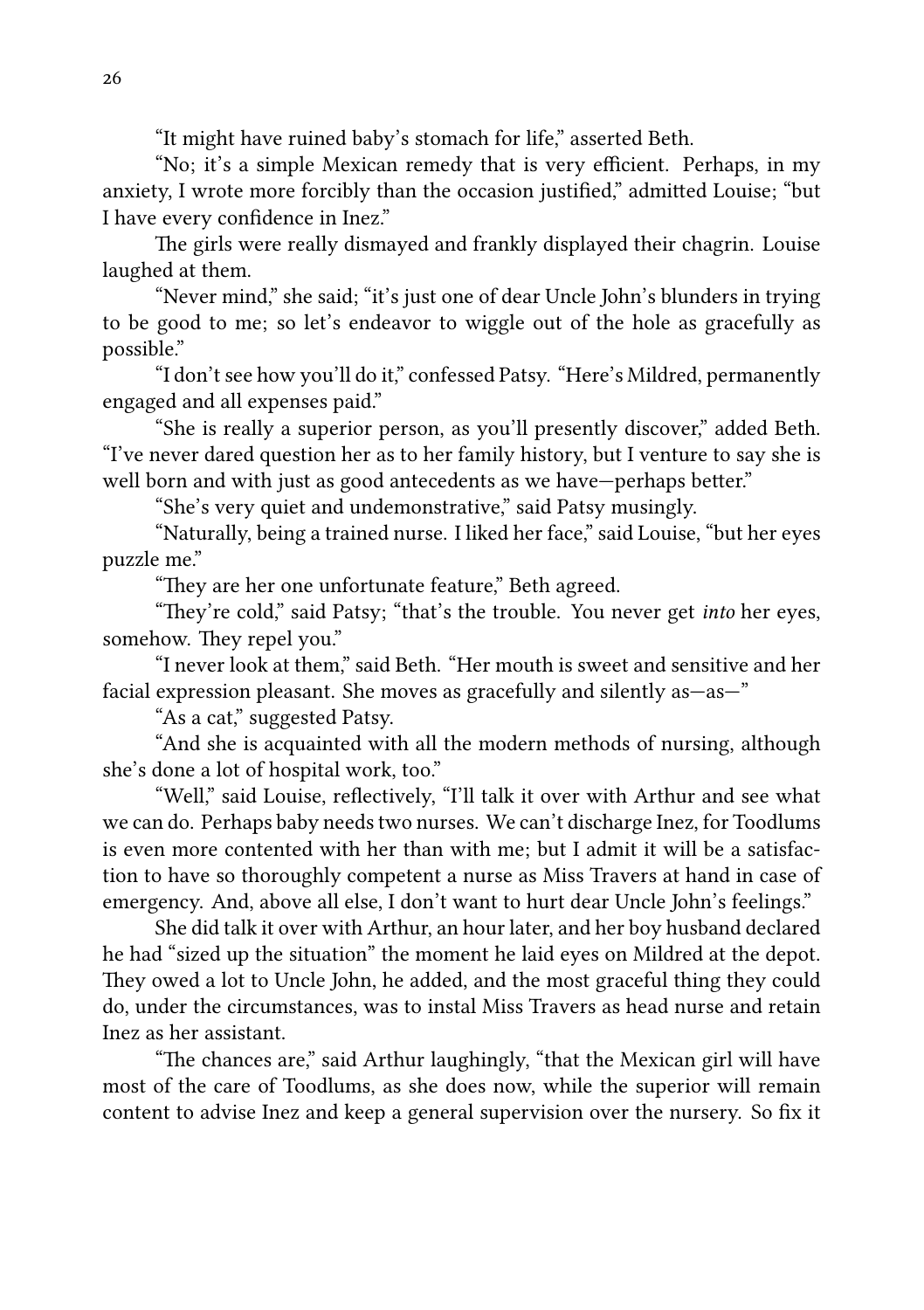up that way, Louise, and everybody will be happy."

Uncle John was thanked so heartily for his thoughtfulness by the young couple that his kindly face glowed with satisfaction, and then Louise began the task of reconciling the two nurses to the proposed arrangement and defining the duties of each. Mildred Travers inclined her head graciously and said it was an admirable arrangement and quite satisfactory to her. But Inez listened sullenly and her dark eyes glowed with resentment.

"You not trust me more, then?" she added.

"Oh, yes, Inez; we trust you as much as ever," Louise assured her.

"Then why you hire this strange woman?"

"She is a present to us, from my Uncle John, who came this morning. He didn't know you were here, you see, or he would not have brought her."

Inez remained unmollified.

"Miss Travers is a very skillful baby doctor," continued Louise, "and she can mend broken bones, cure diseases and make the sick well."

Inez nodded.

"I know. A witch-woman," she said in a whisper. "You can trust me señora, but you cannot trust her. No witch-woman can be trusted."

Louise smiled but thought best not to argue the point farther. Inez went back to the nursery hugging Toodlums as jealously as if she feared some one would snatch the little one from her arms.

Next morning Mildred said to Beth, in whom she confided most:

"The Mexican girl does not like me. She is devotedly attached to the baby and fears I will supplant her."

"That is true," admitted Beth, who had conceived the same idea; "but you mustn't mind her, Mildred. The poor thing's only half civilized and doesn't understand our ways very well. What do you think of little Jane?"

"I never knew a sweeter, healthier or more contented baby. She smiles and sleeps perpetually and seems thoroughly wholesome. Were she to remain in her present robust condition there would be little need of my services, I assure you.  $B$ ut—"

"But what?" asked Beth anxiously, as the nurse hesitated.

"All babies have their ills, and little Jane cannot escape them. The rainy season is approaching and dampness is trying to infants. There will be months of moisture, and then—I shall be needed."

"Have you been in California before?" asked Beth, impressed by Mildred's positive assertion.

The girl hesitated a moment, looking down.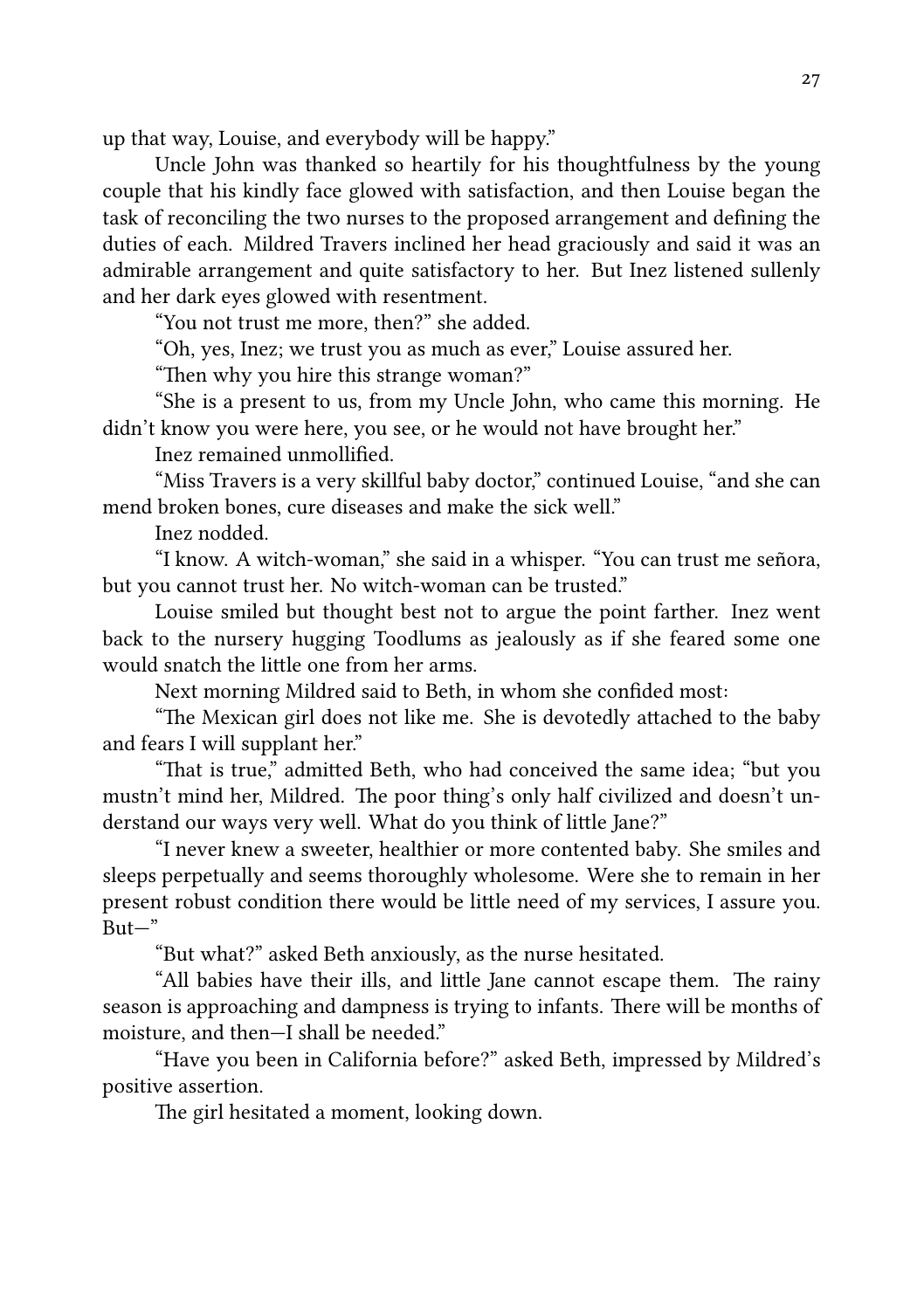"I was born here," she said in low, tense tones.

"Indeed! Why, I thought all the white people in California came from the east. I had no idea there could be such a thing as a white native."

Mildred smiled with her lips. Her imperturbable eyes never smiled.

"I am only nineteen, in spite of my years of training and hard work," she said, a touch of bitterness in her voice. "My father came here nearly thirty years ago."

"To Southern California?"

"Yes."

"Did you live near here, then?"

Mildred looked around her.

"I have been in this house often, as a girl," she said slowly. "Señor Cristoval was—an acquaintance of my father."

Beth stared at her, greatly interested.

"How strange!" she exclaimed. "You cannot be far from your own family, then," she added.

Mildred shivered a little, twisting her fingers nervously together. She was indeed sensitive, despite that calm, repellent look in her eyes.

"I hope," she said, evading Beth's remark, "to be of real use to this dear baby, whom I already love. The Mexican girl, Inez, is well enough as a caretaker, but her judgment could not be trusted in emergencies. These Mexicans lose their heads easily and in crises are liable to do more harm than good. Mrs. Weldon's arrangement is an admirable one and I confess it relieves me of much drudgery and confinement. I shall keep a watchful supervision over my charge and be prepared to meet any emergency."

Beth was not wholly satisfied with this interview. Mildred had told her just enough to render her curious, but had withheld any information as to how a California girl happened to be in New York working as a trained nurse. She remembered the girl's fervent exclamation: "Thank heaven!" when asked if she would go to Southern California, to a ranch called El Cajon, to take care of a new baby. Beth judged from this that Mildred was eager to get back home again; yet she had evaded any reference to her family or former friends, and since her arrival had expressed no wish to visit them.

There was something strange and unaccountable about the affair, and for this reason Beth refrained from mentioning to her cousins that Mildred Travers was a Californian by birth and was familiar with the scenes around El Cajon ranch and even with the old house itself. Perhaps some day the girl would tell her more, when she would be able to relate the whole story to Patsy and Louise.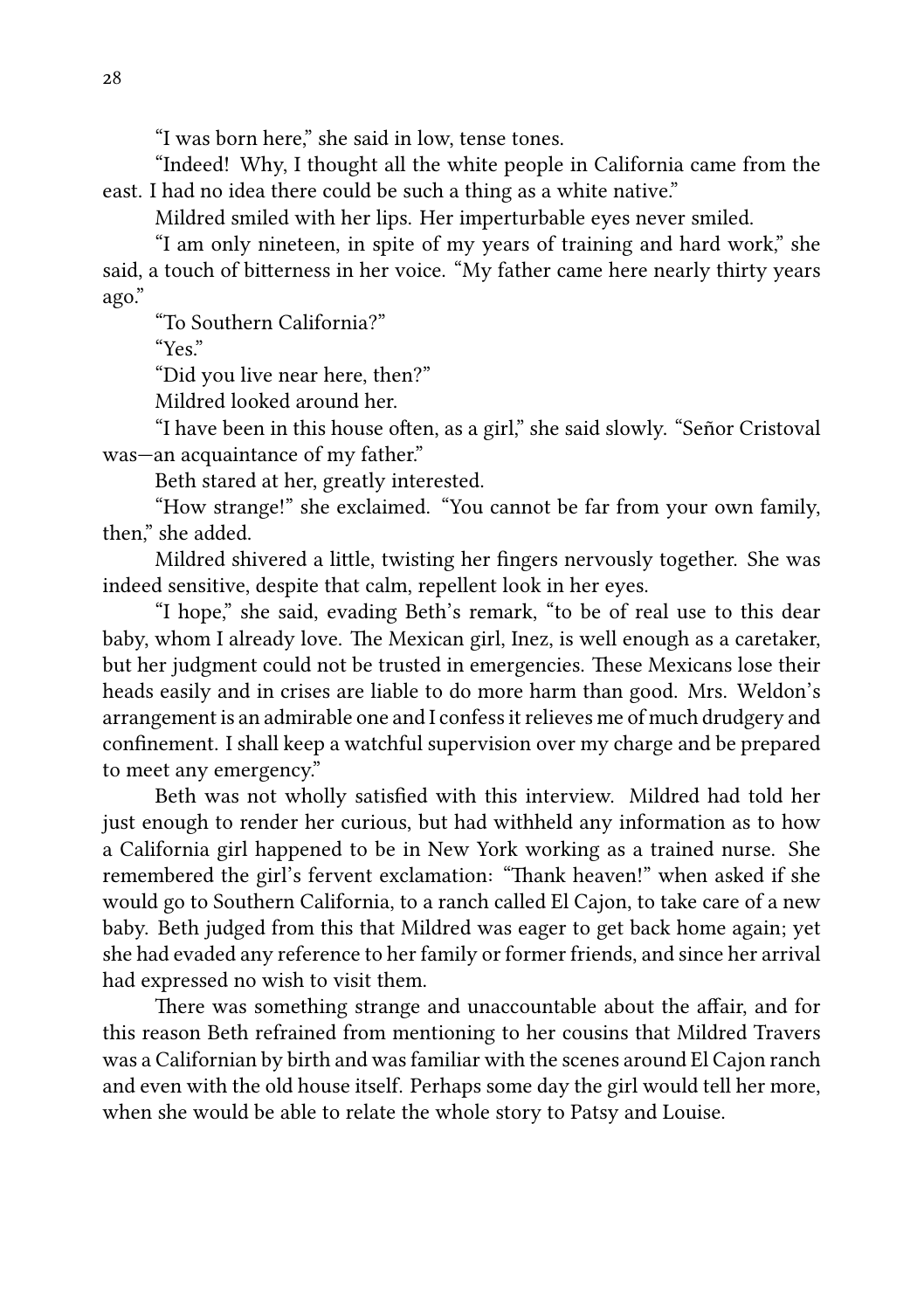Of course the new arrivals were eager to inspect the orange and olive groves, so on the day following that of their arrival the entire party prepared to join Arthur Weldon in a tramp over the three hundred acre ranch.

A little way back of the grounds devoted to the residence and gardens began the orange groves, the dark green foliage just now hung thick with fruit, some green, some pale yellow and others of that deep orange hue which denotes full maturity. "They consider five acres of oranges a pretty fair ranch, out here," said the young proprietor; "but I have a hundred and ten acres of bearing trees. It will take a good many freight cars to carry my oranges to the eastern markets."

"And what a job to pick them all!" exclaimed Patsy.

"We don't pick them," said Arthur. "I sell the crop on the trees and the purchaser sends a crew of men who gather the fruit in quick order. They are taken to big warehouses and sorted into sizes, wrapped and packed and loaded onto cars. That is a separate branch of the business with which we growers have nothing to do."

Between the orange and the olive groves, and facing a little lane, they came upon a group of adobe huts—a little village in itself. Many children were playing about the yards, while several stalwart Mexicans lounged in the shade quietly smoking their eternal cigarettes. Women appeared in the doorways, shading their eyes with their hands as they curiously examined the approaching strangers.

Only one man, a small, wiry fellow with plump brown cheeks and hair and beard of snowy whiteness, detached himself from the group and advanced to meet his master. Removing his wide sombrero he made a sweeping bow, a gesture so comical that Patsy nearly laughed aloud.

"This is Miguel Zaloa, the ranchero, who has charge of all my men," said Arthur. Then, addressing the man, he asked: "Any news, Miguel?"

"Ever'thing all right, Meest Weld," replied the ranchero, his bright eyes earnestly fixed upon his employer's face. "Some pardon, señor; but—Mees Jane is well?"

"Quite well, thank you, Miguel."

"Mees Jane," said the man, shyly twirling his hat in his hands as he cast an upward glance at the young ladies, "ees cherub young lade; much love an' beaut'ful. Ees not?"

"She's a dear," replied Patsy, with ready sympathy for the sentiment and greatly pleased to find the man so ardent an admirer of the baby.

"Ever'bod' love Mees Jane," continued old Miguel, simply. "Since she have came, sun ees more bright, air ees more good, tamale ees more sweet. Will Inez bring Mees Jane to see us to-day, Meest Weld?"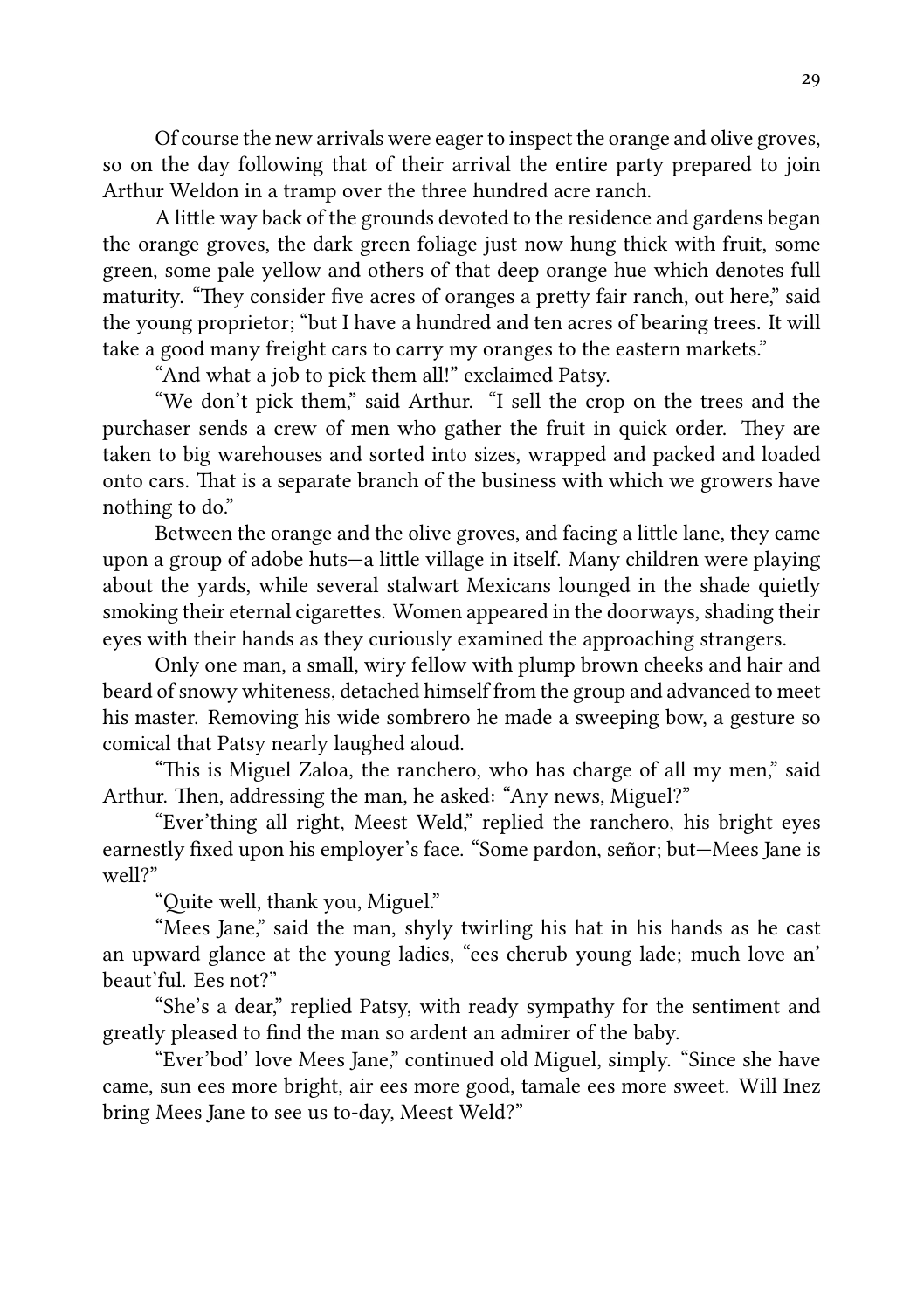"Perhaps so," laughed Arthur; and then, as he turned to lead them to the olive trees, Louise, blushing prettily at the praise bestowed upon her darling, pressed a piece of shining silver into old Miguel's hand—which he grasped with alacrity and another low bow.

"No doubt he's right about little Jane," remarked the major, when they had passed beyond earshot, "but I've a faint suspicion the old bandit praised her in order to get the money."

"Oh, no!" cried Louise; "he's really sincere. It is quite wonderful how completely all our Mexicans are wrapped up in baby. If Inez doesn't wheel the babycab over to the quarters every day, they come to the house in droves to inquire if 'Mees Jane' is well. Their love for her is almost pathetic."

"Don't the fellows ever work?" inquired Uncle John.

"Yes, indeed," said Arthur. "Have you any fault to find with the condition of this ranch? As compared with many others it is a model of perfection. At daybreak the mules are cultivating the earth around the trees; when the sun gets low the irrigating begins. We keep the harrows and the pumps busy every day. But during the hours when the sun shines brightest the Mexicans do not love to work, and it is policy—so long as they accomplish their tasks—to allow them to choose their own hours for labor."

"They seem a shiftless lot," said the major.

"They're as good as their average type. But some—old Miguel, for instance—are better than the ordinary. Miguel is really a clever and industrious fellow. He has lived here practically all his life and knows intimately every tree on the place."

"Did he serve the old Spanish don—Cristoval?" asked Beth.

"Yes; and his father before him. I've often wondered how old Miguel is. According to his own story he must be nearly a hundred; but that's absurd. Anyhow, he's a faithful, capable fellow, and rules the others with the rigor of an autocrat. I don't know what I should do without him."

"You seem to have purchased a lot of things with this ranch," observed Uncle John. "A capital old mansion, a band of trained servants, and—a ghost."

"Oh, yes!" exclaimed Louise. "Major, did the ghost bother you last night?"

"Not to my knowledge," said the old soldier. "I was too tired to keep awake, you know; therefore his ghostship could not have disturbed me without being unusually energetic."

"Have you ever seen the ghost, Louise?" inquired Patsy.

"No, dear, nor even heard it. But Arthur has. It's in the blue room, you know, near Arthur's study—one of the prettiest rooms in the house."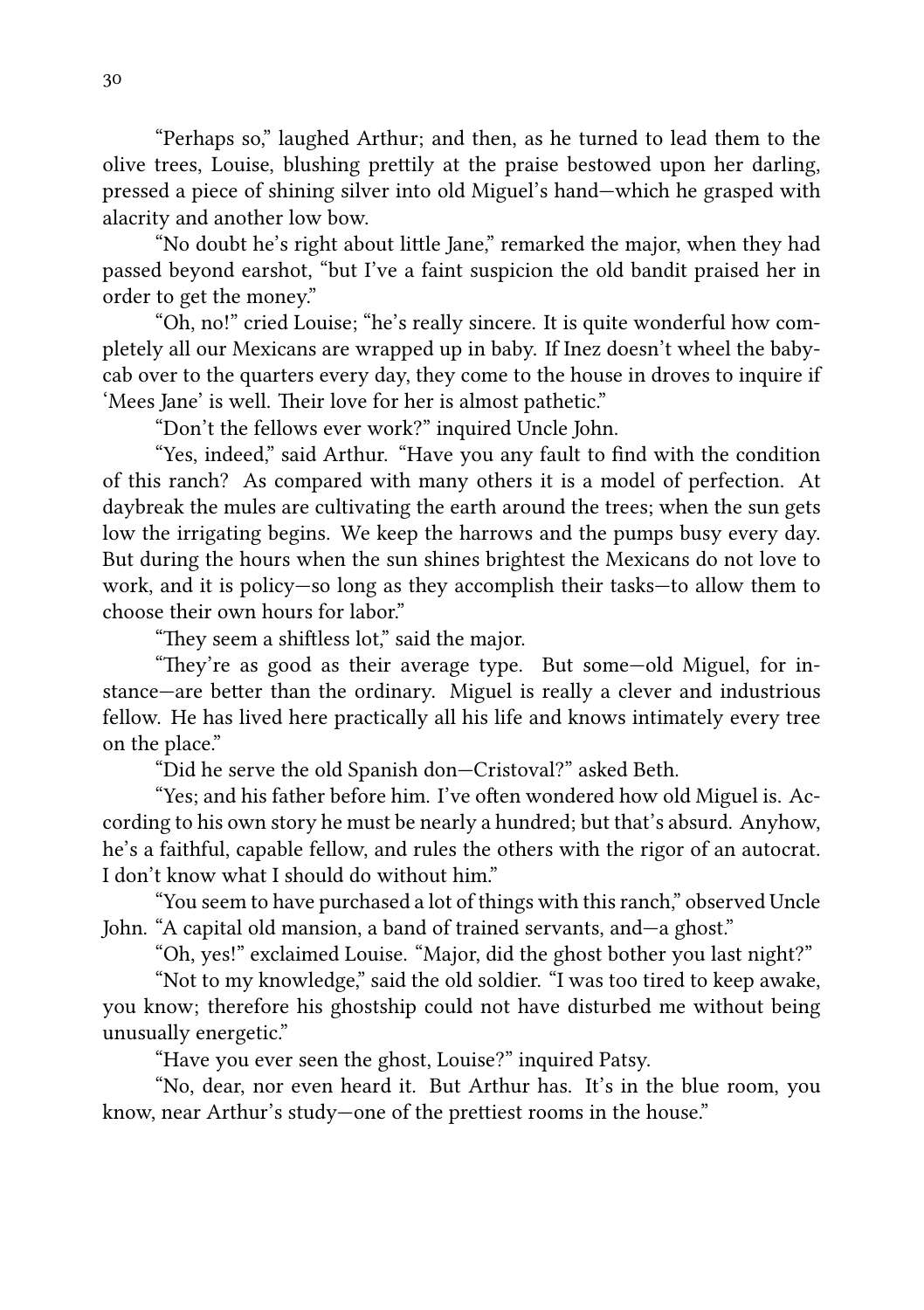"That's why we gave it to the major," added Arthur. "Once or twice, when I've been sitting in the study, at about midnight, reading and smoking my pipe, I've heard some queer noises coming from the blue room; but I attribute them to rats. These old houses are full of the pests and we can't manage to get rid of them."

"I imagine the walls are not all solid," explained Louise, "for some of those on the outside are from six to eight feet in thickness, and it would be folly to make them of solid adobe."

"As for that, adobe costs nothing," said Arthur, "and it would be far cheaper to make a solid wall than a hollow one. But between the blocks are a lot of spaces favored as residences by our enemies the rats, and there they are safe from our reach."

"But the ghost?" demanded Patsy.

"Oh, the ghost exists merely in the minds of the simple Mexicans, over there at the quarters. Most of them were here when that rascally old Cristoval died, and no money would hire one of them to sleep in the house. You see, they feared and hated the old fellow, who doubtless treated them cruelly. That is why we had to get our house servants from a distance, and even then we had some difficulty in quieting their fears when they heard the ghost tales. Little Inez," added Louise, "is especially superstitious, and I'm sure if she were not so devoted to baby she would have left us weeks ago."

"Inez told me this morning," said Beth, "that the major must be a very brave man and possessed some charm that protected him from ghosts, or he would never dare sleep in the blue room."

"I have a charm," declared the major, gravely, "and it's just common sense."

But now they were among the graceful, broad-spreading olives, at this season barren of fruit but very attractive in their gray-green foliage. Arthur had to explain all about olive culture to the ignorant Easterners and he did this with much satisfaction because he had so recently acquired the knowledge himself.

"I can see," said Uncle John, "that your ranch is to be a great gamble. In good years, you win; a crop failure will cost you a fortune."

"True," admitted the young man; "but an absolute crop failure is unknown in this section. Some years are better than others, but all are good years."

It was quite a long tramp, but a very pleasant one, and by the time they returned to the house everyone was ready for luncheon, which awaited them in the shady court, beside the splashing fountain. Patsy and Beth demanded the baby, so presently Inez came with little Jane, and Mildred Travers followed after. The two nurses did not seem on very friendly terms, for the Mexican girl glared fiercely at her rival and Mildred returned a basilisk stare that would have confounded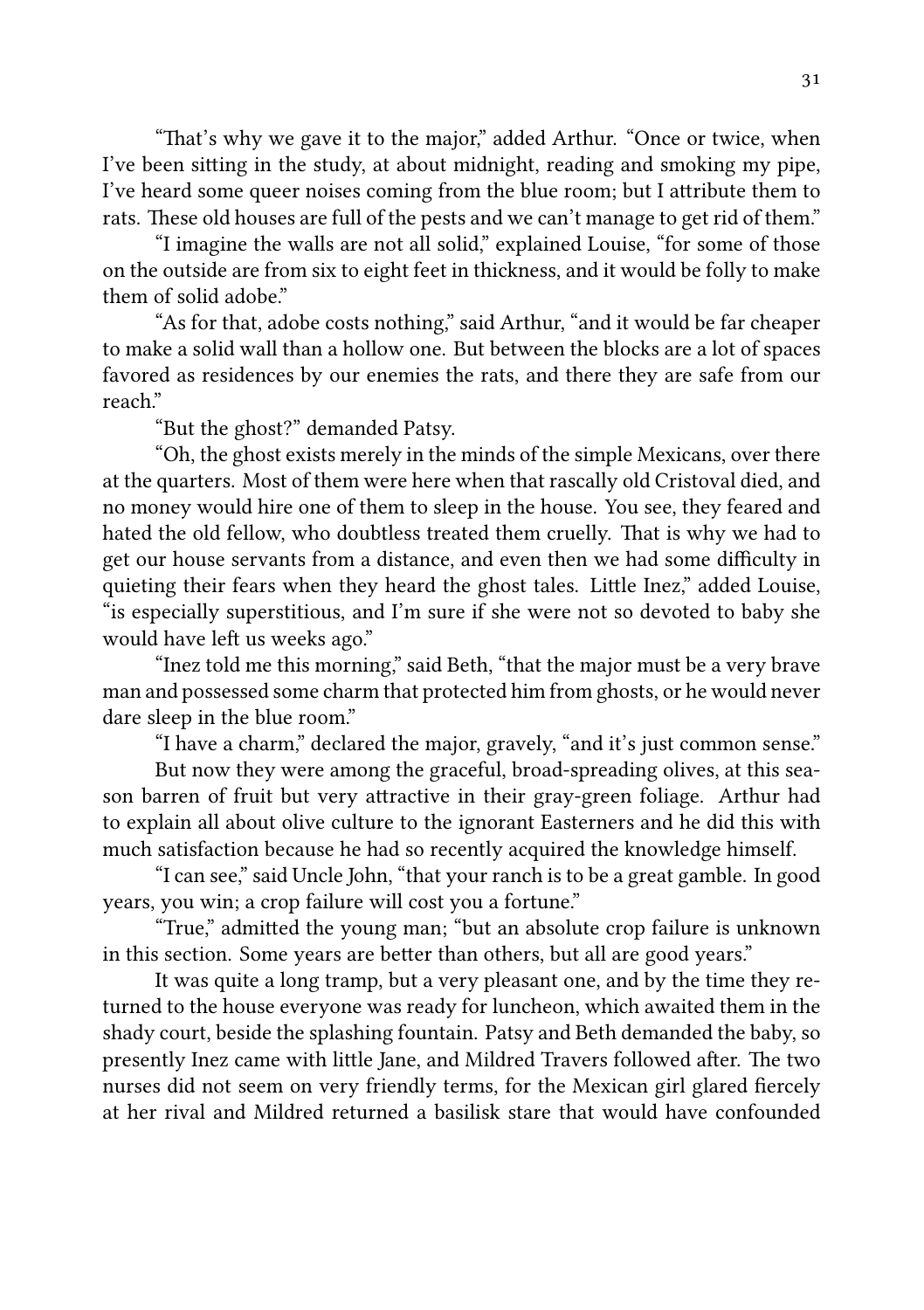anyone less defiant.

This evident hostility amused Patsy, annoyed Beth and worried Louise; but the baby was impartial. From her seat on Inez' lap lile Jane stretched out her tiny hands to Mildred, smiling divinely, and the nurse took the child in spite of Inez' weak resistance, fondling the little one lovingly. There was a sharp contrast between Mildred's expert and adroit handling of the child and Inez' tender awkwardness, and this was so evident that all present noticed it.

Perhaps Inez herself felt this difference as, sullen and jealous, she eyed the other intently. Then little Jane transferred her favors to her former nurse and held out her hands to Inez. With a cry that was half a sob the girl caught the baby in her arms and held it so closely that Patsy had hard work to make her give it up.

By the time Uncle John had finished his lunch both Patsy and Beth had taken turns holding the fascinating "Toodlums," and now the latter plunged Jane into Mr. Merrick's lap and warned him to be very careful.

Uncle John was embarrassed but greatly delighted. He cooed and clucked to the baby until it fairly laughed aloud with glee, and then he made faces until the infant became startled and regarded him with grave suspicion.

"If you've done making an old fool of yourself, sir," said the major severely, "you'll oblige me by handing over my niece."

"*Your* niece!" was the indignant reply; "she's nothing of the sort. Jane is *my* niece"

"No more than mine," insisted the major; "and you're worrying her. Will you hand her over, you selfish man, or must I take her by force?"

Uncle John reluctantly submitted to the divorce and the major handled the baby as if she had been glass.

"Ye see," he remarked, lapsing slightly into his Irish brogue, as he was apt to do when much interested, "I've raised a daughter meself, which John Merrick hasn't, and I know the ways of the wee women. They know very well when a friend has 'em, and—Ouch! Leg-go, I say!"

Little Jane had his grizzly moustache fast in two chubby fists and the major's howls aroused peals of laughter.

Uncle John nearly rolled from his chair in an ecstacy of delight and he could have shaken Mildred Travers for releasing the grip of the baby fingers and rescuing the major from torture.

"Laugh, ye satyr!" growled the major, wiping the tears from his own eyes. "It's lucky you have no hair nor whiskers—any more than an egg—or you'd be writhing in agony before now." He turned to look wonderingly at the crowing baby in Mildred's arms. "It's a female Sandow!" he averred. "The grip of her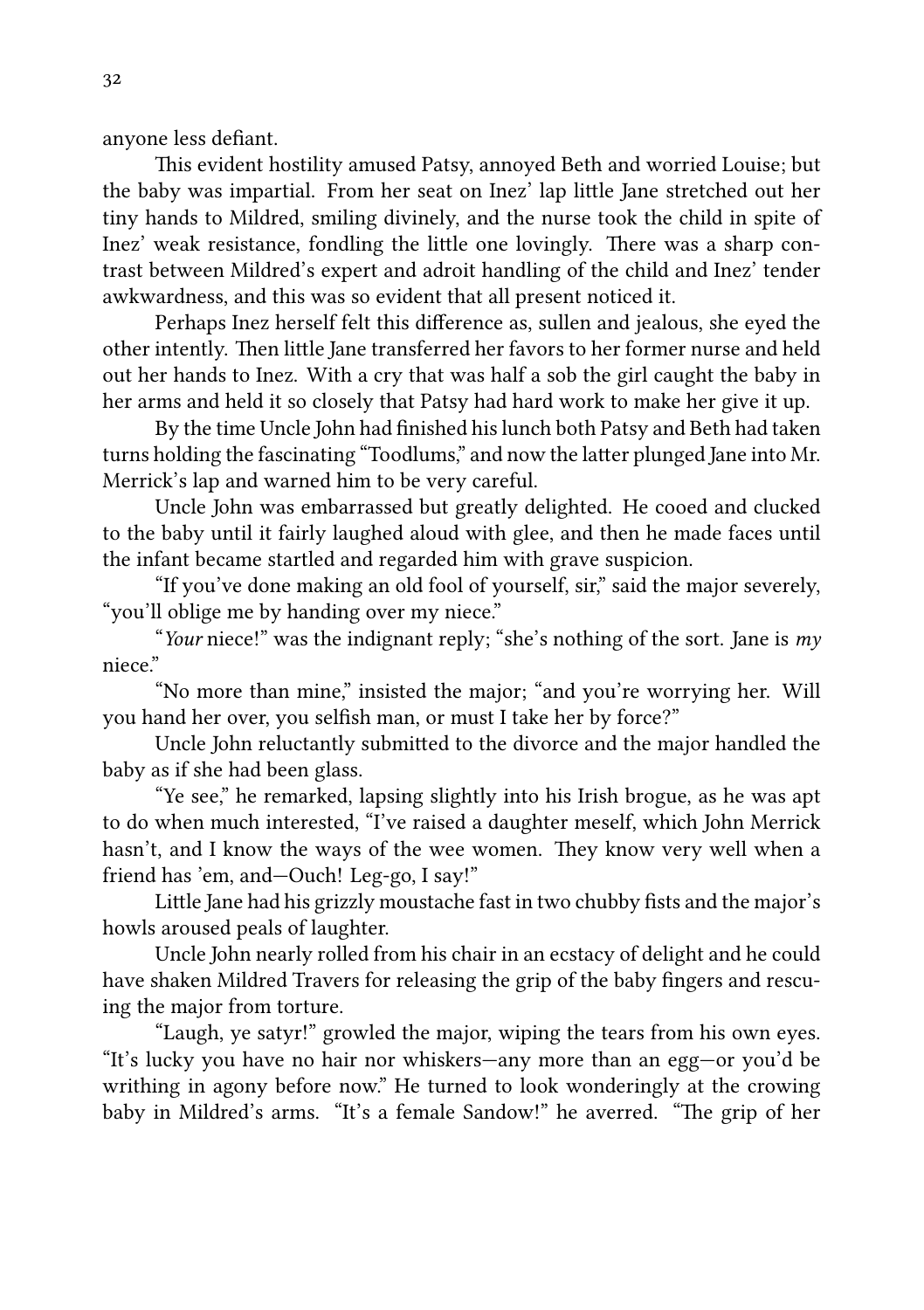hands is something marvelous!"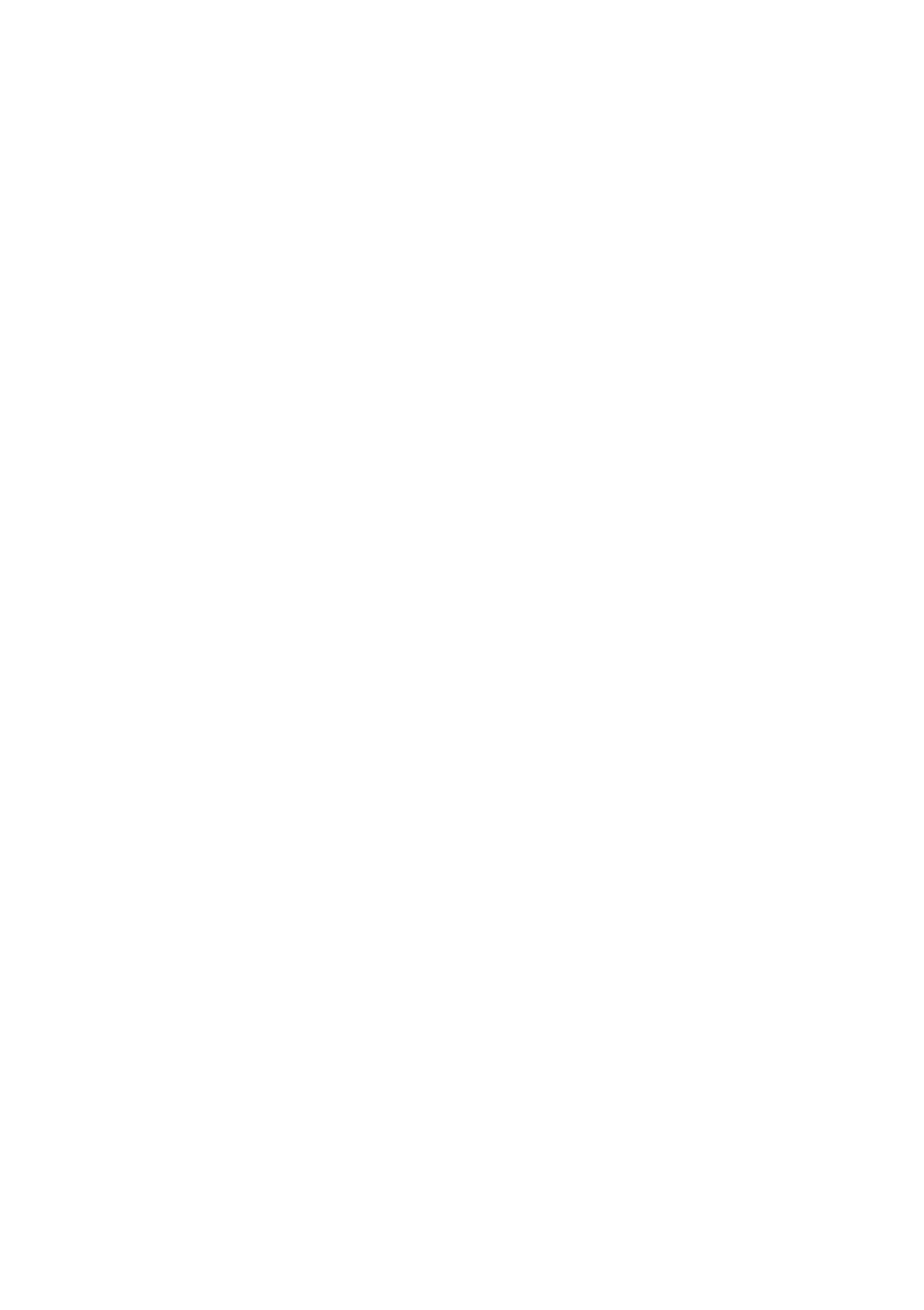### **CHAPTER V—INEZ THREATENS**

"Yes," said Louise, a week later, "we all make fools of ourselves over Toodlums, Really, girls, Jane is a very winning baby. I don't say that because I'm her mother, understand. If she were anyone else's baby, I'd say the same thing."

"Of course," agreed Patsy. "I don't believe such a baby was ever before born. She's so happy, and sweet, and—and—"

"And comfortable," said Beth. "Indeed, Jane is a born sorceress; she bewitches everyone who beholds her dear dimpled face. This is an impartial opinion, you know; I'd say the same thing if I were not her adoring auntie."

"It's true," Patsy declared. "Even the Mexicans worship her. And Mildred Travers—the sphinx—whose blood I am sure is ice-water, displays a devotion for baby that is absolutely amazing. I don't blame her, you know, for it must be a real delight to care for such a fairy. I'm surprised, Louise, that you can bear to have baby out of your sight so much of the time."

Louise laughed lightly.

"I'm not such an unfeeling mother as you think," she answered. "I know just where baby is every minute and she is never out of my thoughts. However, with two nurses, both very competent, to care for Toodlums, I do not think it necessary to hold her in my lap every moment."

Here Uncle John and the major approached the palm, under which the three nieces were sitting, and Mr. Merrick exclaimed:

"I'll bet a cookie you were talking of baby Jane."

"You'd win, then," replied Patsy. "There's no other topic of conversation half so delightful."

"Jane," observed the major, musingly, as he seated himself in a rustic chair. "A queer name for a baby, Louise. Whatever possessed you to burden the poor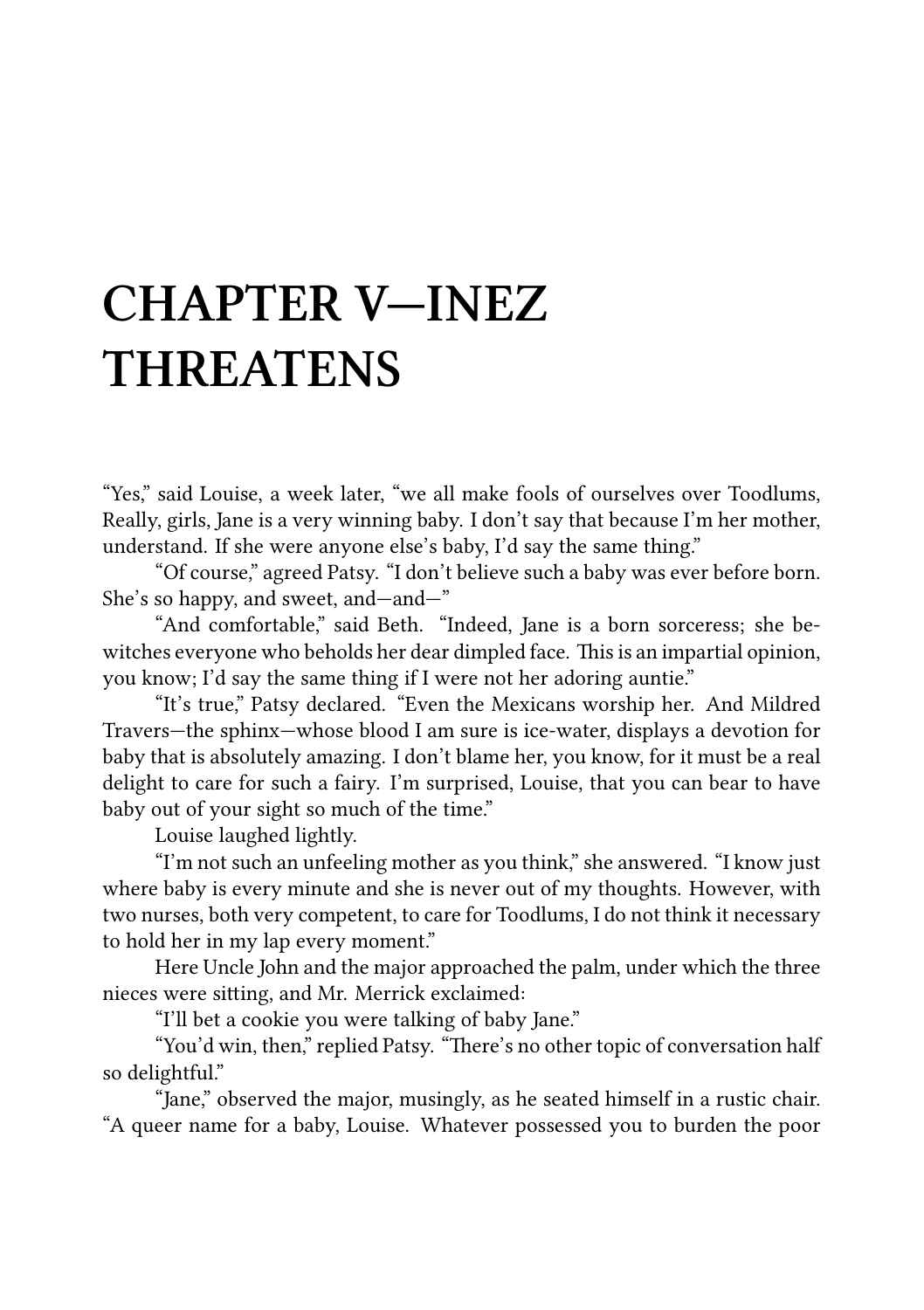infant with it?"

"Burden? Nonsense, Major! It's a charming name," cried Patsy.

"She is named after poor Aunt Jane," said Louise.

A silence somewhat awkward followed.

"My sister Jane," remarked Uncle John gravely, "was in some respects an admirable woman."

"And in many others detestable," said Beth in frank protest. "The only good thing I can remember about Aunt Jane," she added, "is that she brought us three girls together, when we had previously been almost unaware of one anothers' existence. And she made us acquainted with Uncle John."

"Then she did us another favor," added Patsy. "She died."

"Poor Aunt Jane!" sighed Louise. "I wish I could say something to prove that I revere her memory. Had the baby been a boy, its name would have been John; but being a girl I named her for Uncle John's sister—the highest compliment I could conceive."

Uncle John nodded gratefully. "I wasn't especially fond of Jane, myself," said he, "but it's a family name and I'm glad you gave it to baby."

"Jane Merrick," said the major, "was very cruel to Patsy and to me, and so I'm sorry you gave her name to baby."

"Always contrary, eh?" returned Uncle John, with a tolerant smile, for he was in no wise disturbed by this adverse criticism of his defunct sister—a criticism that in fact admitted little argument. "But it occurs to me that the most peculiar thing about this name is that you three girls, who were once Aunt Jane's nieces, are now Niece Jane's aunts!"

"Except me," smiled Louise. "I'm happy to claim a closer relationship. But returning to our discussion of Aunt Jane. She was really instrumental in making our fortunes as well as in promoting our happiness, so I have no regret because I made baby her namesake."

"The name of Jane," said Patsy, "is in itself beautiful, because it is simple and old-fashioned. Now that it is connected with my chubby niece it will derive a new and added luster."

"Quite true," declared Uncle John.

"Where is Arthur?" inquired the major.

"Writing his weekly batch of letters," replied Arthur's wife. "When they are ready he is to drive us all over to town in the big car, and we have planned to have lunch there and to return home in the cool of the evening. Will that program please our guests?"

All voiced their approval and presently Arthur appeared with his letters and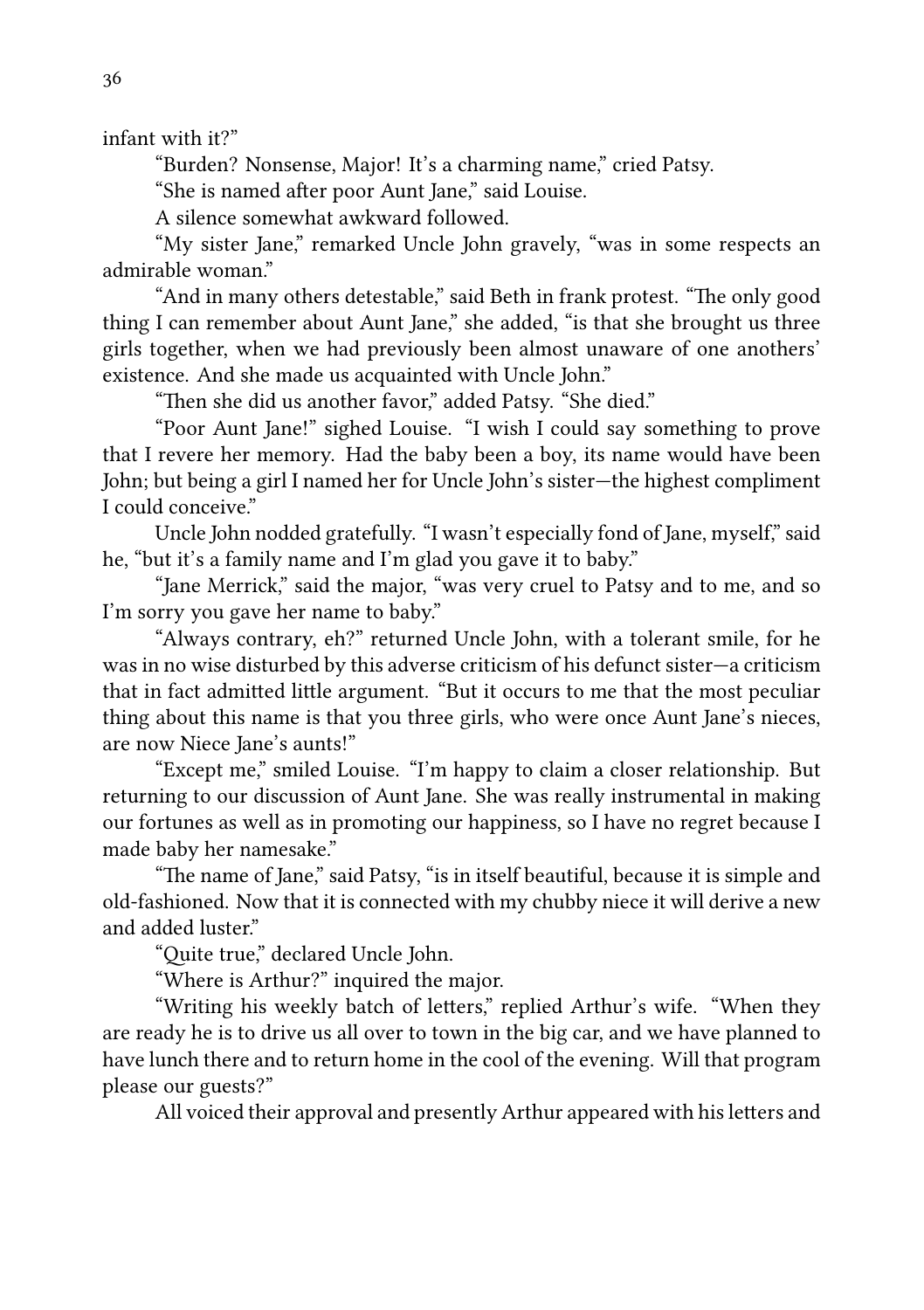bade them get ready for the ride, while he brought out the car. He always drove the machine himself, as no one on the place was competent to act as chauffeur; but he managed it admirably and enjoyed driving.

Louise went to the nursery to kiss little Jane. The baby lay in her crib, fast asleep. Near her sat Mildred Travers, reading a book. Crouched in the windowseat was Inez, hugging her knees and gazing moodily out into the garden.

The nursery was in the East Wing, facing the courtyard but also looking upon the rose garden, its one deep-set window being near a corner of the room. On one side it connected with a small chamber used by Inez, which occupied half the depth of the wing and faced the garden. The other half of the space was taken by a small sewing-room letting out upon the court.

At the opposite side of little Jane's nursery was a roomy chamber which had been given up to Mildred, and still beyond this were the rooms occupied by Arthur and Louise, all upon the ground floor. By this arrangement the baby had a nurse on either side and was only one room removed from its parents.

This wing was said to be the oldest part of the mansion, a fact attested by the great thickness of the walls. Just above was the famous blue room occupied by the major, where ghosts were supposed at times to hold their revels. Yet, despite its clumsy construction, the East Wing was cheery and pleasant in all its rooms and sunlight flooded it the year round.

After the master and mistress had driven away to town with their guests, Inez sat for a time by the window, still motionless save for an occasional wicked glance over her shoulder at Mildred, who read placidly as she rocked to and fro in her chair. The presence of the American nurse seemed to oppress the girl, for not a semblance of friendship had yet developed between the two; so presently Inez rose and glided softly out into the court, leaving Mildred to watch the sleeping baby.

She took the path that led to the Mexican quarters and ten minutes later entered the hut where Bella, the skinny old hag who was the wife to Miguel Zaloa, was busy with her work.

"Ah, Inez. But where ees Mees Jane?" was the eager inquiry.

Inez glanced around to find several moustached faces in the doorway. Every dark, earnest eye repeated the old woman's question. The girl shrugged her shoulders.

"She is care for by the new nurse, Meeldred. I left her sleeping."

"Who sleeps, Inez?" demanded the aged Miguel. "Ees it the new nurse, or Mees Jane?"

"Both, perhap." She laughed scornfully and went out to the shed that con-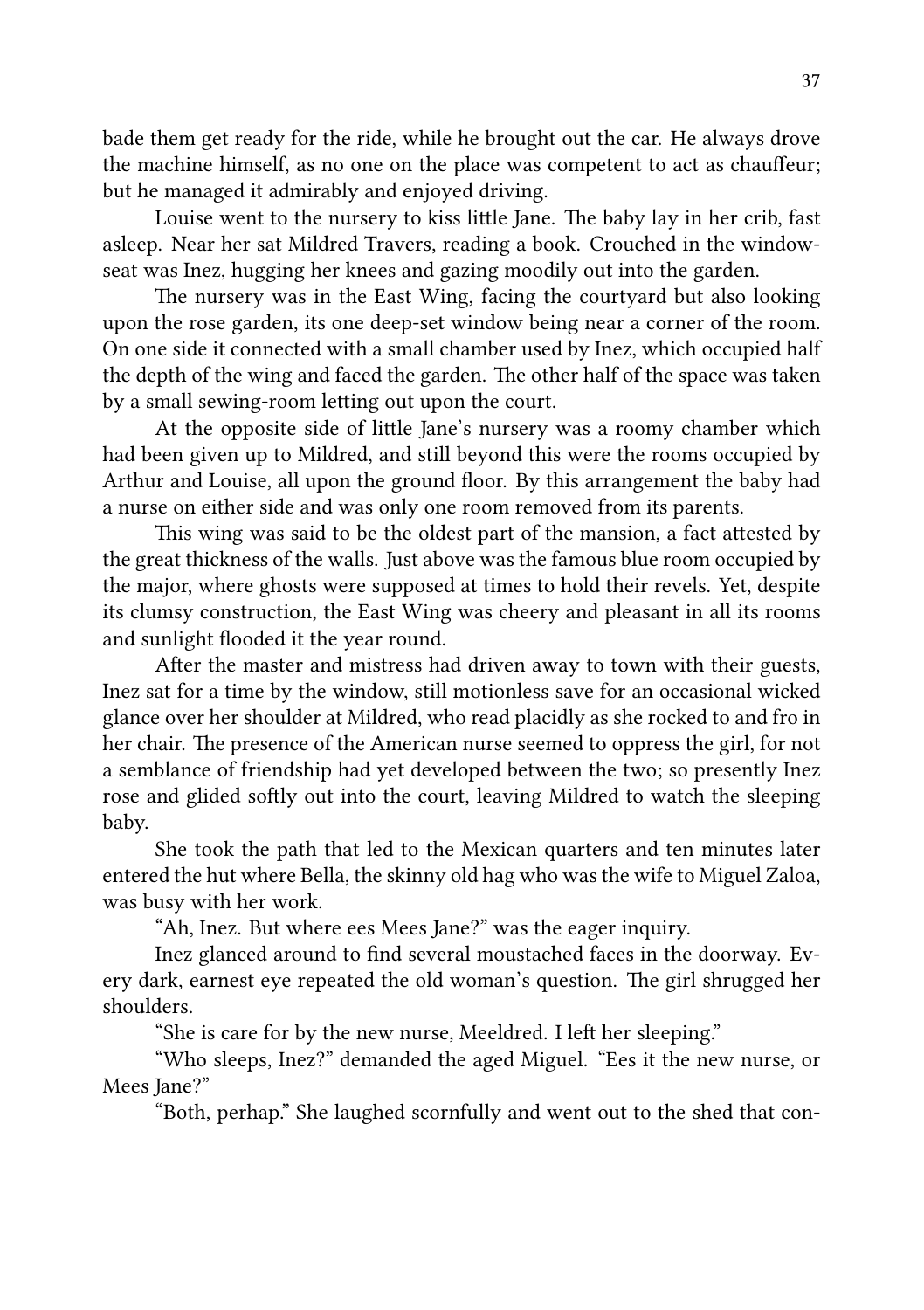nected two of the adobe dwellings and served as a shady lounging place. Here a group quickly formed around her, including those who followed from the hut.

"I shall kill her, some day," declared the girl, showing her gleaming teeth. "What right have she to come an' take our baby?"

Miguel stroked his white moustache reflectively.

"Ees this Meeldred good to Mees Jane?" he asked.

"When anyone looks, yes," replied Inez reluctantly. "She fool even baby, some time, who laugh at her. But poor baby do not know. I know. This Meeldred ees a devil!" she hissed.

The listening group displayed no emotion at this avowal. They eyed the girl attentively, as if expecting to hear more. But Inez, having vented her spite, now sulked.

"Where she came from?" asked Miguel, the recognized spokesman.

"Back there. New York," tossing her head in an easterly direction.

"Why she come?" continued the old man.

"The little mans with no hair-Meest Merrick-he think I not know about babies. He think this girl who learns babies in school, an' from books, know more than me who has care for many baby—but for none like our Mees Jane. Mees Jane ees angel!"

They all nodded in unison, approving her assertion.

"Eet ees not bad thought, that," remarked old Bella. "Books an' schools ees good to teach wisdom."

"Pah! Not for babies," objected her husband, shaking his head. "Book an' school can not grow orange, either. To do a thing many time ees to know it better than a book can know."

"Besides," said Inez, "this Meeldred ees witch-woman."

"Yes?"

"I know it. She come from New York. But yesterday she say to me: 'Let us wheel leetle Jane to the live oak at Burney's.' How can she know there is live oak at Burney's? Then, the first day she come, she say: 'Take baby's milk into vault under your room an' put on stone shelf to keep cool.' I, who live here, do not know of such a vault. She show me some stone steps in one corner, an' she push against stone wall. Then wall open like door, an' I find vault. But how she know it, unless she is witch-woman?"

There was a murmur of astonishment. Old Miguel scratched his head as if puzzled.

"I, too, know about thees vault," said he; "but then, eet ees I know all of the old house, as no one else know. Once I live there with Señor Cristoval. But how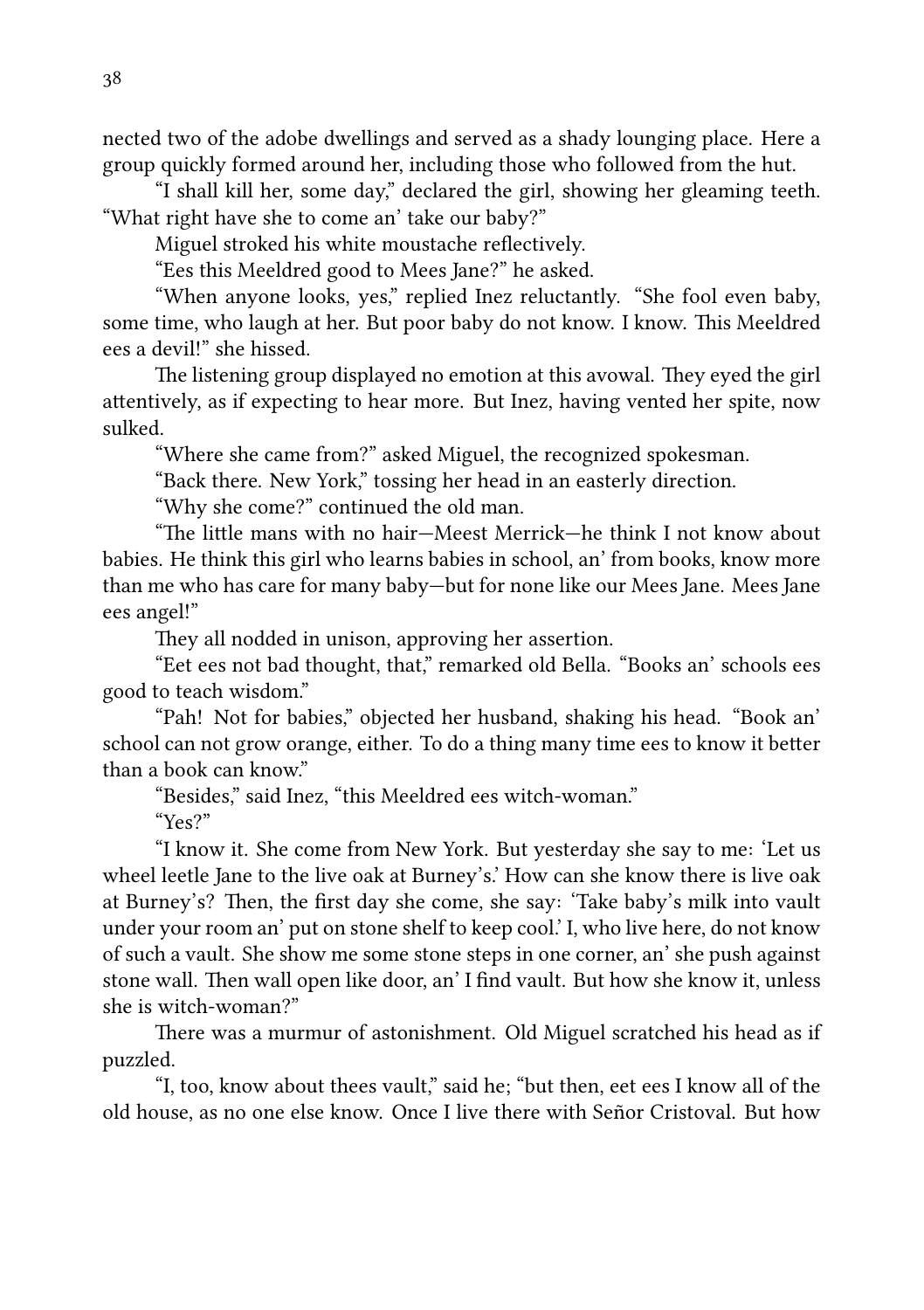can thees New York girl know?"

There was no answer. Merely puzzled looks.

"What name has she, Inez?" suddenly asked Miguel.

"Travers. Meeldred Travers."

The old man thought deeply and then shook his head with a sigh.

"In seexty year there be no Travers near El Cajon," he asserted. "I thought maybe she have been here before. But no. Even in old days there ees no Travers come here"

"There ees a Travers Ranch over at the north," asserted Bella.

"Eet ees a name; there be no Travers live there," declared Miguel, still with that puzzled look upon his plump features.

Inez laughed at him.

"She is witch-woman, I tell you. I know it! Look in her eyes, an' see."

The group of Mexicans moved uneasily. Old Miguel deliberately rolled a cigarette and lighted it.

"Thees woman I have not yet see," he announced, after due reflection. "But, if she ees witch-woman, eet ees bad for Mees Jane to be near her."

"That is what *I* say!" cried Inez eagerly. She spoke better English than the others. "She will bewitch my baby; she will make it sickly, so it will die!" And she wrung her hands in piteous misery.

The Mexicans exchanged frightened looks. Old Bella alone seemed unaffected.

"Mees Weld own her baby—not us," suggested Miguel's wife. "If Mees Weld theenk thees girl is safe nurse, what have we to say—eh?"

"I say she shall not kill my baby!" cried Inez fiercely. "That is what *I* say, Bella. Before she do that, I kill thees Meeldred Travers."

Miguel examined the girl's face intently.

"You are fool, Inez," he asserted. "It ees bad to keel anything—even thees New York witch-woman. Be compose an' keep watch. Nothing harm Mees Jane if you watch. Where are your folks, girl?"

"Live in San Diego," replied Inez, again sullen.

"Once I know your father. He ees good man, but drink too much. If you make quarrel about thees new nurse, you get sent home. Then you lose Mees Jane. So keep compose, an' watch. If you see anything wrong, come to me an' tell it. That ees best."

Inez glanced around the group defiantly, but all nodded approval of old Miguel's advice. She rose from the bench where she was seated, shrugged her shoulders disdainfully and walked away without a word.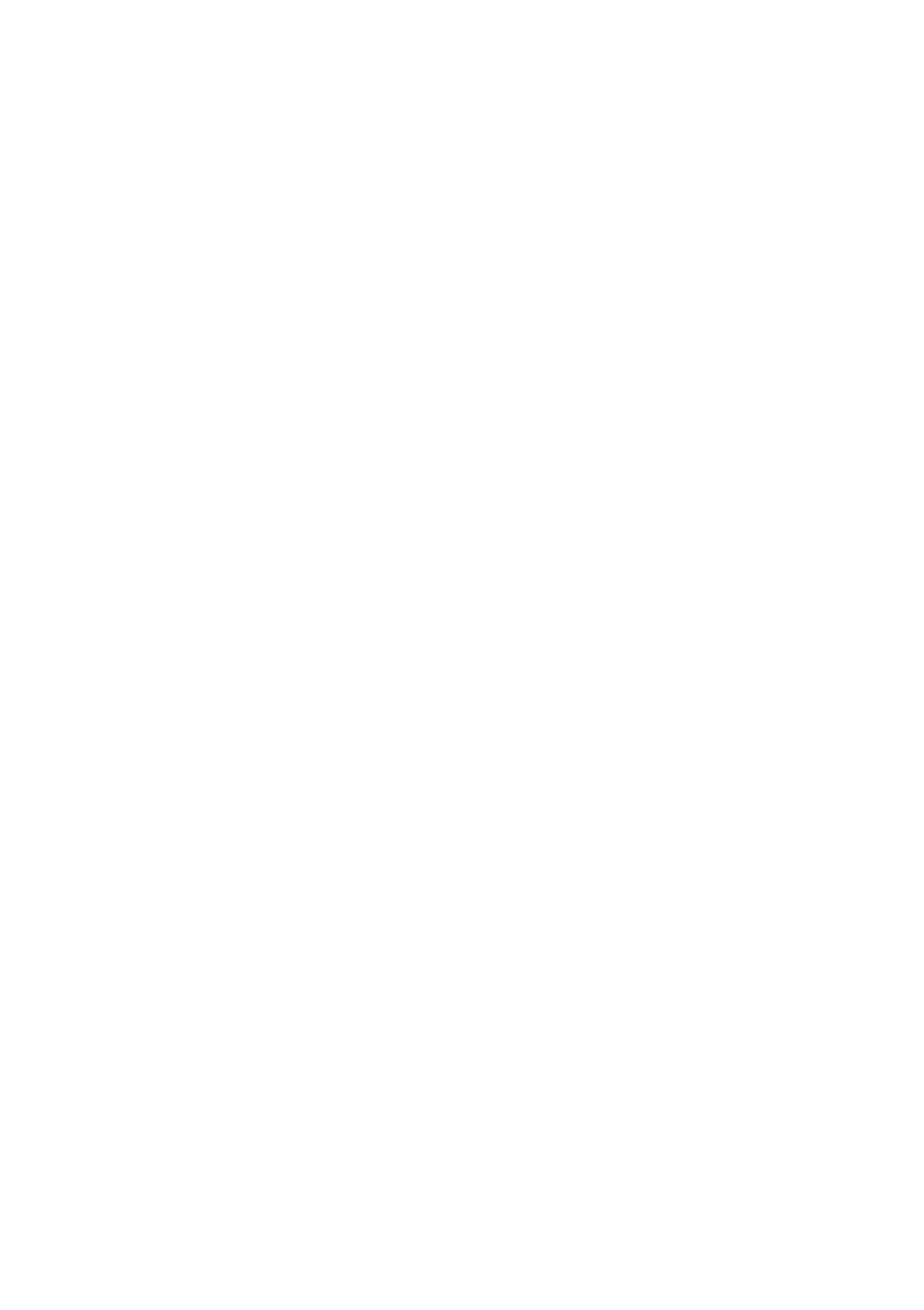## **CHAPTER VI—A DINNER WITH THE NEIGHBORS**

Escondido, the nearest town and post office to El Cajon Ranch, is a quaint little place with a decided Mexican atmosphere. Those California inhabitants whom we call, for convenience, "Mexicans," are not all natives of Mexico, by any means. Most of them are a mixed breed derived from the early Spanish settlers and the native Indian tribes—both alike practically extinct in this locality—and have never stepped foot in Mexican territory, although the boundary line is not far distant. Because the true Mexican is generally a similar admixture of Indian and Spaniard, it is customary to call these Californians by the same appellation. The early Spaniards left a strong impress upon this state, and even in the newly settled districts the Spanish architecture appropriately prevails, as typical of a semi-tropical country which owed its first civilizing influences to old Spain.

The houses of Escondido are a queer mingling of modern bungalows and antique adobe dwellings. Even the business street shows many adobe structures. A quiet, dreamy little town, with a comfortable hotel and excellent stores, it is much frequented by the wealthy ranchers in its neighborhood.

After stopping at the post office, Arthur drove down a little side street to a weather-beaten, unprepossessing building which bore the word "Restaurant" painted in dim white letters upon its one window. Here he halted the machine.

"Oh," said Beth, drawing a long breath. "Is this one of your little jokes, Arthur?"

"A joke? Didn't we come for luncheon, then?"

"We did, and I'm ravenous," said Patsy. "But you informed us that there is a good hotel here, on the main street."

"So there is," admitted Arthur: "but it's like all hotels. Now, this is-different. If you're hungry; if you want a treat—something out of the ordinary—just follow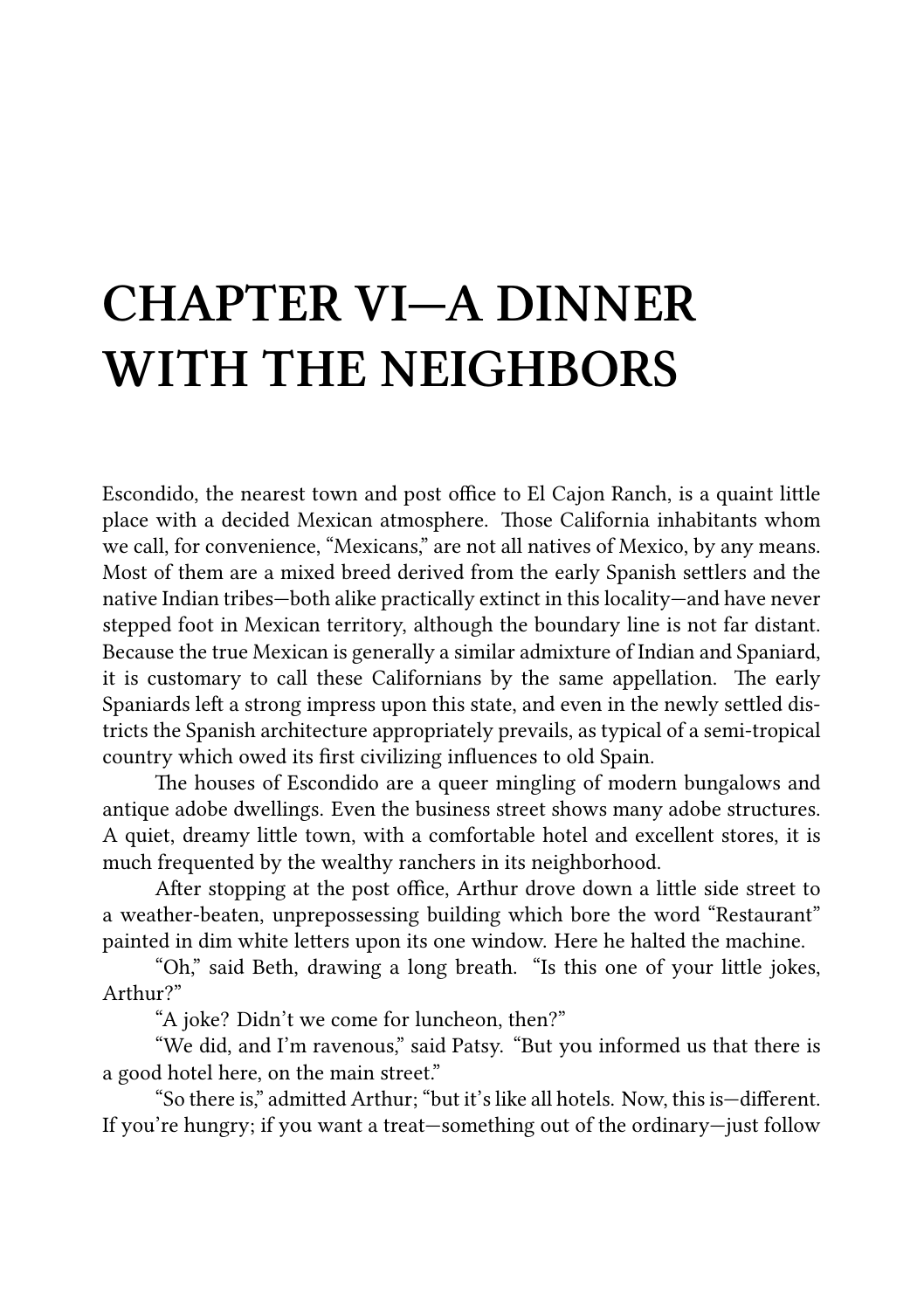me."

Louise was laughing at their doubting expressions and this care-free levity led them to obey their host's injunction. Then the dingy door opened and out stepped a young fellow whom the girls decided must be either a cowboy or a clever imitation of one.

He seemed very young-a mere boy-for all his stout little form. He was bareheaded and a shock of light, tow-colored hair was in picturesque disarray. A blue flannel shirt, rolled up at the sleeves, a pair of drab corduroy trousers and rough shoes completed his attire. Pausing awkwardly in the doorway, he first flushed red and then advanced boldly to shake Arthur's hand.

"Why, Weldon, this is an unexpected pleasure," he exclaimed in a pleasant voice that belied his rude costume, for its tones were well modulated and cultured. "I've been trying to call you up for three days, but something is wrong with the line. How's baby?"

This last question was addressed to Louise, who shook the youth's hand cordially.

"Baby is thriving finely," she reported, and then introduced her friends to Mr. Rudolph Hahn, who, she explained, was one of their nearest neighbors.

"We almost crowd the Weldons," he said, "for our house is only five miles distant from theirs; so we've been getting quite chummy since they moved to El Cajon. Helen—that's my wife, you know—is an humble worshiper at the shrine of Miss Jane Weldon, as we all are, in fact."

"Your wife!" cried Patsy in surprise.

He laughed.

"You think I'm an infant, only fit to play with Jane," said he; "but I assure you I could vote, if I wanted to—which I don't. I think, sir," turning to Uncle John, "that my father knows you quite well."

"Why, surely you're not the son of Andy Hahn, the steel king?"

"I believe they do give him that royal title; but Dad is only a monarch in finance, and when he visits my ranch he's as much a boy as his son."

"It scarcely seems possible," declared Mr. Merrick, eyeing the rough costume wonderingly but also with approval. "How long have you lived out here?"

"Six years, sir. I'm an old inhabitant. Weldon, here, has only been alive for six months."

"Alive?"

"Of course. One breathes, back east, but only lives in California."

During the laughter that followed this enthusiastic epigram Arthur ushered the party into the quaint Spanish restaurant. The room was clean and neat, de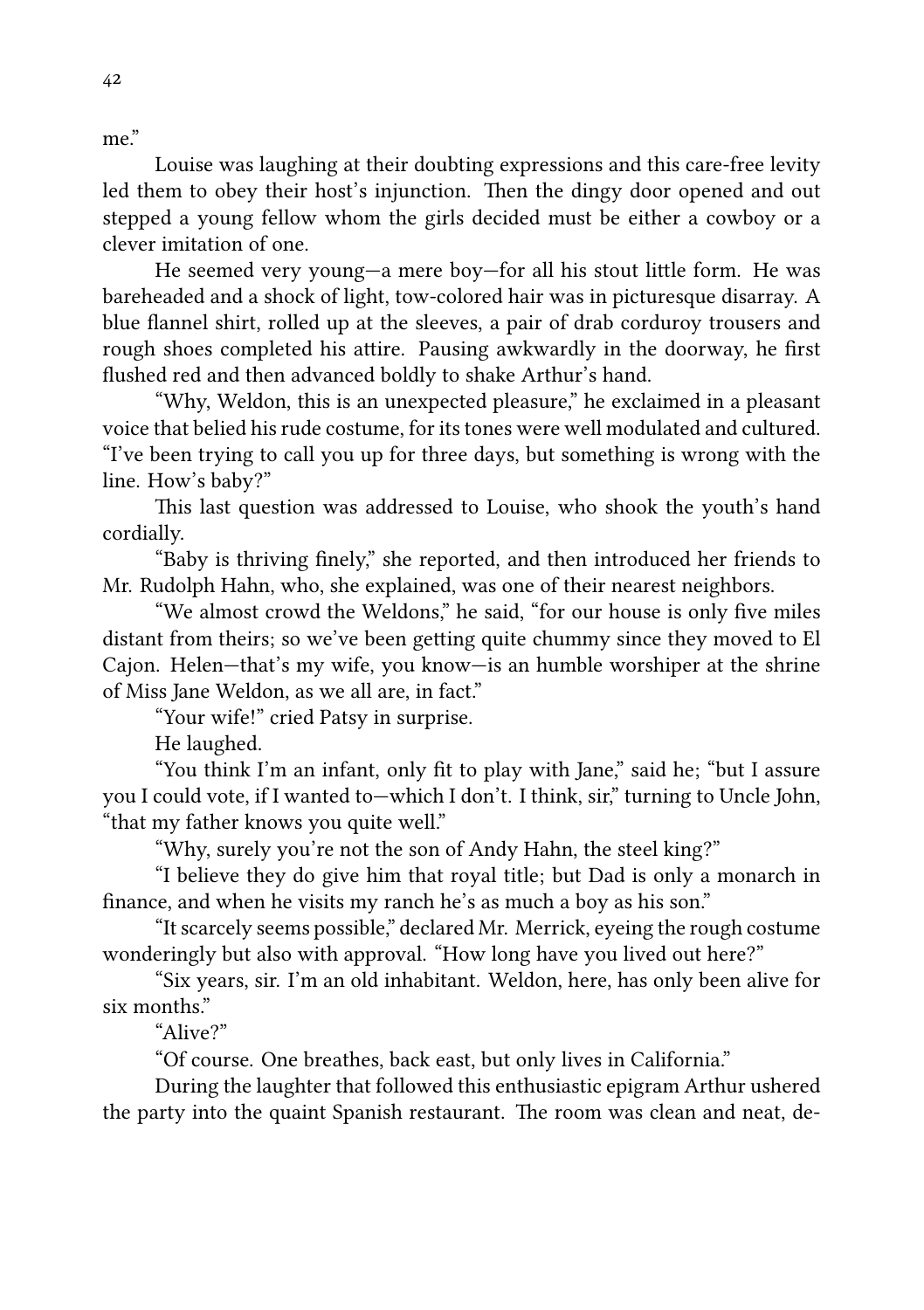spite the fact that the floor was strewn with sawdust and the tables covered with white oilcloth. An anxious-eyed, dapper little man with a foreign face and manner greeted them effusively and asked in broken English their commands.

Arthur ordered the specialties of the house. "These friends, Castro, are from the far East, and I've told them of your famous cuisine. Don't disappoint them."

"May I join you?" asked Rudolph Hahn. "I wish I'd brought Nell over today; she'd have been delighted with this meeting. But we didn't know you were coming. That confounded telephone doesn't reach you at all."

"I'm going over to the office to see about that telephone," said Arthur. "I believe I'll do the errand while Castro is preparing his compounds. I'm always uneasy when the telephone is out of order."

"You ought to be," said Rudolph, "with that blessed baby in the house. It might save you thirty precious minutes in getting a doctor."

"Does your line work?" asked Louise.

"Yes; it seems to get all connections but yours. So I imagine something is wrong with your phone, or near the house."

"I'll have them send a repair man out at once," said Arthur, and departed for the telephone office, accompanied by his fellow rancher.

While they were gone Louise told them something of young Hahn's history. He had eloped, at seventeen years of age, with his father's stenographer, a charming girl of eighteen who belonged to one of the best families in Washington. Old Hahn was at first furious and threatened to disinherit the boy, but when he found the young bride's family still more furious and preparing to annul the marriage on the grounds of the groom's youth, the great financier's mood changed and he whisked the pair off to California and bought for them a half-million-dollar ranch, where they had lived for six years a life of unalloyed bliss. Having no children of their own, the Hahns were devoted to little Jane and it was Rudolph who had given the baby the sobriquet of "Toodlums." At almost any time, night or day, the Hahn automobile was liable to arrive at El Cajon for a sight of the baby.

"Rudolph—we call him 'Dolph,' you know—has not a particle of business instinct," said Louise, "so he will never be able to take his father's place in the financial world. And he runs his ranch so extravagantly that it costs the pater a small fortune every year. Yet they are agreeable neighbors, artless and unconventional as children, and surely the great Hahn fortune won't suffer much through their inroads."

When Arthur returned he brought with him still another neighboring ranchman, an enormous individual fully six feet tall and broad in proportion, who fairly filled the doorway as he entered. This man was about thirty years of age,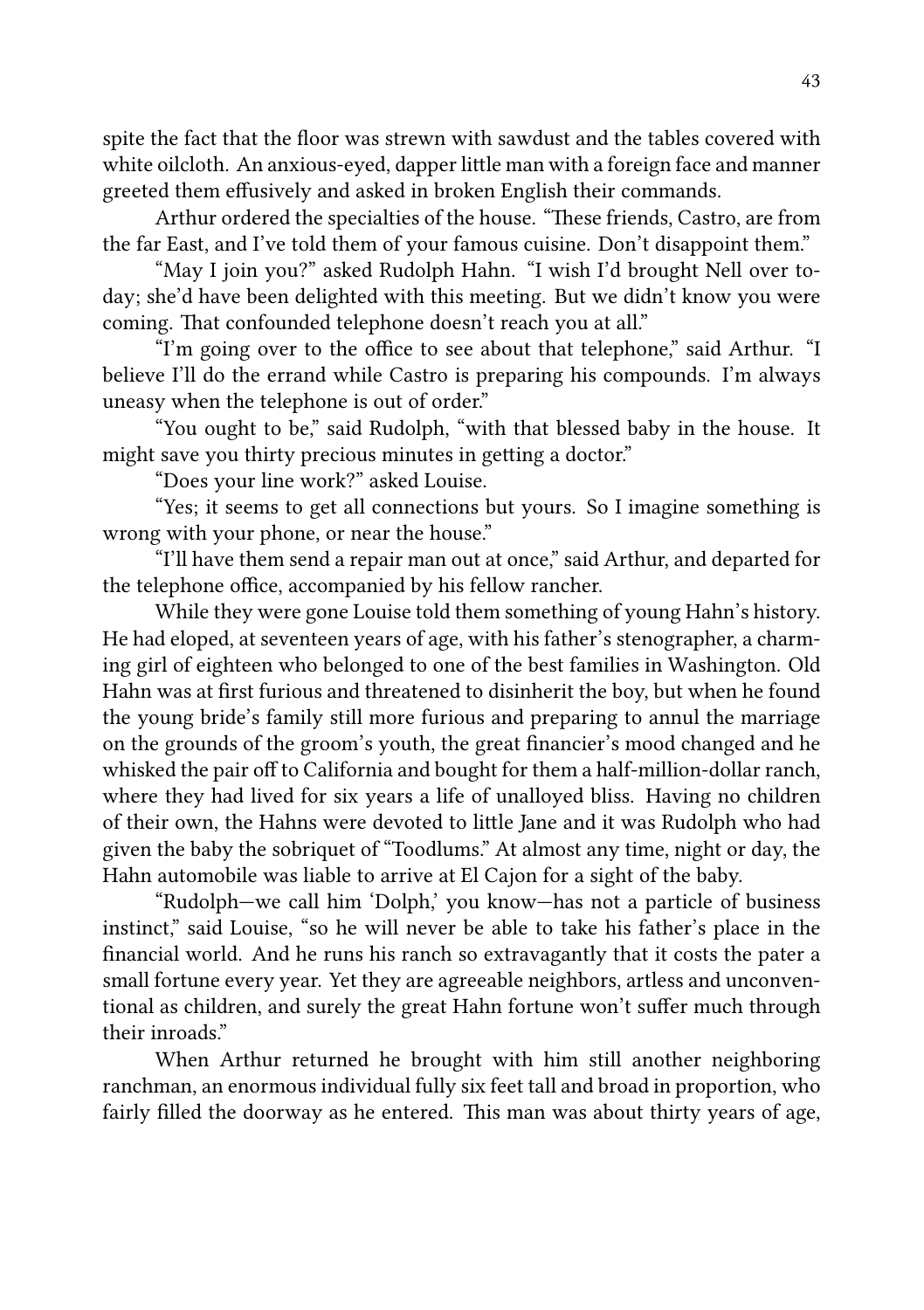stern of feature and with shaggy brows that overhung a pair of peaceful blue eyes which ought to have been set in the face of some child. This gave him a whimsical look that almost invariably evoked a smile when anyone observed him for the first time. He walked with a vigorous, aggressive stride and handled his big body with consummate grace and ease. His bow, when Arthur introduced him, was that of an old world cavalier.

"Here is another of our good friends for you to know. He's our neighbor at the north and is considered the most enterprising orange grower in all California," announced Weldon, with a chuckle that indicated he had said something funny.

"Lemon," said the man, speaking in such a shrill, high-pitched tenor voice that the sound was positively startling, coming from so massive a chest.

"I meant lemon," Arthur hastened to say. "Permit me to introduce Mr. Bulwer Runyon, formerly of New York but now the pride of the Pacific coast, where his superb oranges—"

"Lemons," piped the high, childish voice.

"Whose lemons are the sourest and—and—juiciest ever grown."

"What there are of them," added the man in a wailing tenor.

"We are highly honored to meet Mr. Bulwer Runyon," said the major, noticing that the girls were for once really embarrassed how to greet this new acquaintance.

"Out here," remarked Dolph Hahn, with a grin, "we drop the handle to his name and call him 'Bul Run' for short. Sounds sort of patriotic, you know, and it's not inappropriate."

"You wrong me," said the big rancher, squeaking the words cheerfully but at the same time frowning in a way that might well have terrified a pirate. "I'm not a bull and I don't run. It's enough exertion to walk. Therefore I ride. My new car is equipped with one of those remarkable—"

"Pardon me; we will not discuss your new car, if you please," said Arthur. "We wish to talk of agreeable things. The marvelous Castro is concocting some of his mysterious dishes and we wish you to assist us in judging their merits."

"I shall be glad to, for I'm pitifully hungry," said the tenor voice. "I had breakfast at seven, you know—like a working man—and the ride over here in my new six-cylinder machine, which has a wonderful—"

"Never mind the machine, please. Forget it, and try to be sociable," begged Dolph.

"How is the baby, Mrs. Weldon?"

"Well and hearty, Bulwer," replied Louise. "Why haven't you been to see little Jane lately?"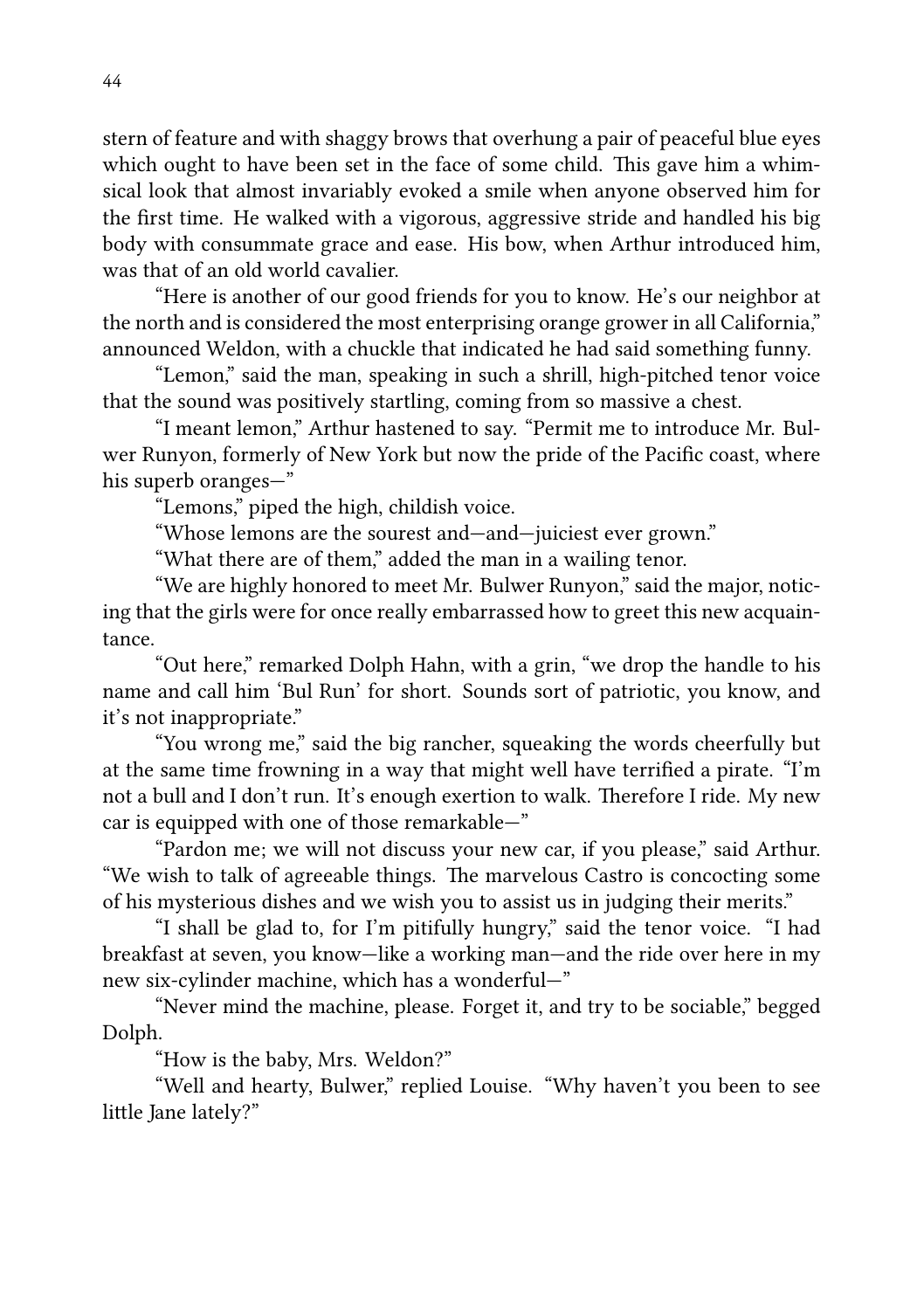"I heard you had company," said Mr. Runyon; "and the last time I came I stayed three days and forgot all about my ranch. I've made a will, Mrs. Weldon."

"A will! You're not going to die, I hope?"

"I join you in that hope, most fervently, for I'd hate to leave the new machine and its—"

"Go on, Bulwer."

"But life is fleeting, and no one knows just when it'll get to the end of its fleet. Therefore, as I love the baby better than any other object on earth—animate or inanimate—except—"

"Never mind your new car."

He sighed.

"Therefore, Mrs. Weldon, I've made Jane my heiress."

"Oh, Bul! Aren't you dreadfully in debt?"

"Yes'm."

"Is the place worth the mortgage?" inquired Arthur.

"Just about, although the money sharks don't think so. But all property out here is rapidly increasing in value," declared Runyon, earnestly, "so, if I can manage to hold on a while longer, Toodlums will inherit a—a—several fine lemon trees, at least."

Uncle John was delighted with the big fellow with the small voice. Even the major clapped Bul Run on the shoulder and said the sentiment did him credit, however big the mortgage might be.

By the time Castro brought in his first surprise—a delicious soup—a jovial and friendly party was gathered around the oilcloth board. Even the paper napkins could not dampen the joy of the occasion, or detract from the exquisite flavor of the broth.

The boyish Dolph bewailed anon the absence of his "Nell," who loved Castro's cookery above everything else, while every endeavor of Mr. Runyon to explain the self-starter on his new car was so adroitly headed off by his fellow ranchers that the poor fellow was in despair. The "lunch" turned out to be a seven course dinner and each course introduced such an enticing and unusual dish that every member of the party became an audacious gormandizer. None of the girls—except Louise—had ever tasted such concoctions before, or might even guess what many of them were composed of; but all agreed with Patsy when she energetically asserted that "Castro out-cheffed both Rector and Sherry."

"If only he would have tablecloths and napkins, and decent rugs upon the floor," added dainty Louise.

"Oh, that would ruin the charm of the place," protested Uncle John. "Don't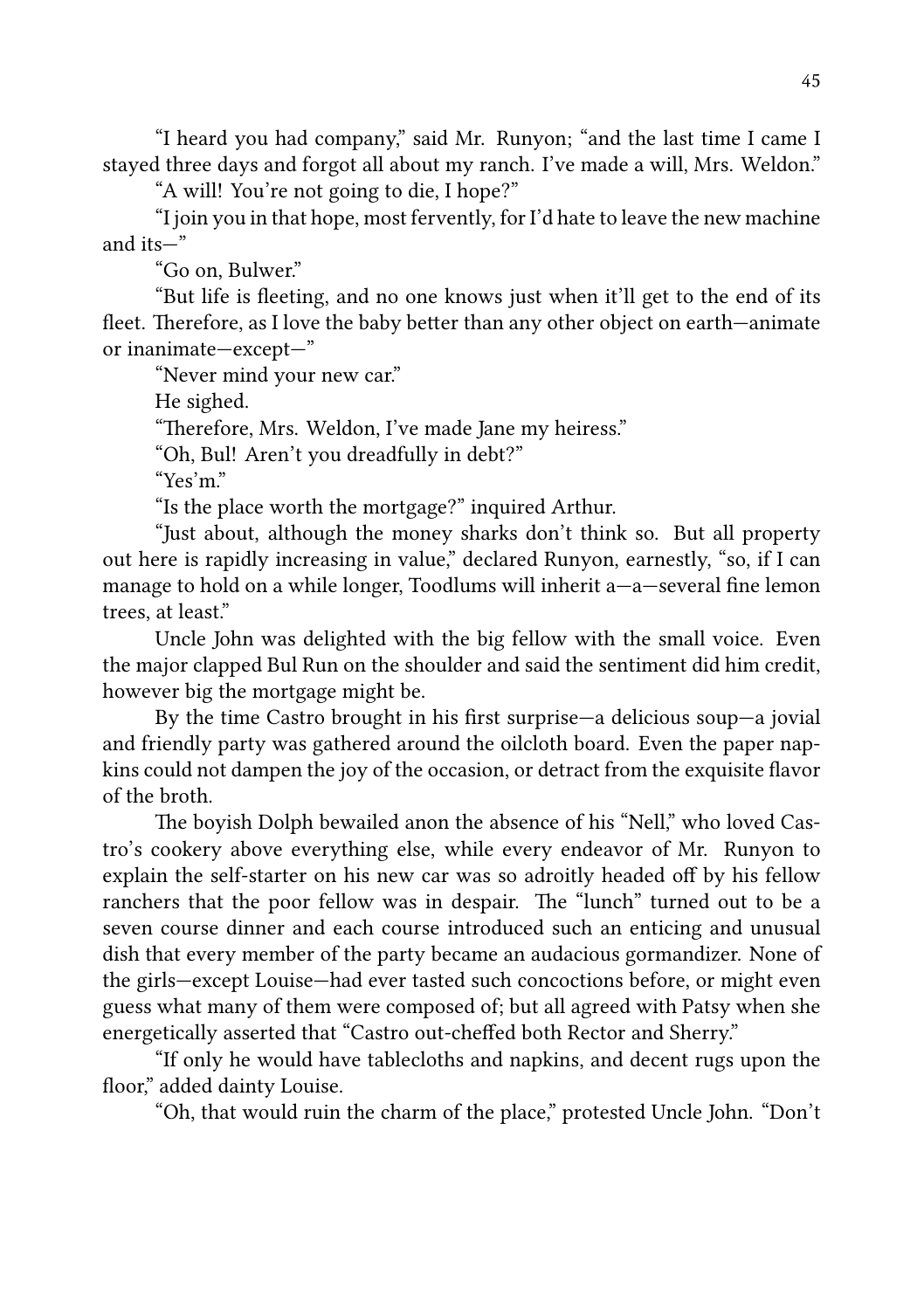suggest such a horror to Castro, Louise; at least until after we have returned to New York."

"I'll take you riding in my car," piped Runyon to Beth, who sat beside him. "I don't have to crank it, you know; I just—"

"Have you sold your orange crop yet?" asked Arthur.

"Lemons, sir!" said the other reproachfully. And the laugh that followed again prevented his explaining the self-starter.

The porch was shady and cool when they emerged from the feast room and Arthur Weldon, as host, proposed they sit on the benches with their coffee and cigars and have a social chat. But both Runyon and Hahn protested this delay. They suggested, instead, that all ride back to El Cajon and play with the baby, and so earnest were they in this desire that the proud young father and mother had not the grace to refuse.

Both men had their cars at the village garage and an hour later the procession started. Beth riding beside "Bul Run" and Patsy accompanying the jolly "Dolph."

"We must stop and pick up Nell," said the latter, "for she'd be mad as hops if I went to see Toodlums without her."

"I don't wonder," replied Patsy. "Isn't my niece a dear baby?"

"Never was one born like her. She's the only woman I ever knew who refuses to talk"

"She crows, though."

"To signify she agrees with everyone on every question; and her angelic smile is so genuine and constant that it gets to your heart in spite of all resistance."

"And she's so soft and mushy, as it were," continued Patsy enthusiastically; "but I suppose she'll outgrow that, in time."

Mrs. Helen Hahn, when the three automobiles drew up before her young husband's handsome residence, promptly agreed to join Rudolph in a visit to the baby. She proved to be a retiring and rather shy young woman, but she was very beautiful and her personality was most attractive. Both Patsy and Beth were delighted to find that Louise had so charming a neighbor, of nearly her own age.

Rudolph would not permit the party to proceed further until all had partaken of a refreshing glass of lemonade, and as this entailed more or less delay the sun was getting low as they traversed the five miles to El Cajon, traveling slowly that they might enjoy the exquisite tintings of the sky. Runyon, who was a bachelor, lived a few miles the other side of Arthur's ranch. All three ranches had at one time been part of the Spanish grant to the Cristovals, and while Arthur now possessed the old mansion, the greatest number of acres had been acquired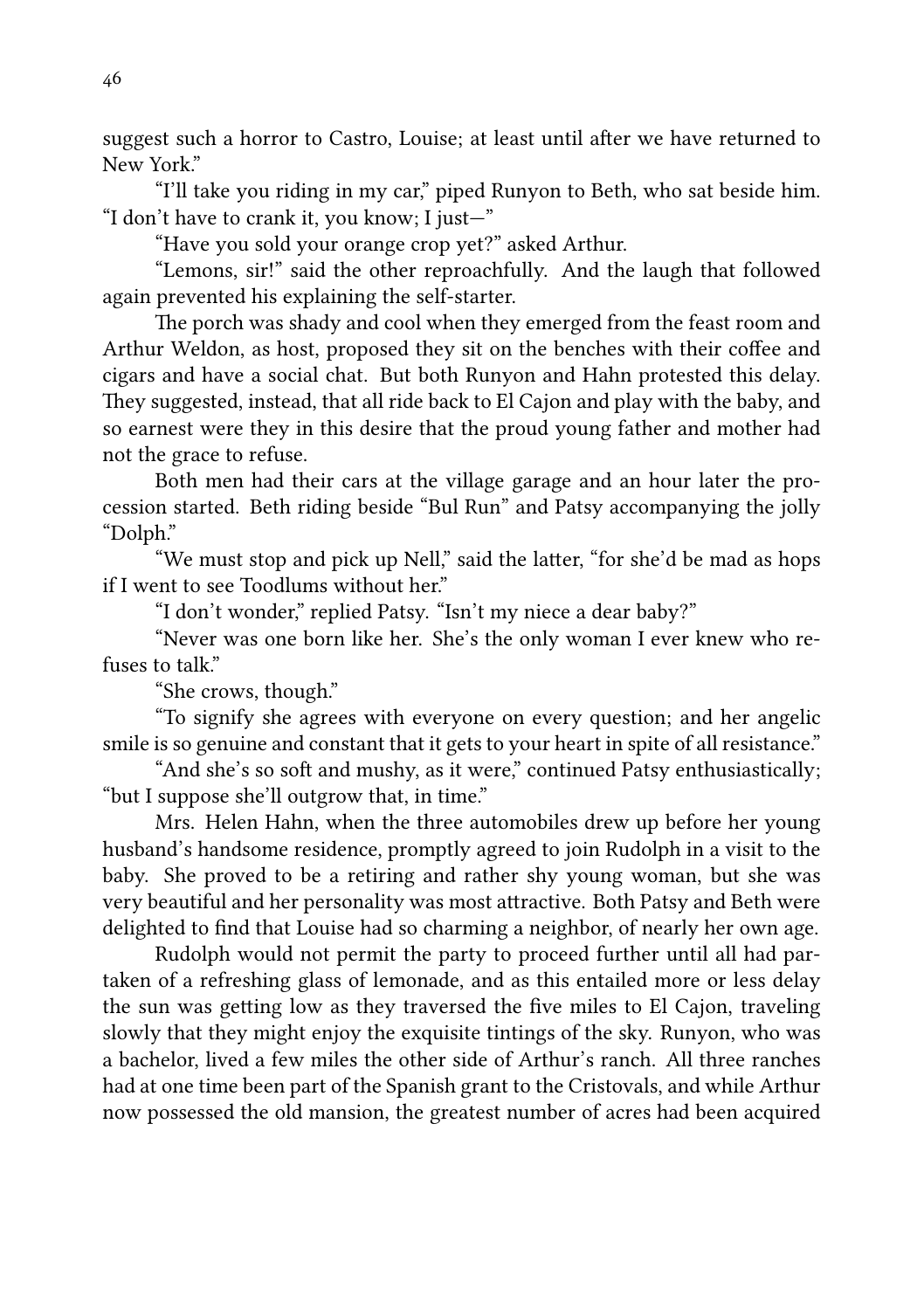by Rudolph Hahn, who had preferred to build for himself and his bride a more modern residence.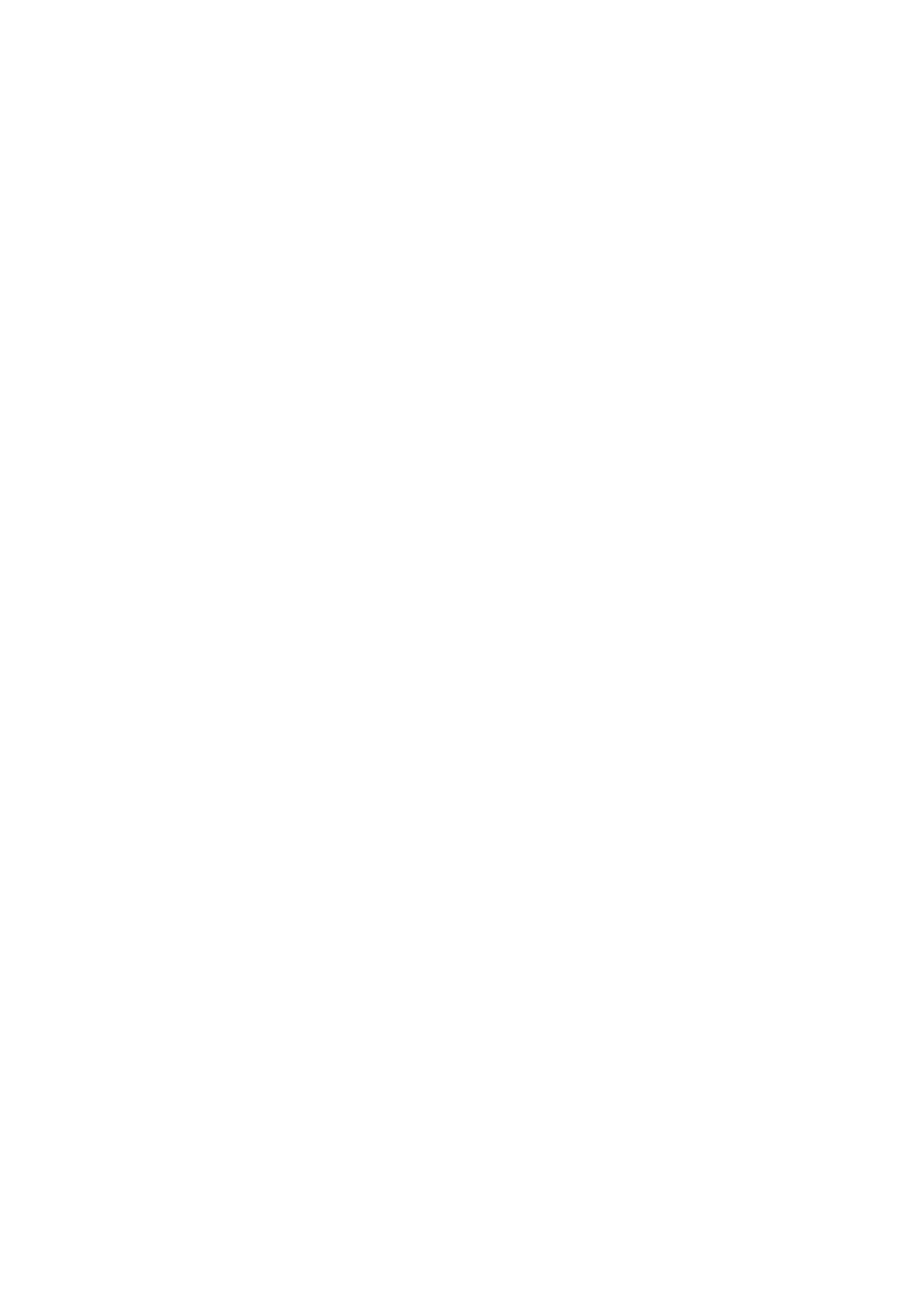### **CHAPTER VII—GONE!**

The Weldons and their guests were greeted at their door by a maid, for there were no men among the house servants, and as Louise ushered the party into the living room she said to the girl:

"Ask Miss Travers to bring the baby here."

The maid departed and was gone so long that Louise started out to see why her order was not obeyed. She met the woman coming back with a puzzled face.

"Mees Traver not here, señora," she said.

"Then tell Inez to fetch the baby."

"Inez not here, señora," returned the woman.

"Indeed! Then where is baby?"

"Mees Jane not here, señora."

Louise rushed to the nursery, followed by Arthur, whose quick ears had overheard the statement. The young mother bent over the crib, the covers of which were thrown back as if the infant had been quickly caught up—perhaps from a sound sleep.

"Good gracious!" cried Louise, despairingly; "she's gone—my baby's gone!"

"Gone?" echoed Arthur, in a distracted tone. "What does it mean, Louise? Where can she be?"

A gentle hand was laid on his shoulder and Uncle John, who had followed them to the room, said soothingly:

"Don't get excited, my boy; there's nothing to worry about. Your two nurses have probably taken little Jane out for a ride."

"At this time of night?" exclaimed Louise. "Impossible!"

"It is merely twilight; they may have been delayed," replied Mr. Merrick.

"But the air grows chill at this hour, and—"

"And there is the baby-cab!" added Arthur, pointing to a corner.

Louise and her husband looked into one another's eyes and their faces grew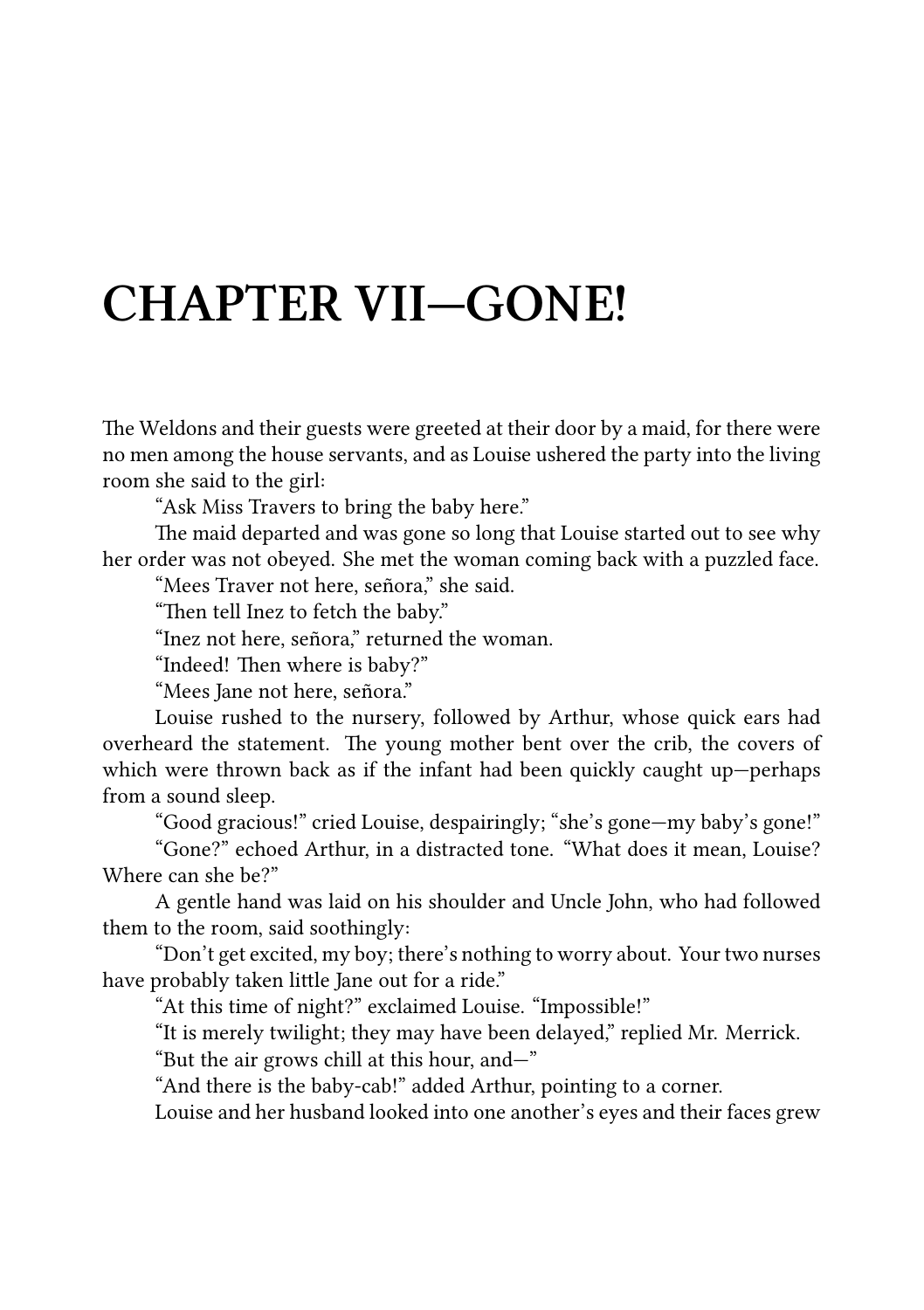rigid and white. Uncle John, noting their terror, spoke again.

"This is absurd," said he. "Two competent nurses, both devoted to little Jane, would not allow the baby to come to harm, I assure you."

"Where is she, then?" demanded Arthur.

"Hello; what's up?" called Patsy Doyle, entering the room with Beth to see what was keeping them from their guests.

"Baby's gone!" wailed Louise, falling into a chair promptly to indulge in a flood of tears.

"Gone? Nonsense," said Beth, gazing into the empty cradle. Then she put down her hand and felt of the bedding. It had no warmth. Evidently the child had been removed long ago.

"Before we give way to hysterics," advised Uncle John, striving to appear calm, "let us investigate this matter sensibly. Babies don't disappear mysteriously, in these days, I assure you."

"Ouestion the servants," suggested Patsy.

"That's the idea," squeaked a high tenor voice, and there in the dim light stood big Bulwer Runyon, and with him little Rudolph and his wife Helen, all exhibiting astonished and disturbed countenances.

"I—I can't see any reason for worry, Louise, dear," remarked Mrs. Hahn, in a voice that trembled with agitation. "Not a soul on earth would harm that precious Jane."

Arthur turned to the maid.

"Send all the servants here," he commanded. "Every one of them, mind you!"

Presently they congregated in the roomy nursery, which had now been brilliantly lighted. There were five women—some old and some young, but all Mexicans—and a little withered Chinaman named Sing Fing, whose age was uncertain and whose yellow face seemed incapable of expression.

Uncle John, assisted at times by Rudolph and Arthur, did the questioning. Marcia had seen Miss Travers leave the house, alone, at about two o'clock, as if for a walk. She did not notice which way the nurse went nor whether she returned. Perhaps she wore a cloak; Marcia could not tell. The day was warm; doubtless Miss Travers had no wraps at all. A hat? Oh, no. She would have noticed a hat.

The only one who recollected seeing Inez was Eulalia, a chambermaid. She had observed Inez sitting in the court, in a despondent attitude, at about half past two. Yes; it might have been a little earlier; it was hard to remember. None of the house servants paid much attention to the nurses. They had their own duties to perform.

But the baby had not been seen at all; not since Inez had brought her in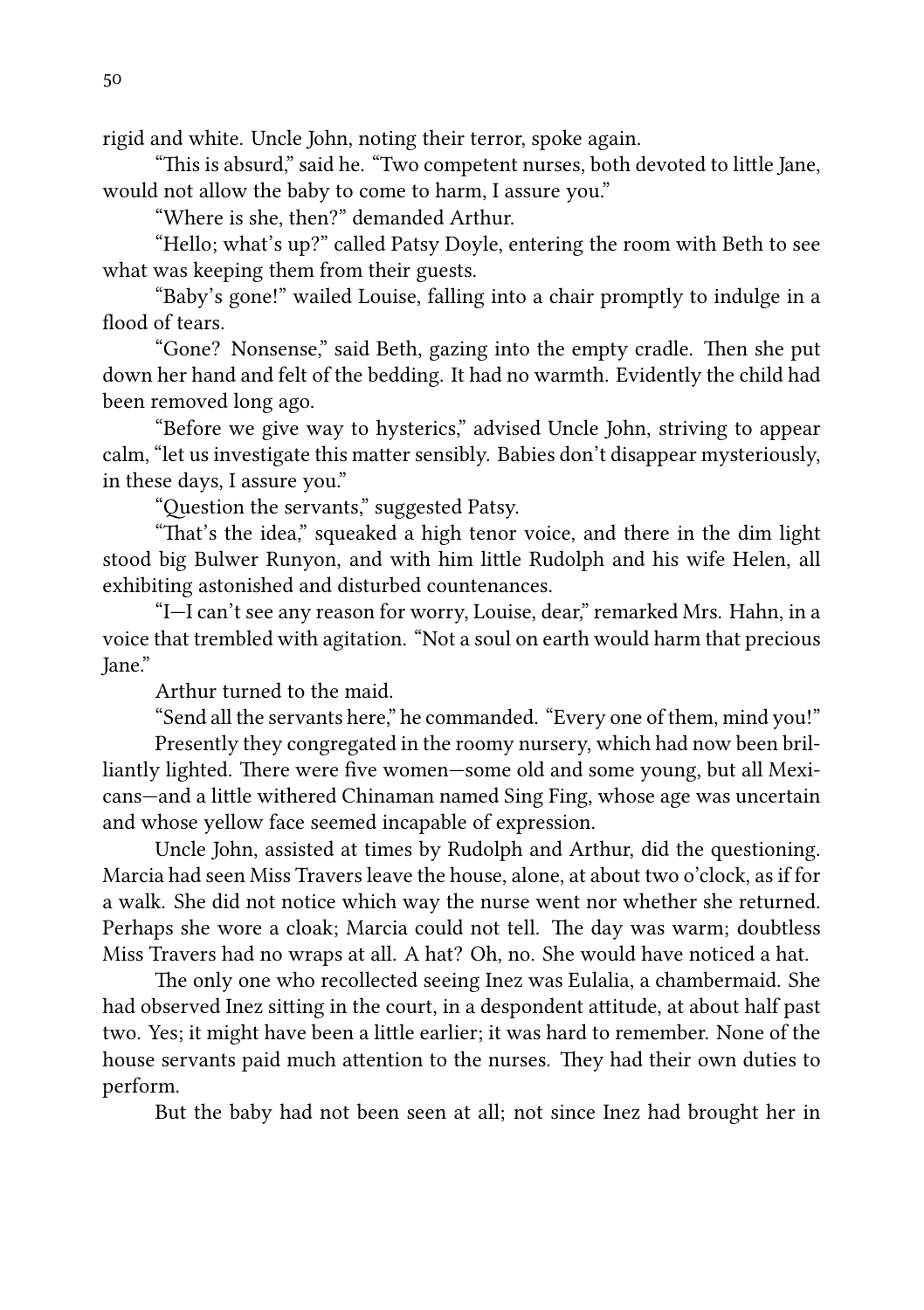from her ride at noon. Then it was Miss Travers who had taken the child from the cab and with her disappeared into the nursery.

This report did not prove reassuring. Sing Fing announced that Miss Travers had prepared the baby's liquid food in the kitchen at half past twelve, but that neither she nor Inez had joined the other servants at luncheon. This last was not an unusual occurrence, it seemed, but taken in connection with the other circumstances it impressed the questioners as suspicious.

"Perhaps they are all at the Mexican quarters," exclaimed Patsy, with sudden inspiration.

Arthur and Rudolph immediately volunteered to investigate the quarters and started off on a run.

"It's all right, you know," consolingly panted Dolph, on the way. "The baby and her nurses can't be lost, strayed or stolen, so don't worry."

"Common sense urges me to agree with you," returned Arthur, "but there's certainly something mysterious about the disappearance."

"It won't be mysterious when we discover the reason, you know."

The men were all at work in the olive groves, but some of the women were in the huts and old Bella listened to Arthur's frantic questions with blank amazement, as did the others who hastily congregated.

"Thees morn," said Bella, "Inez bring Mees Jane here for little time-not long time. Then she takes her 'way again."

"While Inez here," said another woman, "I see that other—the American nurse—behind hedge, yonder, watching us."

"How you know that?" demanded Bella sharply, as she turned to the speaker.

"I know because she is stranger," was the calm reply. "Inez see her, too, an' that ees why Inez hurry away."

"Which way did she go?" asked Arthur, and they all pointed to the path that led to the house.

"It doesn't matter," suggested Dolph. "We know that both the nurses were in the house afterward. The main point is that the baby is not here."

As they started to return they came face to face with old Miguel. The shadow was deep beneath the trees but there was no mistaking the Mexican's snow-white hair.

"Have you seen baby?" demanded Weldon eagerly.

Miguel stared at them. He came nearer, putting his face close to his master's, and stared harder.

"Mees Jane? You ask for Mees Jane?"

"Yes. Tell me, quick, do you know where she is?"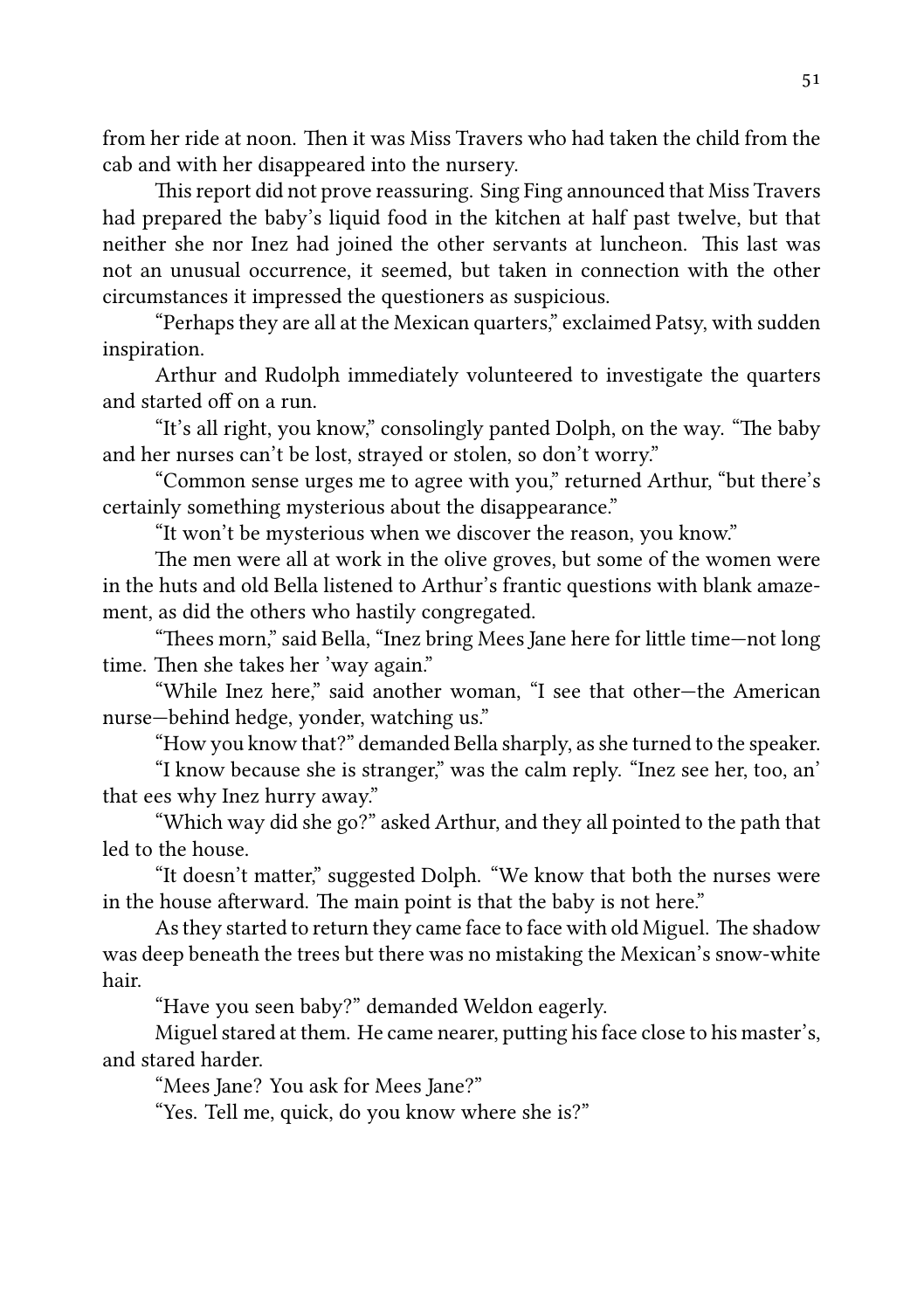"Mees Jane mus' be at house," said Miguel, passing a hand over his eyes as if bewildered.

"She is not," said Rudolph. "She is gone, and both her nurses are gone."

"Inez gone?" repeated the old man, stupidly. "Ah; then she have carried away Mees Jane! I was 'fraid of that."

"Carried her away! Why should she do that?" asked Arthur impatiently.

"She jealous of New York girl—Mees Travers. Inez say she kill Mees Travers; but I tell her no. I say better not. But Inez hate thees girl for taking Mees Jane away from her. Inez love baby, Meest Weld; too much to be safe nurse."

While Arthur tried to comprehend this strange information Rudolph said to Miguel:

"Then you haven't seen the baby? You don't know where she is?"

The old Mexican gave him a keen look.

"No, Meest Hahn."

"You don't know where Inez has gone?"

"No, Meest Hahn."

"Nor the other nurse—the American girl?"

"No, Meest Hahn."

They hurried back to the house, leaving the old Mexican standing motionless beside the path.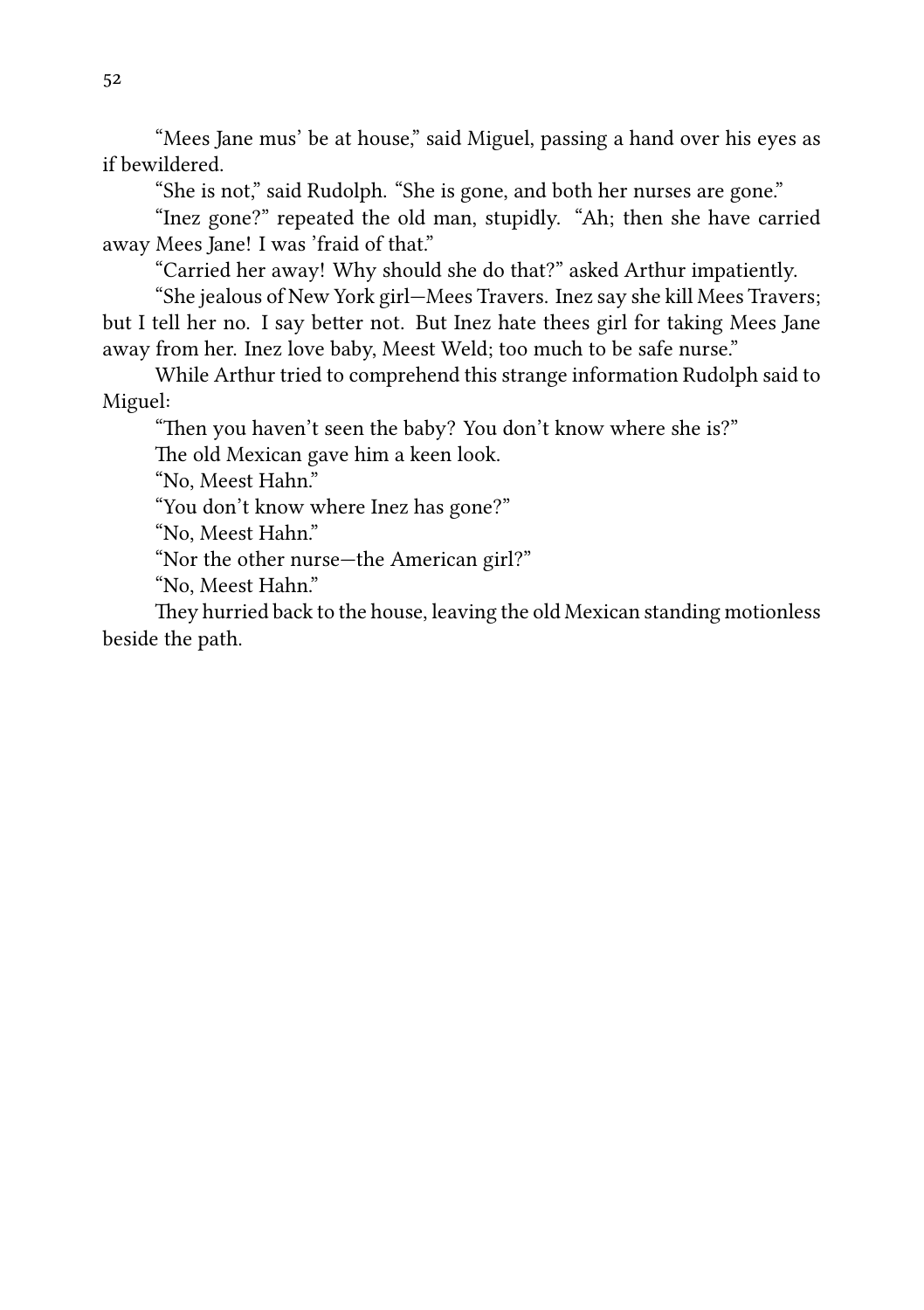### **CHAPTER VIII—VERY MYSTERIOUS**

Arthur found Louise developing hysteria, while Beth, Patsy and Helen Hahn were working over her and striving to comfort her. Uncle John, the major and big Runyon stood gazing helplessly at the dolorous scene.

"Well? Well?" cried Mr. Merrick, as Weldon and young Hahn entered. "Any news?"

Arthur shook his head and went to his wife, bending over to kiss her forehead.

"Be brave, dear!" he whispered.

It needed but this tender admonition to send the young mother into new paroxysms.

"See here; we're wasting time," protested Runyon, his voice reaching high C in his excitement. "Something must be done!"

"Of course," cried Patsy, turning from Louise. "We're a lot of ninnies. Let us think what is best to do and map out a logical program."

The others looked at her appealingly, glad to have some one assume command but feeling themselves personally unequal to the task of thinking logically.

"First," said the girl, firmly, "let us face the facts. Baby Jane has mysteriously disappeared, and with her the two nurses."

"Not necessarily with her," objected Rudolph. "Let us say the two nurses have also disappeared. Now, the question is, why?"

A shriek from Louise emphasised the query.

"Don't let's bother with the 'why?'" retorted Patsy. "We don't care why. The vital question is 'where?' All we want, just now, is to find baby and get her back home again to her loving friends. She can't have been gone more than four hours-or five, at the most. Therefore she isn't so far away that an automobile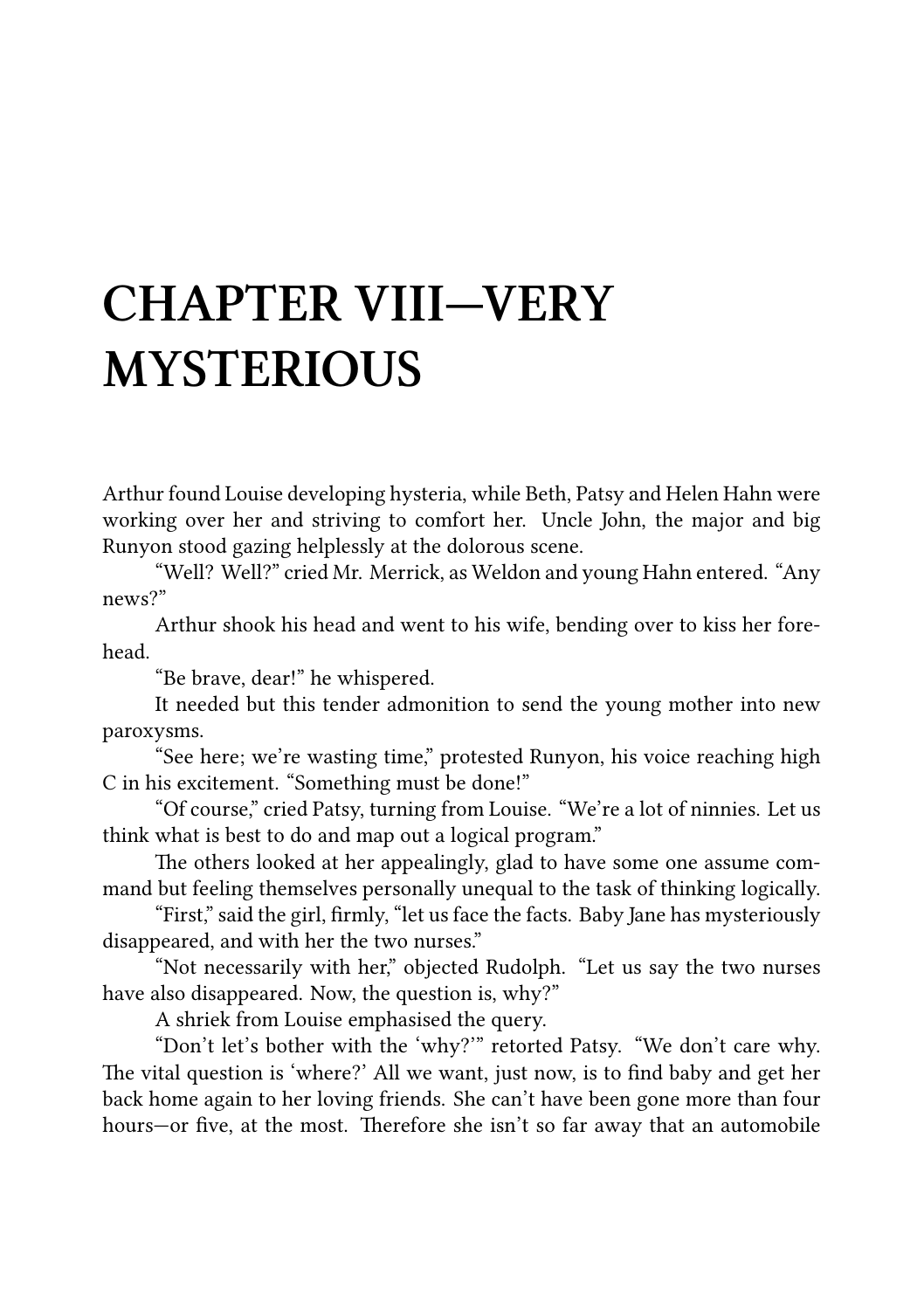can't overtake her."

"But she can't walk, you know," squeaked Runyon. "Baby didn't go alone; some one took her."

"True enough," observed Uncle John. "You're wrong, Patsy. We must try to decide who took baby, and why. Then we might undertake the search with a chance of success."

"Whoever took baby went on foot," persisted Miss Doyle. "The only four automobiles in the neighborhood are now standing in our driveway and in the garage. This is a country of great distances, and no matter in what direction the baby has been taken an auto is sure to overhaul her, if we don't waste valuable time in getting started."

"That's right!" cried Arthur, turning from Louise. "The theory agrees with old Miguel's suspicion about Inez, and—"

"What suspicion?" cried half a dozen.

"Never mind that," said Rudolph, with a hasty glance toward Louise; "let's be off, and talk afterward."

"We men must decide on our routes and all take the road at once," proposed Rudolph.

"It's pitch dark," said Runyon.

"Would you like to wait until morning?" demanded Rudolph, sarcastically.

"No; I want to rescue that baby," said the big fellow.

"Then take the north road, as far as Tungar's ranch. Stop at every house to inquire. When you get to Tungar's, come back by the McMillan road. That's a sixty mile jaunt, and it will cover the north and northwest. Take Mr. Merrick with you. Now, then, off you go!"

Runyon nodded and left the room, followed gladly by Uncle John, who longed to be doing something that would count. The others soon heard the roar of the motor car as it started away on its quest.

Then it was arranged for Arthur to drive back to Escondido to make inquiries and to watch the departure of the evening train, the only one to pass the station since baby had been missing. He was to carry Major Doyle with him and return by another route. Hahn promised to cover with his own car the only other two roads that remained to be searched, and he figured that they would all return to the house within two or three hours, when—if still there was no news—they might plan a further pursuit of the fugitive baby.

Helen Hahn had promised not to leave Louise until baby was found, and before starting Arthur assisted his wife to her room, where he left her weeping dismally one moment and screaming for little Jane the next.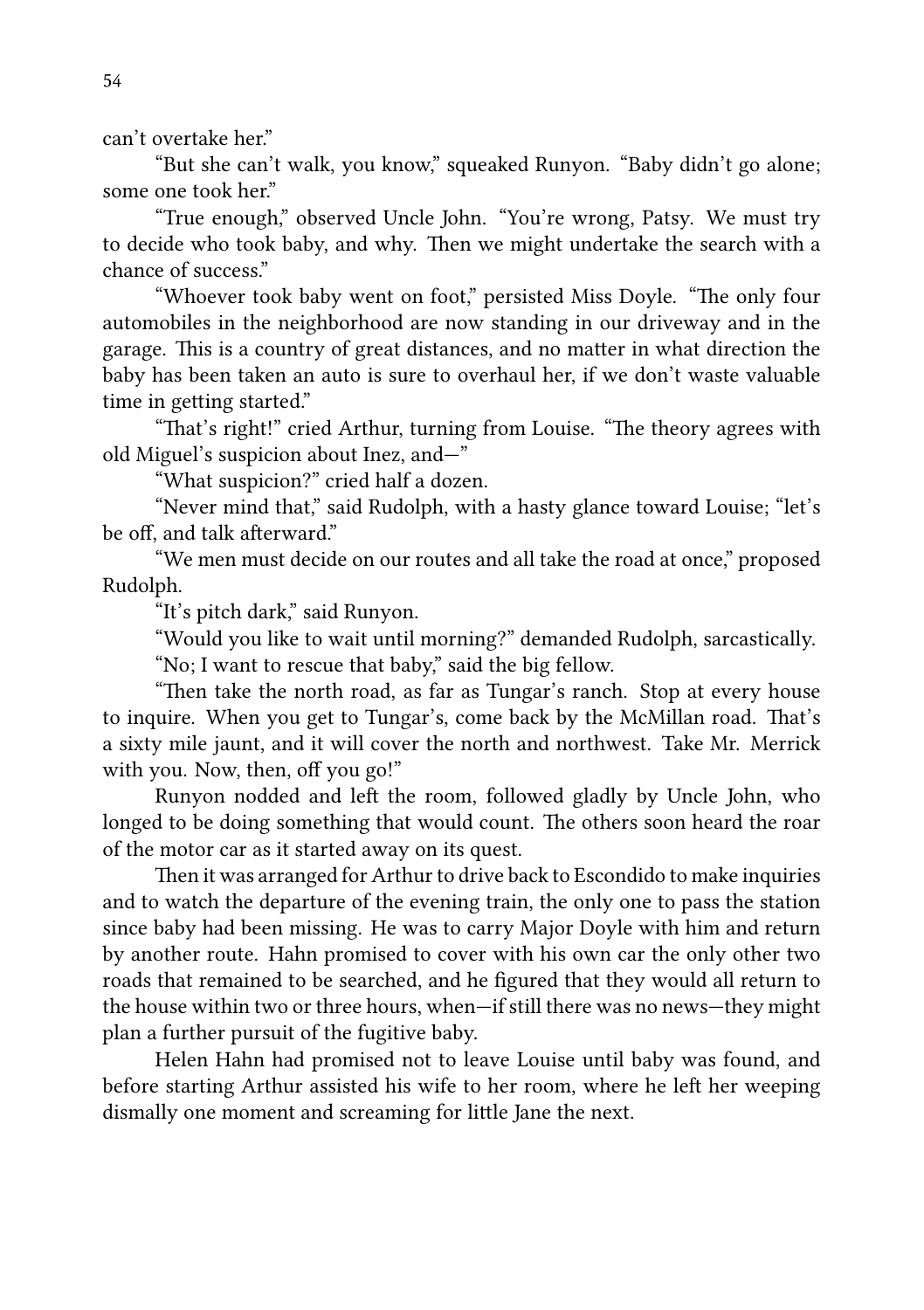Sing Fing had sent a maid to announce dinner, but no one paid any attention to the summons.

After the three automobiles had departed, Patsy and Beth remained in the nursery and left Helen and a maid with Louise. Once alone, Miss Doyle said to her cousin:

"Having started them upon the search, Beth, you and I must take up that pertinent suggestion made by Mr. Hahn and face the important question: 'Why?'"

"I'm dying to be of some use, dear," responded Beth in a disconsolate tone, "but I fear we two girls are quite helpless. How can *we* tell why the baby has been stolen?"

"Has she been stolen?" inquired Patsy. "We mustn't take even that for granted. Let us be sensible and try to marshal our wits. Here's the fact: baby's gone. Here's the problem: why?"

"We don't know," said Beth. "No one knows."

"Of course some one knows. Lile Jane, as our friend Bul Run reminded us, can't walk. If she went away, she was carried. By whom? And why? And where?"

"Dear me!" cried Beth, despairingly; "if we knew all that, we could find baby."

"Exactly. So let's try to acquire the knowledge."

She went into Mildred's room and made an examination of its contents. The place seemed in its usual order, but many of Mildred's trinkets and personal possessions were scattered around.

"Her absence wasn't premeditated," decided Patsy. "Her white sweater is gone, but that is all. This fact, however, may prove that she expected to be out after dark. It is always chilly in this country after sundown and doubtless Mildred knew that"

"Why, she used to live here!" cried Beth. "Of course she knew."

Patsy sat down and looked at her cousin attentively.

"That is news to me," she said in a tone that indicated she had made a discovery. "Do you mean that Mildred once lived in this neighborhood?"

"Yes; very near here. She told me she had known this old house well years ago, when she was a girl. She used to visit it in company with her father, a friend of old Señor Cristoval."

"Huh!" exclaimed Patsy. "That's queer, Why didn't she tell us this, when we first proposed bringing her out here?"

"I don't know. I remember she was overjoyed when I first suggested her coming, but I supposed that was because she had at last found a paying job."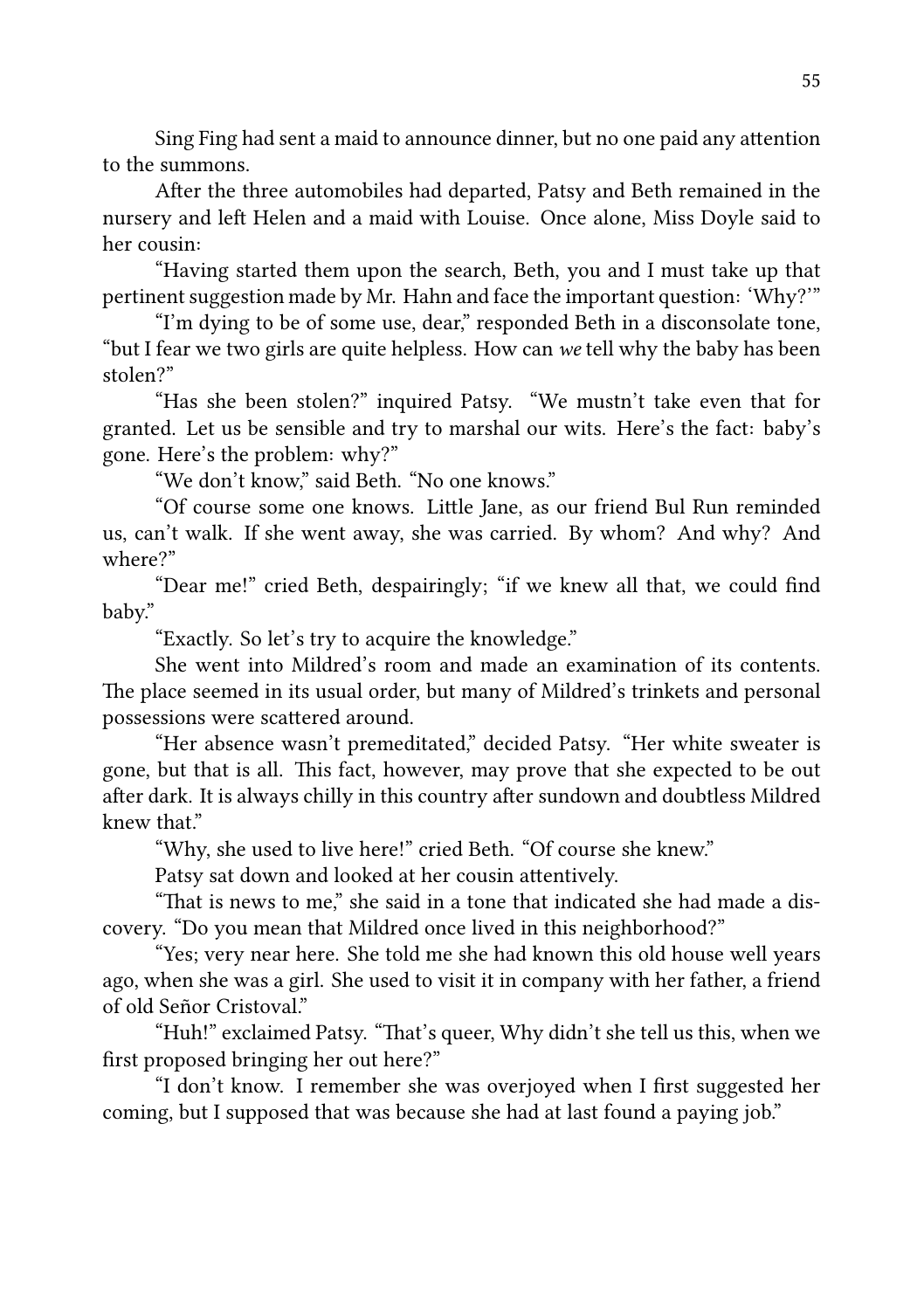"When did she tell you of this?"

"Just lately."

"What else did she say?"

"Nothing more. I asked if she had any relatives or friends living here now, but she did not reply."

"Beth, I'm astonished!" asserted Patsy, with a grave face. "This complicates matters"

"I don't see why."

"Because, if Mildred knows this neighborhood, and wanted to steal baby and secrete her, she could take little Jane to her unknown friends and we could never discover her hiding-place."

"Why should Mildred Travers wish to steal baby?" asked Beth.

"For a reward—a ransom. She knows that Arthur Weldon is rich, and that Uncle John is richer, and she also knows that dear little Toodlums is the pride of all our hearts. If she demands a fortune for the return of baby, we will pay it at once."

"And prosecute her abductor, Mildred, afterward," said Beth. "No, Patsy: I don't believe she's that sort of a girl, at all."

"We know nothing of her history. She is secretive and reserved. Mildred's cold, hard eyes condemn her as one liable to do anything. And this was such an easy way for her to make a fortune."

Beth was about to protest this severe judgment, but on second thought remained silent. Appearances were certainly against Mildred Travers and Beth saw no reason to champion her, although she confessed to herself that she had liked the girl and been interested in helping her.

"We have still Inez to consider," said she. "What has become of the Mexican girl?"

"We are coming to her presently," replied Patsy. "Let us finish with Mildred first. A girl who has evidently had a past, which she guards jealously. A poor girl, whose profession scarcely earned her bread-and-butter before we engaged her. A girl whose eyes repel friendship; who has lile to lose by kidnapping Jane in the attempt to secure a fortune. She was fond of baby; I could see that myself; so she won't injure our darling but will take good care of her until we pay the money, when Toodlums will be restored to us, smiling and crowing as usual. Beth, if this reasoning is correct, we needn't worry. By to-morrow morning Arthur will receive the demand for ransom, and he will lose no time in satisfying Mildred's cupidity."

"Very good reasoning," said Beth; "but I don't believe a word of it."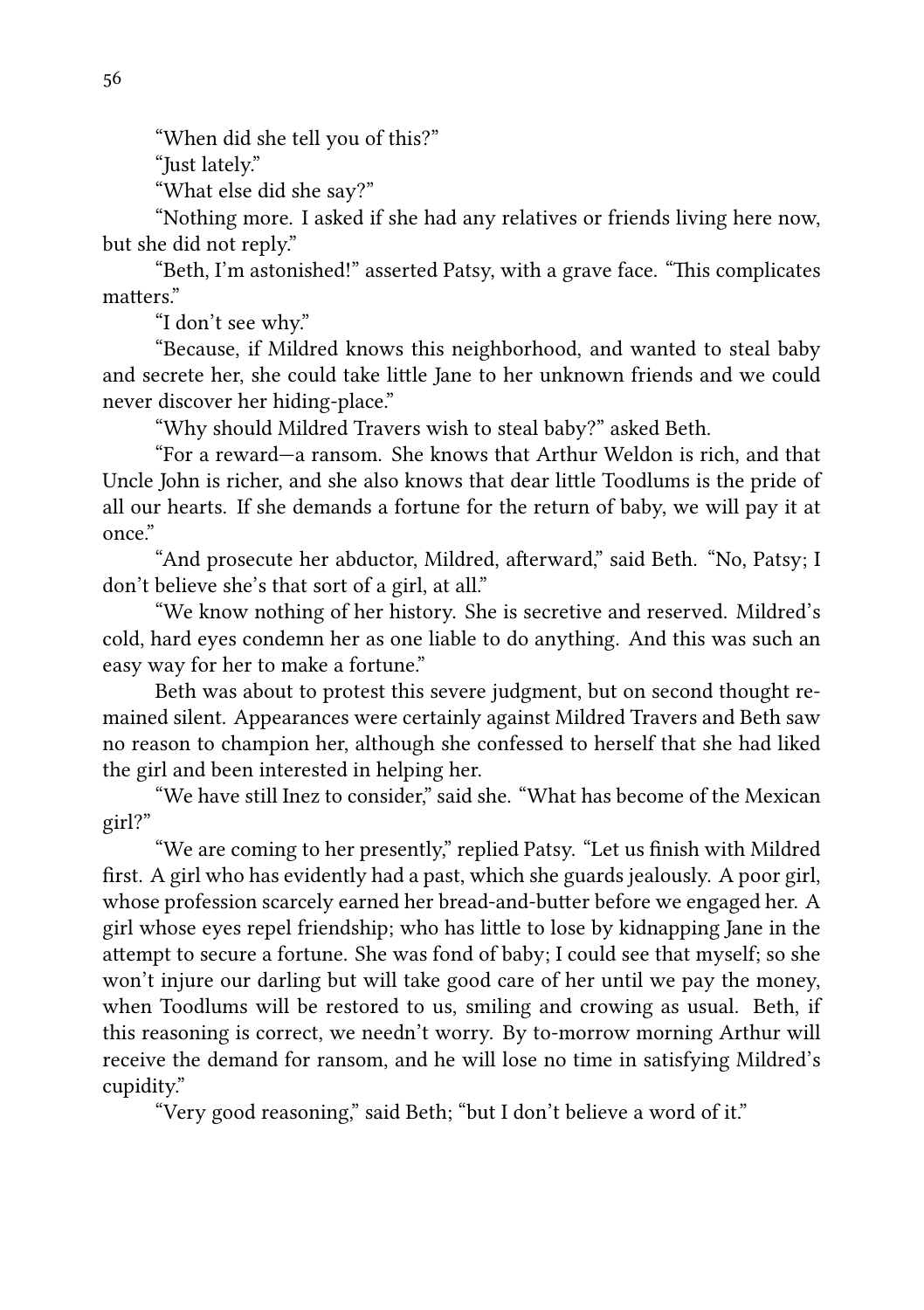"I hope it is true," said Patsy, "for otherwise we are facing a still worse proposition"

#### "Inez?"

"Yes. Inez isn't clever; she doesn't care for money; she would not steal Jane for a ransom. But the Mexican girl worships baby in every fibre of her being. She would die for baby; she—" lowering her voice to a whisper, "she would *kill* anyone for baby."

Beth shivered involuntarily as Patsy uttered this horrible assertion.

"You mean—"

"Now, let us look at this matter calmly. Inez has, from the first, resented the employment of Mildred as chief nurse. She has hated Mildred with a deadly hatred and brooded over her fancied wrongs until she has lost all sense of reason. She feared that in the end baby Jane would be taken away from her, and this thought she could not bear. Therefore she has stolen baby and carried her away, so as to have the precious one always in her keeping."

"And Mildred?" asked Beth.

"Well, in regard to Mildred, there are two conjectures to consider. She may have discovered that Inez had stolen baby and is now following in pursuit. Or—"

"Or what, dear?" as imaginative Patsy hesitated, appalled by her own mental suggestion.

"Or in a fit of anger Inez murdered Mildred and hid her body. Then, to escape the penalty of her crime, she ran away and took baby with her. Either one of these suppositions would account for the absence of both nurses."

Beth looked at her cousin in amazement.

"I think," said she, "you'd better go and get something to eat; or a cup of tea, at least. This excitement is—is—making you daffy, Patsy dear."

"Pah! Food would disgust me. And I'm not crazy, Beth. Dreadful things happen in this world, at times, and Louise has a queer lot of people around her. Think a moment. Our baby has disappeared. Her two nurses, neither of whom are especially trustworthy, have also disappeared. There's a reason, Beth, and you may be sure it's not any common, ordinary reason, either. I'm trying to be logical in my deductions and to face the facts sensibly."

"Inez would be as careful of baby's welfare as would Mildred."

"I realize that. If I thought for a moment that baby was in any peril I would go distracted, and scream louder than poor Louise is doing. Do you hear her? Isn't it awful?"

"Let us tell Louise these things," said Beth, rising from her chair. "What you call your 'deductions' are terribly tragic, Patsy, but they reassure us about baby.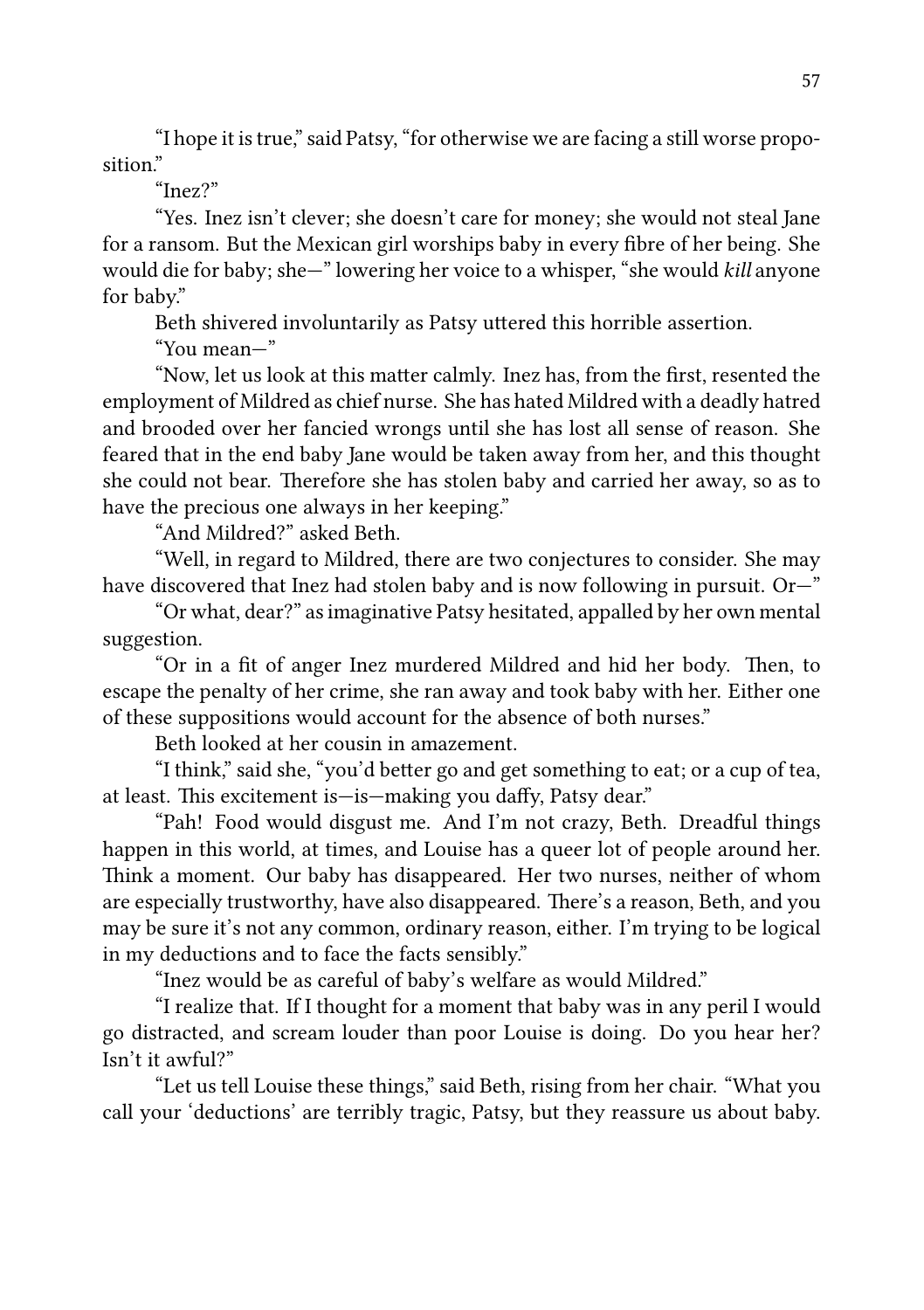Shall we go to Louise?"

"I think it will be better," decided Patsy, and they left the nursery and stepped out into the court. At the far end of the open space stood huddled a group of men, all of whom bore lanterns. Patsy advanced to the group and discovered them to be the Mexican laborers from the quarters. Old Miguel advanced a pace and bowed.

"We search for baby—for Mees Jane—eh?" he said, questioningly, as if desiring instructions.

"That is a happy thought, Miguel," replied the girl. "The others are scouring the roads in their motor cars, but the country needs searching, too—away from the roads, in the fields and orchards. Send your men out at once, and scatter them in all directions."

Miguel turned and rapidly harangued his followers in the Spanish patois. One by one they turned and vanished into the night. Only the old man remained.

"Ever'bod' love Mees Jane," he said simply. "They all want to find her, an' ask me to let 'em go. Good. They will search well."

In spite of the words there was a tone of indifference in Miguel's voice that aracted the girl's notice. He did not seem in the least worried or agitated, nor did he appear to attach much importance to the search. Yet Patsy knew the aged foreman was one of "Mees Jane's" most devoted admirers.

"Where do you think baby is?" she asked abruptly.

"Ouien sabe?" he answered, and then in English, "who knows?"

"Be sensible, Miguel! No one would hurt the dear child, I'm sure."

His dark features wrinkled in an engaging smile.

"No one would hurt Mees Jane. I believe it."

"But some one has carried her away."

He shrugged his shoulders.

"Some time she come back," said he.

"Now, see here, Miguel; you know more than anyone else about this affair. Tell me the truth."

He raised his brows, shaking his head.

"I know nothing," said he. "I not worry much; but I know nothing." "Then you suspect."

The old man regarded her curiously; almost suspiciously, Patsy thought.

"What ees suspec'?" he asked. "It ees nothing. To suspec' ees not to know. Not to know ees—nothing at all."

The girl stamped her foot impatiently, for she caught Beth smiling at her. "What is Inez to you, Miguel?" she demanded.

Again he smiled the childlike, engaging smile.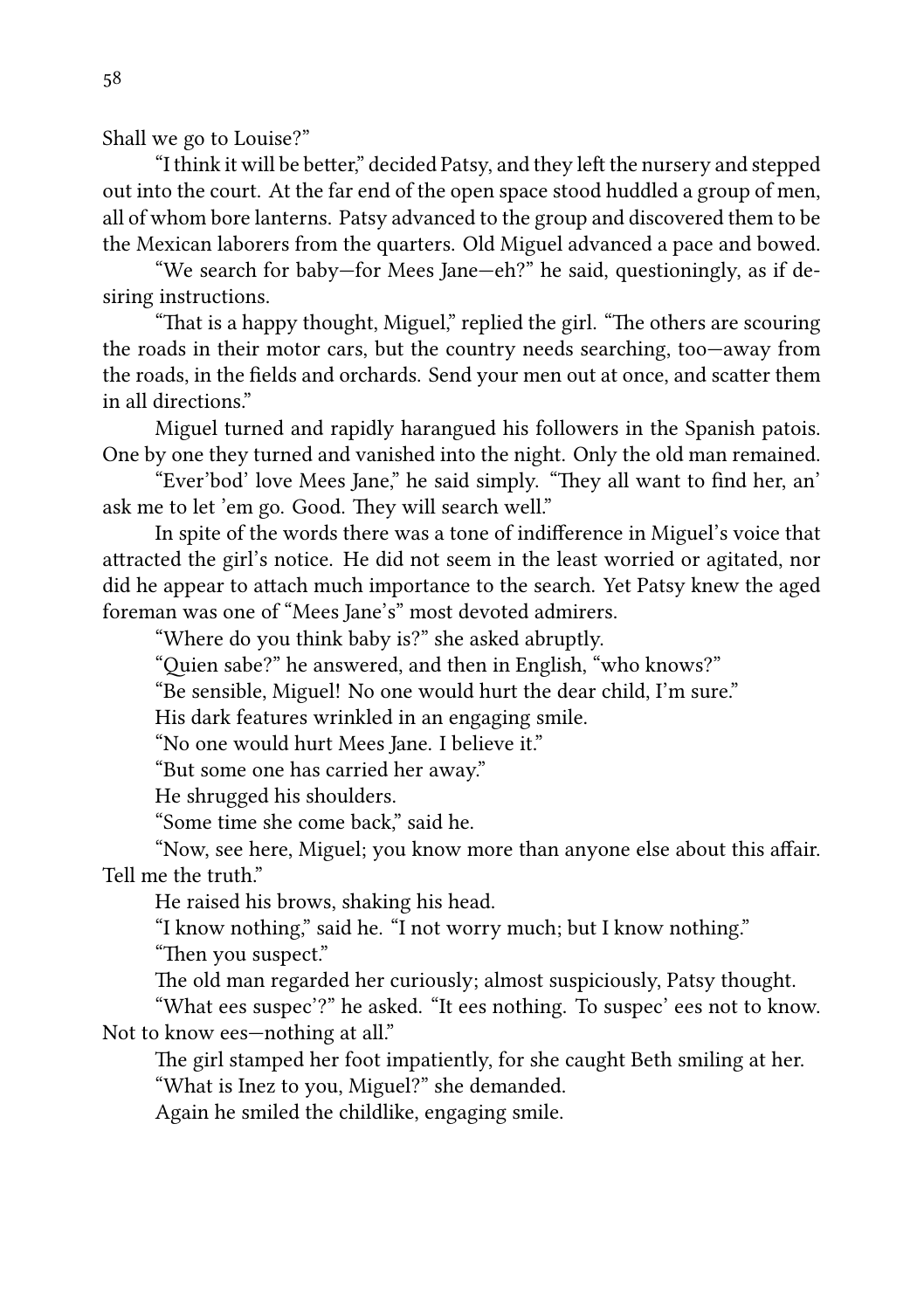"She ees to me nothing," said he. "Inez is Mexican, but her family ees not my family. Not all Mexicans ees—re—spec'—ble. Once I know Inez' father. He drink too much wheesky, an' the wheesky make heem bad."

"But you like Inez?"

"She ees good to Mees Jane; but—she have bad tempers."

Patsy thought a moment.

"Did you know Mildred Travers when she used to live near here?" she asked. Old Miguel started and took a step forward.

"Where she leeve, when she ees here?" he asked eagerly.

"I don't know. Have you ever seen her?"

"No. She do not come to our quarters."

"Wait a minute," said Patsy, and ran up to her room, leaving Beth to confront the ranchero and to study him with her dark, clear eyes. But she said nothing until her cousin returned and thrust a small kodak print into Miguel's hand.

"That is Mildred Travers," said Patsy.

Miguel held up his lantern while he examined the picture and both girls observed that his hand trembled. For a long time he remained bent over the print—an unnecessarily long time, indeed—but when he raised his head his face was impassive as a mask.

"I do not know Mees Travers," was all he said as he handed back the picture. "Now I go an' hunt for Mees Jane," he quickly added.

They watched him turn and noticed that his steps, as he left the court, were tottering and feeble.

"He lied," said Beth, softly.

"I am sure of it," agreed Patsy; "but that does not enlighten the mystery any. I'm sorry we brought Mildred to this place. There's just one thing you can bank on, Beth: that in some way or other Mildred is responsible for the disappearance of our precious Toodlums."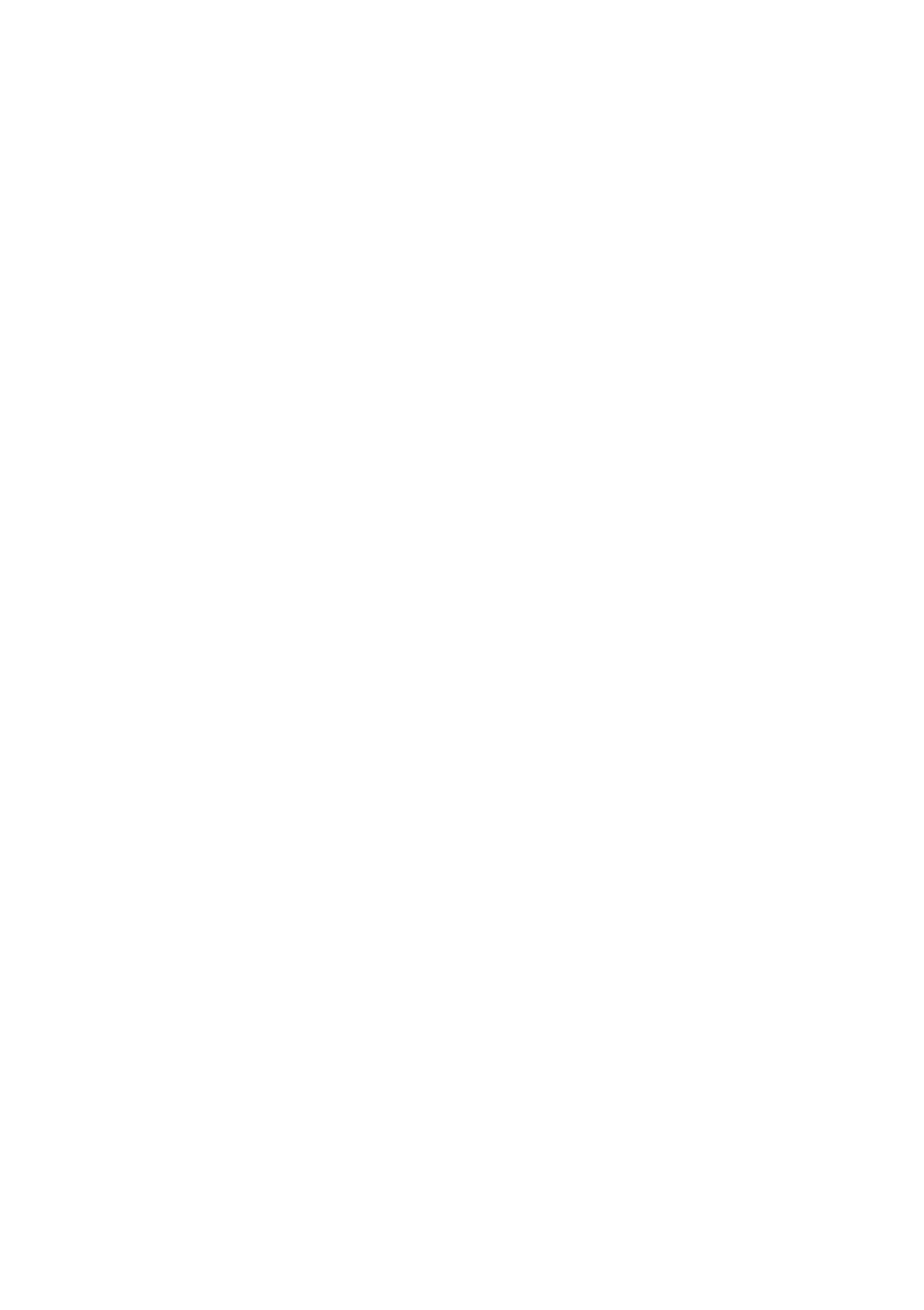## **CHAPTER IX—A FRUITLESS SEARCH**

Meantime, Uncle John and big Runyon were bowling along the north road, the lights gleaming from the powerful lanterns of the car and illuminating every object on either side of the way. The road seemed deserted and it was fully twenty minutes before they came to the first ranch house beyond that owned by Runyon himself. Here Mr. Merrick got out to make inquiries.

A tall, slovenly dressed woman answered his ring. She carried an oil lamp in her hand and eyed her late visitor severely.

"Have you seen a woman with a baby pass this way to-day-this afternoon?" asked the little man

"Yes," was the reply; "she stopped here for supper."

Uncle John's heart gave a great bound.

"Have they gone on?" he inquired.

"Yes; an hour ago."

"Which way, ma'am?"

She nodded toward the north and Mr. Merrick hastily turned away. Then, pausing as a thought occurred to him, he asked:

"Was the—the baby—quite well, ma'am?"

"Seemed so," was the gruff answer and she slammed the door.

"Of course she was provoked," mused Uncle John, as he hurried back to the car. "I forgot to thank her. Never mind; we'll stop on our way back."

"Well?" demanded Runyon.

"We've got 'em!" was the joyful response. "They stopped here for supper and went on an hour ago. Drive ahead, and keep a sharp lookout."

"Who stopped here?" asked the other, as he started the car.

"Why the woman with the baby, of course."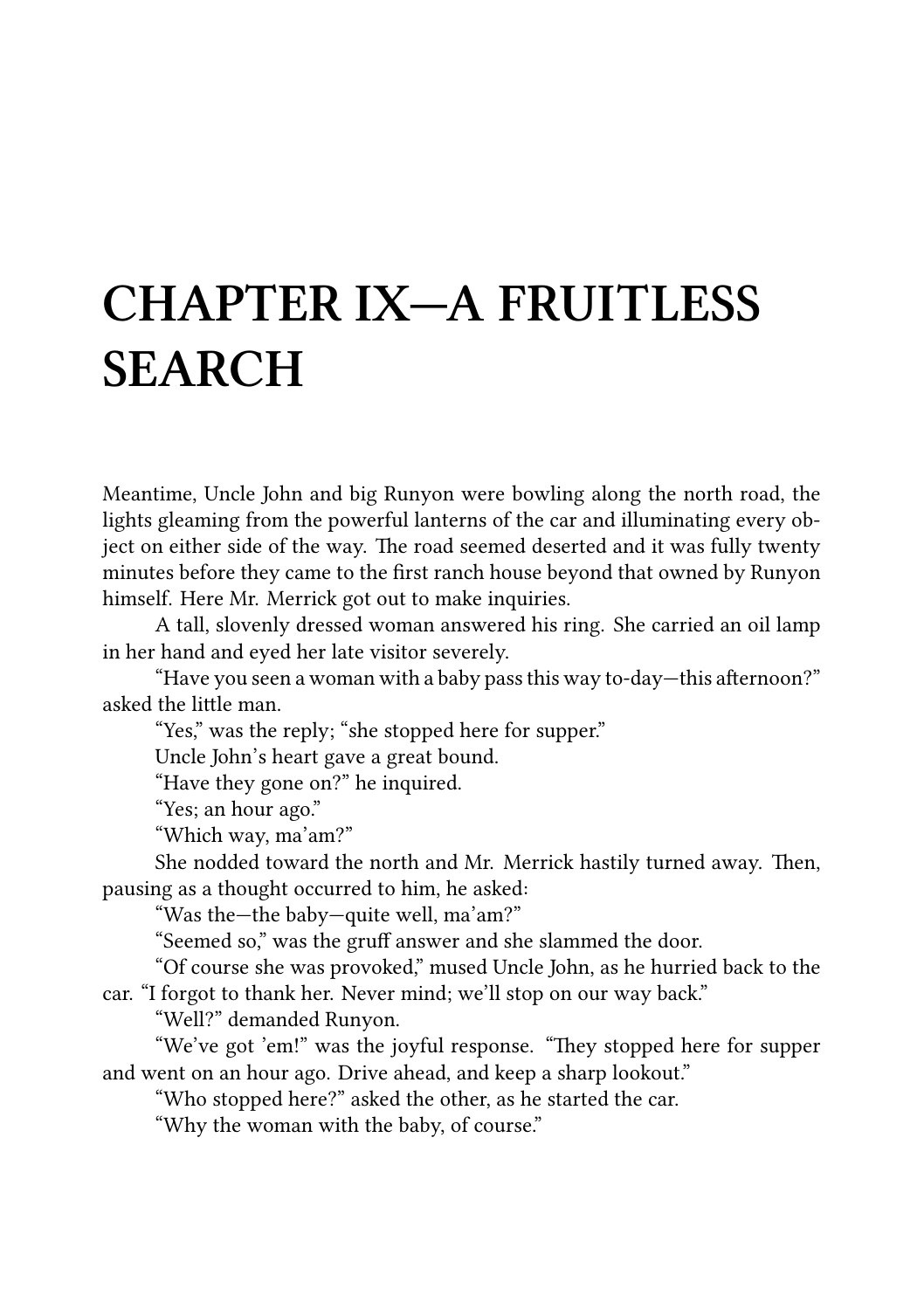"Which woman?"

"Which one? Oh, I didn't bother to ask. It doesn't matter, does it, whether it's Mildred or Inez. It's the baby we want."

Runyon drove on a while in silence.

"Did she describe little Jane accurately?" he asked, in his high, piping tenor.

"She didn't describe her at all," said Uncle John, provoked by such insistence. "There isn't likely to be more than one baby missing, in this lonely section of the country."

The big rancher made no reply. Both were keenly eyeing every object that fell under the light of the lamps. Presently they caught sight of a small white house half hidden by a grove of tall eucalyptus. There was no driveway, but the car was stopped at the nearest point and Uncle John got out. To his surprise Runyon followed him, saying:

"Two heads are better than one, sir."

"What do you mean by that, sir?" asked Mr. Merrick, sternly. "Don't you think I'm competent to ask a question?"

"You don't ask enough questions," returned Runyon frankly. "I'm not sure we're on the right trail."

"Well, I am," declared Uncle John, stiffly.

It took then some time to arouse the inhabitants of the house, who seemed to have retired for the night, although it was still early. Finally a woman thrust her head from an upper window.

"What's wanted?" she inquired in querulous tones.

"Have you seen a woman with a baby pass by here?" called Uncle John. " $No$ "

"Thank you, ma'am; sorry to have troubled you," said the little man, but in a very disappointed voice.

"Hold on a minute!" cried Runyon, as the woman was closing the window. "They told us at the last house that a woman with a baby stopped there for supper."

"Oh; they did, eh?"

"Yes; and she came in this direction; so we thought you might have seen her."

"Well, I might, if I'd looked in the glass," she said with grim humor. "I'm the woman."

"Oh, indeed!" cried Uncle John, feeling bewildered. "And the baby?"

"Safe asleep, if your yellin' don't wake him."

"Then-it's-*your* baby!"

"I'll swear to that. What do you want, anyhow?"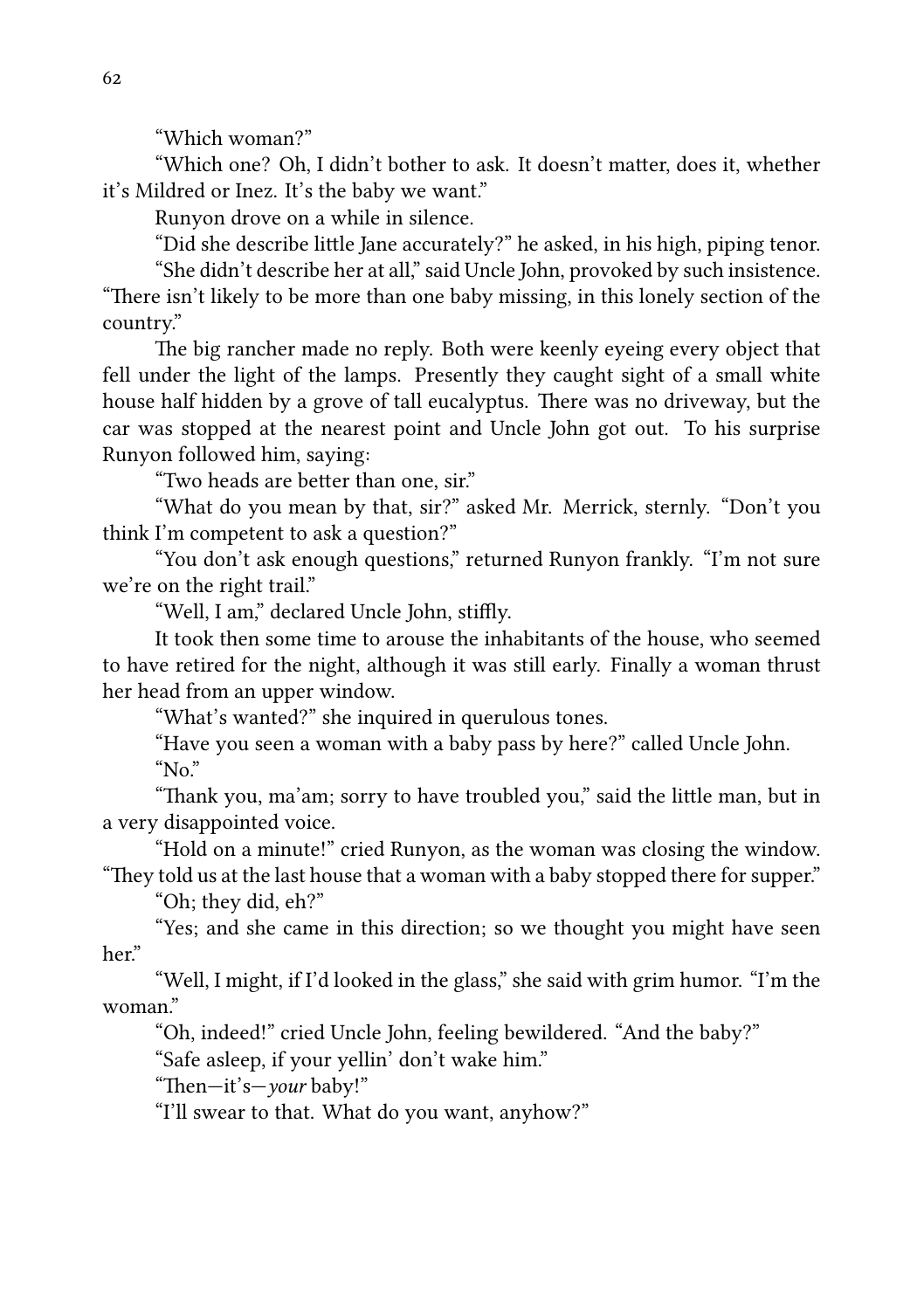"We're looking for a lost baby," piped Bul Run.

"Then you'll hev to look somewhere else. I've walked all the way to town, an' back to-day, an' I'm dead tired. Are you goin' away, or not?"

They went away. Neither spoke as they again entered the car and started it upon the quest. Five minutes passed; ten; fifteen. Then Mr. Runyon said in a higher key than usual:

"There's nothing on a car as handy as a self-starter. All you have to do is—" "Oh, shut up!" growled Uncle John.

They drove more slowly, after this, and maintained a sharp watch; but both men had abandoned all hope of discovering the missing baby on this route. When they reached Tungar's Ranch they crossed over to a less frequented road known as McMillan's which would lead them back to El Cajon, but by a roundabout, devious route.

The nearer they drew to the ranch the greater vigilance they displayed, but the road was deserted and no one at any of the ranch houses had seen or heard anything of a stray baby. As they turned into Arthur's driveway they overtook Rudolph Hahn, just returning from a quest as fruitless as their own. It was now half past nine o'clock.

Arthur Weldon and Major Doyle had both realized that the route awarded them was the most promising of all. It was scarcely conceivable that anyone who had stolen baby Jane would carry her farther into the unsettled districts. Far more likely that Toodlums' abductor would make for the nearest town or the railway station.

"If we know which one of the girls had taken baby," said Arthur, "we could figure better on what she would likely do. Inez would try to reach some Mexican settlement where she had friends, while Mildred might attempt to get into Los Angeles or San Diego, where she could safely hide."

"I can't believe either of them would steal little Jane," declared the major. "They are too fond of her for that."

"But the baby has been stolen, nevertheless," returned Arthur; "we can't get around that fact. And one of the nurses did it"

"Why?"

"Because the nurses disappeared with the baby."

"Then perhaps they've entered into a conspiracy, and both are equally guilty in the abduction," suggested the major.

"No; their hatred of one another would prevent any conspiracy between them. Only one stole the baby away, I'm quite sure."

"Then where's the other nurse?"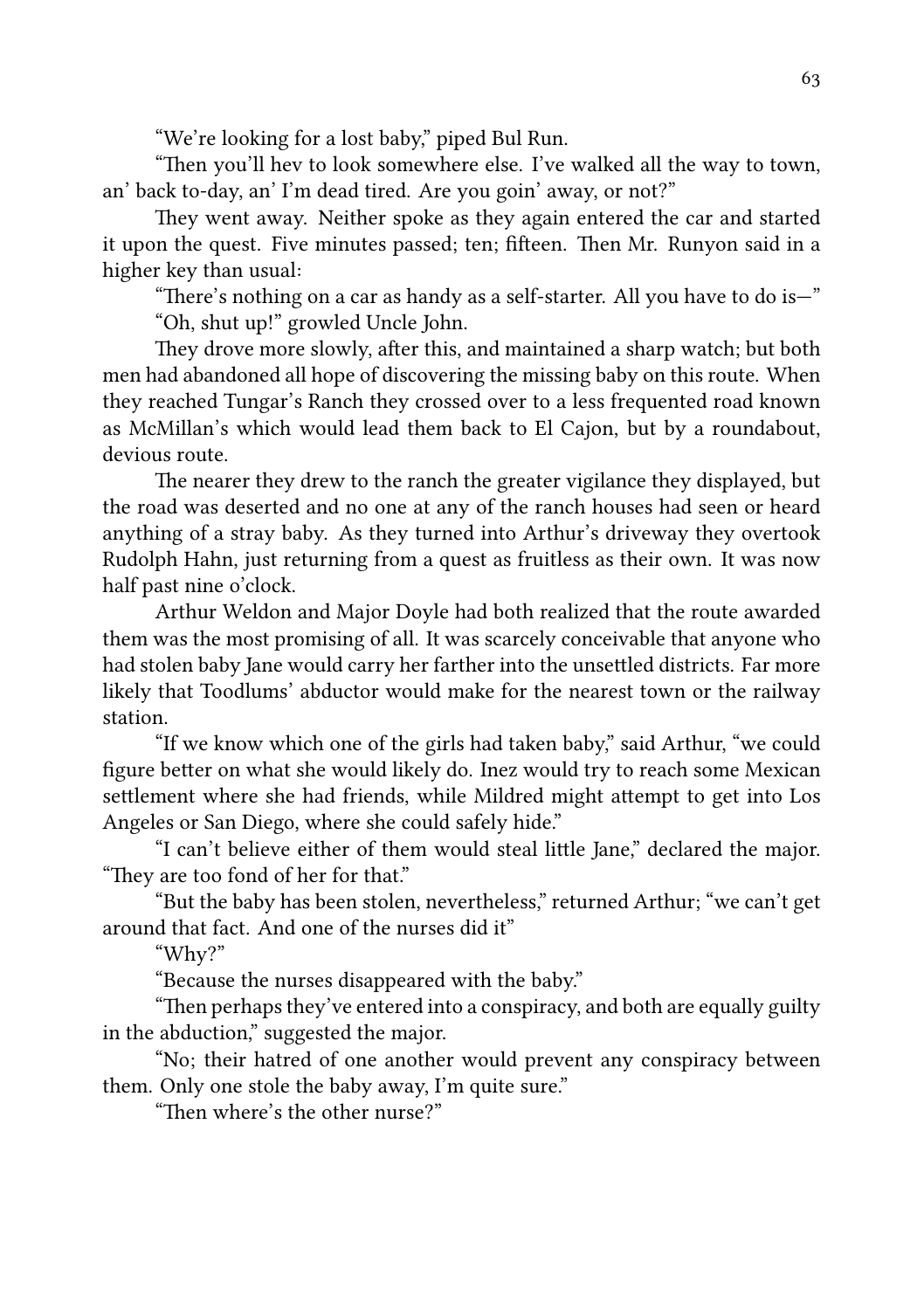Arthur made no reply, but the major expected none. It was one of those mysteries that baffle the imagination. By and by Major Doyle made an attempt to answer his question himself, unconsciously using the same argument that his daughter Patsy had during her conversation with Beth.

"For the sake of argument, and to try to get somewhere near the truth," said he, "let us concede that, after we had gone to town, the two nurses quarreled. That would not be surprising; I've been expecting an open rupture between them. Following the quarrel, what happened? In view of the results, as we find them, two deductions are open to us. One girl may have made away with the other, in a fit of unreasoning rage, and then taken baby and run away to escape the consequences of her crime. If that conclusion is true, Inez is the more likely to be the criminal and it is Mildred's dead body we shall find in a clump of bushes or hidden in the cellar. That Mexican girl has a fierce temper; I've seen her eyes gleam like those of a wildcat as she watched Mildred kiss and cuddle little Jane. And she was so madly devoted to baby that she'd sooner die than part with her. Mildred is different; she's more civilized."

"To me, her eyes seem more treacherous than those of Inez," declared Arthur, who had liked the little Mexican nurse because she had been so fond of Toodlums. "They never meet your gaze frankly, those eyes, but seem always trying to cover some dark secret of which the girl is ashamed."

"Nevertheless, I maintain that she is the more civilized of the two," insisted the major. "She has a calmer, more deliberate nature. She wouldn't be likely to hurt Inez, while Inez would enjoy murdering Mildred."

"What's the other hypothesis?" asked Arthur.

"The more sensible one, by odds. After the quarrel, Inez grabs up baby and runs away, determined to escape from her hated rival and carry Jane beyond her influence. Soon after, Mildred discovers the flight of the Mexican and, impelled by her duty to you and her desire to circumvent Inez, rushes away in full chase, forgeing to leave any word. Perhaps she thought she would be able to return with baby before we arrived back from town; but Inez has led her a merry chase, which Mildred stubbornly refuses to abandon. I'm an old man, Arthur, and have seen a good deal of life, so mark my words: when the truth of this affair is known, it will be something like the story I've just outlined. I believe I've hit the nail on the head, and I'll admit it's bad enough, even that way."

"Then," said Arthur, more hopefully, "we may find Mildred and baby at home, when we return."

"Yes; and we may not. If they are home, Arthur, there are plenty there to look after the wee darling, and Louise will be comforted. On the other hand, if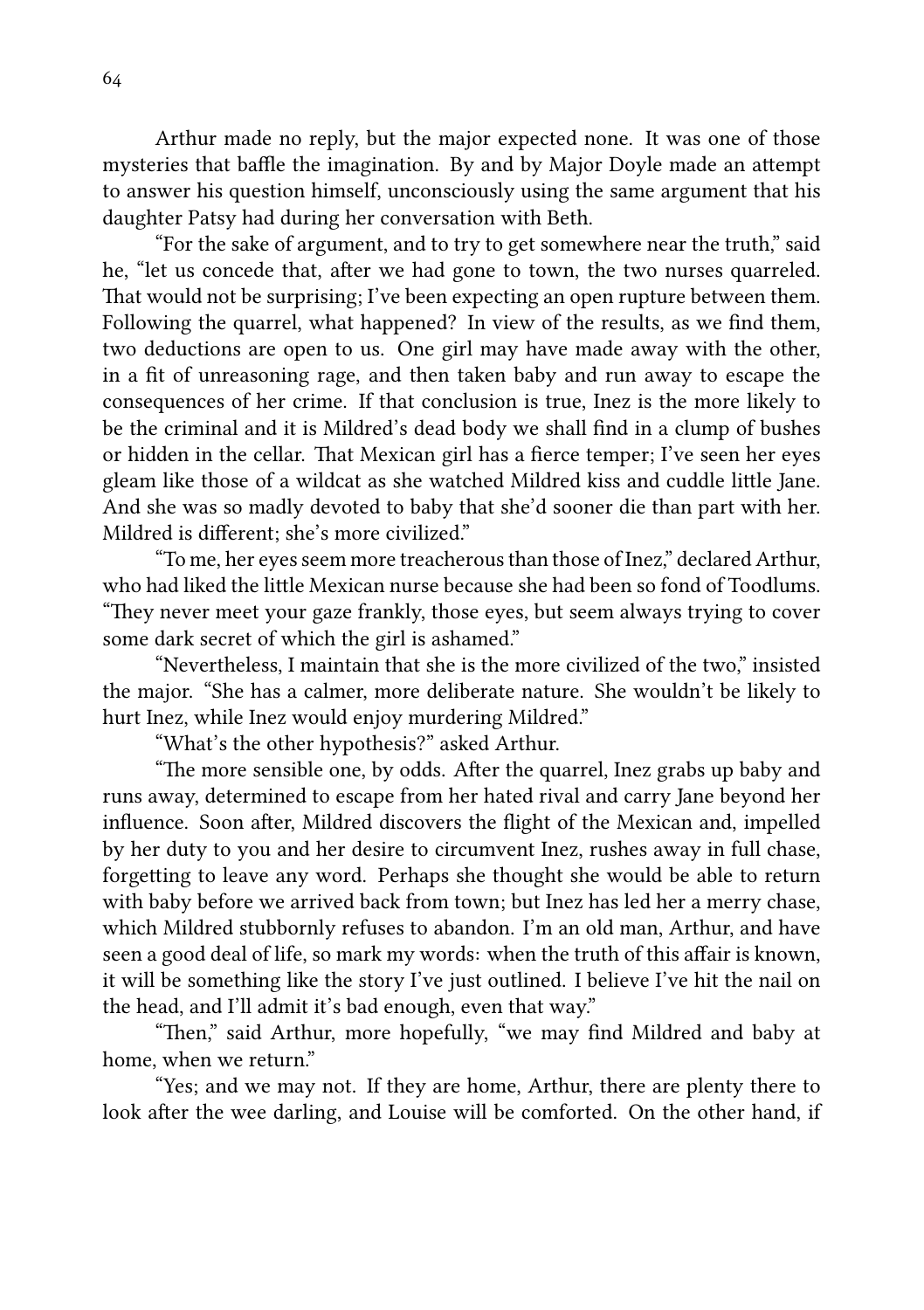they don't return, it must be our business to find them. I can imagine Mildred, fagged out, in some far-away corner, resolving to stay the night and return to the ranch in the morning."

They remembered to have passed along this road before, that afternoon, on their way home from town. At that time they had seen no sign of the nurses or the baby. But to make assurance doubly sure Arthur stopped at every house to make inquiries and the road was inspected carefully. When they reached town they first visited the local police station and then the telephone office. Here they arranged to have every ranch house within a wide radius called and questioned in regard to the missing baby. Arthur also tried to get his own house, but the wire was still out of service.

Then to the telegraph office, where messages were sent to all the neighboring towns, giving descriptions of the missing baby and the nurses and offering a liberal reward for any news of their whereabouts.

By this time it was necessary to go to the depot, as the evening train was soon due. While they awaited its arrival Arthur and the major closely scanned every member of the group gathered at the station. Weldon even managed to have the train held, on its arrival, until he had passed through all the cars and assured himself that neither Mildred, Inez or baby Jane was aboard.

That automobile would have carried two despairing men away from the little town had it not been for the ray of hope suggested by the major that they would find baby safe at home on their arrival. However, that no chance might be neglected, they took another route, as originally arranged, and patiently continued their vain inquiries all the way back to the ranch. As they entered the driveway at El Cajon the clock in the brilliantly lighted hall of the mansion was striking ten.

Arthur rushed in and was met by Patsy.

"Any news?" they both cried eagerly; and then their expectant faces fell.

"How is Louise?" faltered Arthur.

"More quiet, now," answered the girl. "She became so violent, after you left, that we were all frightened; so Mrs. Hahn jumped into your little car and drove home, where she telephoned for the doctor. He happened to be at the Wilson place, so she caught him there and he came directly here. He is upstairs yet, but he gave Louise a quieting potion and I think she is now asleep."

Arthur started to mount the stairs; then hesitated.

"Are the boys back yet?" he asked.

"Yes; they are now out in the grounds, helping the Mexicans search the shrubbery."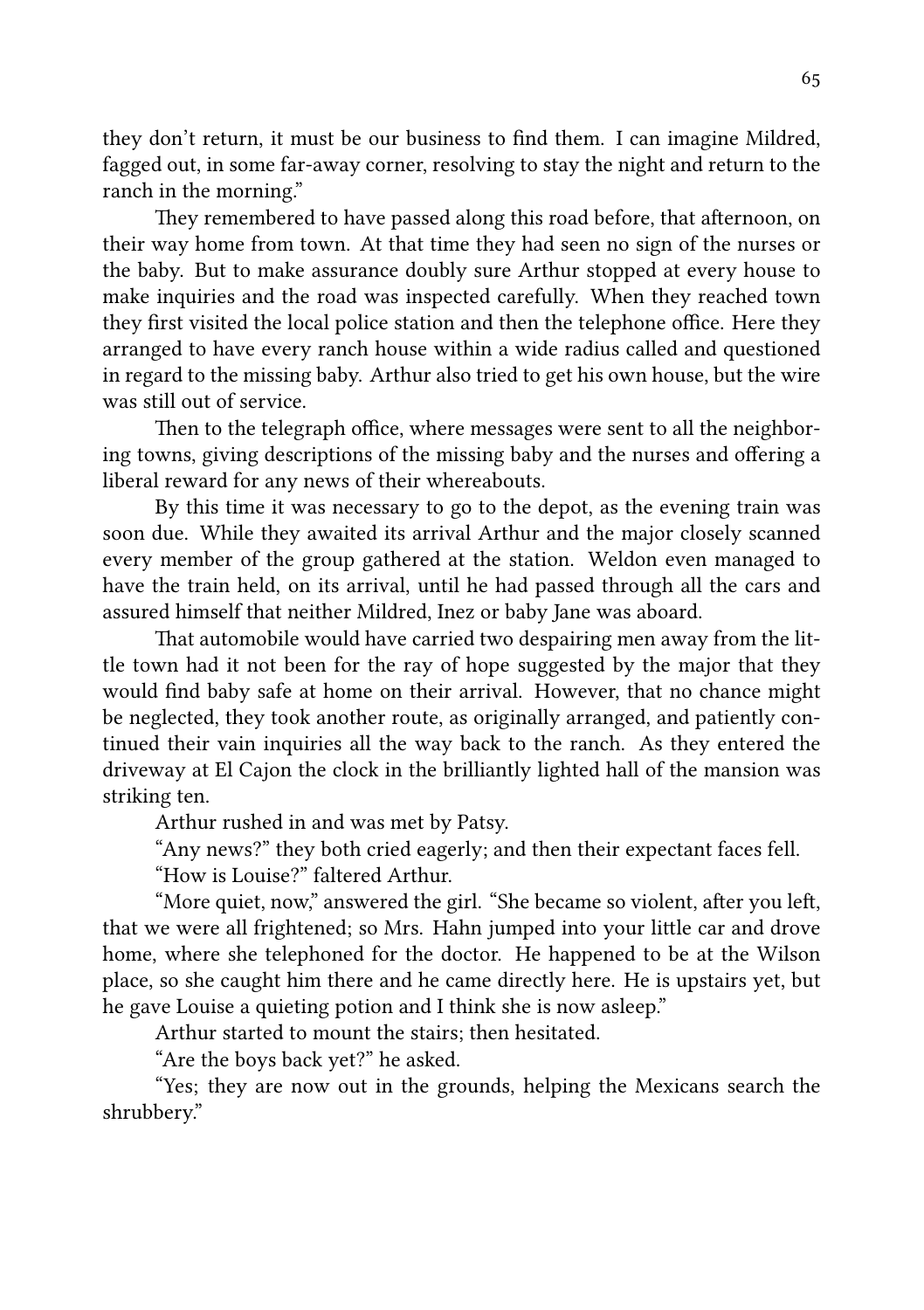The young man shuddered.

"I—I think I'll join them," he decided, and the major merely gave his daughter a solemn kiss and followed the bereaved father.

At the back of the mansion the lights of the lanterns were twinkling like fireflies, although the stars shone so brilliantly that all near-by objects were easily distinguished. Arthur and the major joined the men and for two hours longer the search was continued—more because they all felt they must be doing something, than through any hope of success.

Finally, at midnight, the chief searchers met in a group near the house, and Rudolph said: "Let's go in and rest a bit, and have a smoke. I'm about fagged out and, as a matter of fact, we've covered every inch of these grounds several times over."

Arthur silently turned and led the way into the house, where Patsy, Beth and Helen Hahn, all three worn and haggard, met them in the hall.

"Louise?" asked Arthur.

"Sleeping quietly," replied Beth. "Marcia is sitting beside her."

"Has Dr. Knox gone?"

"No; he's in the library, smoking. Eulalia is getting him something to eat. for it seems he missed his dinner."

"Why, so did I!" trilled big Runyon, in his clearest tenor. "I've just remembered it"

"You must all eat something," declared Patsy, "else you won't be fit to continue the search. Go to the library—all of you—and Beth and I will see what we can find in the kitchen."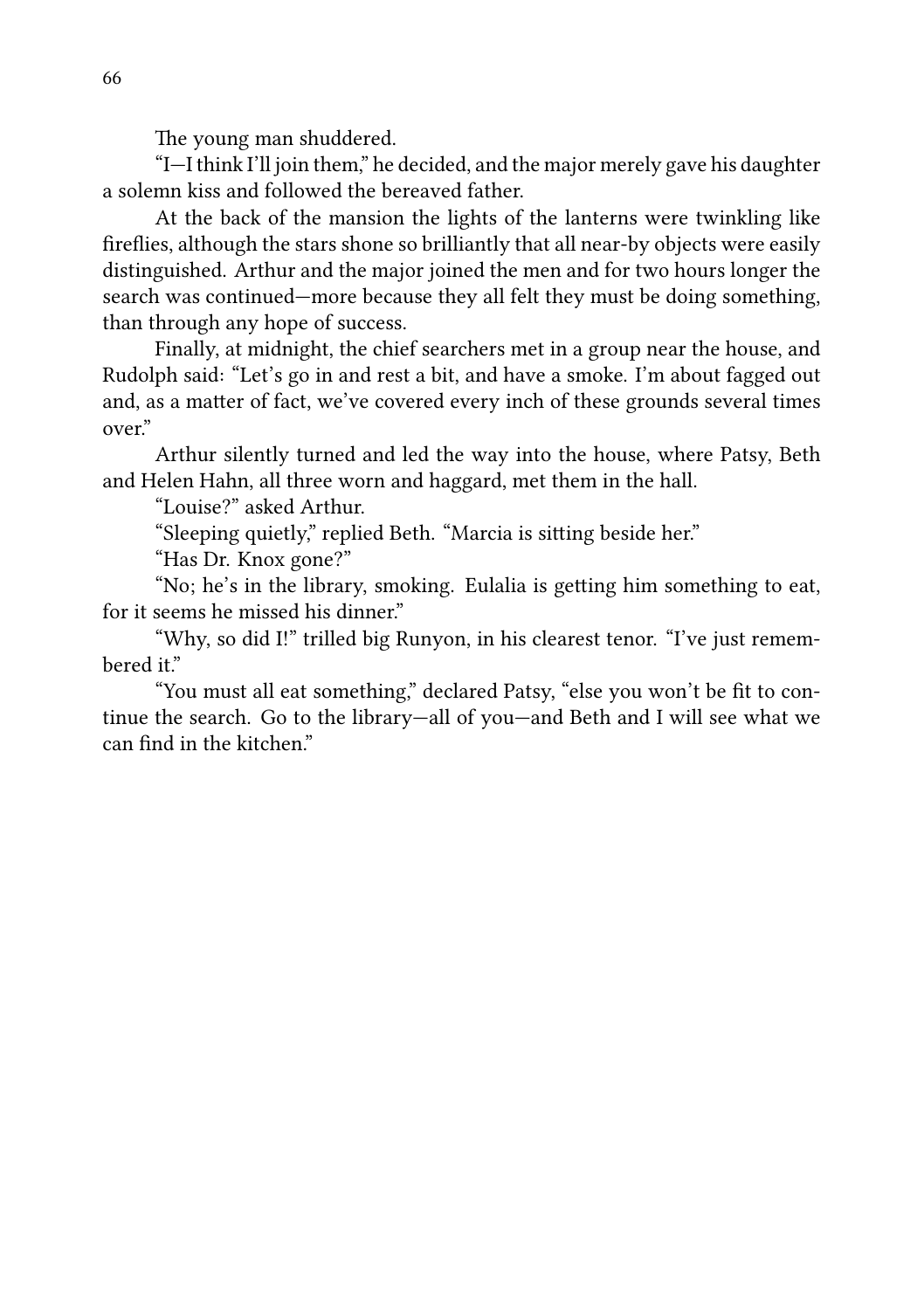# **CHAPTER X—CONJECTURES AND ABSURDITIES**

In somber procession the men trailed up the stairs to the big library, where a dapper little man sat reading a book and puffing at a huge cigar. He looked up, as they entered, and nodded a head as guiltless of hair as was that of Uncle John. But his face was fresh and chubby, despite his fifty years, and the merry twinkle in his gray eyes seemed out of place, at first thought, in this house of anxiety and distress.

"Ah, Weldon; what news of little Jane?" he cheerfully inquired.

"None, Doctor."

"No trace at all?"

"None, whatever."

"That's good," declared the doctor, removing the ash from his cigar. "Good!"

"Of course. No news is good news. I'll wager my new touring-car that our Jane is sound asleep and dreaming of the angels, this very minute."

"Has your new car a self-starter?" inquired Runyon anxiously, as if about to accept the wager.

"I wish I might share your belief, Doctor," said Arthur with a deep sigh. "It all seems a terrible mystery and I can think of no logical explanation to assure me of baby's safety."

"Yes, it's a mystery," agreed Dr. Knox. "But I've just thought of a solution." "What is it?" cried half a dozen voices.

"Sit down and light up. I hope you all smoke? And you need refreshment, for you've been working under a strain."

"Refreshments are coming presently," said Rudolph. "What's your solution, Doc?"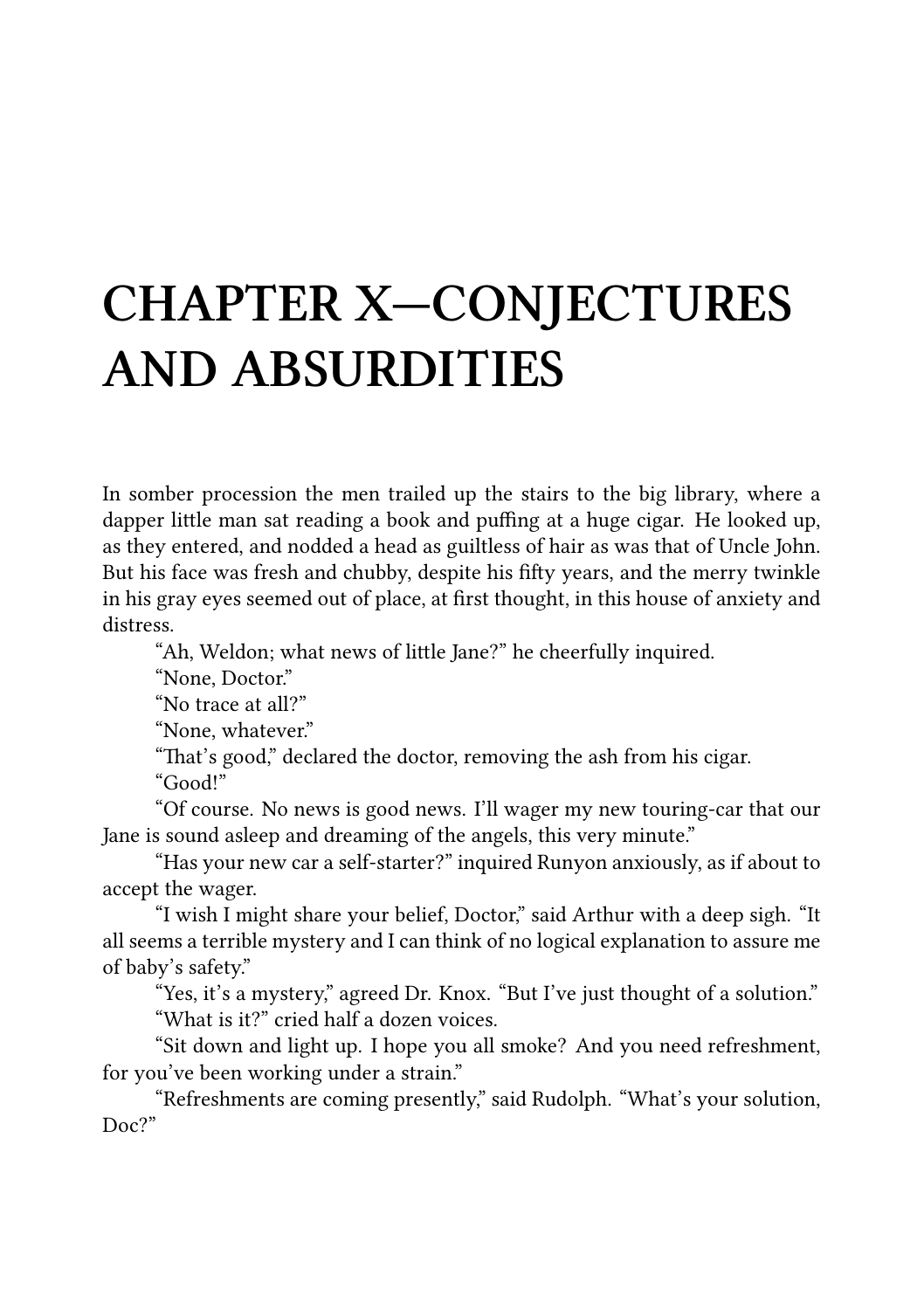"The young ladies have been telling me every detail of the disappearance, as well as the events leading up to it. Now, it seems Mildred Travers is an old resident of this section of California. Was born here, in fact."

This was news to them all and the suggestion it conveyed caused them to regard Dr. Knox attentively.

"The old Travers Ranch is near San Feliz-about thirty miles south of here. I know that ranch by reputation, but I've never been there. Now for my solution. The Travers family, hearing that Mildred is at El Cajon, drive over here in their automobile and induce the girl to go home with them. She can't leave baby, so she takes little Jane along, and also Inez to help care for her. There's the fact, in a nutshell. See? It's all as plain as a pikestaff."

For a moment there was silence. Then big Runyon voiced the sentiment of the party in his high treble.

"You may be a good doctor," said he, "but you're a thunderin' bad detective."

"If I could telephone to the Travers Ranch, I'd convince you," asserted the doctor, unmoved by adverse criticism; "but your blamed old telephone is out of order."

"As for that," remarked Rudolph, taking a cigar from a box, "I've been a visitor at the Travers Ranch many times. Charlie Benton lives there. There hasn't been a Travers on the place since they sold it, ten or twelve years ago."

"Well," said the doctor, "I'm sorry to hear that. It was such a simple solution that I thought it must be right."

"It was, indeed, simple," admitted Runyon. "Ah! here comes food at last."

Patsy, Beth and Helen bore huge trays containing the principal dishes of the untasted dinner, supplemented with sandwiches and steaming coffee. This last the thoughtful Sing Fing had kept in readiness all the evening, knowing it would be required sooner or later.

Neither Uncle John nor the major was loth to partake of the much-needed refreshment. They even persuaded Arthur to take a cup of coffee. It was noticeable that now, whenever baby Jane was mentioned, they spoke her name in hushed whispers; yet no one could get away, for long, from the one enthralling subject of the little one's mysterious disappearance.

"What can we do now?" asked Arthur pleadingly. "I feel guilty to be sitting here in comfort while my darling may be suffering privations, or—or—"

"Really, there is nothing more to be done, just now," said Patsy, interrupting him before he could mention any other harrowing fears. "You have all done everything that mortals could do, for to-night, and in the morning we will resume the search along other lines. In my opinion you all ought to get to bed and try to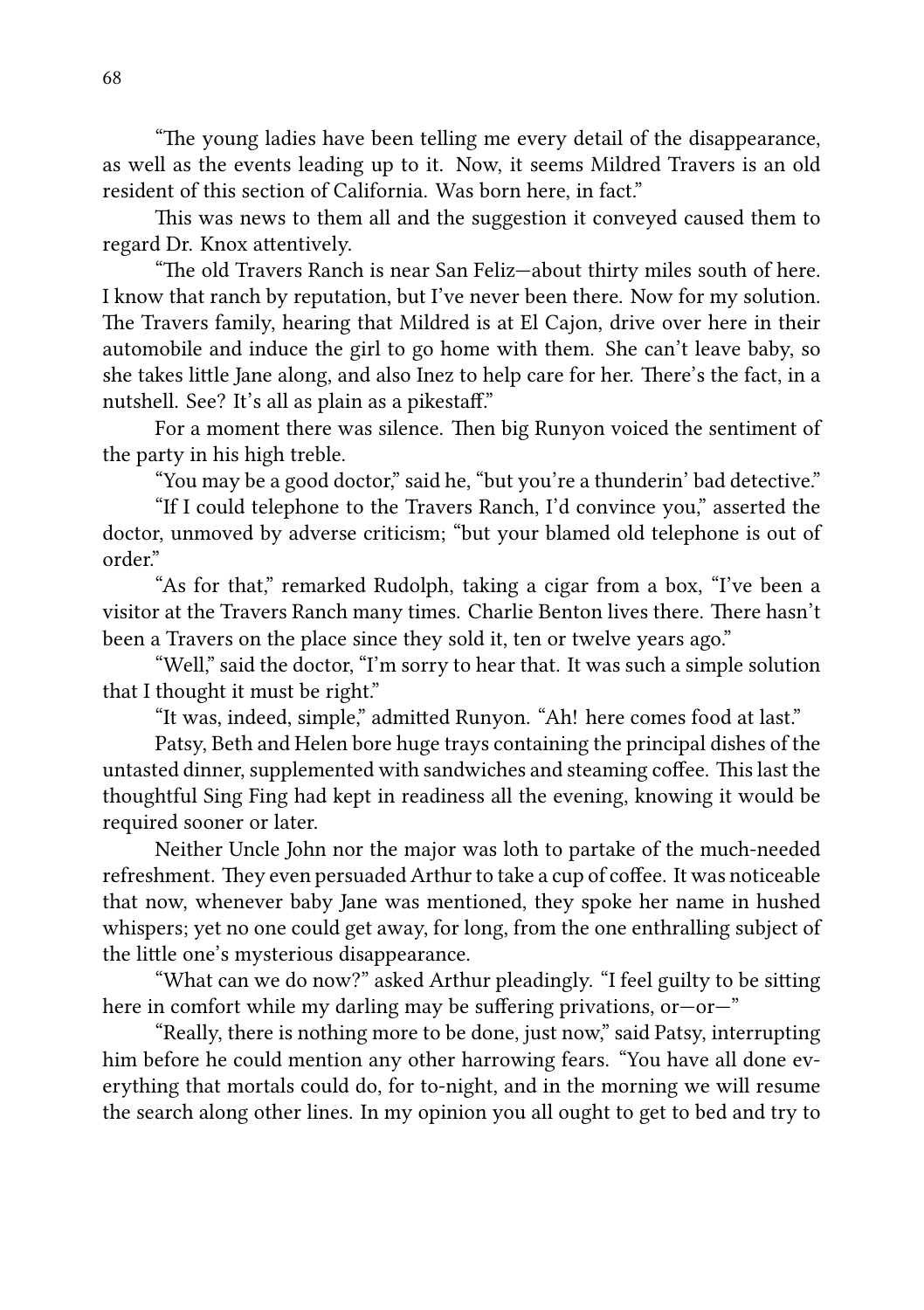rest, for to-morrow there will be a lot for you to do."

"What?" asked Arthur helplessly.

"Well, I think you ought to telegraph for detectives. If ever a mystery existed, here is one, and only a clever detective could know how to tackle such a problem."

"Also," added Beth, "you ought to telegraph to every place in California, ordering the arrest of the fugitives."

"I've done that already."

"Can't anyone think of a *reason* for the disappearance of these three persons—the baby and her two nurses?" inquired Mrs. Hahn earnestly. "It seems to me that if we knew what object they could have in disappearing, we would be able to guess where they've gone." Then the pretty little woman blushed at her temerity in making such a long speech. But the doctor supported her.

"Now that," said he, "strikes me as a sensible proposition. Give us the reason, some of you who know."

But no one knew a reason.

"Here are some facts, though," said Patsy. "Inez was baby's first nurse, and resented Mildred's coming. Somehow, I always get back to that fact when I begin to conjecture. The two nurses hated each other-everybody admits that. Mildred hated mildly; Inez venomously."

"Miguel told me that Inez has threatened to kill Mildred," said Arthur. "And there is another thing: one of the women said Inez brought the baby to the quarters, at about noon, and while there they discovered Mildred watching them from the shelter of a hedge. This incensed Inez and she hurried away to the house, followed stealthily by Mildred."

"That," said Dolph, "was perhaps the beginning of the quarrel. We don't know what happened afterward, except that both were seen in the court with baby at about two o'clock."

"Afterward," said Patsy, "one of the housemaids saw Inez go out—as if for a walk. She may have returned. I think she did, for otherwise it was Mildred who carried the baby away. I can see no reason for her doing that."

"Of course Inez returned," declared Arthur, "for nothing would induce her to run away from us and leave her beloved baby. I believe the poor girl would rather die than be separated for good from little Jane. You've no idea how passionately she worshiped the child."

"All of which," the doctor stated, "indicates a tragedy rather than some feminine whim—which last I much prefer as a solution. But if both nurses were fond of lile Jane—who is the finest baby I ever knew, by the way—no quarrel or other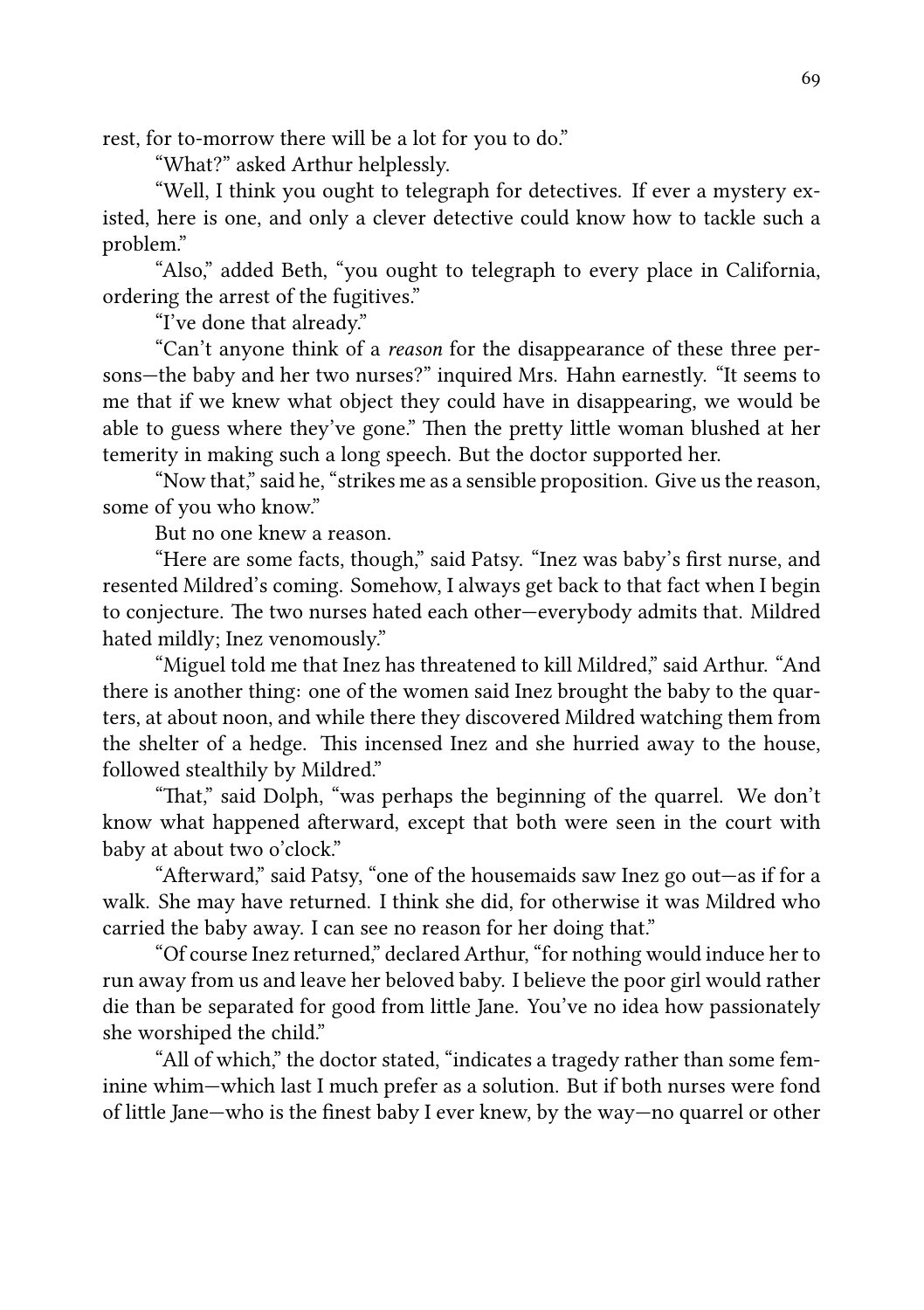escapade would permit them to injure the dear infant. Let us worry about the two girls, but not about little Jane."

Such advice was impossible to follow, and doubtless the shrewd doctor knew it; but it was a comforting thought, nevertheless, and had already done much to sustain the despairing father.

No one seemed willing to adopt Patsy's suggestion that they go to bed and get some much needed rest, in preparation for the morrow. Arthur left them for a time to visit Louise, but soon returned with word that she was quietly sleeping under the influence of the potion the doctor had administered. The three girls—for Mrs. Hahn was only a girl—sat huddled in one corner, whispering at times and trying to cheer one another. The doctor read in his book. Rudolph smoked and lay back in his chair, gazing reflectively at the ceiling. Bul Run had his feet on a second chair and soon fell into a doze, when he snored in such a high falsetto that Arthur kicked his shins to abate the nuisance. The major sat stiffly, gazing straight ahead, and Uncle John tramped up and down the room untiringly. The baby had grown very dear to the hearts of these last two men in the few days they had known her and her sudden loss rendered them inconsolable.

The suspense was dreadful. Had it been day, they could have done something to further the search, but the night held them impotent and they knew they must wear out the dreary hours as best they might.

At one o'clock Patsy drew her father aside and prevailed upon him to go to his room and lie down.

"This tedious waiting is merely wearing you out," she said, "and for dear baby's sake you should be fresh and vigorous in the morning."

That seemed to the major to be very sensible, especially as he felt the need of rest, so he slipped away and went to the blue room, which was located in the old wing and just above the nursery.

Then the girl approached Uncle John, but he would not listen to her. He was too nervous to rest, he insisted, and she realized that he spoke truly. Just as she abandoned the argument they were all startled by the sound of wheels rolling up the driveway and Arthur rushed to an open window and looked out.

An automobile had just arrived.

"Who is it?" he called.

"Id's me, Meisteh Veldon—id's Peters, de constable," called a rich voice in strong German dialect. "I got your baby here, und der Mexico girls to boots!"

"What!" they all shrieked, springing up to crowd around the window.

"Bring her in, Peters!" yelled Arthur, a great gladness in his voice, and now he was half running, half tumbling down the stairs in his haste to reach the door,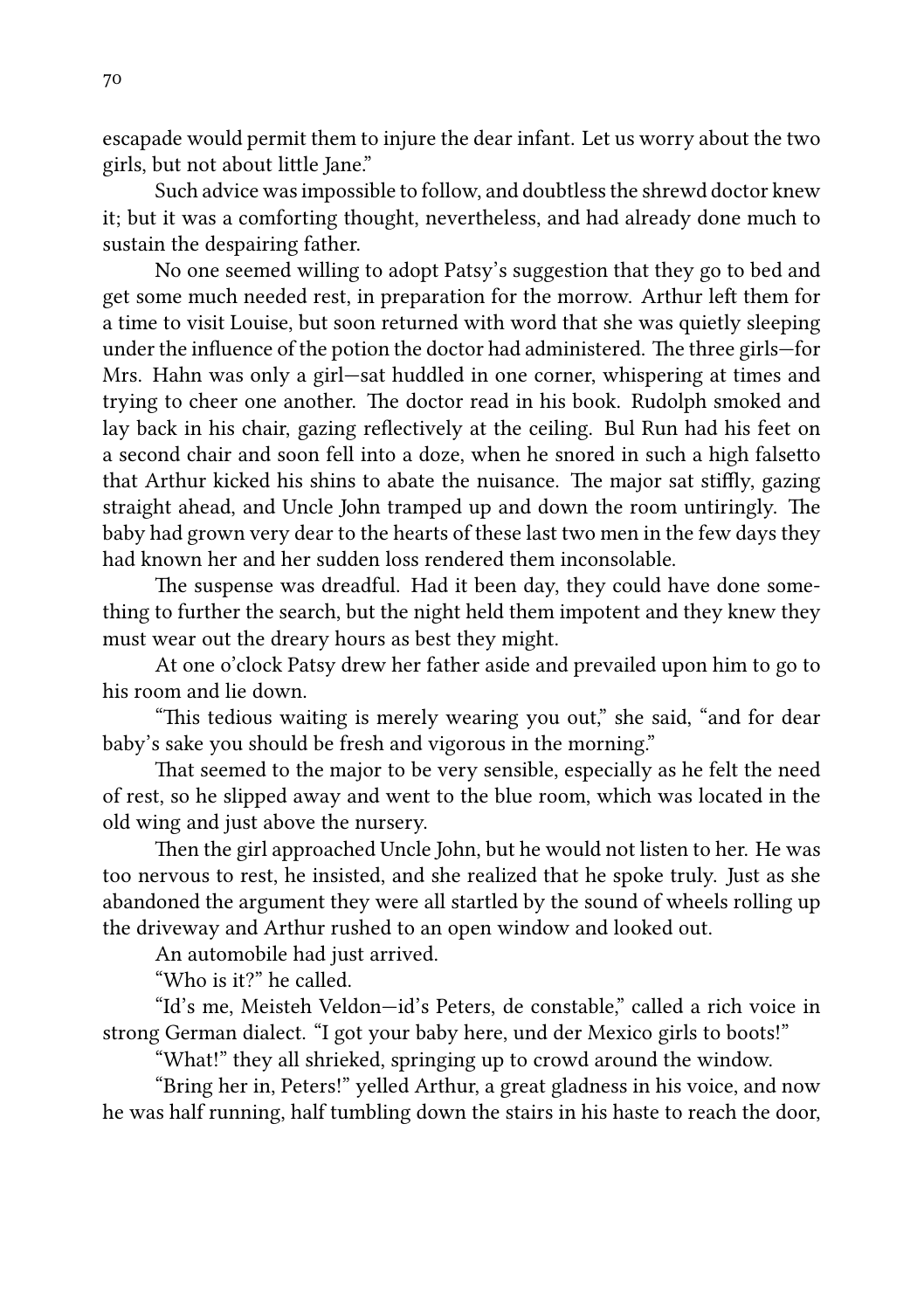while the others trailed after him like the tail of a comet.

As the door was thrown open Peters—a stout German—entered with a bundle in his arms, followed by a weeping, angry Mexican woman who was fat and forty and as unlike Inez as was possible.

Even as Arthur's eyes fell on this poor creature his heart sank, and the revulsion of feeling was so severe that he tottered and almost fell. Runyon grabbed his arm and supported him while Peters fumbled with the wrappings of the baby.

"Do I gets me dot rewards—heh?" asked the constable, holding up a fat little Mexican baby, whose full black eyes regarded the group wonderingly.

The father turned away, heartsick.

"Give him some money and get rid of him," he moaned.

Dolph took the constable in hand.

"You blooming idiot!" he exclaimed. "Why did you drag that poor woman here?"

"Id iss a rewards for der Mexico girl unt a baby; dot iss what e'rybody say. How do I know id iss not Herr Veldon's baby?" demanded the indignant German. "Do his baby gots a sign on id, to say id iss de right baby, vot iss lost unt must be foundt? No, py jimminy! He yust say he hass a lost baby, unt a Mexico girl hass runned avay mit id. \* \* \* So I finds me a Mexico girl unt a baby—unt here id iss!"

Patsy took the baby, a good little thing, and placed it in its mother's arms.

"Who are you, and where did this man find you?" the girl asked sympathetically.

The woman first shook her head and then burst into a voluble stream of Spanish, not a word of which could be understood.

"She cannot speak de Ingliss, like me, so I cannod tell if she iss de right Mexico vomans or nod," explained the constable. "Bud I brings her mit me, yust de same, unt id costs me four dollars to rendt me an automobubbles."

"Take her back," said Hahn, giving him a ten-dollar note; and then he gave the woman some money and kissed the baby, which smiled at him approvingly.

Beth ran to get some of the sandwiches for the woman, while Patsy brought milk for the baby and Uncle John offered the constable a cigar. Then the three were sent away and the automobile rolled back to town.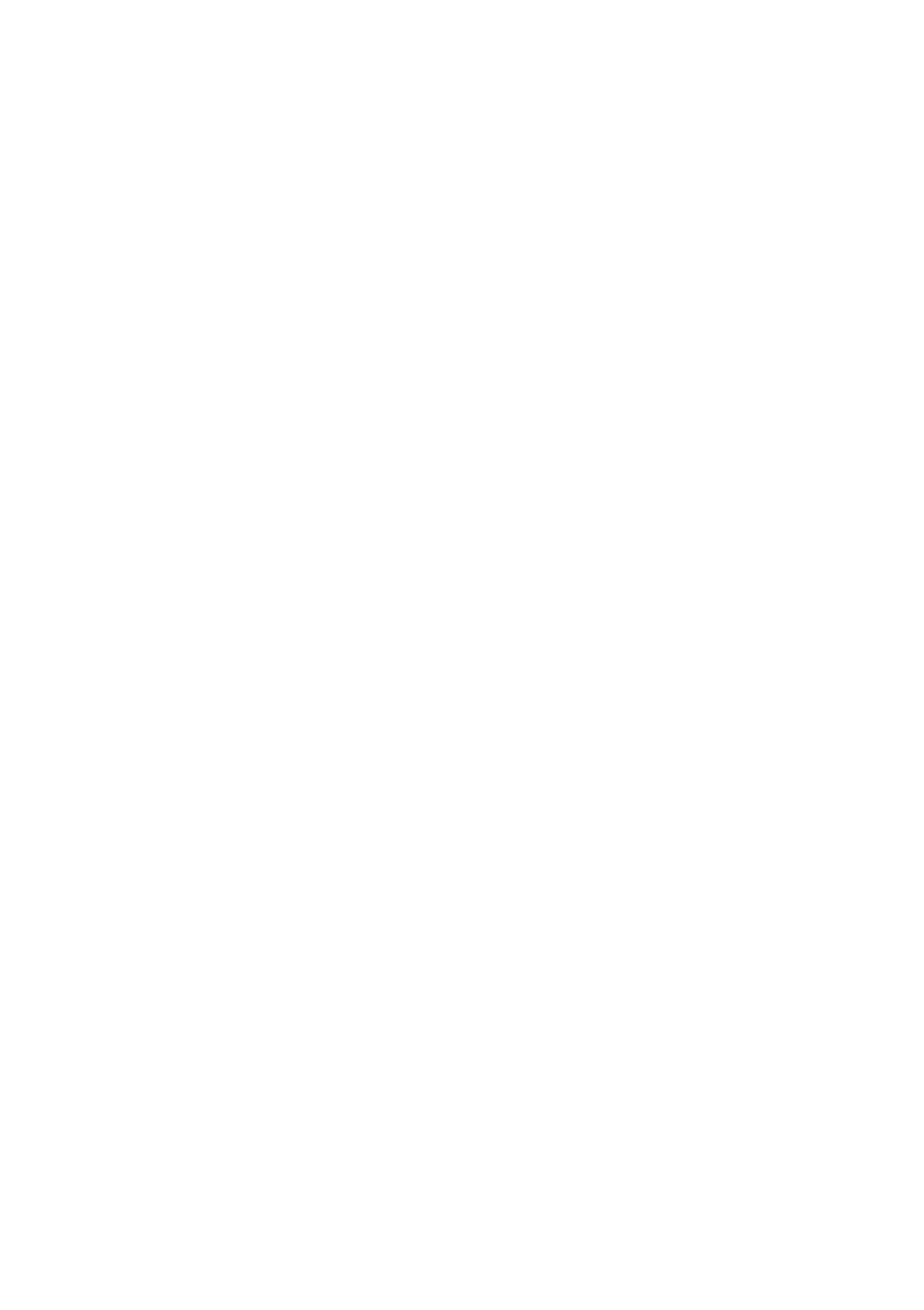## **CHAPTER XI—THE MAJOR ENCOUNTERS THE GHOST**

Ascending once more to the library the weary watchers resumed their former attitudes of waiting, as patiently as they might, for the coming of the day. Uncle John looked at his watch and found it was only a little after two o'clock. The minutes seemed hours to-night.

Suddenly a tremendous shriek rent the night, a shriek so wild and bloodcurdling in its intensity that they sprang up and clung to each other in horror. While they stood motionless and terror-stricken there came a thump!—thump!—as of some heavy object tumbling down the three or four steps leading from the hall to the corridor of the old South Wing, and then the door burst open and Major Doyle—clothed in red-and-white striped pajamas—fairly fell into the library, rolled twice over and came to a stop in a sitting position, from whence he let out another yell that would have shamed a Cherokee Indian and which so startled big Runyon that he held a tenor note at high C for fully a minute—much like the whistle of a peanut roaster—the which was intended for an expression of unqualified terror.

Patsy was the first to recover and kneel beside the poor major, whose eyes were literally bulging from their sockets.

"Oh, Dad—dear Dad!—what is it?" she cried.

The major shuddered and clapped his hands to his eyes. Then he rocked back and forth, moaning dismally, while Patsy clung to his neck, sobbing and nearly distracted.

"Speak, Major!" commanded Arthur.

"A—a ghost!" was the wailing reply.

"A ghost!" echoed the amazed spectators.

"Did you *see* it?" questioned Uncle John in a trembling voice, as he bent over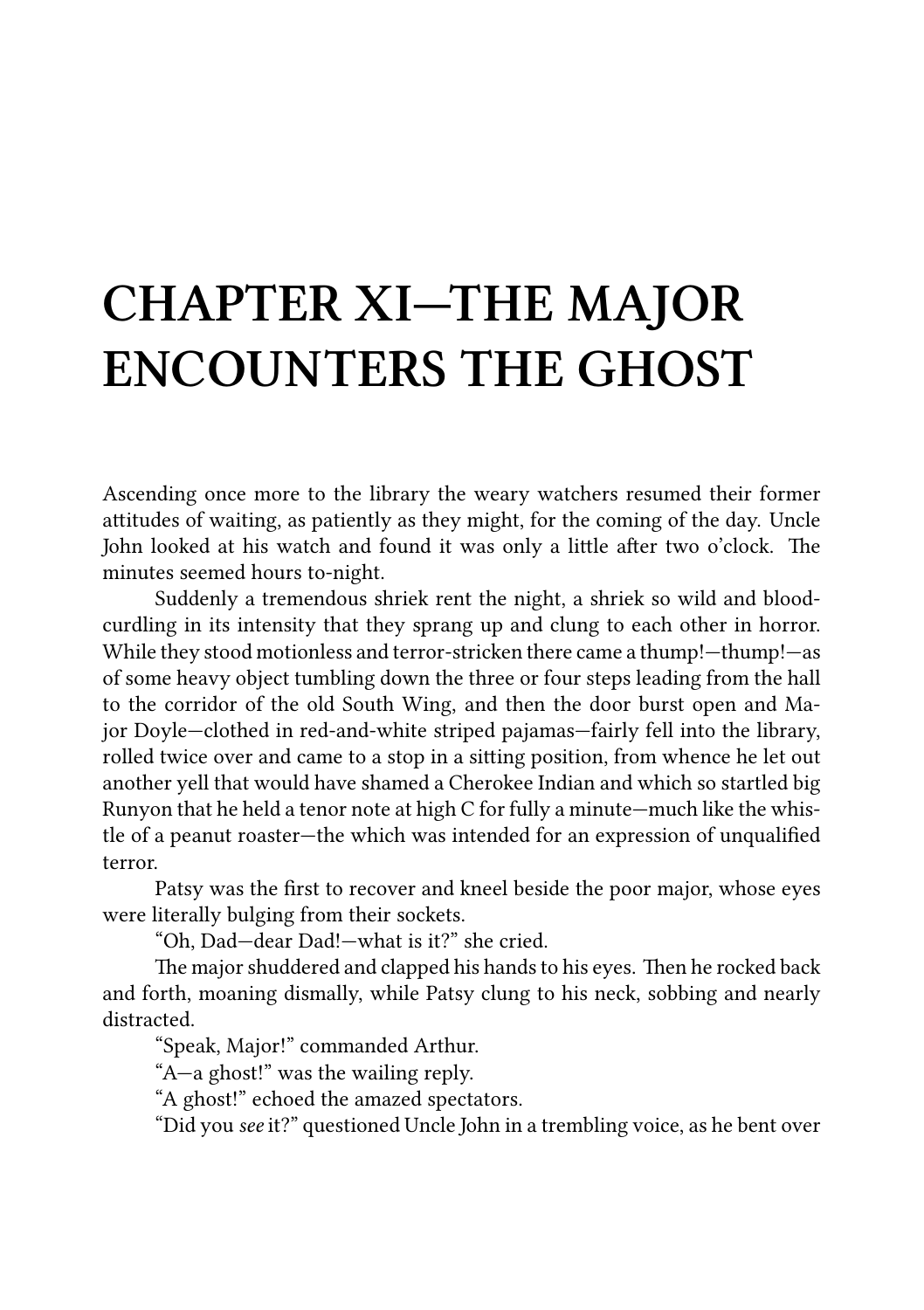his brother-in-law.

"See it?" shouted the major, removing his hands to glare angrily at Mr. Merrick. "How could I see anything in the dark? The room was black as pitch."

"But you said a ghost."

"Of course I said a ghost," retorted the major, querulously, as he rubbed his bare ankle with one hand to soothe a bump. "You don't have to *see* a ghost to know it's there, do you? And this ghost—Oh, Patsy, darling, I can't say it!—it's too horrible"

Again a fit of shuddering seized him and he covered his eyes anew and rocked his body back and forth while he maintained his seat upon the floor. His legs were spread wide apart and he wiggled his big toes convulsively.

Beth asked with bated breath:

"Did you *hear* the ghost, then, Major?"

"Um! I heard it," he moaned. "And it's the end of all—the destroyer of our hopes—the harbinger of despair!"

"Look here, Major," said Uncle John desperately, "be a man, and tell us what you mean."

"It—it was baby—baby Jane!"

Arthur sobbed and dropped his head upon the table. Rudolph groaned. Runyon swore softly, but with an accent that did not seem very wicked. Uncle John stared hard at the major.

"You're an ass," he said. "You've had a nightmare."

The major could not bear such an aspersion, even under the trying circumstances. He scrambled to his feet, this time trembling with indignant anger, and roared:

"I tell you I heard baby—baby Jane—and she was crying! Don't I know? Don't I know our baby's voice?"

Arthur leaped to his feet, a resolute expression upon his face. Instantly they all turned and followed him from the room. Into the hall, up the steps and through the corridor of the South Wing they passed, and just inside the major's room Rudolph struck a match and lighted a lamp that stood upon the table.

The place was in wild disorder, for when the major leaped from the bed he had dragged the coverings with him and they lay scattered upon the floor. The chair in which he had placed his clothing had been overturned and there was no question that his flight had been a precipitous rout. The casement of the window, set far back in the thick adobe wall, was wide open and the night breeze that came through it made the flame of the lamp flicker weirdly.

Beth proved her courage by bolding crossing the room and closing the win-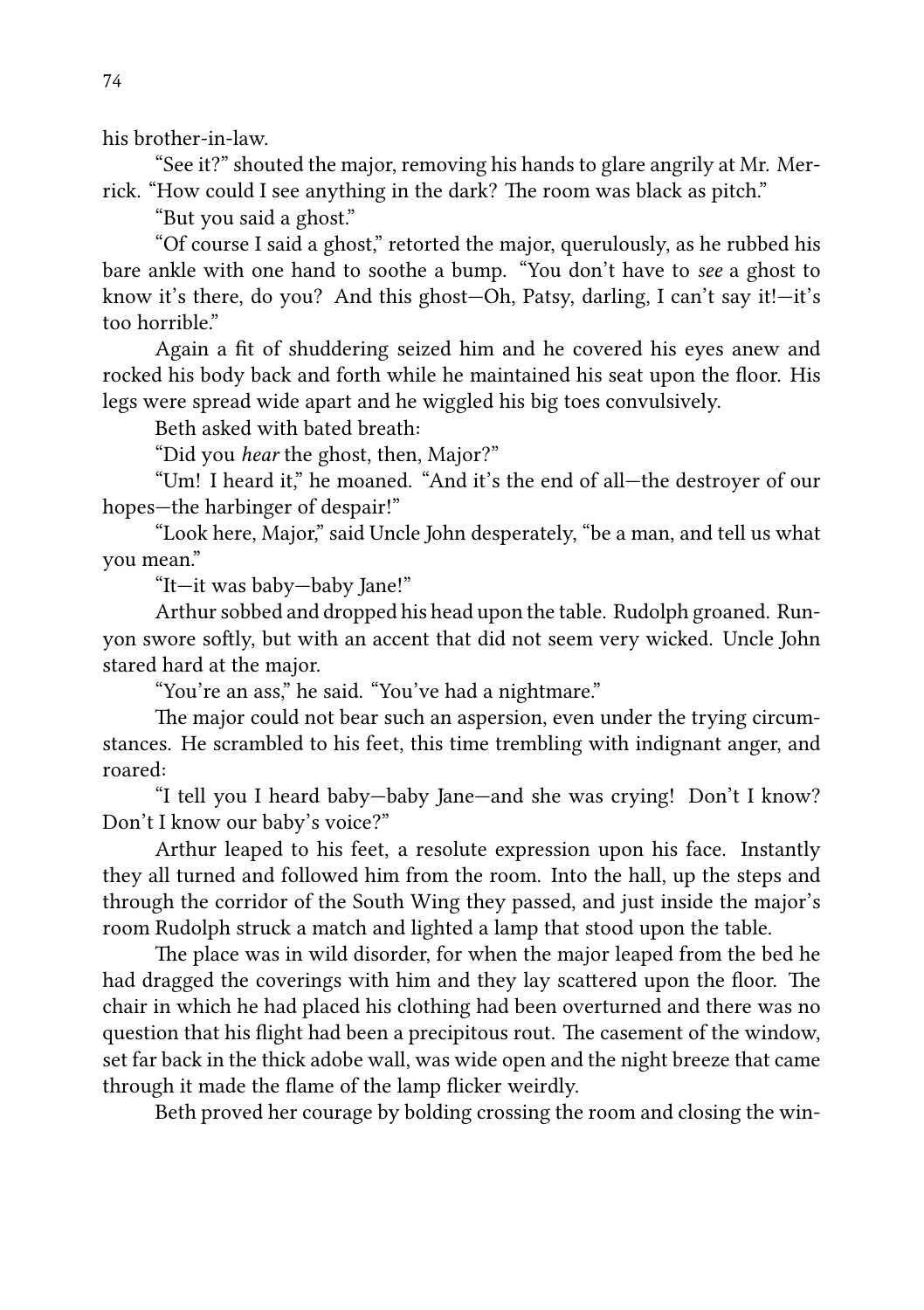dow, while the others stood huddled just inside the door. Back of them all was the white face of Major Doyle, a brave soldier who had faced the enemy unflinchingly in many a hard fought battle, but a veritable poltroon in an imaginary ghostly presence.

Scarcely daring to breathe, they stood in tense attitudes listening for a repetition of the baby's cry. Only an awesome, sustained silence rewarded them.

**The** major's open watch upon the table ticked out the minutes—five—ten—fifteen. Then the doctor crept back to the library and quietly resumed his book. Presently Runyon joined him.

"Between you and me, Doc," said the big fellow, "I don't take much stock in ghosts."

"Nor I," returned Dr. Knox. "Major Doyle is overwrought. His imagination has played him a trick."

Rudolph Hahn entered and lighted a fresh cigar.

"Curious thing, wasn't it?" he said.

"No; mere hallucination," declared the doctor.

"I don't know about that," answered the boy. "Seems to me a ghost would do about as a person in life did. The child cried-poor little baby Jane!-and the ghostly wail was heard in the one room in this house that is haunted—the blue room. Perhaps there's something about the atmosphere of that room that enables those who have passed over to make themselves heard by us who are still in the flesh"

He was so earnest that the doctor glanced at him thoughtfully over the top of his book.

"It's the dead of night, and you're agitated and unreasonable, Hahn. In the morning you'll be ashamed of your credulity."

Dolph sat down without reply. His wife came in and sat beside him, taking his hand in hers. In another quarter of an hour back came Uncle John, shivering with the chill of the corridor, and stood warming himself before the grate fire.

"If the major heard the baby," he said reflectively, "it must be proof that—that something—has happened to the little dear, and—and we must face the worst."

"Well, it was baby I heard," asserted the major, who, having hastily donned his clothes, now made his reappearance in the library. "I was lying in a sort of dose when the cry first reached my ears. Then I sat up and listened, and heard it again distinctly, as if little Jane were only two feet away. Then—then—"

"Then you tested your lungs and made your escape," added the doctor drily. "I admit it, sir!" said Major Doyle, haughtily. "Had it been anyone else who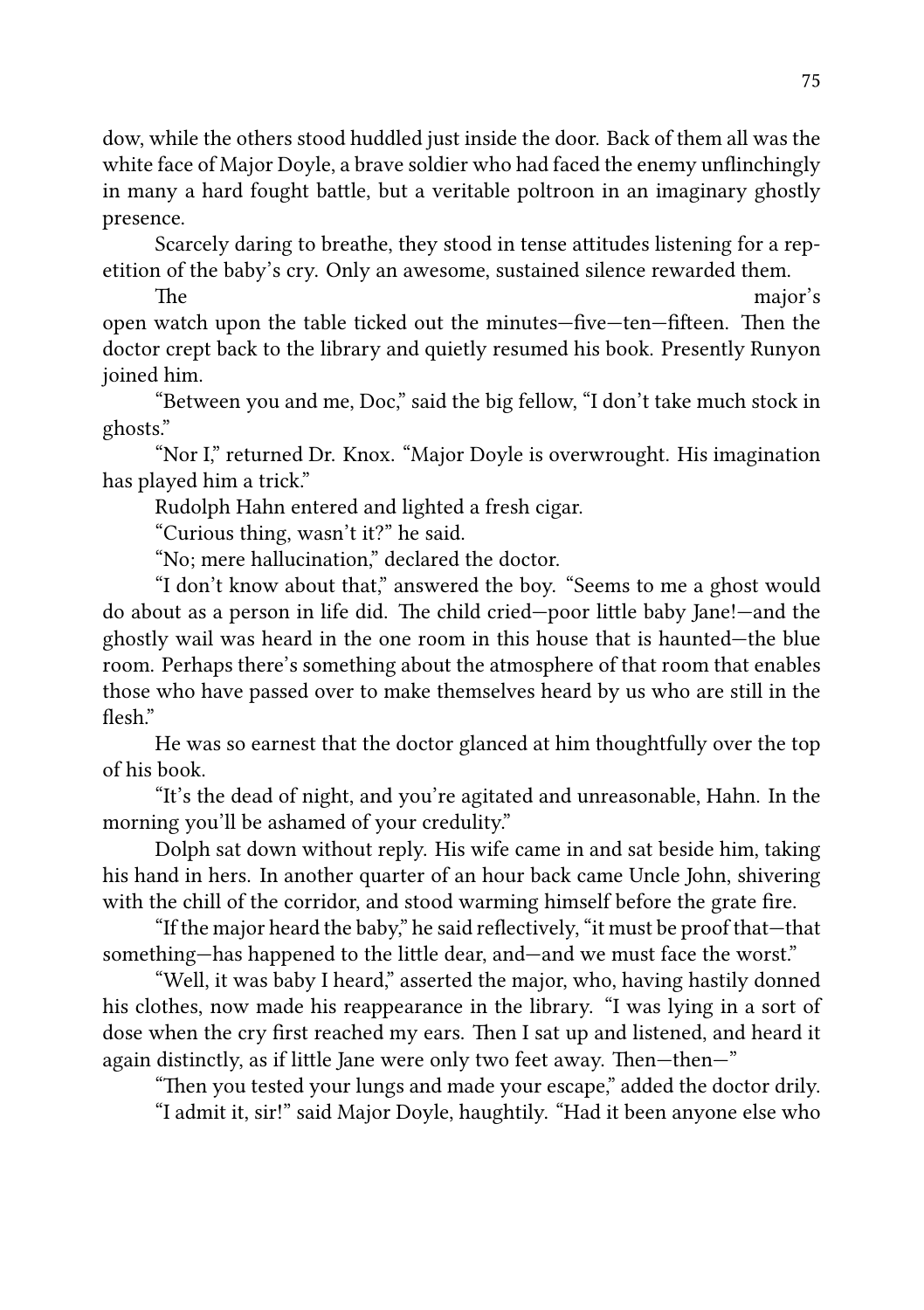encountered the experience—even a pill peddler—he would have fainted."

In the blue room Patsy and Beth alone remained with Arthur Weldon. Not a sound broke the stillness. When an hour had passed, Patsy said:

"Won't you go away, Arthur? Beth and I will watch."

He shook his head.

"You can do no good by staying in this awful place," pleaded the girl, speaking in a whisper.

"If she—if baby—should be heard again, I—I'd like to be here," he said pathetically.

Patsy knew he was suffering and the fact aroused her to action.

"Father isn't a coward," she remarked, "and either he heard the cry, or he dreamed it. In the latter case it amounts to nothing; but if Jane really cried out, that fact ought to give us an important clue."

He started at this suggestion, which the girl had uttered without thought, merely to reassure him. Yet now she started herself, struck by the peculiar significance of her random words.

"In what way, Patsy?" asked Beth, calmly.

That was the spur she needed. She glanced around the room a moment and then asked:

"Who built this wing, Arthur?"

"Cristoval, I suppose. I've heard it was the original dwelling," he replied. "The rest of the house was built at a much later date. Perhaps two generations labored in constructing the place. I do not know; but it is not important."

"Oh, yes it is!" cried Patsy with increasing ardor. "The rest of the house is like many other houses, but—these walls are six or eight feet in thickness."

"Adobe," said Arthur carelessly. "They built strongly in the mission days."

"Yet these can't be solid blocks," persisted the girl, rising to walk nervously back and forth before the walls. "There must be a space left inside. And see! the major's bed stands close to the outer wall, which is the thickest of all."

He stared at her in amazement and then, realizing the meaning of her words, sprang to his feet. Beth was equally amazed and looked at her cousin in wonder.

"Oh, Patsy!" she exclaimed, "the baby hasn't been lost at all."

"Of course not," declared Patsy, her great eyes brilliant with inspiration. "*She's imprisoned!*"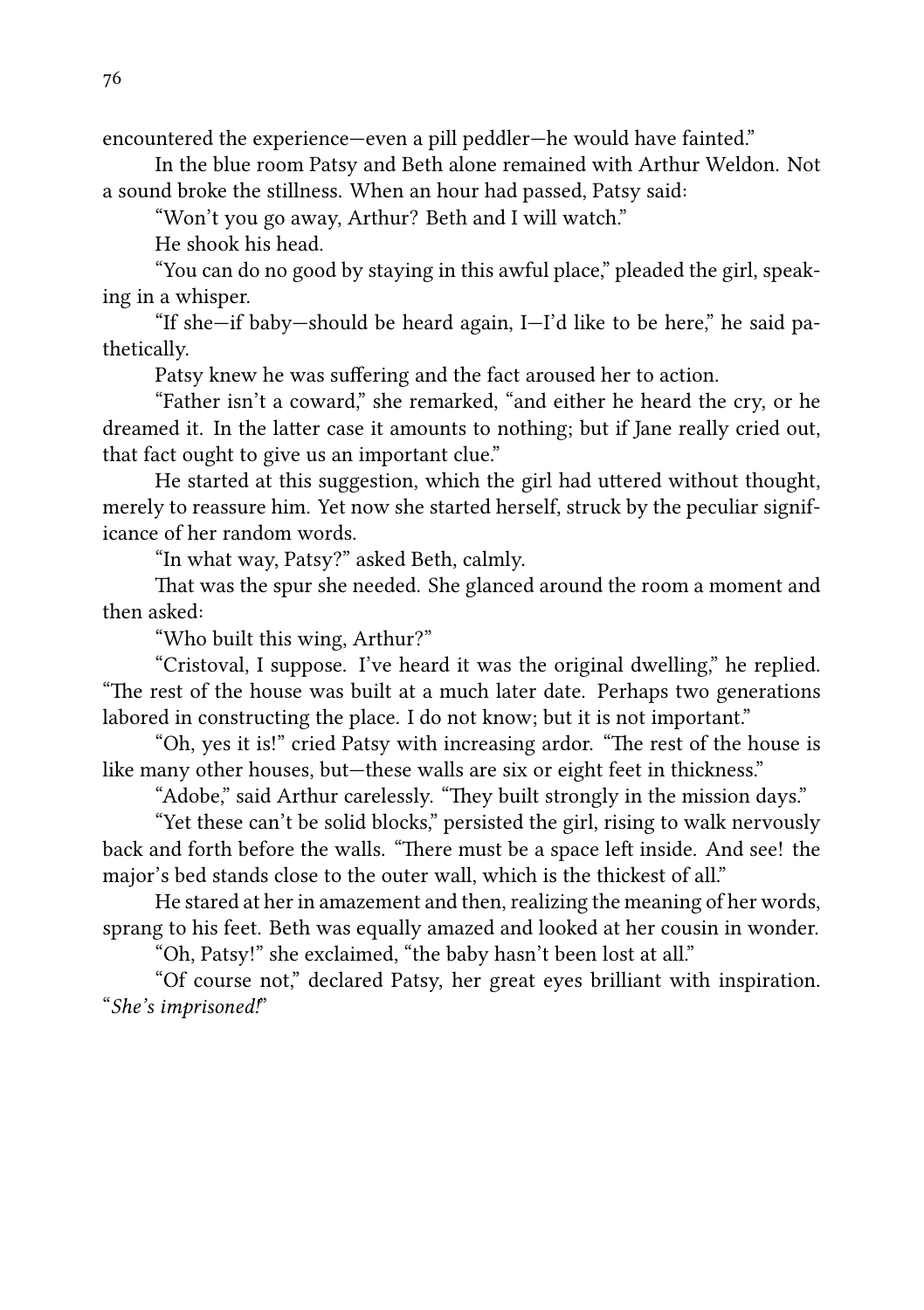# **CHAPTER XII—ANOTHER DISAPPEARANCE**

For a time the three stood regarding one another with startled eyes. Then Arthur gasped: "Great heaven! what fools we've been."

"Come!" cried Patsy. "The nursery."

They rushed down the corridors to the staircase and thence into the court. The door of the nursery stood ajar and Arthur first entered and lighted a lamp.

The light fell full upon the face of a man seated in a low rocking chair and holding a half smoked cigarette in his mouth. He was fast asleep. It was old Miguel, the ranchero.

Arthur shook his shoulder, savagely, and the man wakened and rubbed his eyes. Then, seeing who had disturbed him, he quickly rose and made his characteristic low, sweeping bow.

"What are you doing here?" demanded Weldon, angry and suspicious.

"I am look for Mees Jane," returned the old man calmly.

"In your sleep? Come, get out of here."

"Wait a minute, Arthur," said Beth, reading Miguel's face. "He knows something."

Arthur looked at the man critically, reflecting that there must be a reason for his presence in the nursery. Miguel had been fond of baby Jane. Was he merely disconsolate over her loss, or—did he really "know something"?

"Miguel once told me," said Patsy, speaking slowly, "that he used to live in this house, in Cristoval's time, and knows it thoroughly."

The old man bowed.

"I theenk," said he, "perhaps we find Mees Jane here—not somewhere else." "Why do you think that, Miguel?"

It was Patsy who questioned him. He mused a bit before replying.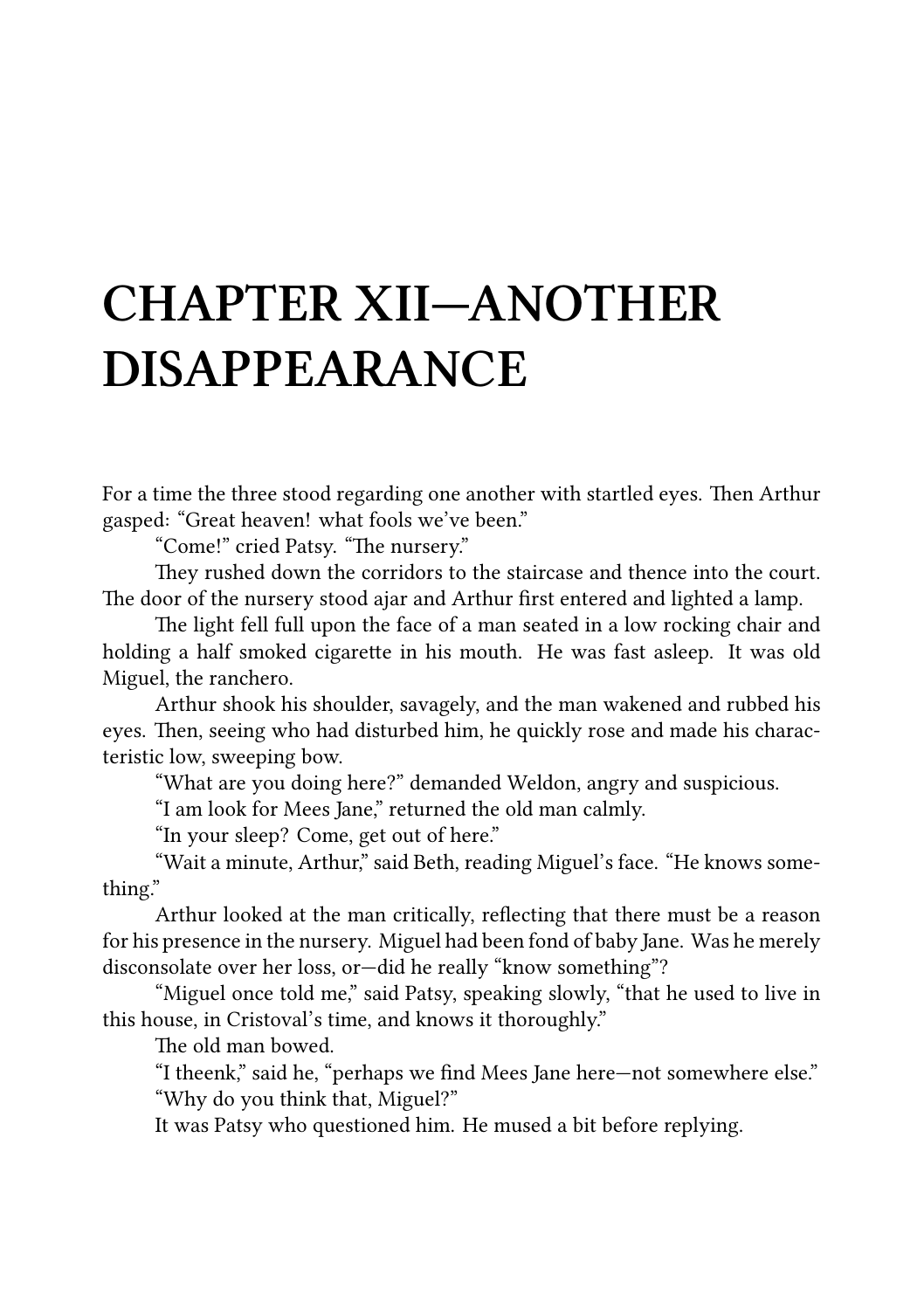"The old señor—the father of my Señor Cristoval—was strange mans," said he. "He make thees house a funny way. Come; I show you."

He led the way to the little room adjoining, the one Inez had occupied. In one corner of the floor was a square hole, with steps leading down to a sort of blind pocket. Holding a lamp in one hand Miguel descended the steps and pushed against a block of adobe that formed part of the outer wall. It swung inward, disclosing a cavity about four feet in width and fully six feet high. The interior could be plainly seen from the room, by stooping close to the floor. There were shelves in the cavity and upon one of them stood a jar of milk.

"Oh," cried Patsy, clasping her hands together. "I told you the wall was hollow!"

Arthur followed Miguel down the steps. He took the lamp and examined the little room. All the walls that formed it seemed solid.

Miguel was holding the block that served as a door. He released his hold, when Arthur had again ascended, and the block swung back into place.

As they returned to the nursery, Weldon asked:

"Do you know of any other rooms in the wall, Miguel?"

The man shook his head, uncertainly.

"I know there be other rooms in thees wall," said he, "for Señor Cristoval have told me so. Hees father make the places to keep things safe from robbers—perhaps to hide from others, too. But where such places are ees the secret of the Cristovals. The room I show you ees all I know about. I thought that was secret, too; but no; the New York nurse tell Inez of that room, an' Inez she keep Mees Jane's milk there, to be cool."

"Mildred told of the room!" exclaimed Arthur in astonishment.

"Yes," said Beth, "she used to visit this house as a girl, when Cristoval lived here, and she must have known some of the secret rooms."

"Ah, that ees what I theenk," agreed old Miguel. "There ees more room in thees wall; that I know. If thees Mildreed know one room, she may know more. So I theenk she and Inez have go into some room of the wall an' take Mees Jane with them. Some way, they cannot get out again."

"Exactly!" cried Patsy triumphantly. "They are somewhere in that wall, imprisoned, and the major really heard the baby cry."

"But—Miguel, Miguel!" pleaded Arthur, earnestly, "can't you remember how the wall opens? Think! Think carefully."

"I do theenk, Meest Weld; I theenk till I go sleep, an' you find me here."

"Now, let's do some thinking ourselves," suggested Beth. "The opening that leads into the wall must be from this very room. Miguel thinks so, too, and that's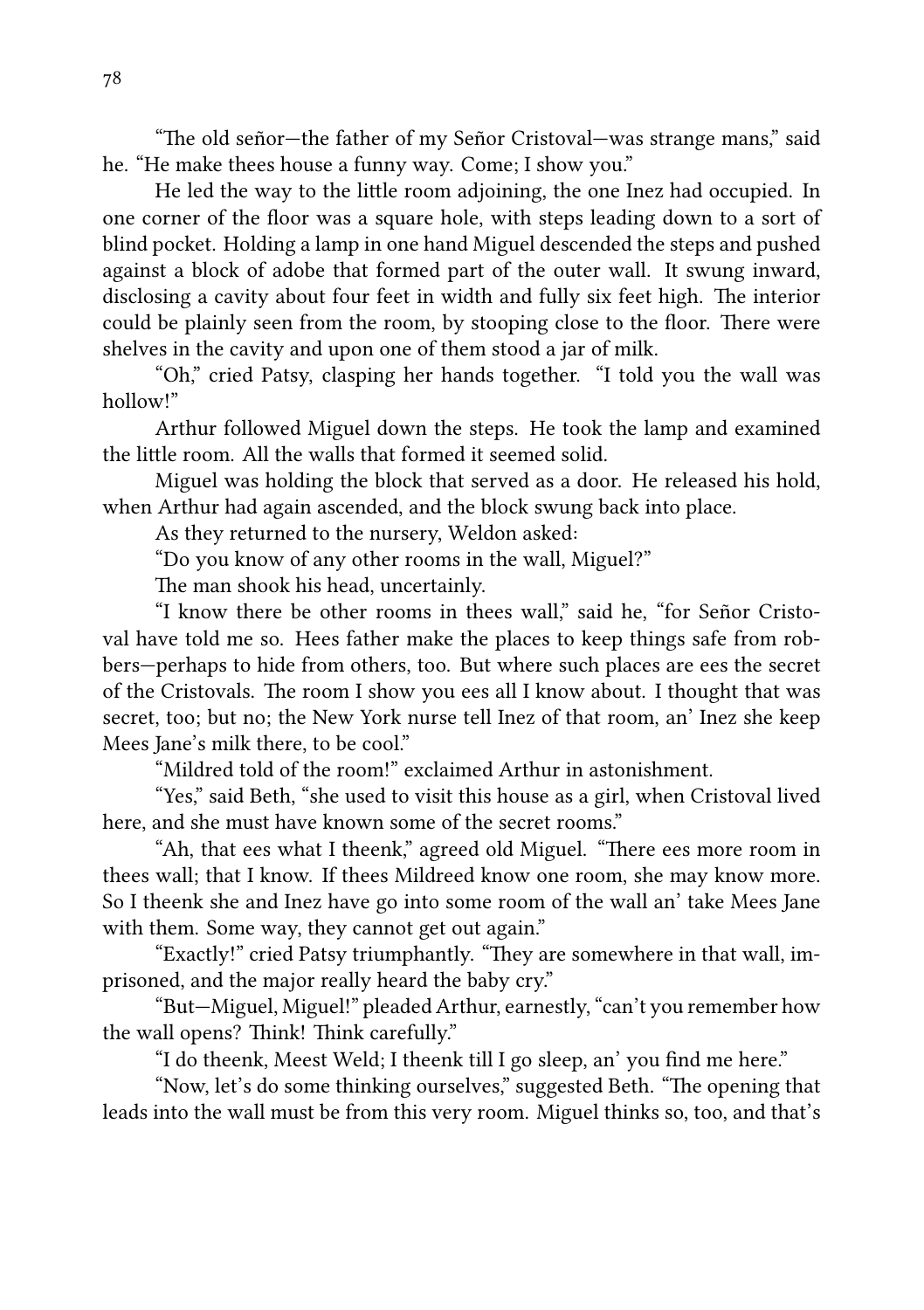why he came here. Let us examine the wall."

They undertook to do this, holding the lamps close to the adobe blocks and inspecting every crack. The cement used in joining the blocks had crumbled away at the outer edges in almost every instance, and it was impossible to tell if any block was removable or not. Miguel or Arthur pushed hard against every block in the room, from those nearest the floor to those far above their heads; but not one yielded a hair's breadth.

"Suppose we go outside," said Patsy. "Perhaps there is some window, or grating, that will give us a clue."

So they took old Miguel's lantern and went into the garden where they could view the outer side of the wall. A tangle of climbing vines grew against the wing, but there was no window or other opening on the first floor. Above, on the second floor, were two windows, one of which admitted light and air to the blue room.

 $H_{\rm{OW}}$  about the other window?" asked Beth.

"That," said Arthur, "must be in an unused room at the end of the corridor. We have never furnished it"

"I think it might be well to examine that room," suggested Patsy.

So they reentered the house and, followed by Miguel, ascended to the second floor. The door of the library was ajar and those seated there, seeing Arthur and the girls pass, came trooping out to ask what they were doing.

Patsy briefly explained the new theory they had conceived to account for the disappearance of baby and the two nurses, and the idea was so startling that all became eager to join in the investigation.

They invaded the vacant room in a body, several of the men carrying lamps. It was in size and shape a duplicate of the blue room, with its one window deeply embedded in the wall, the surface of the embrasure being covered with heavy redwood planks.

From the fact that this room lay directly over the small one occupied by Inez, in which was the wall cavity they had recently explored, they conceived the idea that the wall here might also be hollow. Pounding upon it, however, had no effect in determining this, for kiln-baked adobe is not resonant and it was impossible to discover from any surface indication whether there were eight feet of closely set blocks or less. Careful search for any sign of an opening proved futile.

Finally old Miguel said:

"Next room was room of Señor Cristoval. Eet was room hees father live in, too; the old señor who build thees part of house. If there ees way to get in wall, from upstairs, it ees there."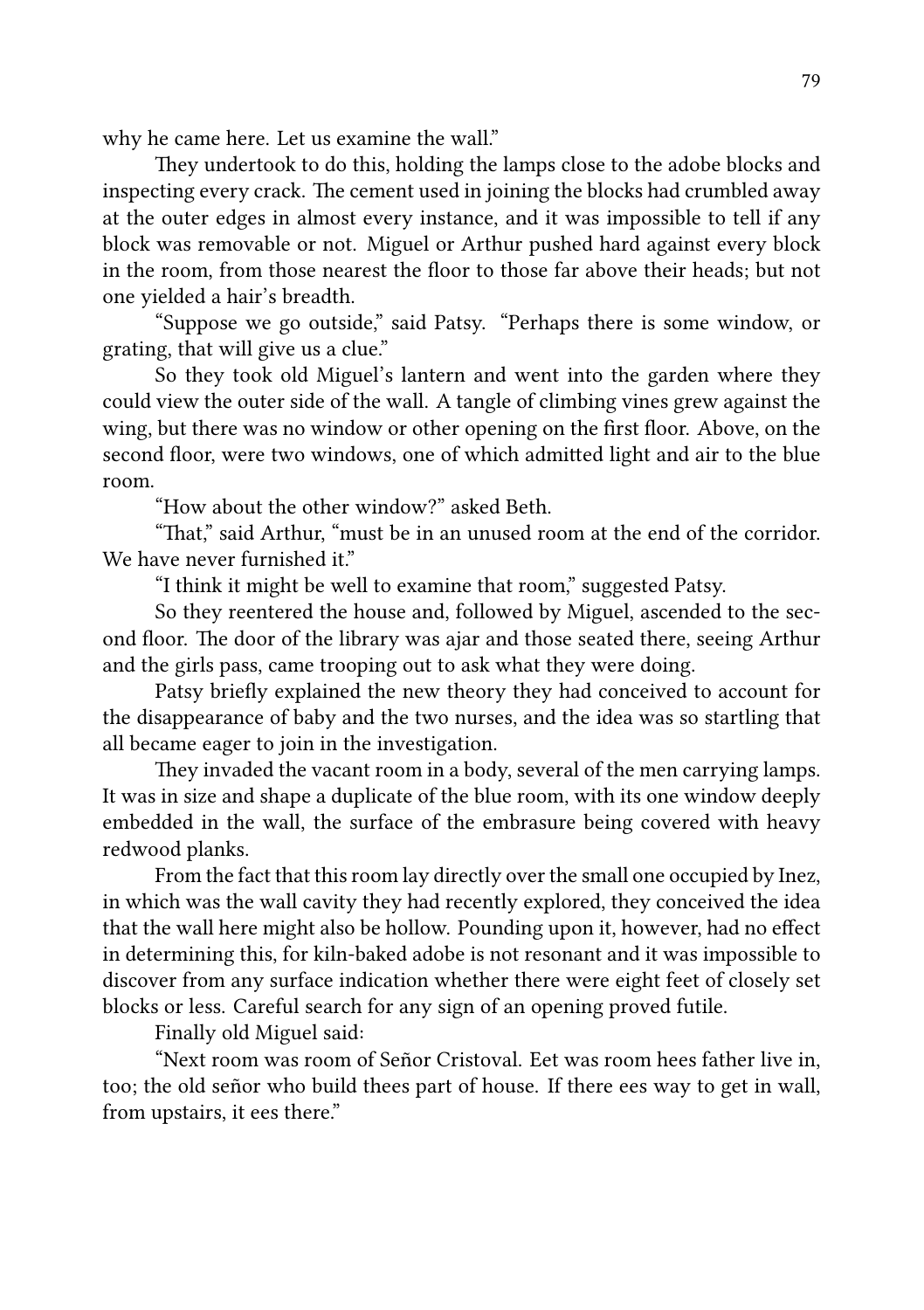"To be sure," said practical Beth, catching at the suggestion; "it was there that Major Doyle heard the baby cry."

So on they all trooped into the blue room, where the wall was likewise carefully inspected. While this was being done Rudolph looked at his watch and found it was after four o'clock.

"It will soon be daylight," said he to his wife. "What a night it has been! It seems a month since we arrived here and found Toodlums gone."

Old Miguel had been silent and unobtrusive in the vacant room, but here he was as eager in testing the wall as any one of them.

"You see, it's this way," Patsy was saying; "if the major could hear baby cry, through this wall, those inside could hear us, if we called to them. Who among us has the clearest, the most penetrating voice?"

"Suppose *I* try?" squeaked Runyon, earnestly; but those who considered the remark at all merely gave him scornful looks.

"Let Rudolph call," said Helen. "I think his voice might penetrate the pyramids of Egypt."

Rudolph went close to the wall and shouted:

"Hello, there! Baby! I-nez!—eh—eh—what's the other girl's name?"

"Mildred," said Beth.

"Mil-dred!" shouted Dolph; "Mil-dred!"

He paused between each name, which he roared so loudly that he nearly deafened those in the room, and everyone listened intently for a response.

No answer.

"Perhaps they're asleep—worn out," said Uncle John. No one now seemed to doubt that the missing ones were imprisoned in the wall.

"Let Beth try," suggested Patsy.

Beth had a clear, bell-like voice and from where she stood she called out the names of Inez and Mildred. Then, in the stillness that followed, came a muffled cry in return—a cry that set all their nerves quivering with excitement.

The mystery was solved at last.

Beth repeated the call and now the answer was clearer, though still indistinguishable. It was a voice, indeed, but whose voice they could not tell. But now, to their astonishment, came another sound, quite clear and distinct—the wail of a baby voice.

"That settles it!" cried the major, triumphantly. "Was I right, or wrong? Was it a nightmare, or was I crazy?"

"Neither one, my dear sir," replied the doctor. "You declared you heard a ghost."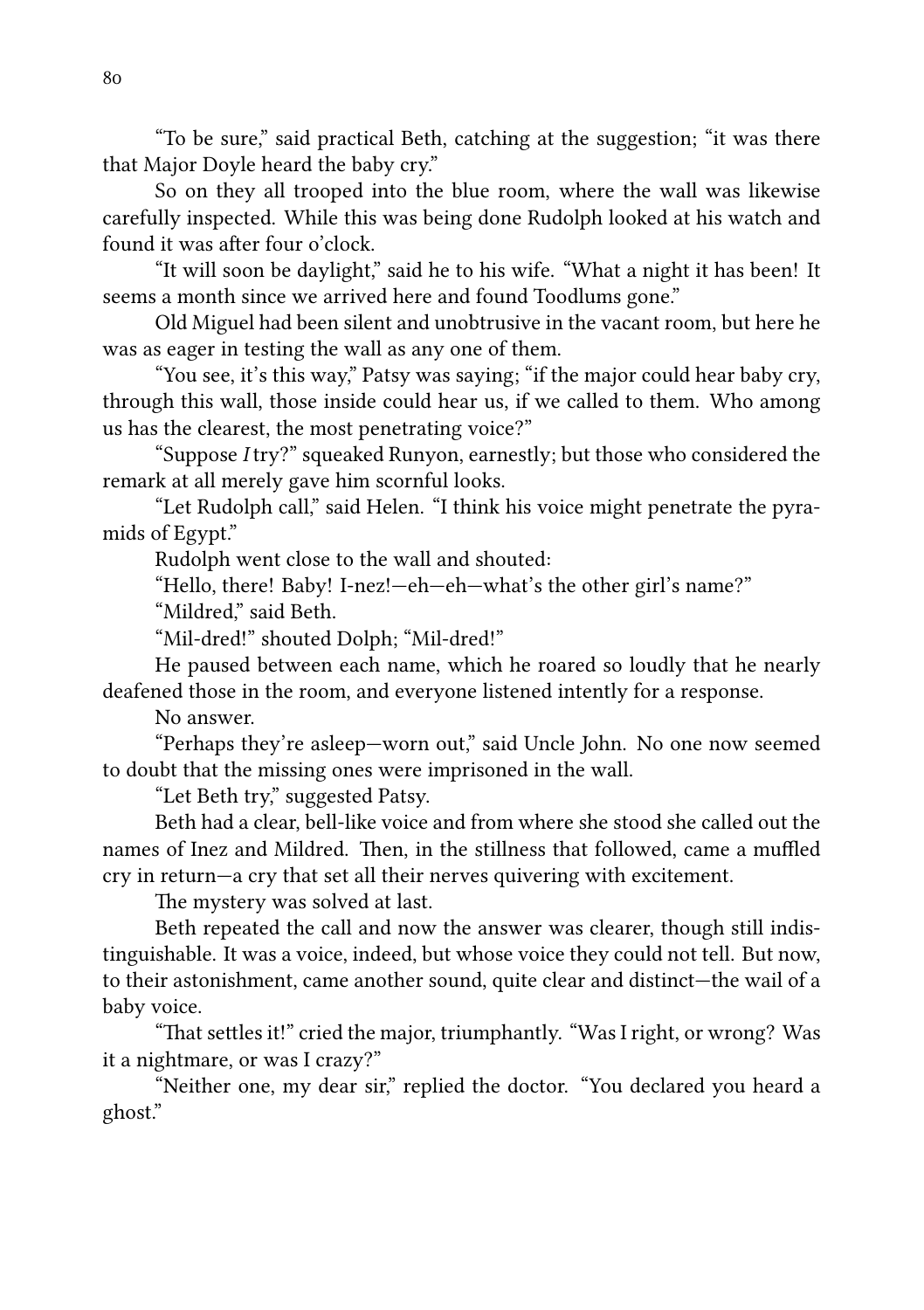Arthur was capering about in frantic joy.

"She's alive—my baby is alive!" he exclaimed.

"And probably she was sound asleep until your infernal yelling awakened her," added the major.

"It wasn't *our* yelling," said Uncle John, as delighted as even the father could be; "it was the yelling of whoever is inside, there, that frightened the baby. Thank goodness the dear child could sleep during all these weary hours, when we have been wearing our hearts out with anxiety."

"We have yet cause for anxiety," declared Patsy, "for little Jane is not rescued yet, by any means, and presently the poor thing will become very hungry and suffer for lack of food. We now know where baby is, but we can't get at her; nor can Mildred or Inez find a way to get her out, or they would have done so long ago."

"Very true," agreed Helen Hahn, gravely. "Unless we can soon find a way to get to them, all three will starve."

"Why, we will pull down the wall!" cried Arthur.

"Dynamite it!" piped Bul Run.

"Be sensible!" counseled Uncle John sternly. "We are wasting precious time. Miguel," turning to the ranchero, "get some of your men, with picks and crowbars, and fetch them here quickly."

The Mexican, who seemed bewildered by the discovery of the missing ones, although he had himself been the first to suspect where they were, started at once to obey this order. When he had gone, Patsy said:

"Of course there is some easy way to get inside the wall, and to get out again. Are we so stupid that none of us can penetrate the secret of the cunning Spaniard who built this place?"

The challenge merely led them to regard one another with perplexed looks.

"The fact that they're alive, after all these hours," said young Hahn, "is proof that they are supplied with air, and plenty of it. Then there is an opening, somewhere or other."

"Also," added Arthur, reflectively, "they are now opposite the second story rooms, when they must have entered the hollow wall at the first floor—perhaps from the nursery. That proves there is a stairway, or at least a ladder, inside."

At this moment a maid entered to say that Mrs. Weldon had awakened and was calling hysterically for her baby. The doctor and Patsy at once hurried to Louise's bedside, where the girl said:

"Don't worry, dear. Little Jane has been found and is now in this very house. So try to be quiet and go to sleep again."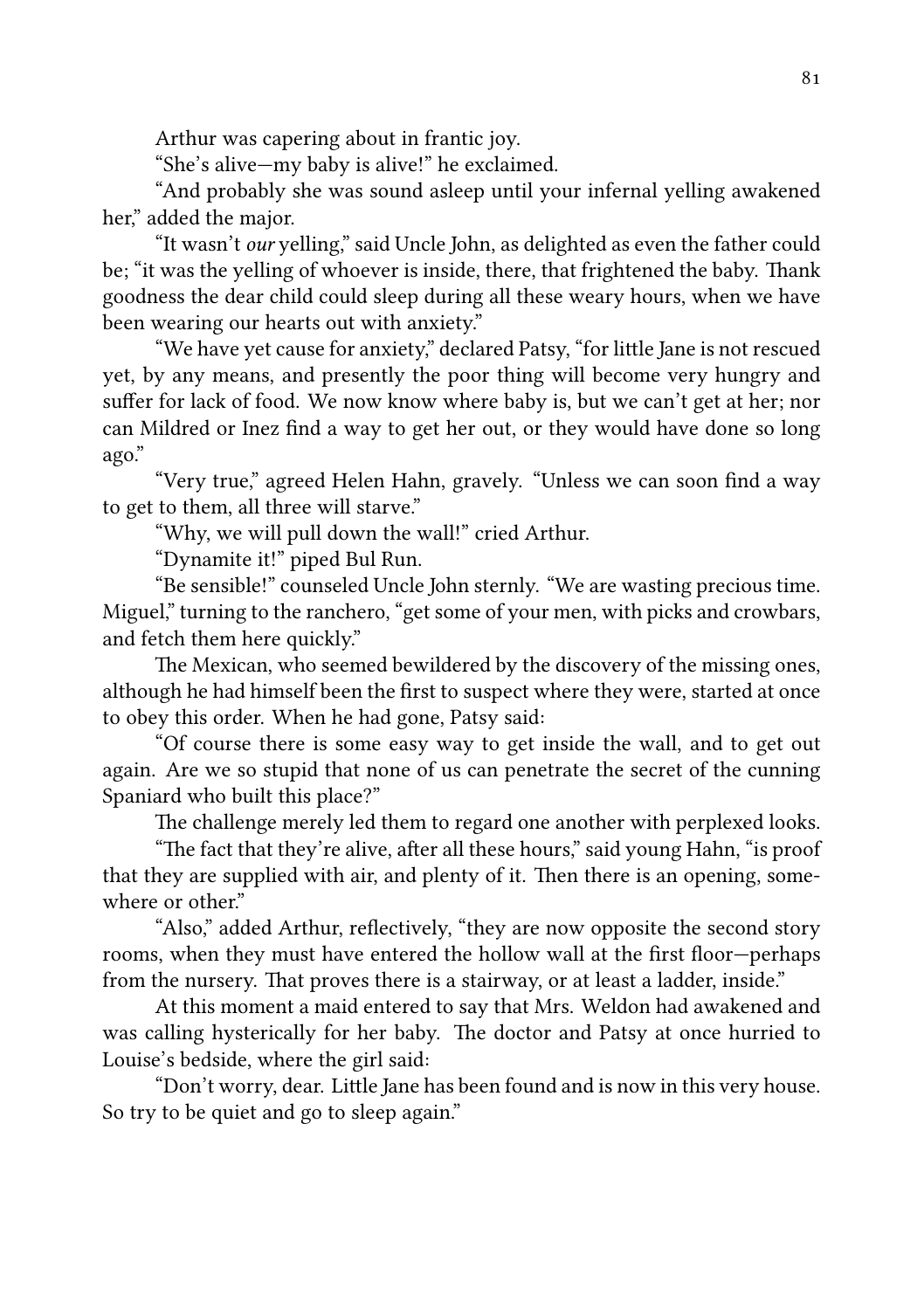"Bring her to me; bring my darling at once!" begged Louise. But the doctor now interfered.

"I don't wish to disturb baby at present," he said positively. "I think the child is sleeping. You have been quite ill, Mrs. Weldon, and I must insist on your remaining quiet. Here; drink this, if you please."

Louise, reassured, drank the potion and presently sank into another doze. Dr. Knox remained beside her for a time but Patsy hurried back to the blue room, eager to assist in the rescue of the prisoners.

"I'm afraid we're a stupid lot," Uncle John was saying as she entered; "or else the Spanish don was remarkably clever. We know the wall is hollow, and we know there's an opening, yet we can't solve the riddle."

But here came Miguel and two strong men laden with steel bars, cold chisels and picks. For a time it was a quandary where to attack the wall, but Arthur finally chose the place just back of the bed and bade the men begin their work.

The adobe proved harder than the hardest brick. Old Miguel knew that it must be broken away bit by bit, for he was not unacquainted with the material, yet even under his skillful direction the work progressed with aggravating slowness.

Daylight gradually crept into the room and rendered lamps unnecessary. The morning discovered a very disheveled, heavy-eyed group, not a single member of which was willing to retire from the fascinating scene of rescue.

Patsy went away to arouse Sing Fing and the servants, some of whom she found had remained awake all night. In half an hour steaming hot coffee was brought to the blue room and gratefully consumed by the weary watchers. Breakfast of a substantial character would soon be ready and it was agreed that part of them should eat at one time while the others remained to watch and to call them promptly if anything new developed.

Arthur, too nervous to stand idly by, insisted on attacking the wall in another place and Runyon assisted him, the latter's strength and muscle winning the admiration of all observers. He worked fiercely for a time, driving in the bar with stalwart blows and chipping off huge pieces of adobe. Then, dripping with perspiration, he retired in favor of Arthur and rested by taking a seat in the window, where the cool morning air could fan him.

Patsy noticed Runyon in this position, his back against the redwood planks and his legs stretched out on the window-seat; but the work on the wall drew her attention, as it did that of everyone else.

Suddenly there was a crash and a loud report—followed by a shrill cry—and as every eye turned to the window they found that Runyon's great body had absolutely disappeared. A rush was made to the window, but he did not seem to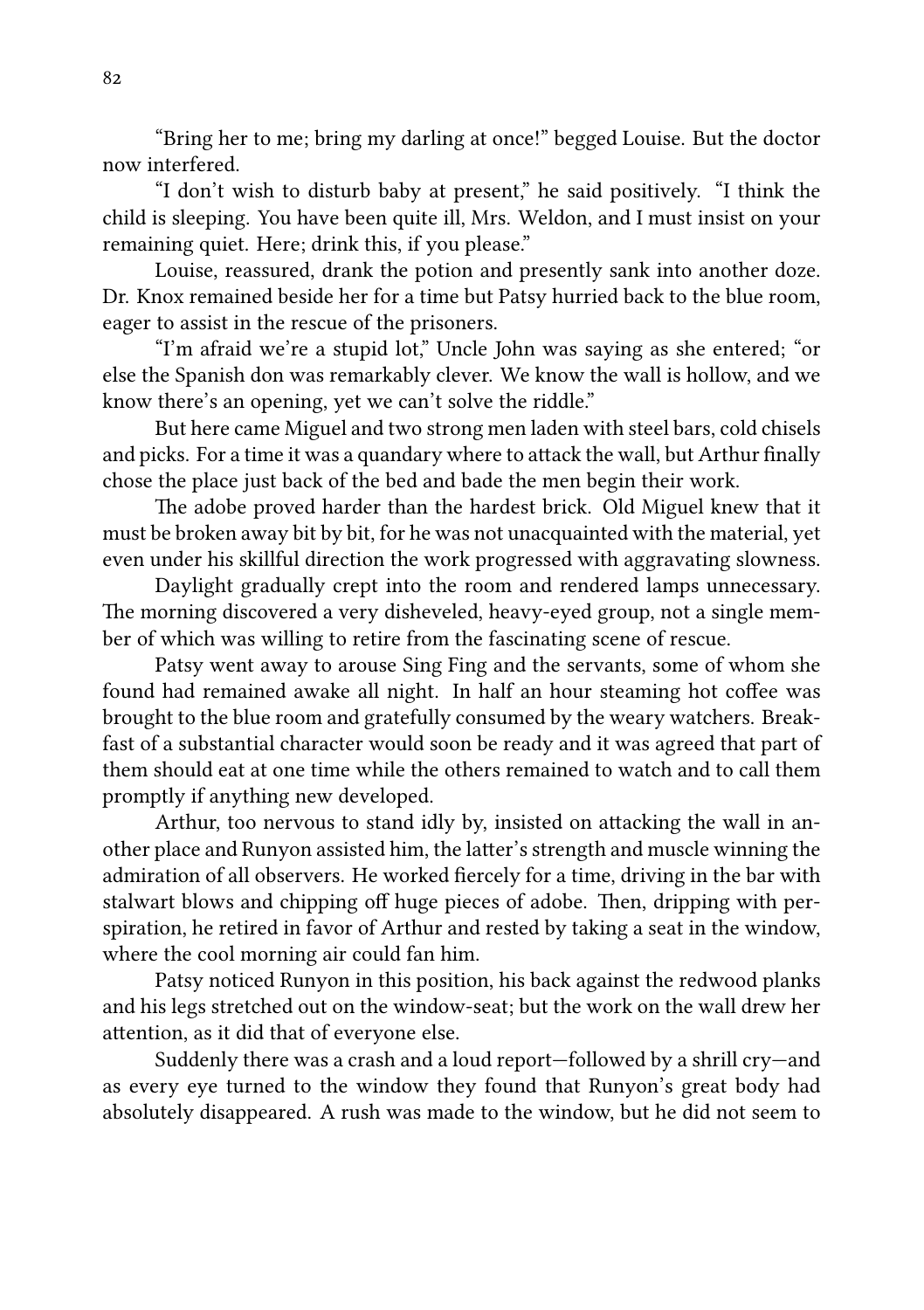have fallen out. There was no sign of him at all. As if by magic, he was gone.

While they stood amazed and half frightened by the marvel of the thing, Patsy recovered sufficiently to say:

"Quick-let us get below! He must be under those rose vines, perhaps crushed and badly hurt."

So they made for the door and flocked downstairs and out into the garden. The vines seemed undisturbed. When the men pushed them aside there was no evidence of the big rancher to be seen. In fact, they were all convinced that Runyon had not fallen out of the window.

Slowly they returned to the blue room, where the major exclaimed, with positive emphasis:

"This room is haunted. Don't talk to me! There's no other explanation. If we don't watch out, we'll all disappear—and that'll be the end of us!"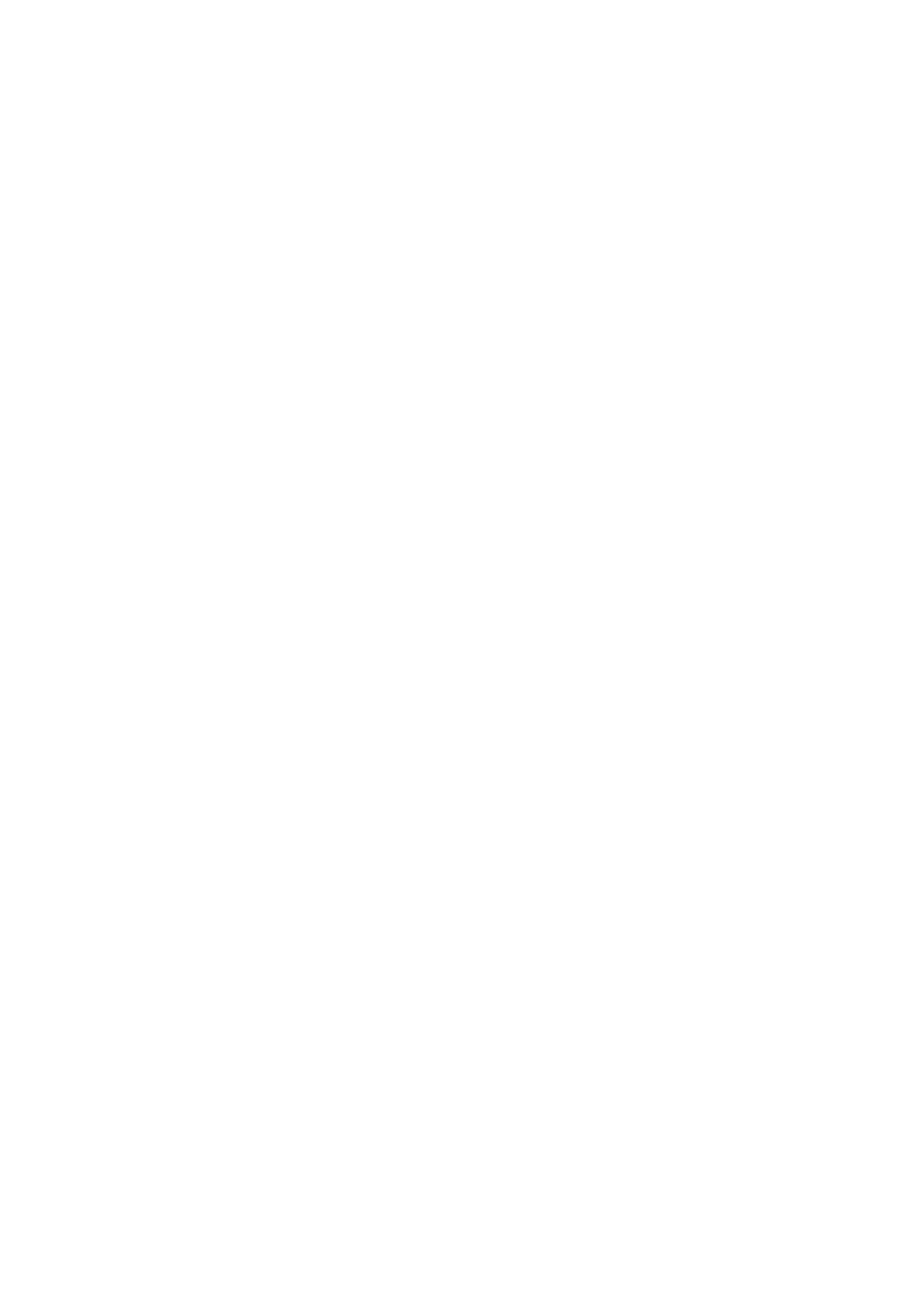### **CHAPTER XIII—THE WAY IT HAPPENED**

Through consideration for the nerves and perhaps the credulity of the reader, it may be advisable at this juncture to go a little back in our story and relate the circumstances which led to the present perplexing crisis. A great detective once said that "every mystery has a simple solution"—meaning, of course, that the solution is simple when once discovered. Therefore, the puzzling mystery of the disappearance of baby Jane and her two nurses, followed later by the vanishment of Mr. Bulwer Runyon, was due to the one-time idiosyncracy of a certain Señor Cristoval, happily deceased, rather than to any supernatural agency.

Until now we have only known Mildred Travers, as she called herself, in a casual way. We know that she was considered a competent nurse and had proved her capability in the care of baby Jane. Also we know that she was silent and reserved and that her eyes bore an habitual expression that was hard and repellent. Without being able to find any especial fault with the girl, no one was attracted toward her—always excepting the baby, who could not be expected to show discrimination at her tender age.

A little of Mildred's former history had escaped her, but not enough to judge her by. She had once lived in Southern California, near this very place. She had visited this house frequently with her father, when a small child, and old Señor Cristoval had confided to her some of the secrets of the mansion. That was all. What had become of friends and family, how she went to New York and studied nursing, or what might account for that hard look in her eyes, no one now acquainted with her knew.

The Mexican girl, Inez, was nearly as peculiar and unaccountable as Mildred. There was no mystery about her, however, except that she was so capable and intelligent, considering her antecedents. Inez' people lived in a small town in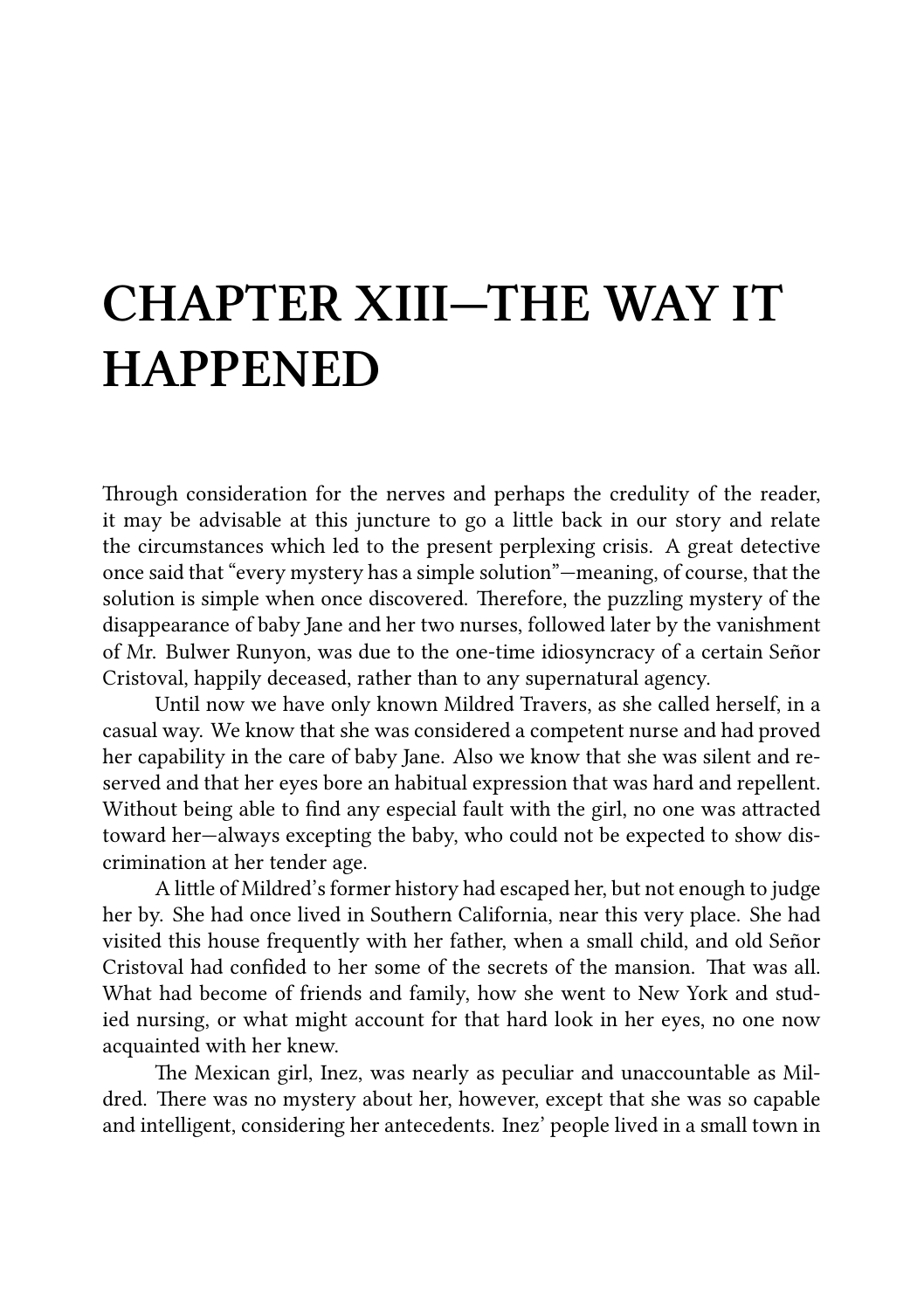another part of the county and the girl was one of a numerous brood of children whose parents were indolent, dissipated and steeped in ignorance. When fourteen years old she had left home to work for some of the neighboring ranchers, never staying in one place long but generally liked by her employers. The woman who had recommended Inez to Mrs. Weldon said she was bright and willing and more intelligent than most Mexicans of her class, but that she possessed a violent temper.

Louise had seen little evidence of that temper, however, for Inez from the first loved her new mistress and idolized the baby. It was only after Mildred came to supplant her, as she thought, that the girl developed an unreasoning, passionate hatred for the other nurse and was jealous of every attention Mildred lavished upon the little one.

The baby was impartial. She laughed and held out her chubby fists to either nurse, perhaps realizing that both were kind to her. It was this that made Inez so furious and caused Mildred to disdain the Mexican girl. The two were at sword's points from the first, although after a little Mildred made an attempt to conciliate Inez, knowing that the untutored Mexican was by nature irresponsible and jealous, but withal loving and generous.

Inez did not respond to these advances, but as the days passed she became less sullen when in the presence of Mildred, and at times, when busied over her duties, so far forgot her animosity as to converse with her in her old careless, unaffected way. Only Mildred was able to note this slight change, and it encouraged her to believe she might win Inez' confidence in the end. Inez herself did not realize that she had changed toward the "witch-woman," and when brooding over her fancied wrongs hated Mildred as cordially as ever.

On the day when the Weldons and their guests rode into town, the two nurses had indulged in a longer and more friendly conversation than usual. It began by Mildred's chiding the Mexican for taking baby to the quarters unknown to her, as she had been obliged to follow to see what had become of the child. Inez retorted by accusing Mildred of spying upon her. Their return to the house was anything but friendly, and Inez flatly refused to obey such instructions as Mildred gave her for the care of baby. She even walked out of the court in a temper and was gone for an hour. Then she stole in, a little ashamed of her revolt, but still defiant and rebellious.

They were in the nursery and Mildred pretended not to notice her assistant's mood.

"I have prepared two bottles of baby's food," said she. "Please place one in the hollow of the wall, in your room, to keep cool until we need it."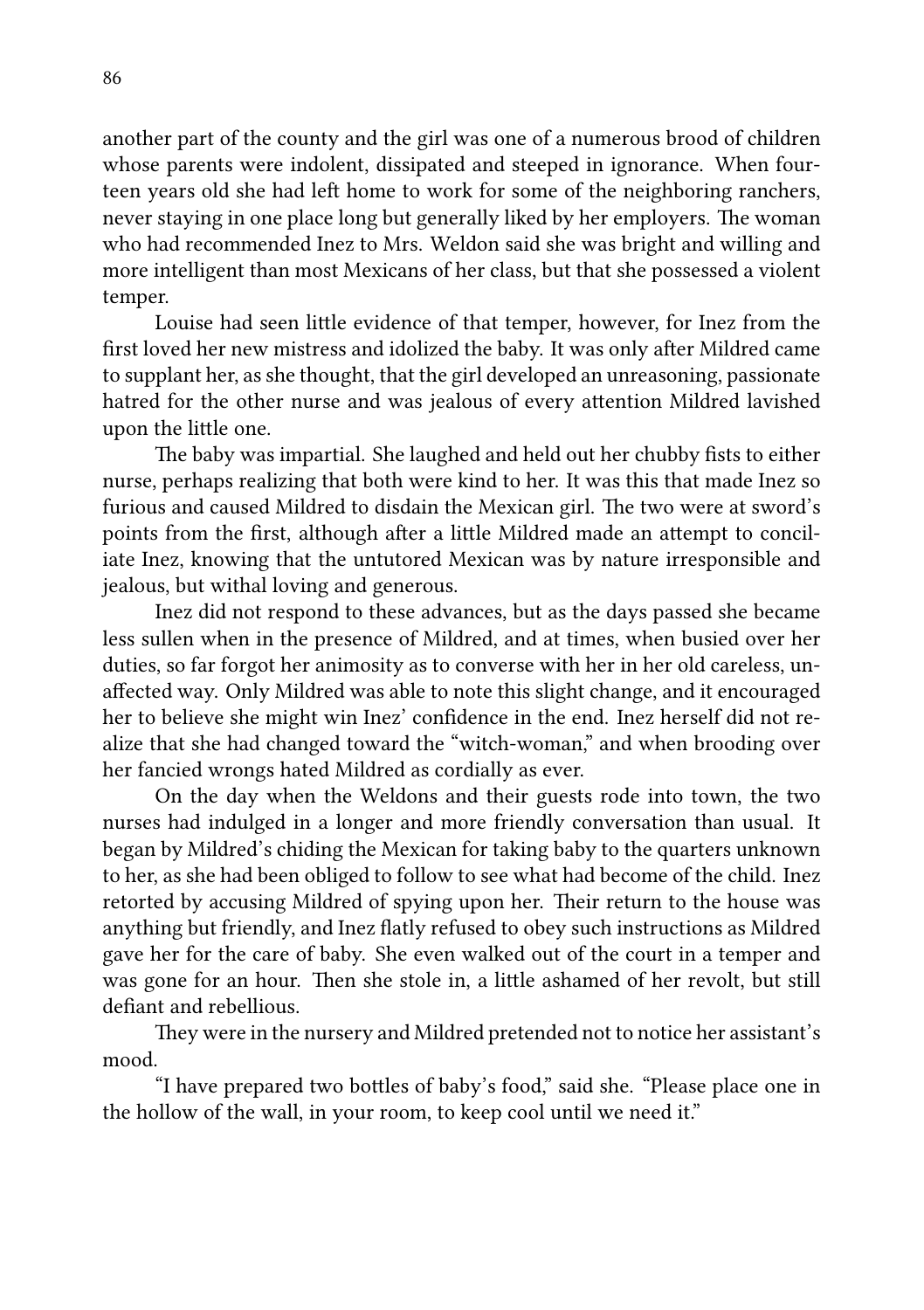"I won't!" said Inez.

"Why not?" asked Mildred quietly.

"Because you are witch-woman," cried the Mexican; "because you use bad magic to make hollow in wall; because you try to make baby witch-woman, like yourself, by keeping her milk in the witch-place; because—because—I *hate* you!" she concluded with a passionate stamp of her foot.

Mildred looked upon the girl pityingly as she crossed herself again and again as if in defiance of the supposed witchcraft. The poor girl sought by this method to ward off any evil charm Mildred might attempt in retaliation, and the action nettled the trained nurse because the unjust accusation was so sincerely made.

She slowly rose and taking the bottle of milk carried it herself to the hollow in the wall and placed it upon a shelf. Then, returning, she stood before the petulant, crouching Mexican and said gently:

"Were I truly a witch, Inez, I would not be working as a nurse—just as you are. Nor do I know any magic, more than you yourself know."

"Then how you know about that hole in the wall?" demanded Inez.

"I wish you would let me explain that. Indeed, I think a good talk together will do us both good. Take this chair beside me, and try to believe in my good will. I do not hate you, Inez. I wish you did not hate me."

Inez slowly rose from the floor and seated herself in the chair, turning it so that she could eye Mildred's face as she spoke.

"When I was a girl," continued Mildred, "I often came to this house to visit. Sometimes I stayed here for several days, while my father talked with his old friend, old Señor Cristoval."

"That is a lie," asserted Inez. "I have ask Miguel, who is here forty years, an' was house servant for Señor Cristoval. Miguel say there is no Señor Travers who is friend of Señor Cristoval. No Señor Travers did ever come to this house for visit. What you say to that, Witch-Woman?"

Mildred flushed and seemed embarrassed. Then she answered calmly:

"I think Miguel speaks truly, for my father did not bear the name of Travers. He was called by another name."

"Then why do you call yourself Travers?" retorted the other.

Mildred hesitated.

"I did not like my old name," she said, "and so I changed it. But this is a secret I have told you, Inez, and you must not tell anyone of it."

Inez nodded, looking at the other curiously. This confession had aroused her sympathy, for the first time, for her fellow nurse. The fact that there was a secret between them dissolved to an extent her antipathy for Mildred, and it might be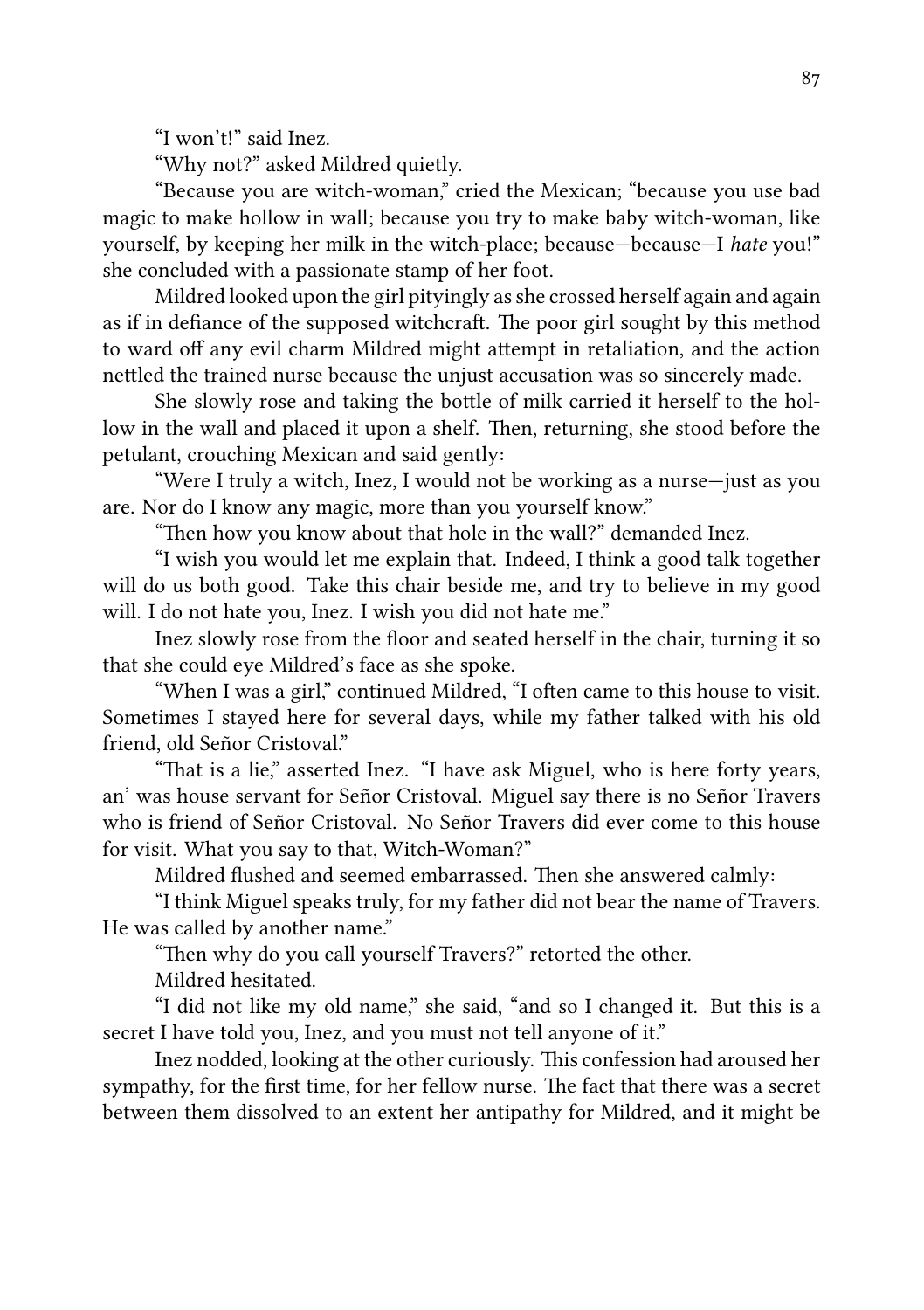a bond to eventually draw them nearer together. With more tolerance than she had yet shown she asked:

"Did Señor Cristoval show you the secrets of this house?"

"Yes. I was a little girl and he was good to me. I am not a witch-woman, Inez. Oh, if I were, I would witch a little happiness into my life!" she added miserably.

This burst of rebellious longing interested Inez even more than the secret. She could understand such a protest against fate.

"At first," continued Mildred, reverting to her former cold speech, while the hard look, which for an instant had given way to a flash of sentiment, again crept into her eyes, "I thought I had forgotten the queer recesses and secret rooms built by the elder Cristoval; but now I am beginning to remember them. In the days when this wing was built, the country was wild and lawless. Robbers often visited a house in broad daylight and took away all that was of value; so the first Cristoval—the father of the one I knew—made the secret place to hide his treasure in, and even to hide himself and his family if the thieves threatened them."

"Is the treasure there now?" asked Inez eagerly.

Mildred frowned, as if the question displeased her.

"Of course not. That was long ago. When I was a girl they no longer needed the rooms in the wall as a hiding-place from thieves; but they kept them secret, just the same. I think I am the only person Señor Cristoval ever told. He did it to please me, I suppose, because I was a child."

Inez was much impressed. She began to regard Mildred more amicably. If she were not a witch-woman, she reflected, there was no reason to fear her. The Mexican girl thought deeply on what she had heard, during the next half hour. She watched Mildred put the baby to sleep and then take up a book to read as she sat beside the crib. Inez went out into the deserted court and squatting beside the fountain pondered upon the fascinating mysteries of the old house.

She crept back, presently, and reentered the nursery where Mildred was sitting.

"Tell me," she began, in a friendly and familiar way that was new in her relations with the other girl, "are there indeed rooms hidden in these walls—big enough for people to hide in?"

Mildred smiled and laid down her book. Inez in this mood was worth cultivating, if she hoped to win her confidence. It would be far easier to get on in her new situation if Inez would learn to like her.

Another thing influenced her: a reflection that had not been absent from her mind since the Weldons departed for the day and had left her practically in charge of the house. She had come to this house for a purpose. Could that purpose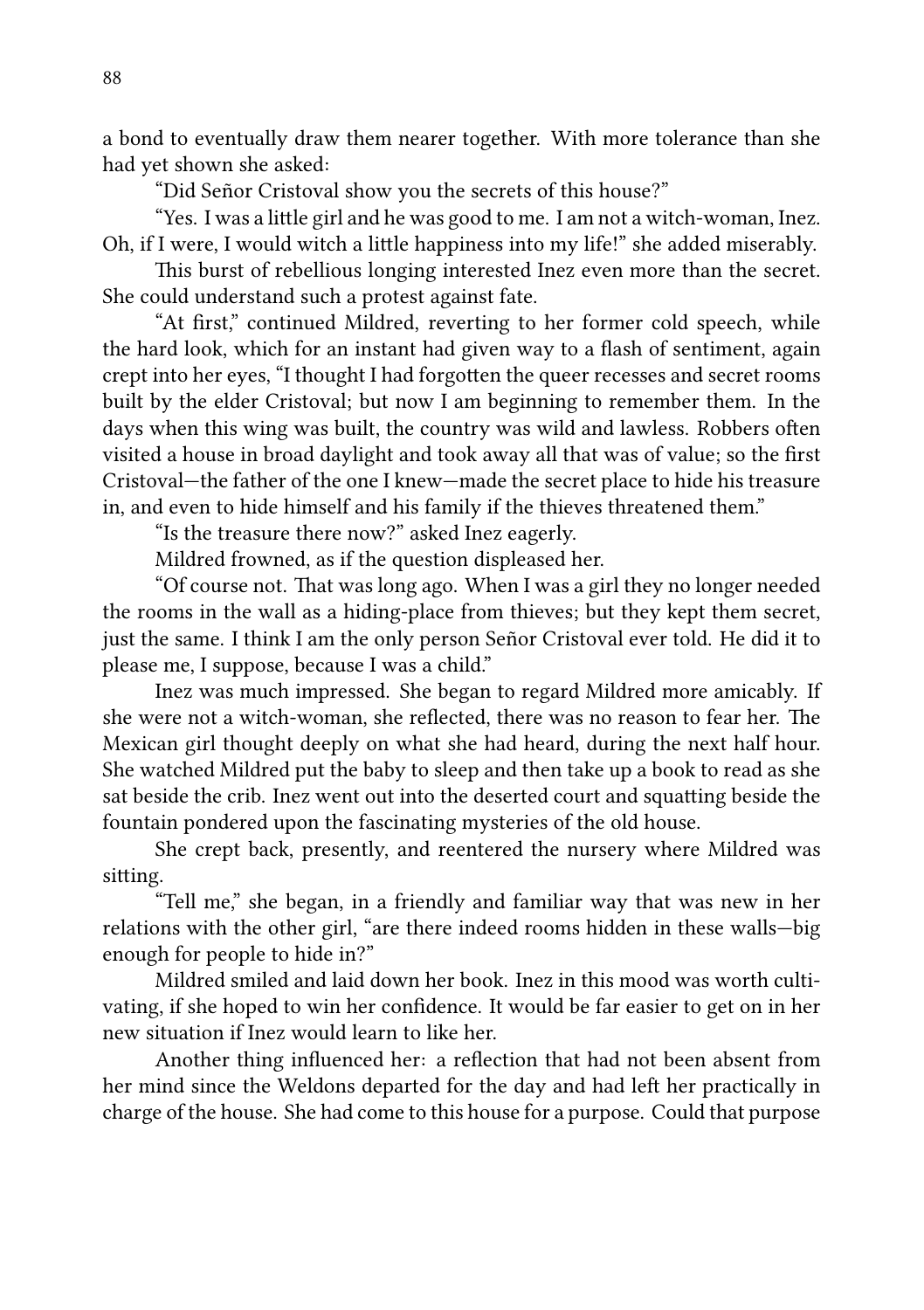be best accomplished to-day, or at some later period?

"I believe," she answered musingly, "that this wall back of us is hollow and contains several rooms, which may be entered at various secret places—if one knows where the places are."

"They cannot be very big rooms," said Inez in a hushed, awed voice, as she glanced at the wall.

"No; they must be narrow. But they are quite long and high—some of them—and there are stairs leading from one floor to another, just like the big stairs in the hall"

Inez stared at her.

"How you know that?" she inquired.

"Why, I've seen the rooms," was the reply. "Let me think a moment."

During the pause she scrutinized the Mexican girl closely, wondering if it would be advisable to take her into her confidence. Then she continued, speaking slowly:

"I'm almost sure it was in this very room that one of the secret entrances was built. It was not a nursery when I was here before, you know; it was Señor Cristoval's office, where he kept his books and his money-boxes."

She rose, as she spoke, and looked uncertainly up and down the wall. Then, with a nod of satisfaction, she quickly walked to the east corner and counted four blocks of adobe, starting from the floor. The fourth line of blocks she followed to the third one, and placed her hand upon it.

"I think I am right, so far," she said. "This is the door to the secret rooms, but the key that unlocks it is somewhere in the floor. Turn back the rug, please, Inez."

The girl obeyed, her brown fingers trembling with excitement. The floor was of adobe blocks similar to those which formed the wall, but smaller in size. Mildred regarded them reflectively and then placed her foot on the edge of the second block directly in a line with the place where her hand rested. The pressure of her foot made the block tip slightly, and observing this she pressed hard with her hand against the inner edge of the upper block.

The result seemed magical. Three seemingly solid blocks of the wall swung slowly outward, disclosing a dimly lighted recess beyond.

Mildred stepped in, stooping her head slightly because the opening was so small. Inez followed her, nervously seizing the other girl's hand for support. The light seemed to come from some place far above and as their eyes grew accustomed to it they could discern a passage about three feet in width and fourteen feet long, which occupied the center of the wall. At the right, a flight of steps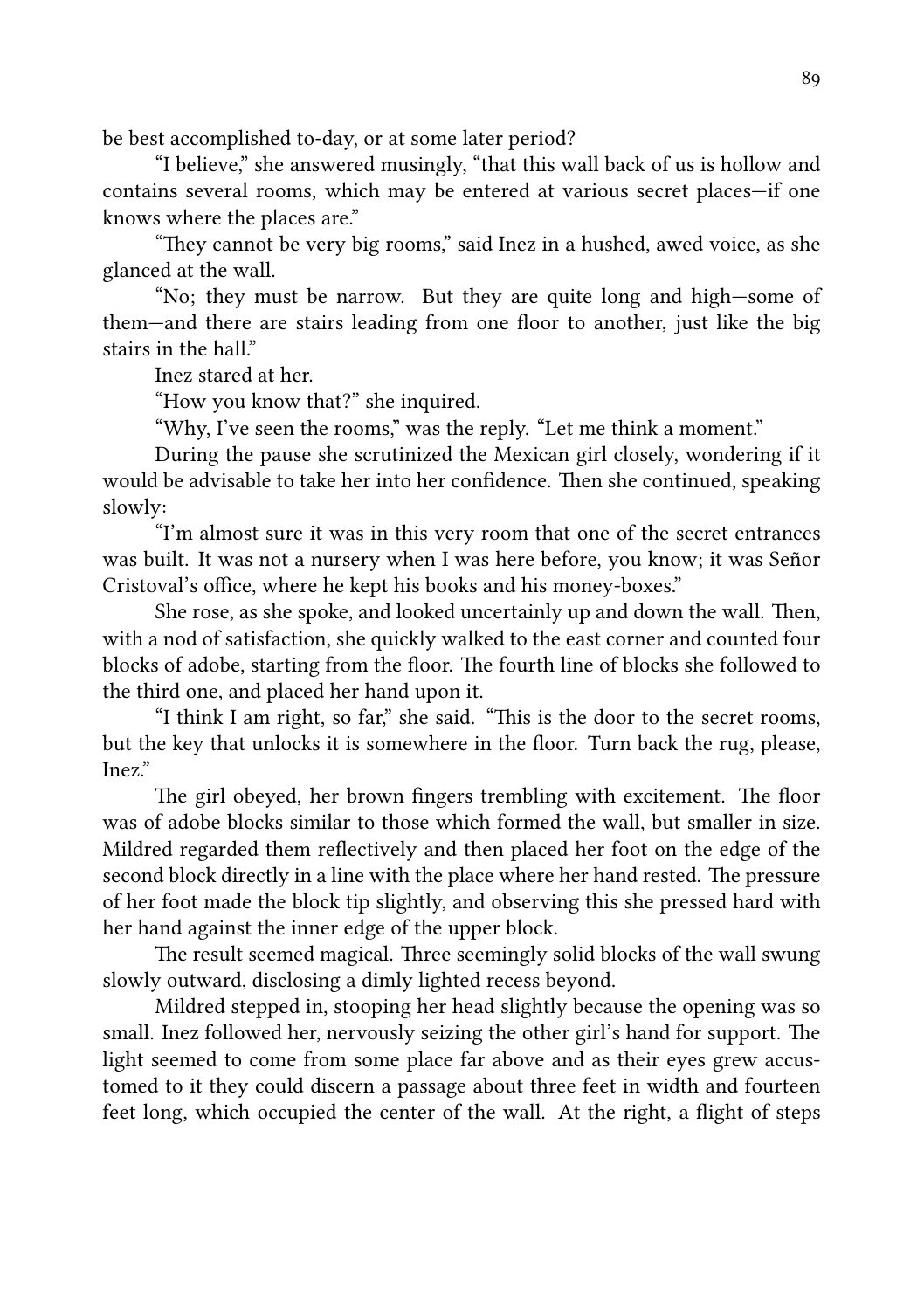led upward, and to their left the place was occupied by some chairs and stools. Against the walls were several narrow shelves, easily reached by one standing upright.

"Why, they have left the place furnished, just as it was when Señor Cristoval first showed it to me," said Mildred. "The mattings and upholstery must be ready to fall to pieces, by this time; but you see, Inez, I was right about the secret rooms."

Just then little Jane wakened with a lusty cry.

"See to the baby," said Mildred quickly, and the Mexican girl reluctantly turned away to obey.

Mildred remained in the recess, thoughtfully eyeing the various antique objects which had been allowed to remain there, some of which were of real value. She reflected that the last Cristoval had doubtless passed away without disclosing the secret of the wall to anyone, and his executors, in selling the mansion, had been quite unaware that anything was hidden in the adobe wall. Without doubt the property might now be justly claimed by the new owner, Arthur Weldon, and this thought made Mildred flush with eager resolve to take full advantage of her present opportunity. For here was the consummation of her hopes; here was the realization of the important plan which had brought her to Southern California and to this house.

Inez had caught the baby from its cradle and, holding a bottle of fresh milkfood to its lips to comfort it, again advanced through the opening. Mildred had stepped a few paces along the passage and Inez, the baby in her arms, started to join her.

At that moment she heard a sound in the court, as of some one approaching, and to avoid letting others know of this fascinating secret the girl thoughtlessly grasped the adobe door with her free hand and swung it shut behind her.

It closed with a sharp "click!" and Mildred, hearing the sound, turned with a low cry of fear.

"Great heavens, what have you done?" she exclaimed in tense tones and brushing the Mexican aside she threw her whole weight against the wall. It did not yield a hair's breadth.

Inez, with terror in her eyes, stared at her companion.

"Is it lock?" she whispered.

Mildred pushed again, straining every muscle. Then she bent and examined the wall. It was easy to see, from this side, where the series of three blocks were firmly joined together. Also the butts of three huge iron hinges protruded slightly into the passage. There could be no mistake. The closing of the door had made them prisoners.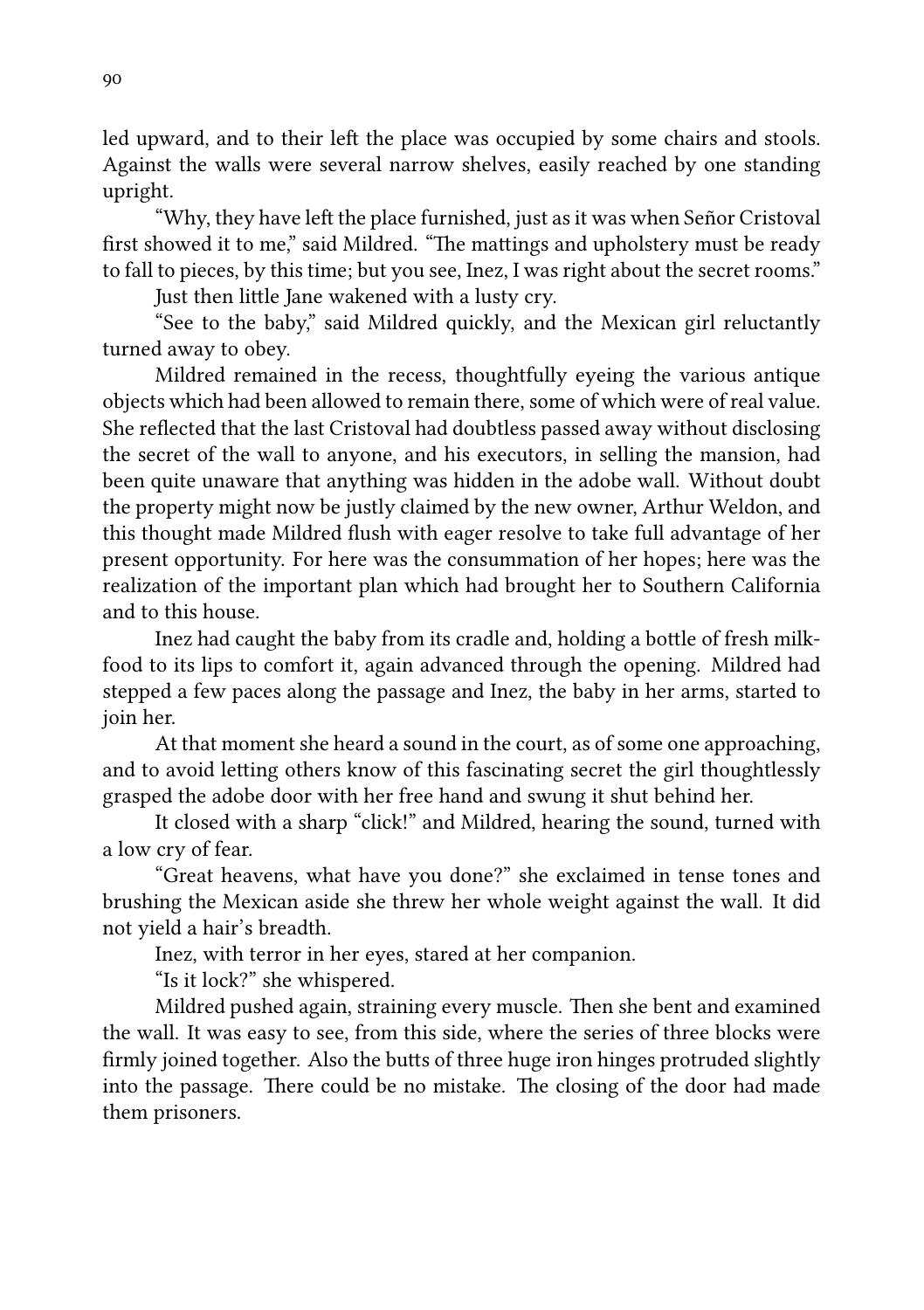## **CHAPTER XIV—PRISONERS OF THE WALL**

Mildred silently turned and regarded her companion. Her eyes were not hard and cold now. They were glowing with anxiety and terror.

"Cannot we get out?" demanded Inez.

Mildred shook her head.

"Not the way we came in," she replied. "I remember now that Cristoval warned me never to close the door behind me; but I forgot to tell you that, so you are not to blame."

Inez looked down at baby, who had again fallen asleep, snuggled close to her breast. Her fear at this time was not for herself. It was dreadful to think of the danger she had placed the darling baby in—the child she would have died rather than injure.

Mildred saw the look and read its anguish. Her own cheeks blanched for a moment, but there was an inherent quality of courage in this girl that forbade her to despair. Speaking as much to herself as to Inez she said:

"We were able to open this adobe door only by pressing downward on a block of the floor outside, which released a catch which is securely hidden in the lower edge of the opening—where I cannot reach it. So, unless some one knew the secret and could press that block in the nursery, the door cannot again be opened."

Inez staggered to a stool and sat down.

"Must we stay here always?" she pleaded piteously.

"I think not. I am *sure* not, Inez. They will find some way to break through the wall and rescue us."

"But no one knows we are here!"

"True. Well, I believe there are other ways to get out of this hollow wall, besides the opening we came through. I am quite certain I was told that Señor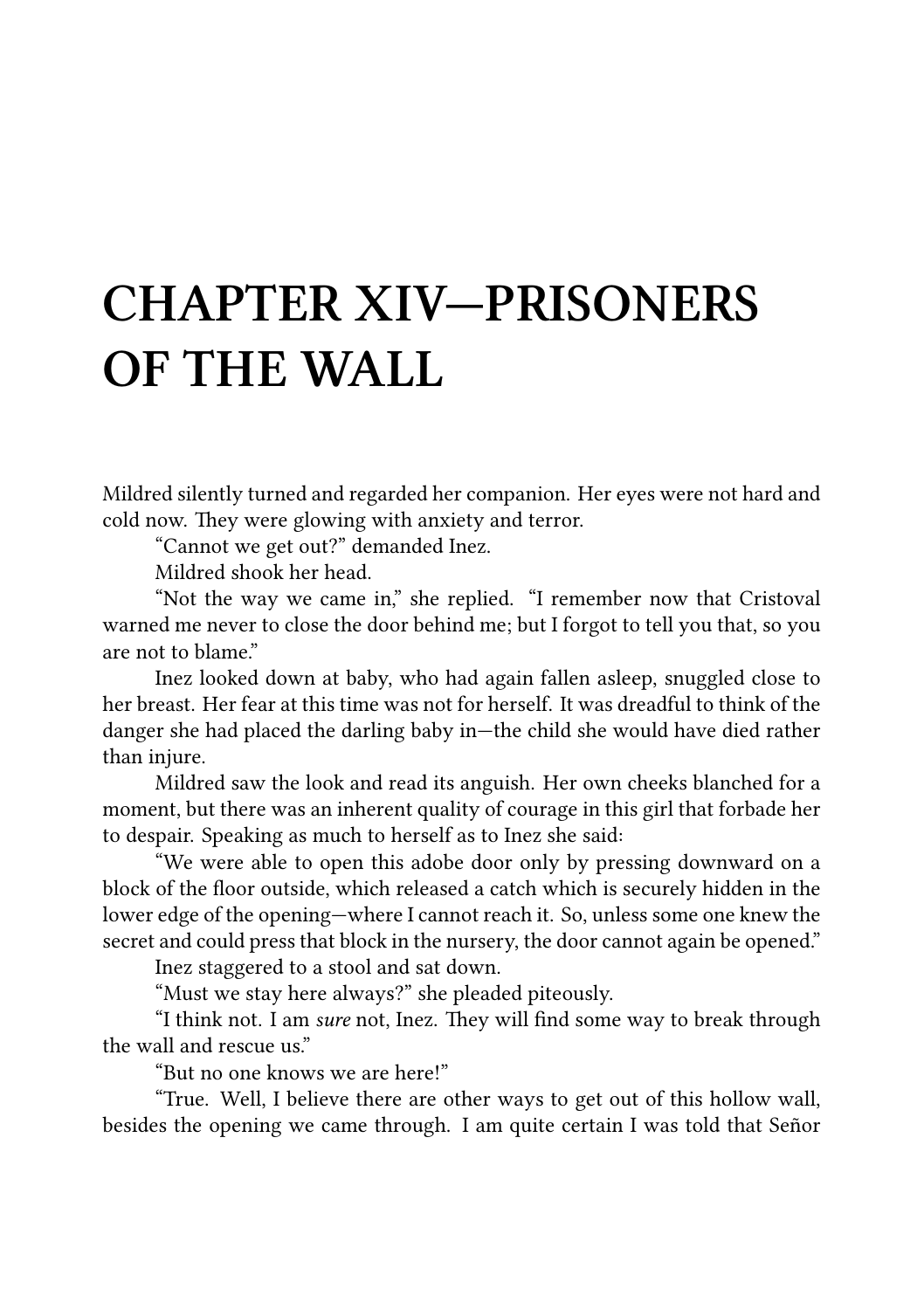Cristoval could enter from his room, on the second floor; and perhaps there are other entrances. Stay here and keep baby quiet and I will make an examination of our prison."

As she started to ascend the stairs Inez arose to follow her.

"Let me come, too," she begged. "I am afraid to stay alone."

"Very well; but try not to waken baby."

The stairs were built the full width of the space, completely blocking it at that end. At the top they stepped into another narrow room, which was not over the lower one but extended farther along the wall. It was, indeed, extraordinary to note how comfortable the genius of that ancient Cristoval who had planned the place, had made this originally comfortless corridor-like room, for room it was despite its narrow confines.

The ceiling was high, and light and air were admitted by gratings placed at the top, letting onto the bastion of the roof, where they could not be observed by those below. The gratings were covered by projections that kept out the rain and dew. On the floor was a thick carpet, somewhat musty and dusty now, and at the far end was placed a couch with silken curtains. This was still piled high with bedding and pillows and was boxed in, the full width of the passage, with elaborately carved woods. Upholstered seats, rather narrow but long and quite comfortable, were built against the wall and supported by richly carved frames of ebony and panels of cherry. There were pictures upon the walls; oil paintings of quite good quality. A sort of wall-cabinet and some small brackets supported numerous hooks, ornaments, and several boxes of metal and sandalwood, which last Mildred eyed expectantly but had now no leisure to examine.

The girls were both awed by this discovery, for Mildred had never been permitted to mount the stair to this room when Señor Cristoval had allowed her to peep into the lower passage. The intense silence lent a weirdness to the place that was at first quite disconcerting. A gray rat sculed along the carpet, causing them to jump and cry out, and then disappeared somewhere beneath the couch. Inez, trembling with nervous fear, hugged the baby with one arm and clutched Mildred's arm with the other, and then they sat together on one of the cushioned seats and tried to collect their thoughts.

Mildred reflected that no person had entered this place for at least eight years, for it was eight years since the last Cristoval had passed to his fathers. Yet, aside from the dust, everything seemed in an excellent state of preservation. The secret room had been fitted up by its builder more than fifty years before and much of the furnishings must have been placed there then.

"My first task," she said to Inez, "must be to make a thorough examination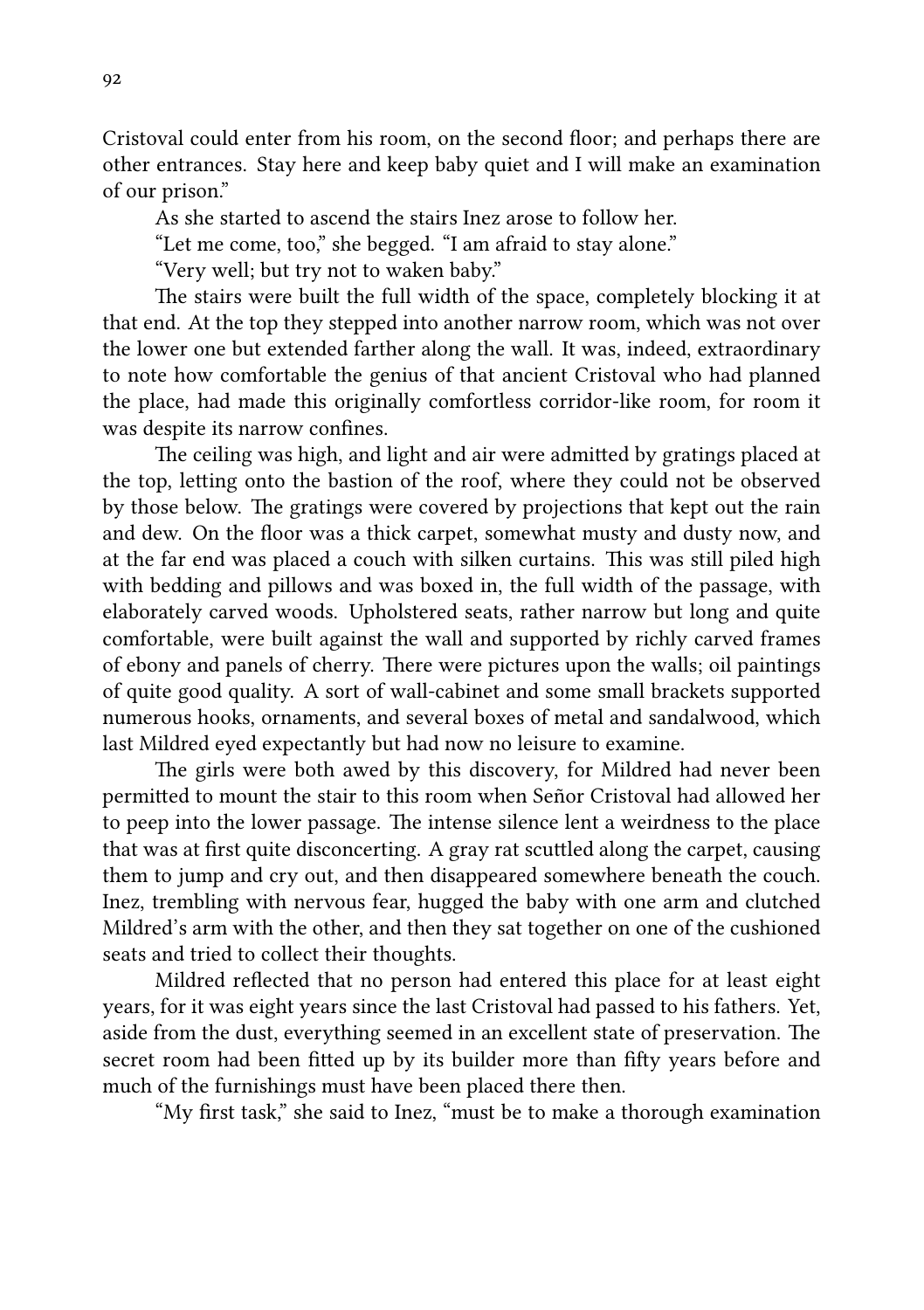of this place. Since there is no one to help us, we must help ourselves, and any weakness at this time would be fatal."

With this she rose and carefully began to inspect the walls. The heavy carpet was merely laid flat on the adobe floor and she raised it here and there and tested the blocks to see if any was movable. There was no means of reaching the ceiling but an opening there was out of the question.

Near the center of the room, on the inner wall and about two feet from the floor, was a square of wood firmly embedded in the adobe. This, she thought, might possibly be a means of egress or ingress, so she tested it eagerly, pressing not only upon the wood but on all the blocks of adobe near it, in the endeavor to discover a hidden spring or some other clever mechanical contrivance which would prove the "open sesame." But the panel and the wall defied all her efforts and she finally concluded it was solid planking placed there to support the wall or to allow cupboards or shelves to be nailed against it.

Another similar place, where a huge panel of plank was set in the wall, she found at the very end of the passage, beyond the couch, and was only able to reach it by mounting the bed and climbing over the bedding. This panel was also immovable and she decided it could not be an opening because the wall beyond it was doubtless solid. This space beyond the bed, where the room ended, contained a huge chest of quaintly carved oak. As she saw the chest her heart gave a great bound and forgetting for the moment her desire to escape she reached down and raised the lid.

Then her face fell. Despite the dim light in this corner, which she had grown somewhat accustomed to in investigating the panel, she could see that the chest contained merely papers, with which it was half filled. This might be the accumulated correspondence of the Cristovals, of no use to any but themselves, and losing all interest in the chest she closed the lid and again crossed over the high bed to Inez.

The result of this investigation, which had consumed a full hour, so thorough had she been, convinced Mildred that there was no immediate way for them to leave their prison. So she began to plan how they might keep themselves and baby Jane comfortable until they were rescued.

The bottle of milk, which Inez still held in her hand, was a prepared food of a highly nourishing quality. The contents of the bottle had scarcely been touched by baby when, rousing from her sleep, she had been taken up and comforted by Inez until slumber again overtook her. Usually Jane consumed two bottles of such food each day, and another during each night.

Mildred looked at her watch and found it was nearly four o'clock. With a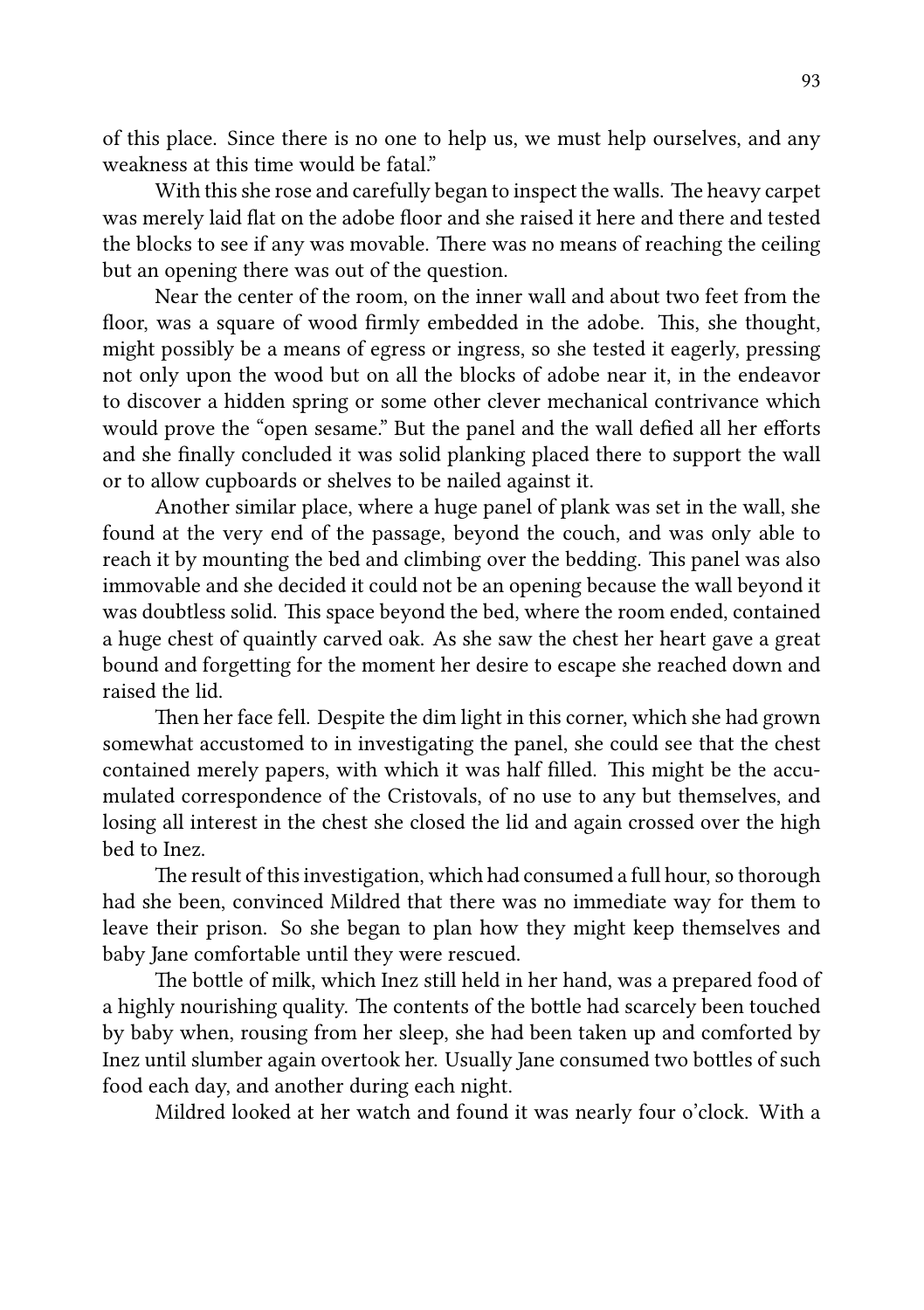little care in its administration the baby's food might last until morning, but not longer. For themselves, they must be content without food, unless—

She decided to search the boxes and shelves while daylight lasted, and bade Inez place the sleeping infant on one of the cushioned seats and support it with a pillow brought from the couch. Then the two girls began to take down the boxes from the shelves and explore their contents. Some were of tin and square in shape; others were round, like canisters.

In one they found some tea and in another a small quantity of loaf sugar. There was no other food, except a few cracker crumbs in the bottom of a tin.

Leaving Inez to sit beside baby, Mildred next visited the room below. Here the light was more dim, but she discovered a box of wax candles—two or three dozen in number—and a quantity of matches in a small iron safe. She tried these last and after several attempts managed to light one of them and with it light a candle. The matches were at least eight years old, but there was not a particle of dampness in the place and so they had not greatly deteriorated.

A broad slab of redwood, hinged and fastened to the wall by turn-buttons, was made to let down and serve as a table. When Mildred lowered it she found that it covered a small recess or cupboard in the wall, in which stood three tin cans. One was labeled "tomatoes" and the other two "corn."

Here was food, of a certain sort; but the cans were tightly soldered and there seemed to be no tool that might be used to open them. Although the place was littered with many small articles there was nothing else among them that especially interested the girl. Two sabers were crossed upon the wall over the table, and below them hung a big revolver. A panama hat, yellowed with age, hung upon a peg. A broom made of palm fiber stood in a corner.

Mildred returned to the upper floor, carrying with her several candles and some matches.

"Inez," said she, "we must make the best of our misfortune. I hope that before long we shall be rescued, both on baby's account and on our own. There are some tins of tomatoes and corn down stairs, but nothing that baby could eat. However, we shall suffer more from thirst than from hunger, as there is not a drop of water in the place."

Inez had been thinking during Mildred's absence.

"Can we not scream, and so make them hear us?" she asked.

"I have thought of that and we will make the attempt. The servants are all in the opposite wing, so it is useless to try to arouse their attention; but when Mr. and Mrs. Weldon return, with the others, they may be able to hear us and so rescue us."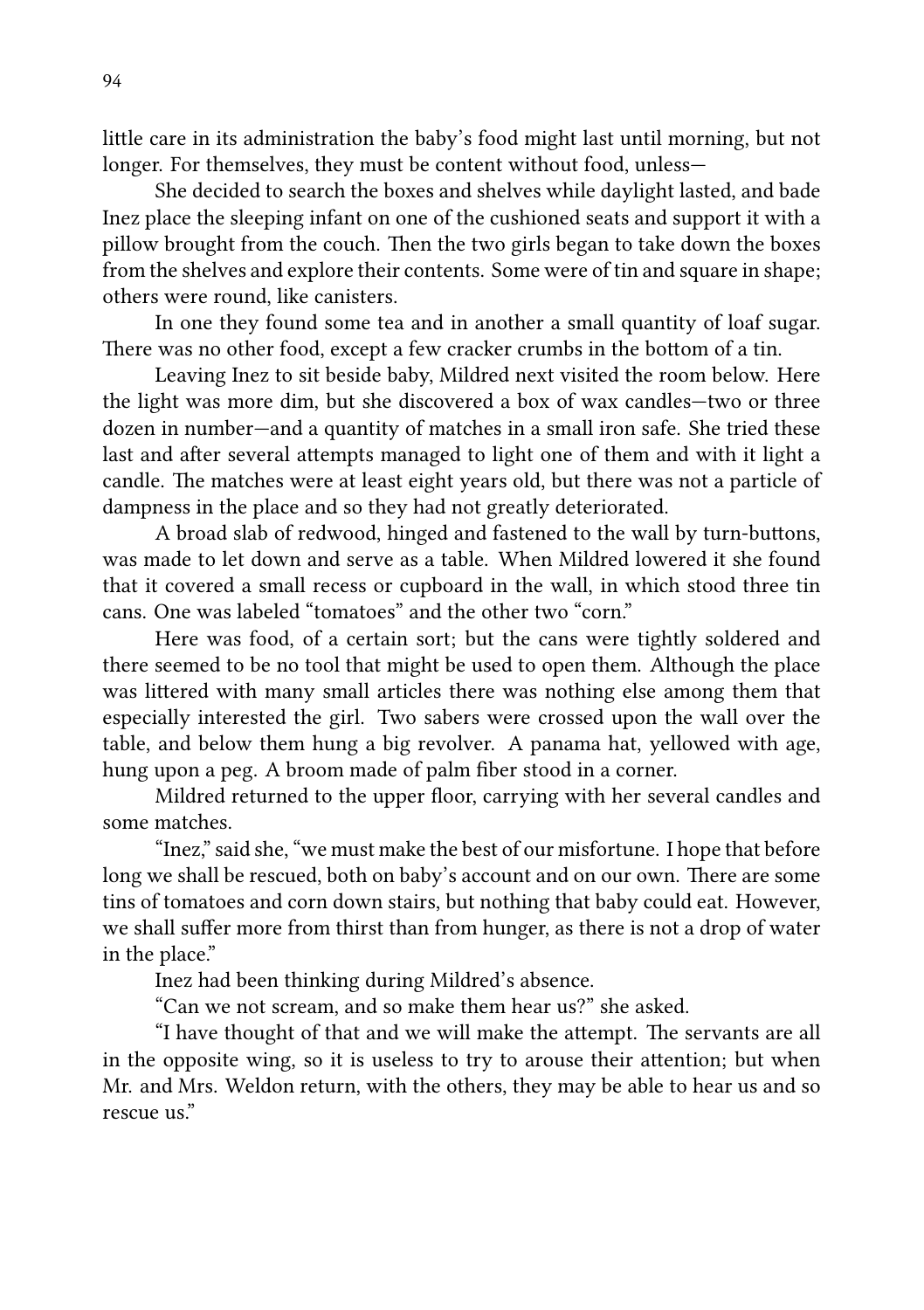"When will they be back?" Inez inquired.

Mildred considered this question.

"I heard them say they were to stay in town for luncheon, but Mrs. Weldon remarked that they would be back soon after. I think, Inez, they may already have returned and even now may be searching for us. Stay here, and I will go below, so as not to disturb baby, and call."

She went again down the steep stairs to the lower room where, standing near to the place where they had come through the wall, she uttered a sharp, shrill cry, such as she thought might penetrate the thick blocks of adobe. The sound echoed with startling reverberations through the secret chambers and baby Jane, wakening in affright, set up a series of such lusty screams that it seemed as if they ought to be heard a mile away.

Inez did her best to soothe and quiet the baby, but succeeded only when she had given little Jane the precious bottle of milk.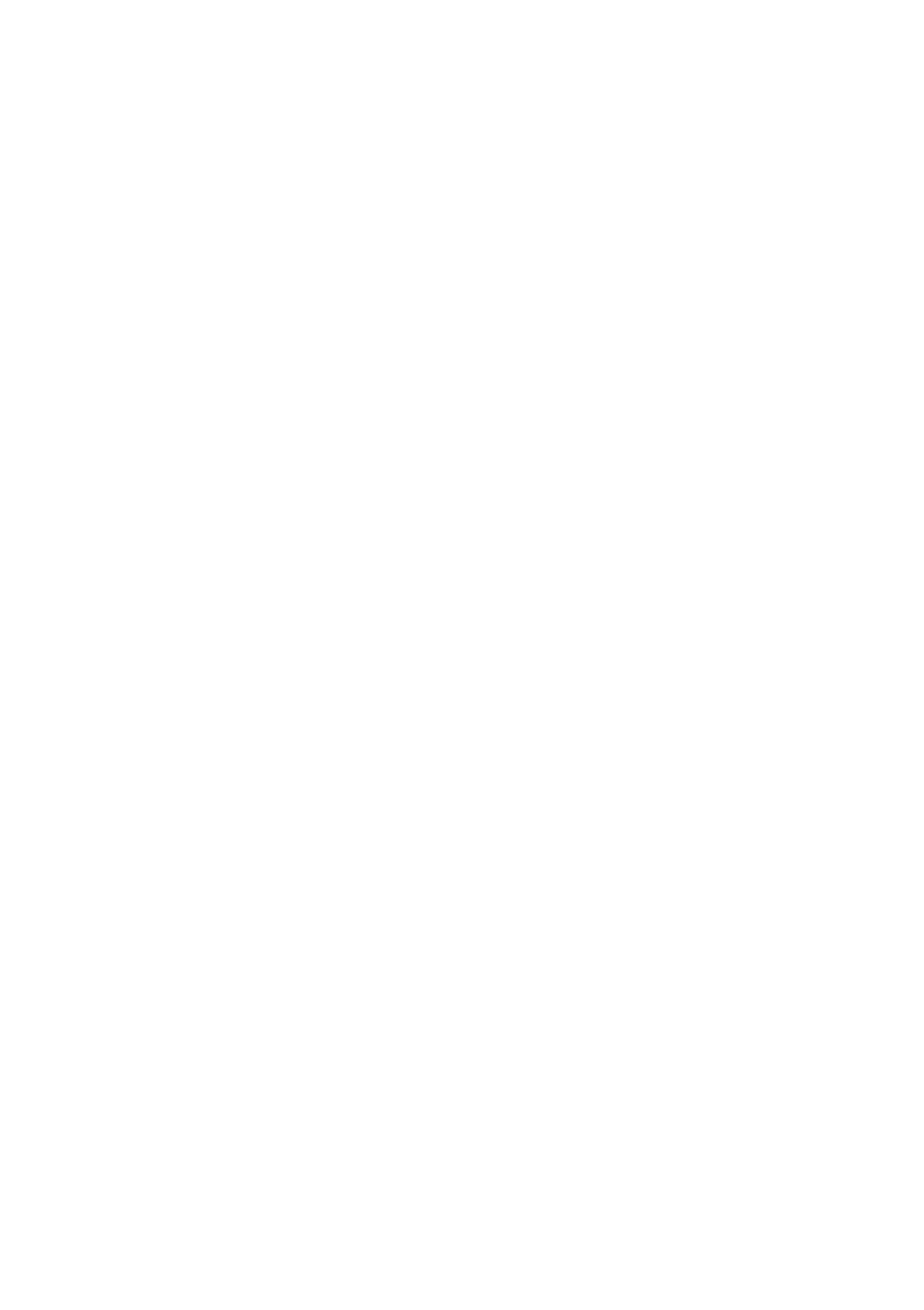## **CHAPTER XV—MILDRED CONFIDES IN INEZ**

Mildred had hastened upstairs in alarm at the pandemonium of sound her own cry had aroused, for the baby's screams also gave back a thousand echoes and these sent the little one into fresh paroxysms of terror.

"This won't do, at all," she said anxiously, when baby Jane had sobbed herself into a doze, with the bottle to comfort her. "If we scream again it will frighten the child to death"

"Perhaps they have heard us," suggested Inez, rocking Jane to and fro in her arms.

"Perhaps. Let us hope so," sighed Mildred.

Presently she went over to the couch and examined the condition of the bedding. The linen sheets had withstood the years very well, but the blankets and coverlets had a musty smell. She spread some of these out to air and then went back and sat beside Inez.

Together they watched the light fade until the narrow space was full of creeping shadows. The air began to grow chilly, so Mildred arranged the couch and they laid baby Jane upon it, covered her snugly with a blanket and drew the silk curtain to shield her eyes from the glare of the candles. They had lighted several of these, placing them in heavy brass candlesticks which they found ranged upon the shelves. Each of the girls took a blanket and folded it about her and then they sat down together to await their fate as patiently as they could.

They both realized, by this time, that their dilemma was likely to prove serious. Not a sound from within the house penetrated the adobe walls of their prison. They were unable to tell if their whereabout had yet been discovered.

"I think it best to wait until morning before we make any further effort to be heard," said Mildred. "Our cries would only distract baby and if our screams have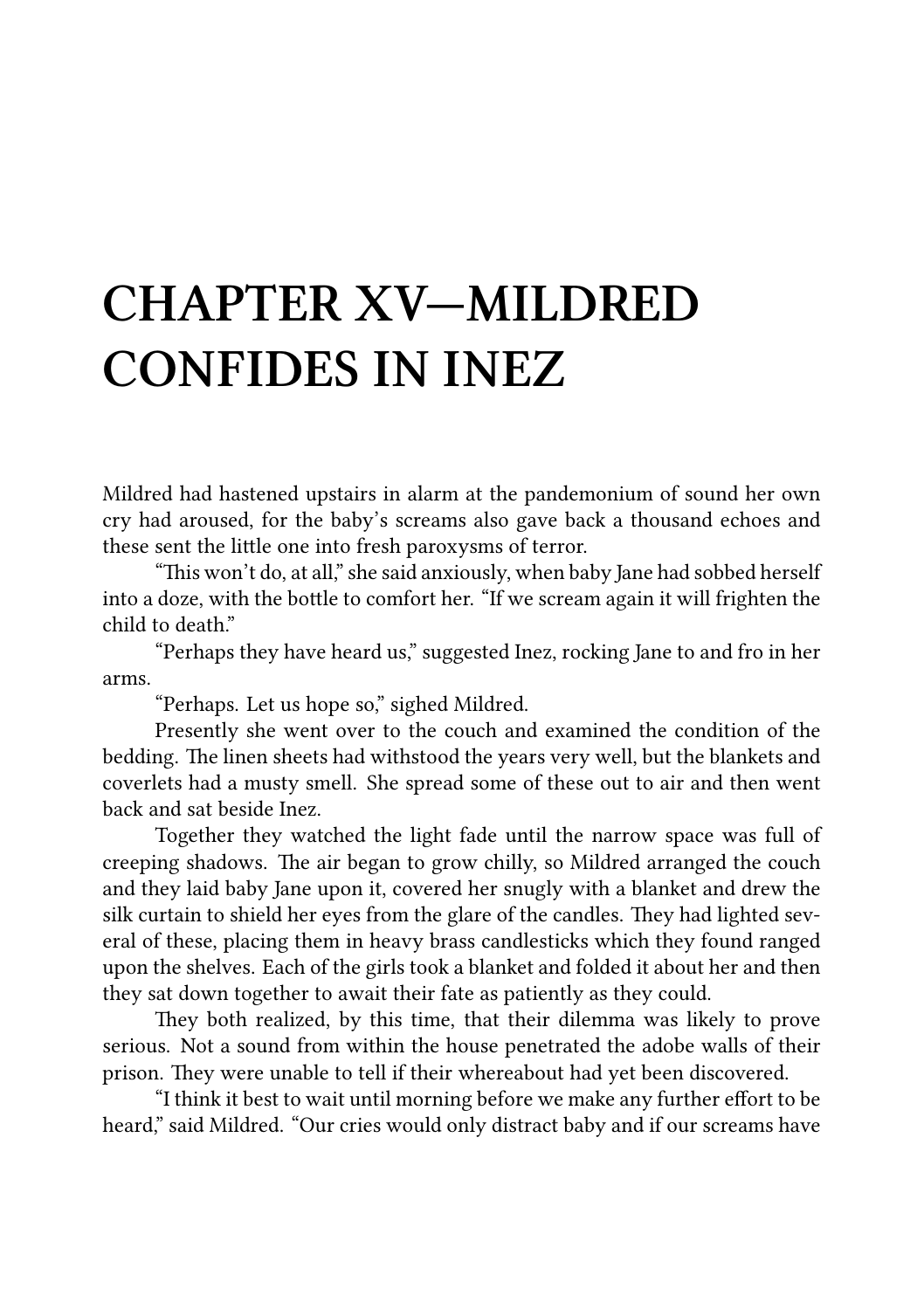not already attracted notice it would be folly to continue them. Anyway, let us try to be brave and patient. Something may happen to save us, before morning."

Even by the flickering candle-light the place was awesome and uncanny. Inez crept closer to Mildred's side, quite forgetting her former aversion for her companion. Because the sound of their own voices lent them a certain degree of courage they conversed together in low tones, talking on any subject that occurred to them.

At one time Inez broke an oppressive stillness by saying:

"Tell me about yourself—when you were a girl. And why did you leave here to go to New York?"

Mildred regarded the girl musingly. She felt a strong temptation to speak, to confide in some one.

"Will you keep my secret, Inez?" she asked.

"Yes; of course. I do not tell all I know," was the reply.

"If you told, it would drive me away from here," said Mildred.

Inez gave a start, remembering that a few hours ago she would have done anything to drive Mildred away. But, somehow, she had come to regard her companion in misfortune more favorably. A bond of sympathy had been established between them by this terrible experience they were now undergoing. Whatever their fate might be, Inez could not hate Mildred after this.

"I do not wish to drive you away," she asserted in a positive voice. "I will not tell your secret."

For a time Mildred mused silently, as if considering how to begin.

"My mother died when I was a baby," said she. "She was a Travers and lived on a ranch near here."

"I know the Travers Ranch," said Inez quickly. "But no Travers have live there in a long time."

"My mother lived there," continued Mildred, "until she married my father. Indeed, she lived there several years after, for I was born in the ranch house. But my mother's people—the Traverses—did not like my father, and when mother died he took me away to a house in Escondido. I think he was sent away, and the family sold the ranch and went back to England, where they had originally come from.

"In Escondido an old Mexican woman kept house for us. She was named Izbel."

"Ah!" cried Inez, nodding her head wisely; "I know." Then, as Mildred looked at her questioningly, she added: "Go on."

"My father was away from home much of the time. He traveled, and sometimes he took me with him into Mexico, and we went as far south as Matanzas,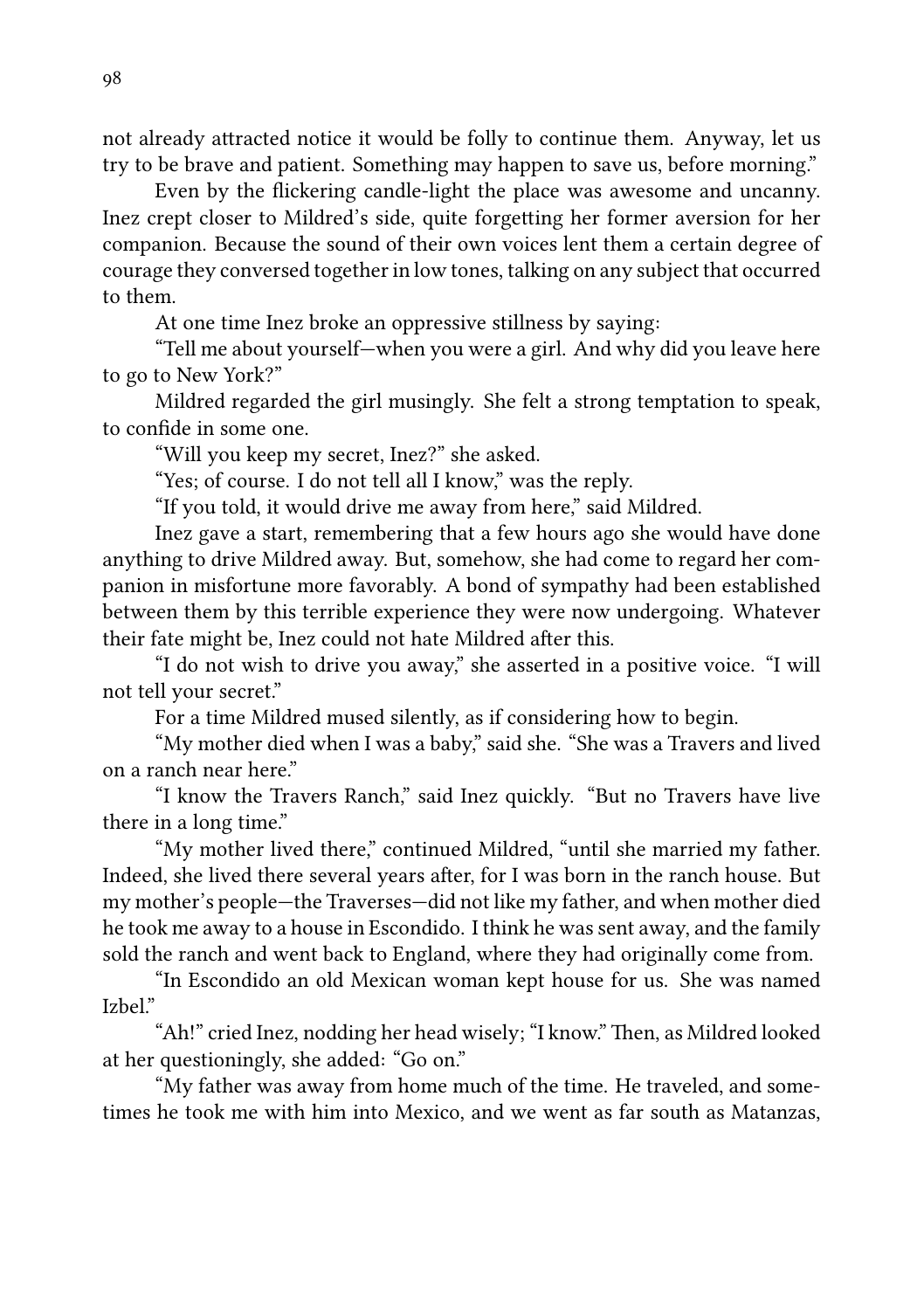and once to Mexico City. That was when I was quite small, and I do not remember much about it. But often we came here to visit Señor Cristoval, with whom he had some secret business. I have seen him give my father big bags of golden coins, although everyone said he was a miser. I remember that at one time my father hid in this very wall for a day and a night, and officers came to the house and searched it, saying they were looking for a smuggler and had traced him here.

"But Señor Cristoval laughed at them and told them to examine the house thoroughly. This they did, and went away satisfied. Afterward my father came out of the wall and took me across the country to San Bernardino, where we stayed at a friend's house for several days. Finally Señor Cristoval came there to visit us and I heard him tell my father it would not be safe for him to return home and advised him to go far away. He also gave my father much money, and one curious thing which he said to him I never forgot. 'I will keep your fortune safely until you need it,' was his remark. 'I will hide it where no one will ever find it, any more than they could find you.'"

"Ah! then he hid your father's fortune in this place?" cried Inez eagerly. Then her face fell. "But, no," she added. "We have look, and there is no fortune here"

Mildred sighed and continued her tale.

"After this Señor Cristoval shook my father's hand, and kissed me-for he was always fond of me—and went away. I never saw him again. My father and I traveled to New York and as I was then eleven years of age I became much troubled over our exile and begged to be told why it was not safe for us to stay in California. He explained to me that he had purchased laces and other goods in Mexico and brought them into the United States secretly, without paying the duty which the robbing government officials imposed. For that he said he was liable to be arrested and put in prison, and if I ever allowed the secret to escape me I would be the means of ruining him. I was a very sensitive child, and the importance of this great secret weighed upon me heavily. My father declared he had done no wrong, but I knew that the officers of the law were constantly searching for him and it so crushed me and destroyed my happiness that at twelve years of age I was as nervous, as suspicious and evasive as any old woman could be."

She paused and gave a little shudder. Said Inez, who had listened intently:

"I know now who you are. Your name is Mildred Leighton."

"You know that!" cried Mildred, amazed.

"Of course I know that, when I know your father was the great smuggler that the officers never could catch. I am told many stories about Leighton the smuggler, and old Izbel, who kept his house, is my aunt. Old Izbel say Señor Cristoval give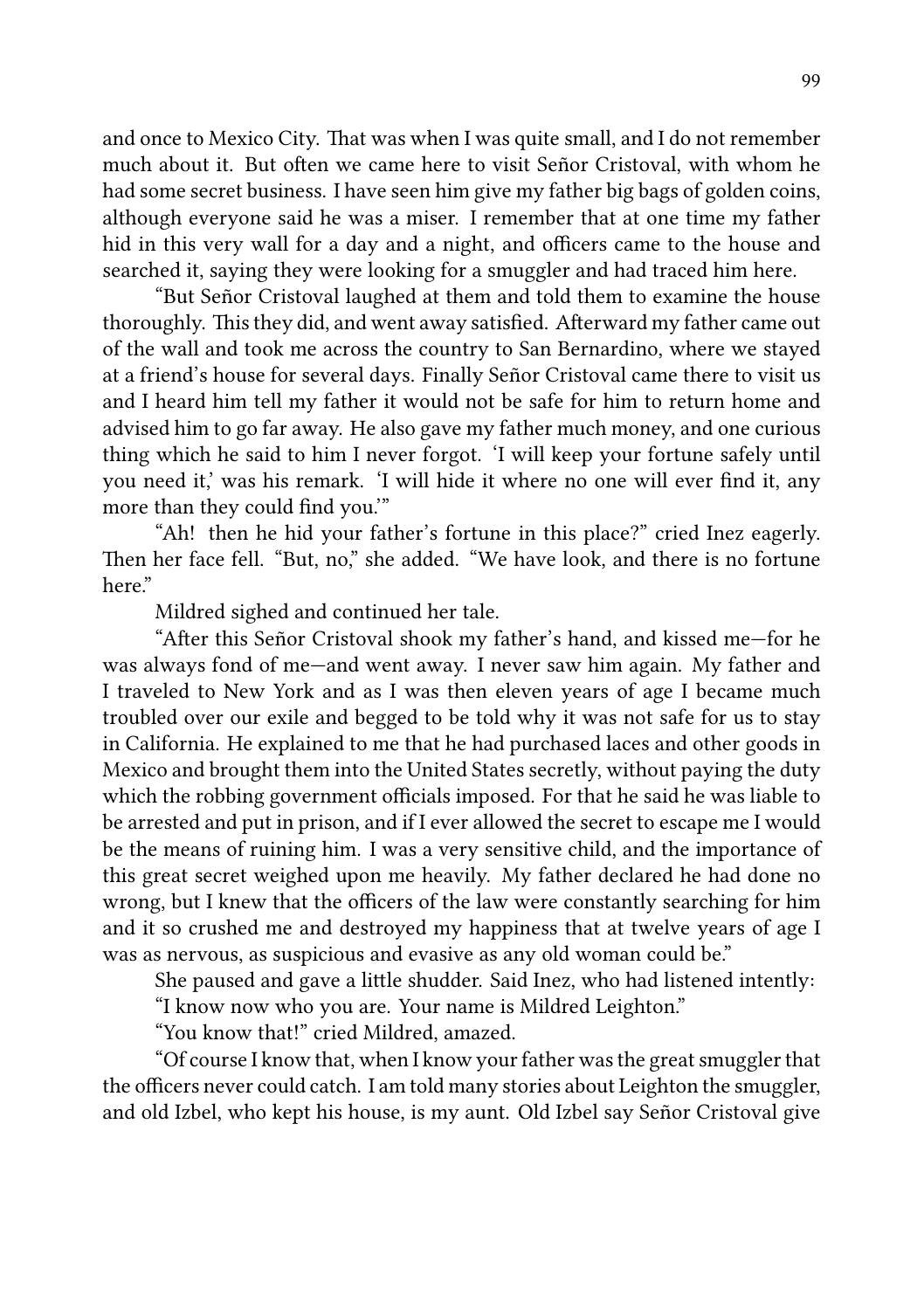Leighton the money to buy with, and Leighton give Señor Cristoval, who love money so much, half of all he make. But no one could ever prove that. Leighton was very clever man. No one could ever catch him."

Inez spoke admiringly, as if Mildred's father was a hero and Mildred had gained added prestige by being his daughter. But the other girl frowned and continued her story.

"In New York," she said, "we lived in a boarding house and I was sent to school. My father was not kind to me any more. He grew cross and gloomy and often would say if I told his secret he would kill me. I did not tell; I kept the secret safe locked in my heart and suffered agonies of apprehension for his sake, for I still loved him fondly. He now bought a little ship and began to make sea voyages to and from Cuba. He would not let me go with him and he only swore when I tried to get him to give up the wicked and dangerous life he was leading. Often he denounced Cristoval, who had in his possession valuable goods and money belonging to my father but would not give them up because he knew my father dared not go to California to get them.

"For years father continued to smuggle without being suspected. Then one morning I received a note asking me to come to the prison to see him. They had caught him at last and seized his ship, and he said there had been a fight in which several of the government agents had been shot, and one killed. My father did not shoot, he told me, but they would blame him for everything.

"He stayed in the prison for a month, and every day I went to see him. Then came the trial and he was sentenced to prison for life. They—they proved that he ordered his men to shoot," she added, lowering her head as if ashamed.

"Well, that was right," maintained Inez, cheerfully. "If they try to arrest him, Leighton was right to shoot."

"No, Inez, he was very wrong," replied Mildred sadly. "I would never be allowed to see my father after he was taken away, so they let us talk for the last time. He told me they had taken away all his money and he had nothing to give me, but that if I could manage to get to California old Señor Cristoval owed him much money and—and other things, and perhaps he would give it to me, although he had refused to give it to my father. Afterward they took him away to Sing Sing prison, and that was the last I ever saw of him, for a year later he died.

"I do not suppose, Inez, any girl was ever left with such a heritage of shame and trouble. You think me hard and cold; but can you blame me? Always I think some one will discover my secret, that they will say I am the daughter of Leighton the smuggler and point the finger of shame at me.

"I was a friendless girl with no money. The people at the boarding house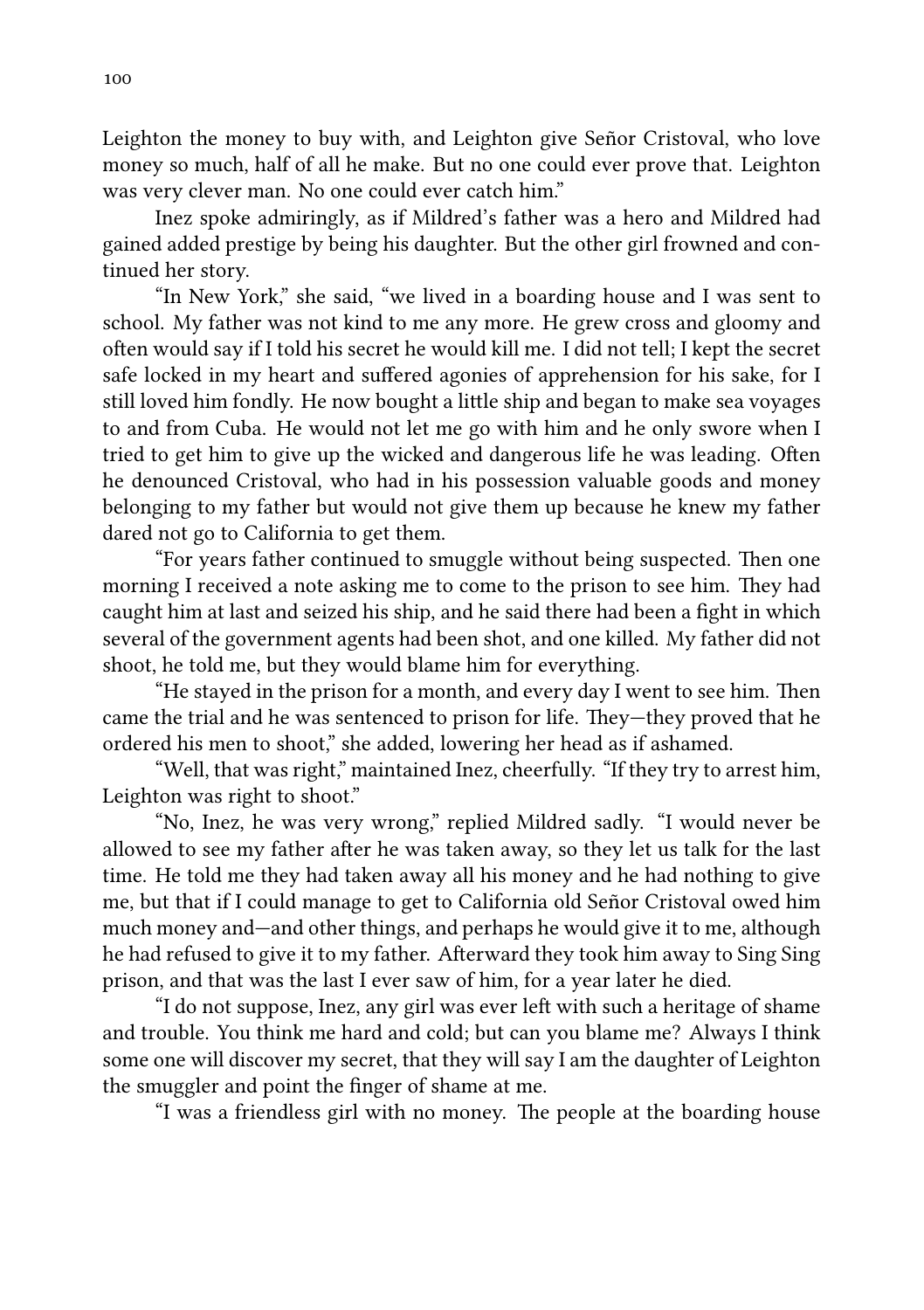would not let me remain and I took my little bundle and wandered out into the street in search of home and employment. It was then that a kind lady, a Mrs. Runyon, had pity on me and put me into a school for nurses. I was fifteen years old and big and strong for my age. At seventeen I was nursing in a charity hospital, but my father's disgrace had made me an outcast and prevented my obtaining situations with good families. Mrs. Runyon tried to help me but my story was too well known. I changed my name from Leighton to Travers, but even that did not bring me better luck.

"For two years longer I worked for a bare pittance, and then suddenly a ray of sunshine appeared. Miss De Graf came to the hospital where I was caring for an injured child and offered me a position with her cousin out here in California, where I had known the happiest days of my life. More than that, I found to my joy that I was coming directly to the old Cristoval house, for although Señor Cristoval was long since dead—as I had found out by writing him—I remembered the secret rooms and hoped I might find at least a part of my father's fortune still hidden there.

"Well," she added after a pause, "these are the rooms, and there is nothing of value le in them; this is the old Cristoval home, where my father was forced to hide from the law; this is the country where the officers hounded the hated smuggler like a dog and finally drove him away. And here is the girl, Inez, who has passed through all these scenes and to-day finds nothing in life worth living for"

Inez took her hand, shyly but tenderly.

"Meeldred," she said softly, "perhaps your life will end here. It will be strange, will it not, if that is so? But if we cannot get out, it makes a good story to die in this old den of the smuggler, your father. I will die with you; but I do not mind—much. But Mees Jane—"

She broke off with a wail of anguish and Mildred said hastily:

"Inez, we must save the baby! And, if we do, we shall also save ourselves. Come; you, at least, have much to live for. You will care for the baby after I have gone far away, and you will be glad, then, that the hated Mildred is out of your life."

"But I do not hate you any more!" cried the Mexican girl protestingly. "I like you now, Meeldred. We will be friends, an' we will be happy together, if—if—"

"If what, Inez?"

"If we live to get out of this wall."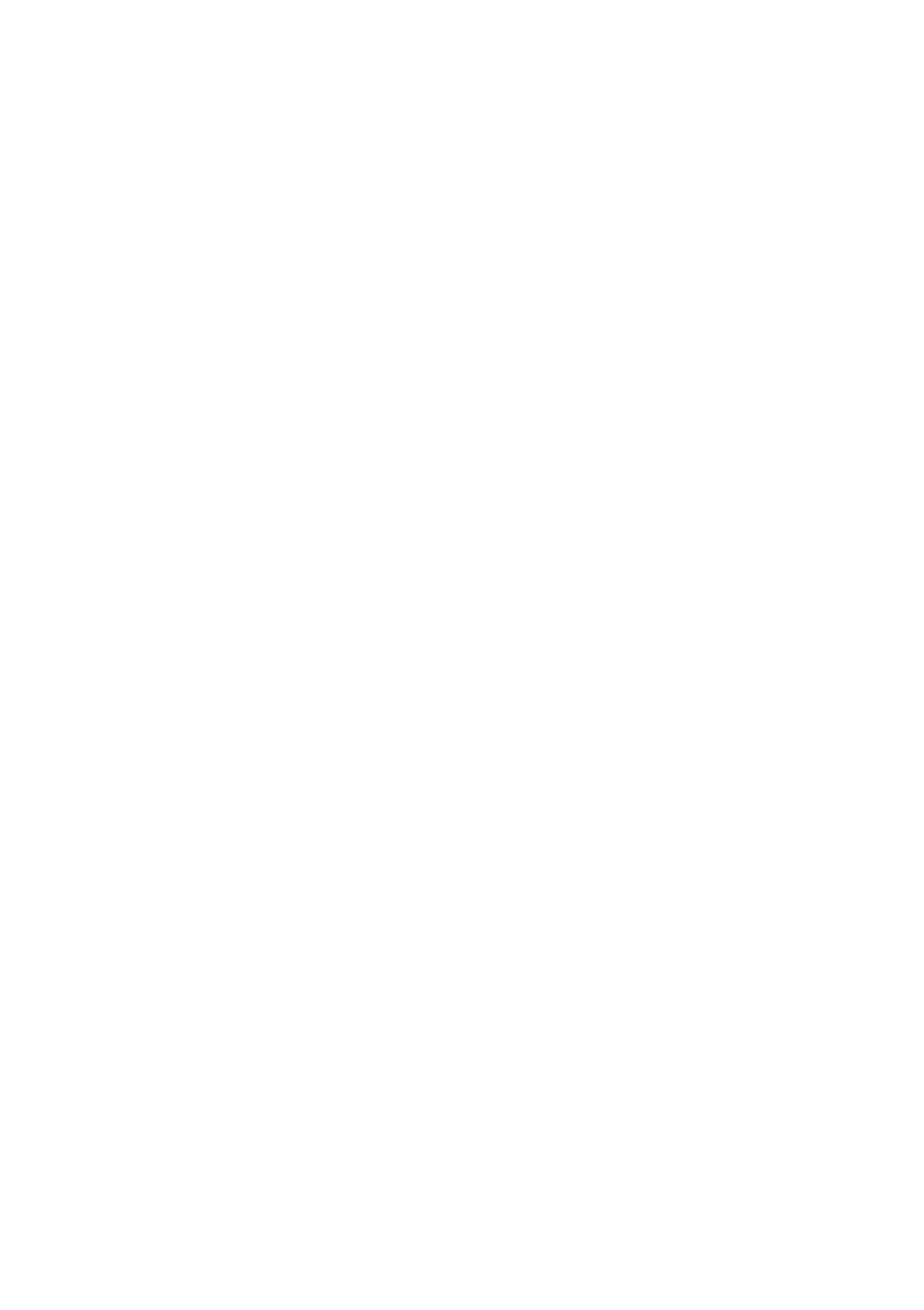## **CHAPTER XVI—AN UNEXPECTED ARRIVAL**

As the night advanced the two girls continued to talk, in low and subdued voices because of their anxiety and growing fears. They kept the candles trimmed, for the light lent them courage. They were not hungry, although they had eaten nothing since noon, but they were beginning to suffer from thirst.

The baby wakened with shrill screams and the only way to quiet her was to give her the bottle, which was now less than a third full. Mildred was in a quandary whether to withhold the remainder of the food from little Jane, so as to prolong her life as much as possible, or to allow the baby to eat what she desired, as long as any of the food remained. She finally decided on the latter course, hoping the morning would bring some one to their rescue.

After the little one was again hushed in slumber and cuddled in warm blankets on a seat beside them, the two imprisoned girls renewed their desultory conversation. They realized it must be long after midnight but Mildred avoided looking at her watch because that made the minutes drag so slowly.

Finally a dull sound from the other side of the wall reached their ears. It seemed that some one was pounding upon the adobe. Both girls sprang to their feet in excitement, their heads bent to listen. The pounding was not repeated but a voice was heard—a far-away voice—as of one calling.

Mildred answered the cry, at the top of her lungs, and immediately Inez followed with a shrill scream that roused a thousand echoes in the hidden passage. And now Toodlums joined the chorus, startled from her sleep and terrified by the riot of sound.

They tried to listen, but the baby's cries prevented anything else from being heard, so they devoted themselves to quieting little Jane. It took some time to do this, for the sobbing infant was thoroughly frightened, but finally Inez succeeded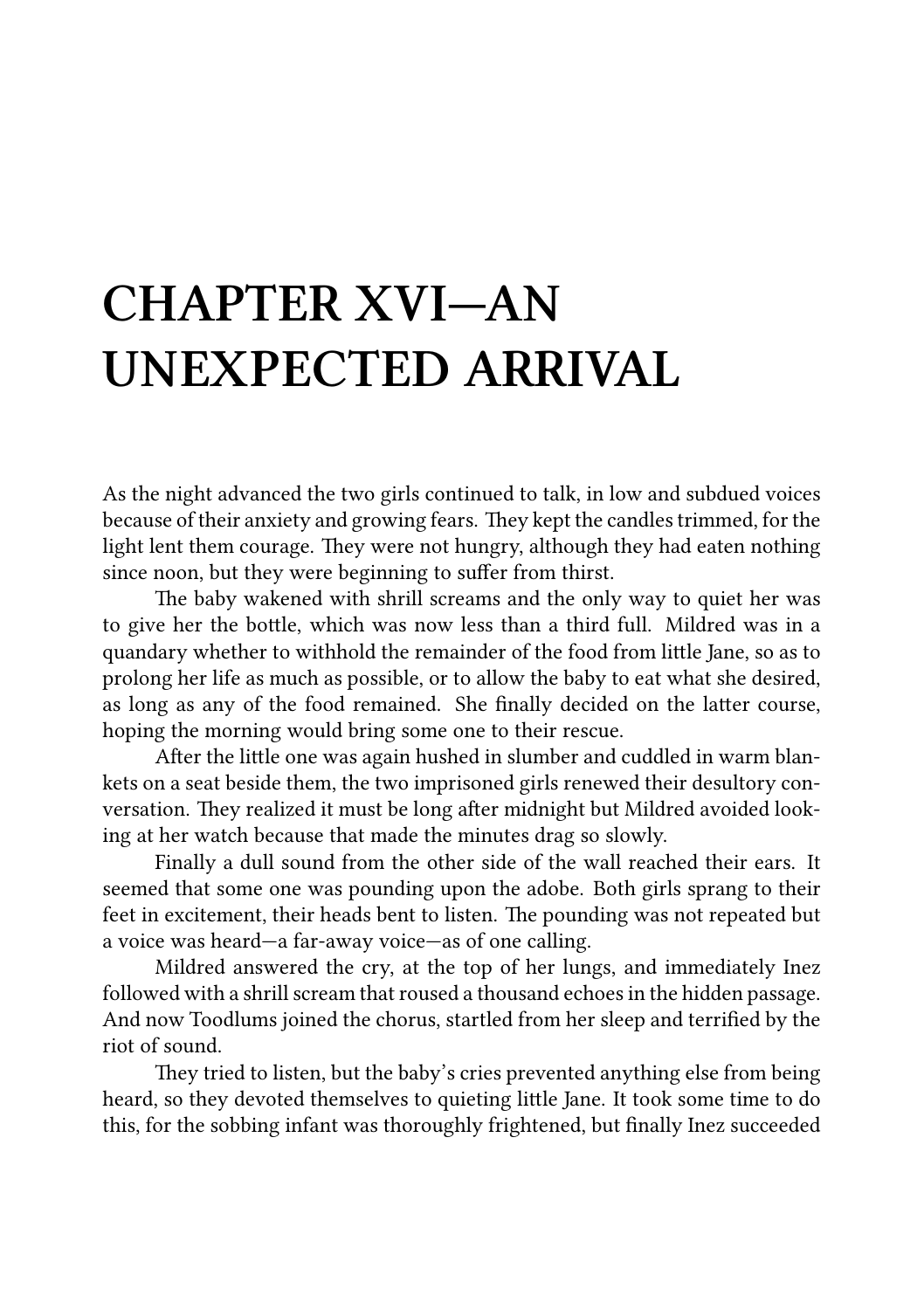in comforting her and the bottle of precious milk was sacrificed to put baby to sleep again.

By this time the sounds on the other side of the wall had ceased; but the girls were now full of eager hope, believing they had succeeded in leing their friends know they were imprisoned in the wall.

Within the hour more dull pounding began and this continued so regularly that Mildred told Inez the rescuers were surely trying to break through the adobe. They listened alertly to each blow and for a time forgot both thirst and fatigue in the excitement of the moment. Daybreak was near, for already a gray light was creeping in through the gratings overhead.

Suddenly a crash like a thunder-clap resounded from the end of the passage. From the gloomy recess behind the couch a man's form appeared, struck the bed, was rebounded by the springs into the air, turned a complete somersault and landed on the floor of the passage in a siing position, facing the two startled nurses.

He did not seem to be hurt, but was evidently bewildered. He glared in amazement at the girls and they glared in amazement at him. Then, slowly, he turned his eyes to view his surroundings and blinked stupidly at the candles, the antique carved furniture, the baby bundled upon a cushioned seat and finally rested his eyes again upon the faces of the nurses.

"Why, it is Señor Bul-Run!" cried Inez, clapping her hands with joy. "He have come to save us."

"Pardon me," said the man, in a rather quavering falsetto, "I'm not sure whether I've come to save you or to share your peril. Where am I, please?"

"It is the hollow of the wall, sir," replied Mildred, who had never seen the big fellow before. "It is the secret apartment constructed by Señor Cristoval, who built this house."

"Well," said he, slowly getting upon his feet and with another curious glance around, "I can't say that I consider it a desirable place of residence. Certainly it's no place for our precious Toodlums," and he bent over the sleeping babe and tenderly kissed its forehead. Then, straightening up, he said in as determined a tone as his high voice would permit: "We must find a way to get out of here!"

"Can't you get out the same way you got in?" asked Mildred.

He looked at her in perplexed astonishment.

"How did I get in?" he inquired.

"Don't you know?"

 $i$ <sup>"</sup>I've no idea. I was sitting in the window of the blue room, resting, when there was a bang, whirligig, fireworks—and here I am, your uninvited guest."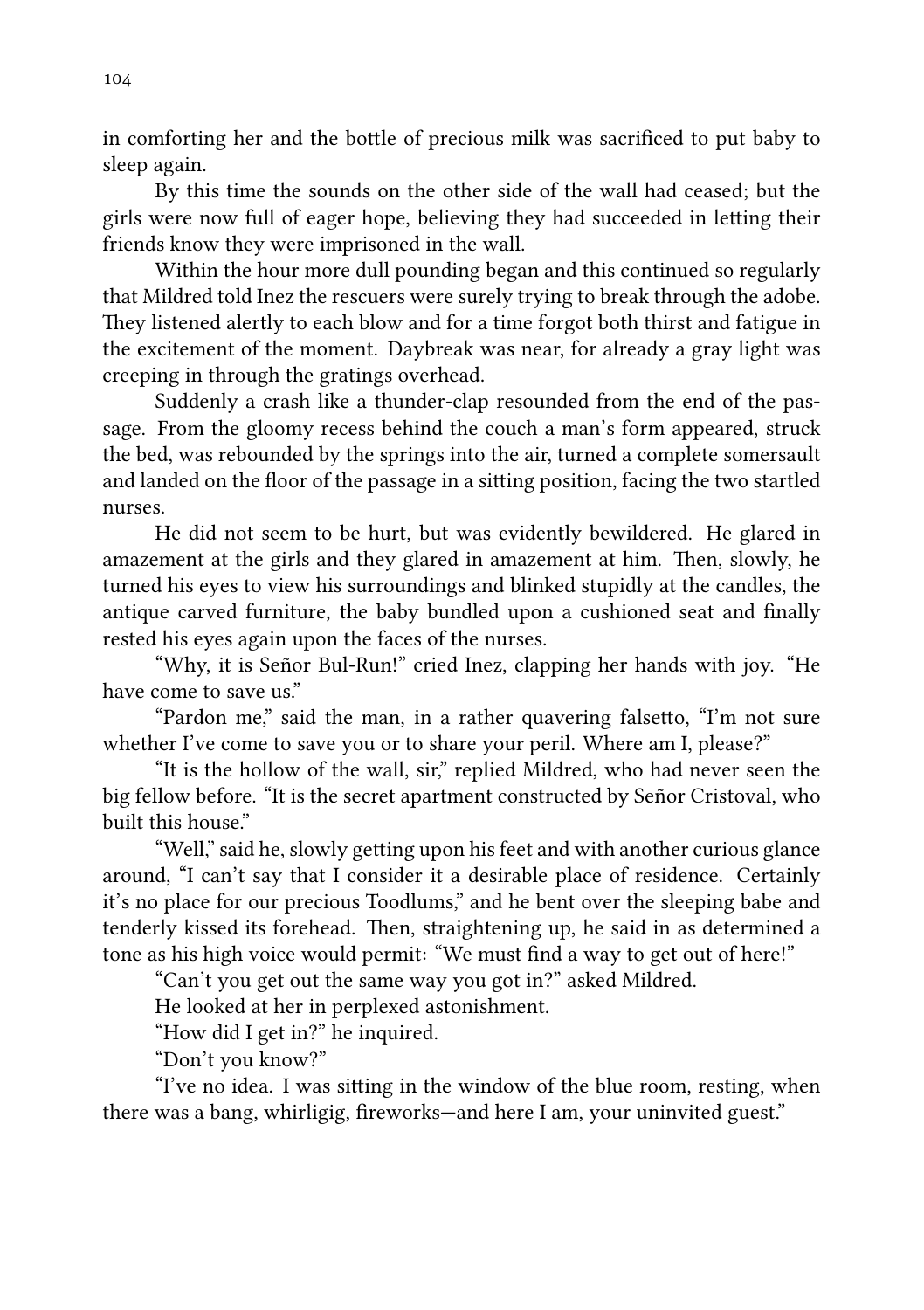"The blue room!" cried Mildred.

"Yes. Did you happen to notice my arrival? I don't mean its lack of dignity, but the direction I came from?"

"You came from somewhere behind that bed. I saw you strike the mattress and—and bound up again."

"To be sure. I remember bounding up again. I—I didn't care to stop, you see. I was anxious to—to—see if baby Jane was all right."

Mildred could not repress a smile, while Inez giggled openly.

"However," continued the big man, good-humoredly, "the direction affords us a clew. Pardon my absence for a moment while I investigate."

He took one of the candles, cautiously made his way over the couch and stood upon the oak chest at the end of the narrow chamber. Here he was able to examine the heavy planking set in the adobe, through which he had doubtless made his appearance but which now appeared as solid and immovable as the wall itself.

Runyon's first act was to pass the light of the candle carefully over every joint and edge, with the idea of discovering a spring or hinge. But no such thing seemed to exist. Then he took out his big jackknife and began prying. When a blade snapped he opened another, only to break it in his vain twisting and jabbing. Finally he threw the now useless knife from him and began pounding with his fists upon the planking, at the same time shouting with the best voice he could muster. Perhaps the pounding might have been heard had not his friends at that moment been seeking for his mangled form in the garden, among the rose vines.

After listening in vain for a reply, Runyon came back to the girls, saying:

"This is certainly a singular occurrence. I came in as easily as I ever did anything in my life, I assure you; but the way out is not so easy. However, we won't have to endure this confinement long, for the boys are breaking down the wall in two places."

Then, in reply to their anxious questioning, he related the incidents of the night: how the discovery was made that Toodlums and her two nurses were missing; of the search throughout the country in automobiles; how the major had heard the "ghost" of baby Jane, which had given them their first intimation of the truth, and of the desperate and vain attempts made to get into the secret chamber.

Mildred, in return, explained the accident that had led to their imprisonment and of their failure to find any means of escape.

"There must be a way out, of course," she added, "for Señor Cristoval would never invent such clever and complicated ways of getting into this hollow wall without inventing other means of getting out."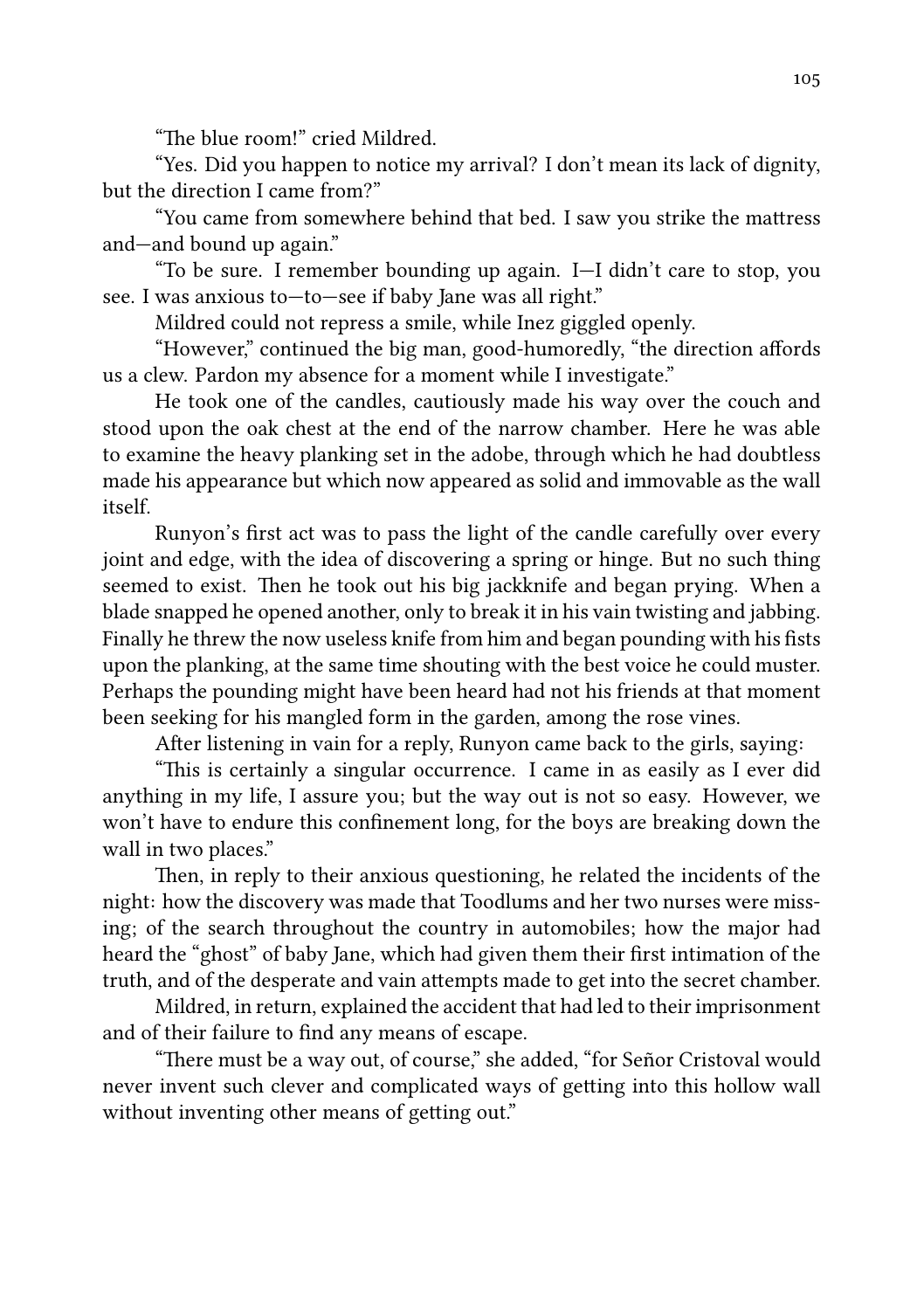"True enough," agreed Runyon; "but I can't see why he thought it necessary to make the means of getting *out* a secret. These rooms were probably built as hiding-places, and there are at least two separate entrances. But whoever hid here should be master of the situation and have no difficulty in escaping when the danger was over."

"Unless," said Mildred, thoughtfully, "the rooms were also intended as a prison."

"Well, perhaps that is it," said the man. "Old Cristoval may have thought the occasion would arise when he would like to keep one or more prisoners here, so he concealed the exits as carefully as the entrances. Let us admit, young ladies, that it's a first-class prison. But," his tone changing to one of kindly concern, "how have you stood this ordeal? You must be worn out with anxiety, and desperately hungry, too."

As he gazed into Mildred's face it occurred to him, for the first time, that Jane's new nurse was an interesting girl. She was not exactly beautiful, but—attractive. Indeed, at that moment Mildred was at her best, despite the night's vigil. The hard, defiant look had left her eyes for the first time in years, driven out by a train of exciting events that had led her to forget herself and her rebellion against fate, at least for the time being.

"We are not very hungry," she said, smiling at the big, boyish rancher, "but we are thirsty. I'd give anything for a good drink of water. And baby is now devouring the last few drops of her prepared food. When it is gone there is nothing here that she can eat."

"Well," said he, spurred to action by this report, "I'm going to explore this place carefully, for if we can manage to find a way out it will save Weldon and his men from ruining that wall, and also save time, for the blamed adobe is so hard and thick that it will still require hours for them to make a hole big enough to get us out."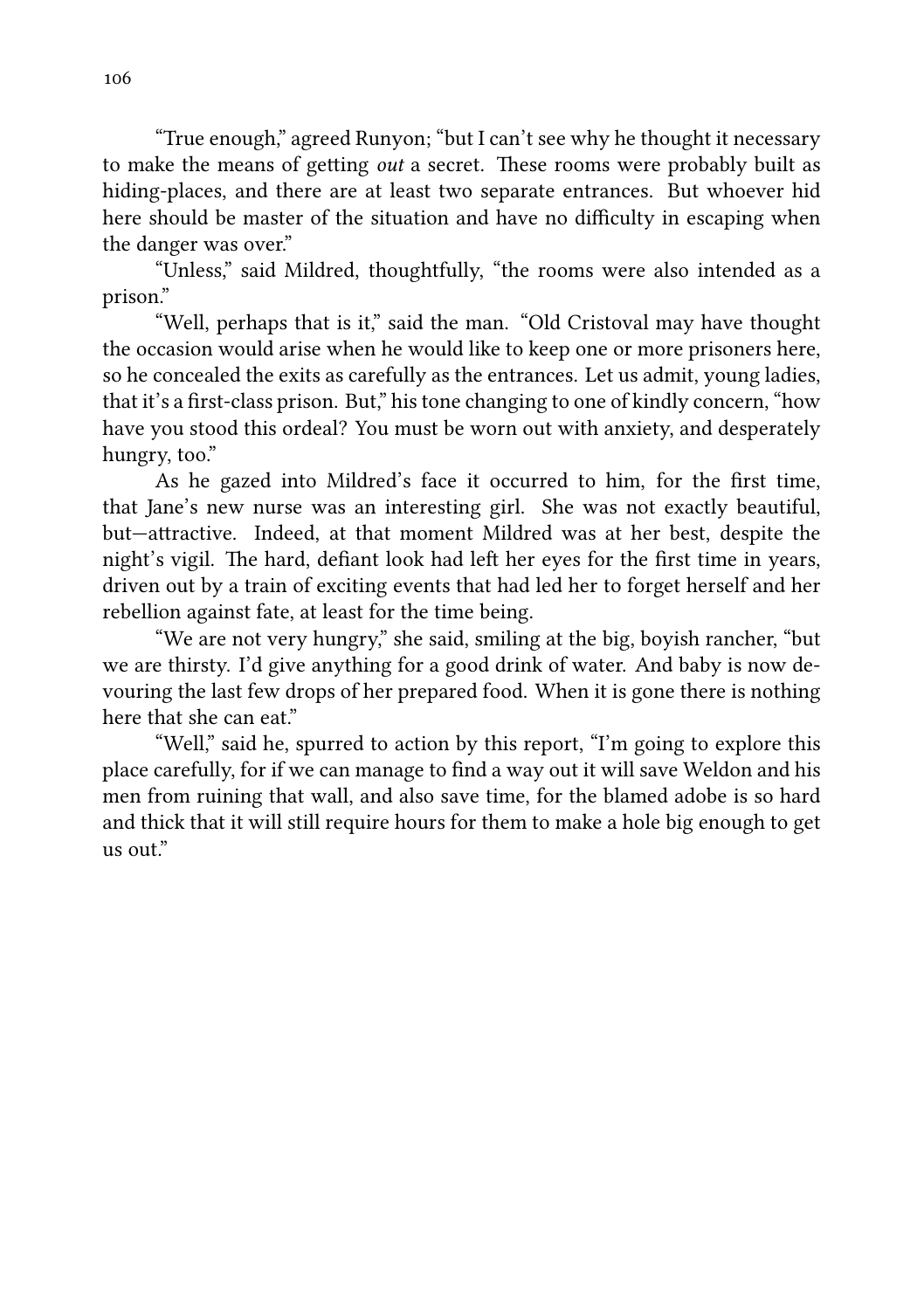# **CHAPTER XVII—THE PRODIGAL SON**

With the added light that now came from the gratings in the ceiling every object in the upper room was plainly visible. Runyon began his inspection in a methodical manner, starting at one corner and eyeing the inner wall on every inch of its surface. He tested each block at its corners and edges. The girls watched him listlessly, for they expected no result, having covered the same methods themselves.

At length Runyon was obliged to abandon the wall in despair.

"The opening is there, of course," he said, "but that confounded Cristoval was too clever for us. If I had the rascal here now, I'd strangle him!"

As he stood in the center of the narrow space, looking around him, his eye fell upon the upholstered seats ranged along one side and he regarded them suspiciously. They were box-like affairs, with the surface of the covers padded and cushioned.

He reached down and lifted one of the lids. As he glanced within he uttered an exclamation of astonishment. The box was almost filled with bottles, lying regularly on their sides.

"Wine!" he cried. "Now, Miss—I don't remember to have heard your name—I shall be able to relieve your thirst."

"My name is Travers—Mildred Travers, sir; but I can't drink wine."

"Not to quench your thirst-just a few swallows?" he asked, taking a bottle and trying to remove the cork.

"Not a drop, even to save my life," she replied positively.

"But I will, Señor Runyon—I will!" cried Inez eagerly.

"Runyon!" exclaimed Mildred, stepping back in amazement and looking at the man rather wildly.

"Excuse me; haven't I introduced mysel?" he asked, looking up. "Yes; my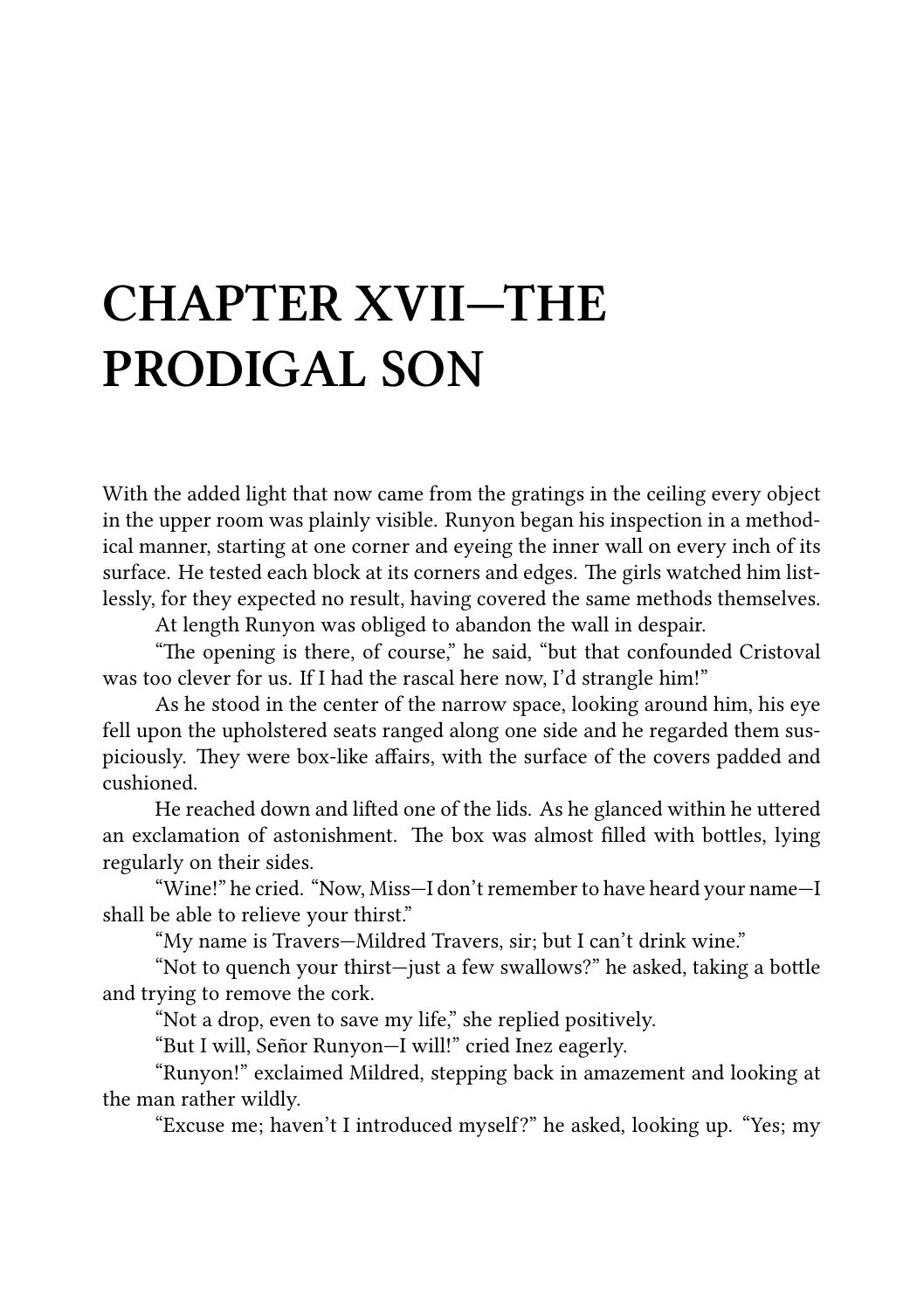name's Runyon."

Something in her expression arrested his gaze and he regarded the girl curiously.

"Bulwer Runyon?" she said in a low voice.

He sat down on the box, holding the bottle between his knees.

"They christened me that. Very foolishly, I think. But what do you know of Bulwer Runyon?"

"Your mother—is—Martha Runyon?"

"To be sure—bless her heart! Ah, you know my mother, then, and that's how you have heard of me. But nothing good, from the dear old lady's lips, I'll be bound."

"She really loves you," replied Mildred quickly; "only—you have disappointed her."

"Indeed I have. I've always disappointed her, ever since I can remember."

"You were very extravagant," said Mildred in a reproachful tone.

"Yes; that was my fault. Father spoiled me; then he died and left all his fortune to mother. Ouite right. But mother is pretty close with her money."

"Did she not pay all your debts?"

"Yes; but that was foolish. She reproached me for owing people, which was one of my pet recreations. So she paid the bills, bought me a ranch out here, shipped me into exile and washed her hands of me, declaring that the ranch was my sole inheritance and I must never expect another cent of her fortune. She proposes, I believe, to invest her surplus in charity. Nice idea, wasn't it?"

"It was very generous in her," declared Mildred.

"Was it? Well, that's a matter of opinion. But I regard her gift of this ranch as the first step to perpetual pauperdom. She tossed the land at me, shuffled me off, and then expected me to make a living."

"Can't you do that?" asked Mildred wonderingly.

"Make a living on a California ranch!" he said, as if astonished.

"Others do," she asserted.

"There is no other just like your humble servant," he assured her, again struggling with the cork. "I can't grow enough lemons—it's a lemon ranch she handed me—to pay expenses. The first year I decorated my estate with a mortgage; had to have an automobile, you know. The second year I put another plaster on to pay the interest of the first mortgage and a few scattering debts. Third year, the third patch; fourth year, the usual thing. Fifth year—that's this one—the money sharks balked. They said the ranch is loaded to its full capacity. So, I'll have to sell some lemons"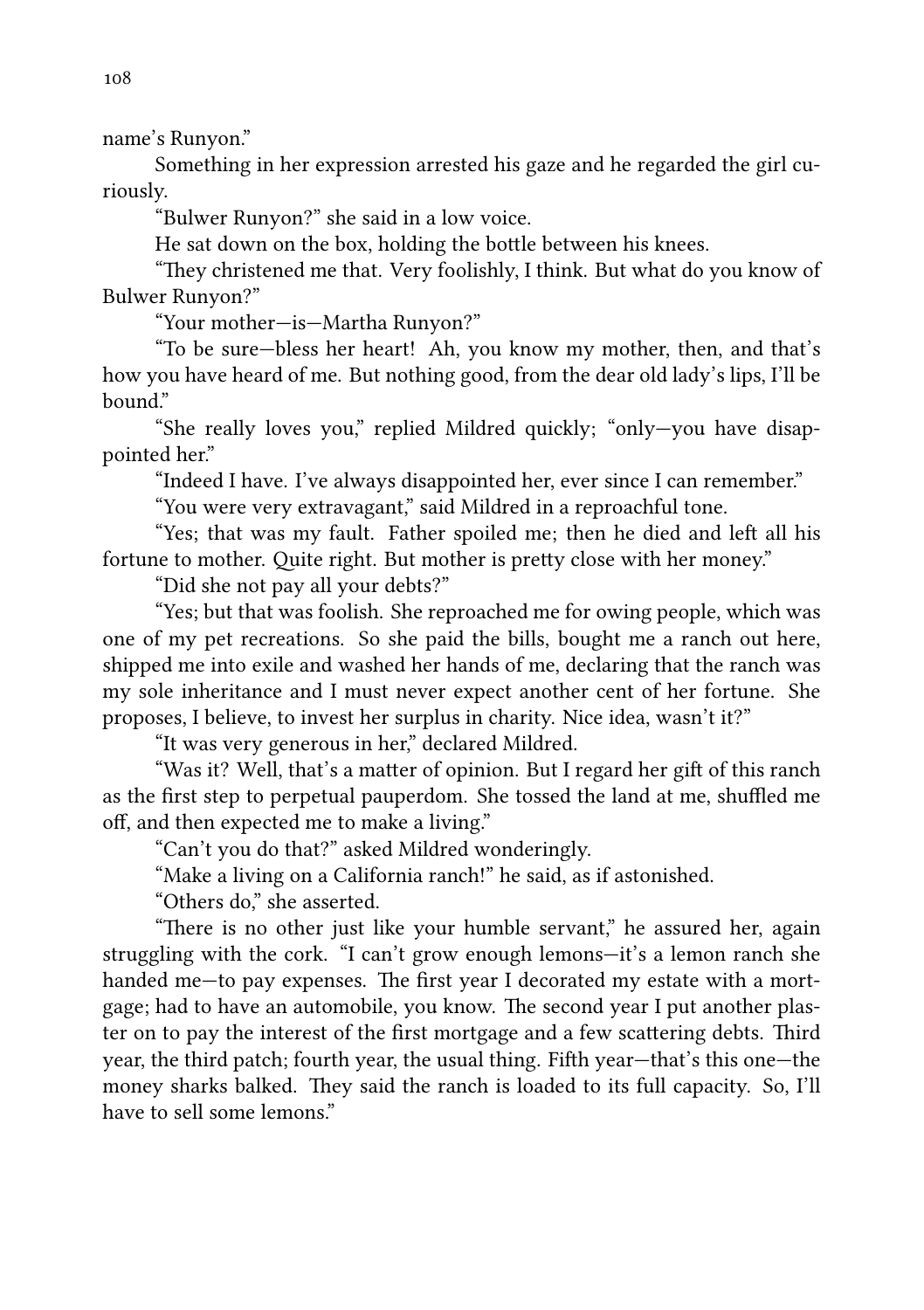"Oh, I'm so sorry!" cried Mildred.

"So am I, thank you. Stupid thing, selling lemons. But the wolf's at the door and all I can do is shoot lemons at the brute. Lemons! Wasn't it tart of the dear mother to load me with such an acidulous estate? Perhaps she imagined it would make me assiduous—eh?"

"Your mother hoped you would turn over a new leaf and—and redeem your past," said the girl.

"Well, it's too late to do that now. I can't redeem the past without redeeming the ranch, and that's impossible," he declared with a grin. "But tell me, please, how you happen to be so deep in my mother's confidence."

Mildred hesitated, but reflected that she really owed him an explanation.

"She protected me when I was in trouble," she said softly.

"Ah; that's like the dear old girl. Do you know, I've an idea that when I'm down and out she'll relent and come to my assistance with a fatted calf? It would be just like her. I've known of others she befriended. Her hobby is to help poor girls. There was that Leighton girl, for instance, whose smuggling, murderous father was imprisoned for life. The poor little thing hadn't a friend in the world till mother took her in hand and put her in a training school for nurses. The mother wrote me how interested she was in that case. Her protege did her credit, it seems, for the child turned out a very good nurse, who—who—"

He suddenly paused, flushed red and stared at the girl uncertainly.

"You say your name is—Travers?" he asked.

"Yes," she replied, casting down her eyes.

"Not—Leighton?"

"Cannot you pull the cork, Señor Runyon? I am so thirsty!" cried Inez quickly, to save her friend from disclosing her secret. But big Runyon was bright enough, in spite of his peculiarities. He read Mildred's confusion and suspected the truth, but was too considerate to press the question.

"The cork is obstinate," said he; "so we won't argue with the thing," and he struck the neck of the bottle against a corner of the seat and broke it so neatly that not a drop of the contents was spilled. Then he took a cup from the shelf and poured out some of the wine.

"It's a native vintage," said he, "but it ought to be mellow and mild after all the years it has lain here."

Inez drank. The California Mexicans are accustomed to the native wines and consume them as freely as water. But Mildred, although again pressed to quench her thirst, steadfastly refused.

Runyon took a little of the wine, for he also was thirsty, and then he made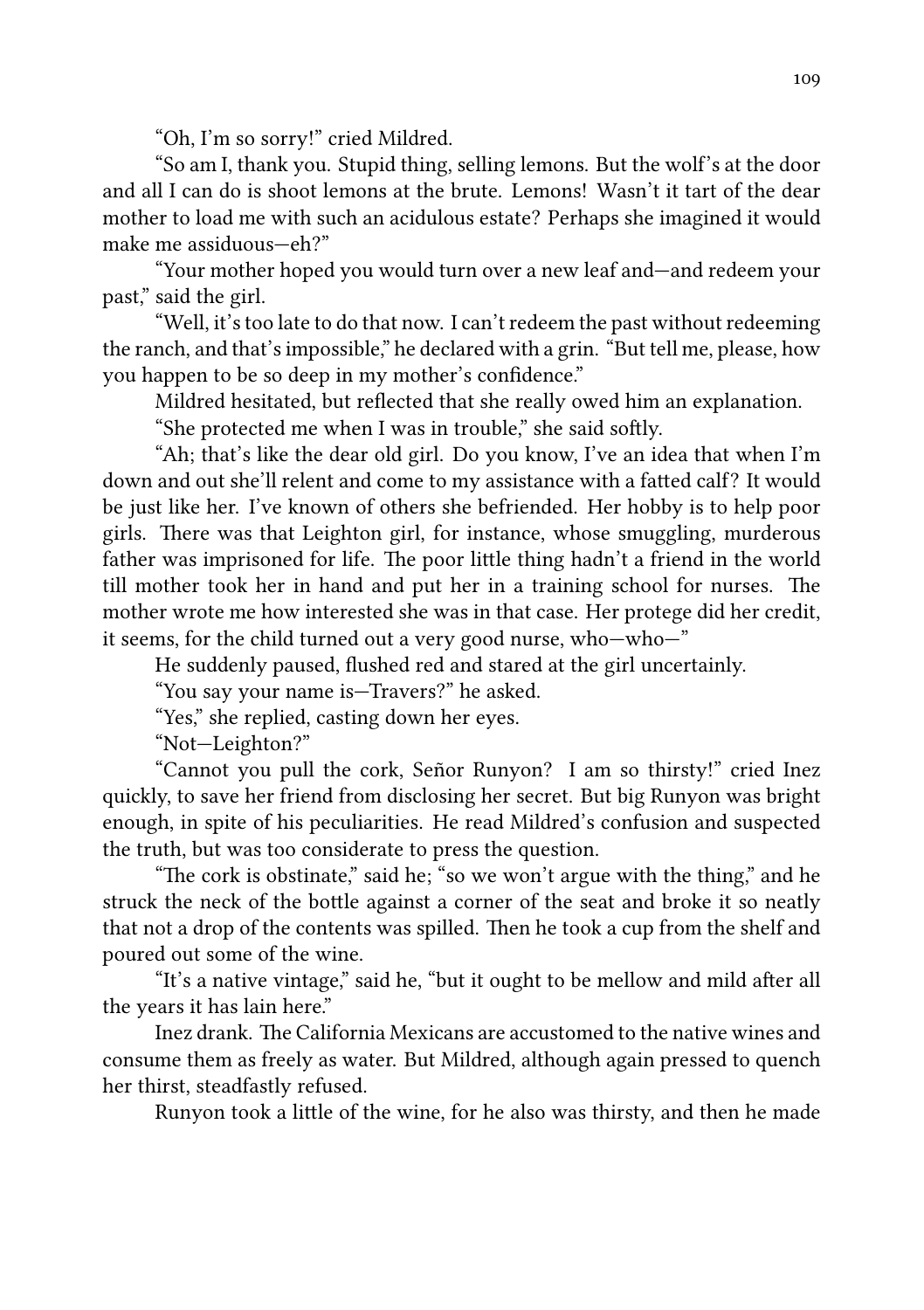an examination of the other seats. Some contained more wine; others were quite empty; but no water was discovered anywhere.

"Now I shall go below," said Runyon, "and see if I can unearth anything of importance there. Do you hear those dull sounds on the other side of the wall? They tell us that our friends are busy drilling the holes. It's wonderful how tough that adobe is."

Little Jane had awakened again and Inez took baby Jane in her arms and, with Mildred, followed Runyon down the stairs into the lower chamber. Here they watched his careful inspection of the room but did not hope for any favorable result.

"Here is food," he announced, as, having given up the idea of finding egress, he came upon the cans of tomatoes and corn.

"Yes; but we have no can-opener," replied Mildred; "and, unless the contents were cooked, they would not be eatable."

"I'm not thinking of the eatables," said Runyon, taking out a small pen-knife, for he had already ruined the larger one he always carried. "Tomatoes usually have a lot of liquid in the cans, a sort of watery juice which I am sure would help to relieve your thirst."

He began prying at the tin with a knife blade, but it was a heavy quality of plate, such as is rarely used nowadays, and resisted his attempt. Soon the blade of the frail tool snapped at the handle, and he tried the other blade. That, too, soon broke and Runyon regarded the can with a sort of wonder.

"It beats me," he said, shaking his head. "But I don't like to give up, and that tomato-juice would be of service if we could only get at it."

Looking around for another implement his eye spied the revolver hanging upon its peg.

"Ah! if that weapon is loaded I'll use a bullet as a can-opener," he exclaimed, and reaching up he removed the revolver from its place.

"Good; six cartridges, 32 caliber," said he. "Now, young ladies, if you can stand the noise, and the powder hasn't spoiled, I believe I can make a hole in that can which will allow the juice to run out."

"I don't care," said Inez, "but I will take Mees Jane upstairs, first."

"The sound will echo like a regular battle," said Mildred; "but as I am really thirsty and your suggestion of relief tempts me, I am willing to have you shoot the pistol."

Runyon placed the can upon the edge of the low hinged table, where it stood about waist high. When Inez had gone above with little Jane, the man took a position whereby he faced obliquely the outer wall and aiming at the tomatoes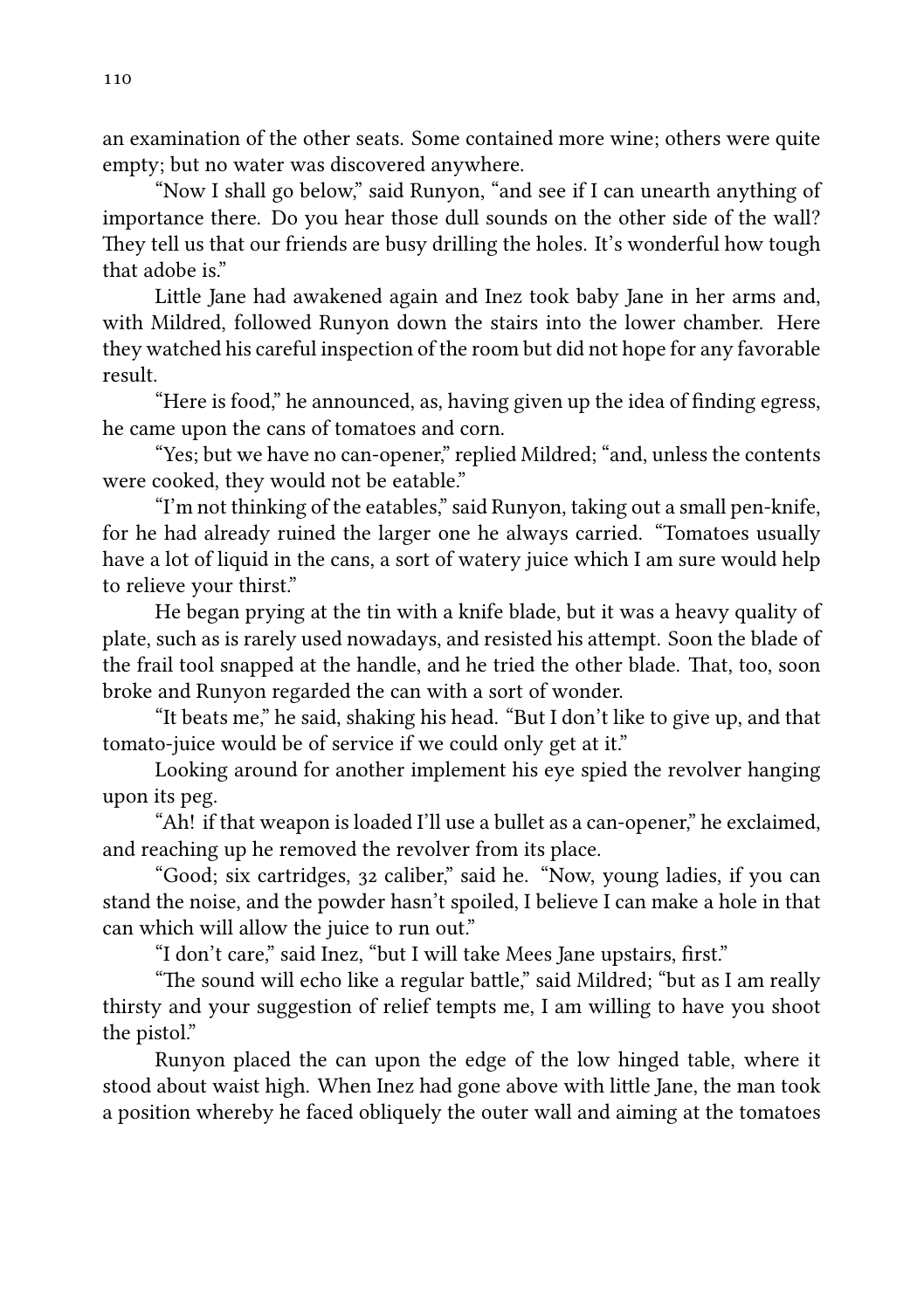said:

"Better stop up your ears, Miss-Mildred."

She obeyed and he fired.

Even their anticipations could not prepare them for the wild riot of sound that followed the explosion. The bullet found its mark, for the can toppled and fell from the shelf and lay spilling its contents upon the floor. The bullet went farther and struck a crevice of the outer wall. A cloud of smoke for a moment obscured their view and Mildred, regarding the tomato-can, cried out:

"Oh, pick it up! Pick it up, quick! It is spilling."

Runyon made no reply. He was staring straight ahead, in a dazed, bewildered way, and now Mildred's eyes followed his.

The smoke was rolling out of a large aperture in the outer wall. Three huge blocks of adobe, neatly joined together, had swung outward, moved by a secret spring which the bullet had released.

Through the grim prison wall they were looking out at the sunshine that flooded the rose garden.

Mildred sank to her knees, sobbing with joy. Big Runyon walked to the staircase.

"Hi, there, Inez!" he called. "Come down here and take Toodlums to her mother. I'll bet a button she'll be jolly glad to see that kid again!"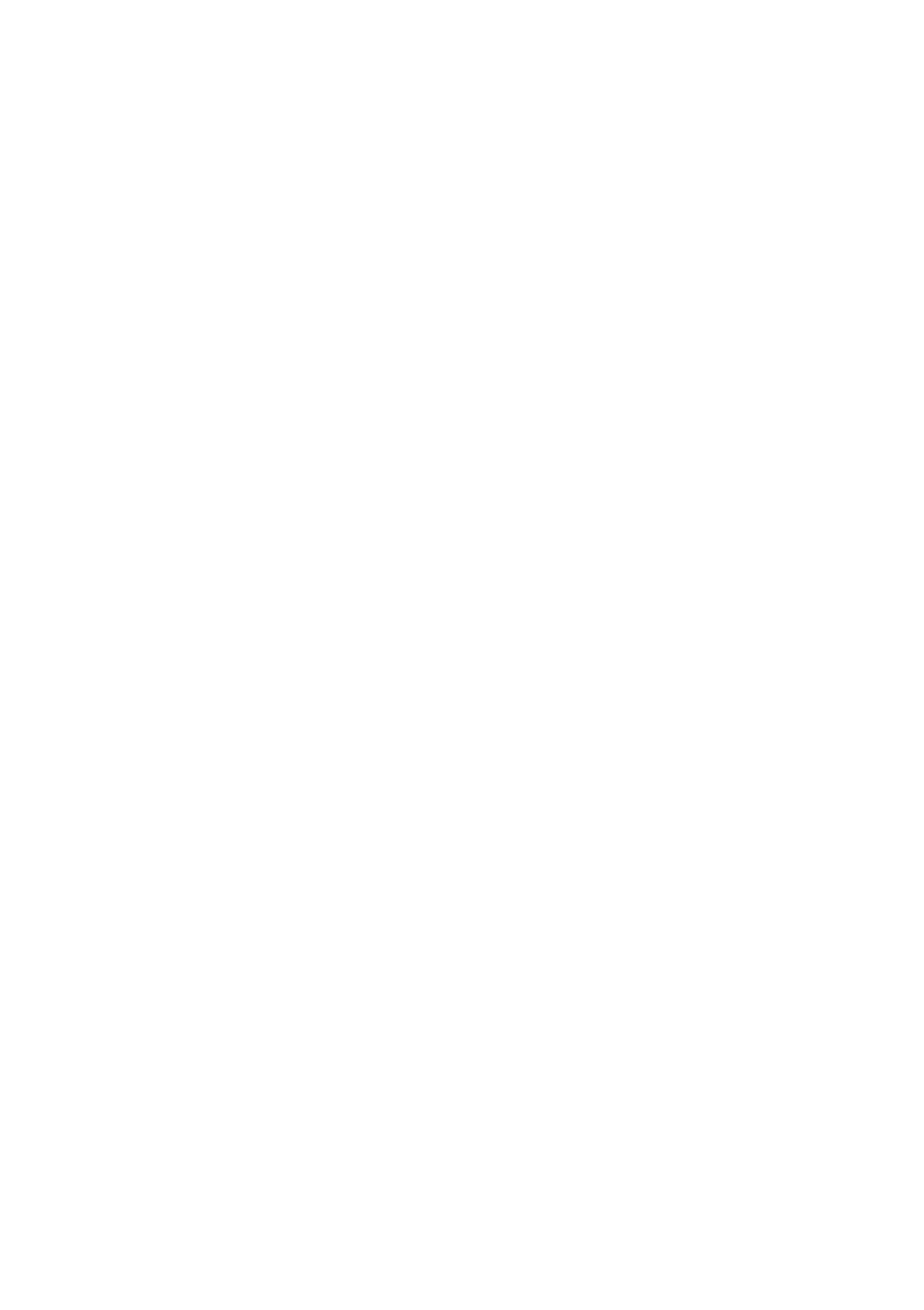#### **CHAPTER XVIII—LACES AND GOLD**

At four o'clock in the afternoon Patsy rubbed her eyes, yawned and raised her head from her pillow.

"Dear me!" she sighed, "I'm tired yet, but this sleeping in the daytime is unnatural. I wonder if Beth is awake."

She went to the door of the adjoining room, opened it and found her cousin dressing.

"Do you suppose anyone else is up?" she inquired.

"See there," replied Beth, pointing through the window.

Patsy saw. Mr. Runyon was seated on a garden bench in earnest conversation with Mildred Travers.

"Didn't he go home this morning, after the excitement was over?" she asked.

"No," replied Beth. "Mr. and Mrs. Hahn drove their car home, but our interesting neighbor at the north, Mr. Bul Run, declared there was nothing at his own ranch half so enticing as a bed here. He's a bachelor, it seems, and leads rather a lonely life. So Arthur gave him a room and he went to bed; but it seems he has had his sleep out and is indulging in other recreations."

Patsy was eyeing the couple in the garden.

"Mr. Runyon seems to have struck up a friendship with your protégé Mildred," she observed.

"Yes," answered Beth. "You know he was shut up in the wall with her and Inez for awhile and the adventure must have made them feel well acquainted. Wasn't that imprisonment a most peculiar thing, Patsy?"

"Very peculiar. I haven't had much time to think about it, for as soon as Toodlums was safe in Louise's arms I went to bed. But it occurs to me to wonder how Mildred Travers knew so much of the secrets of this absurd old house and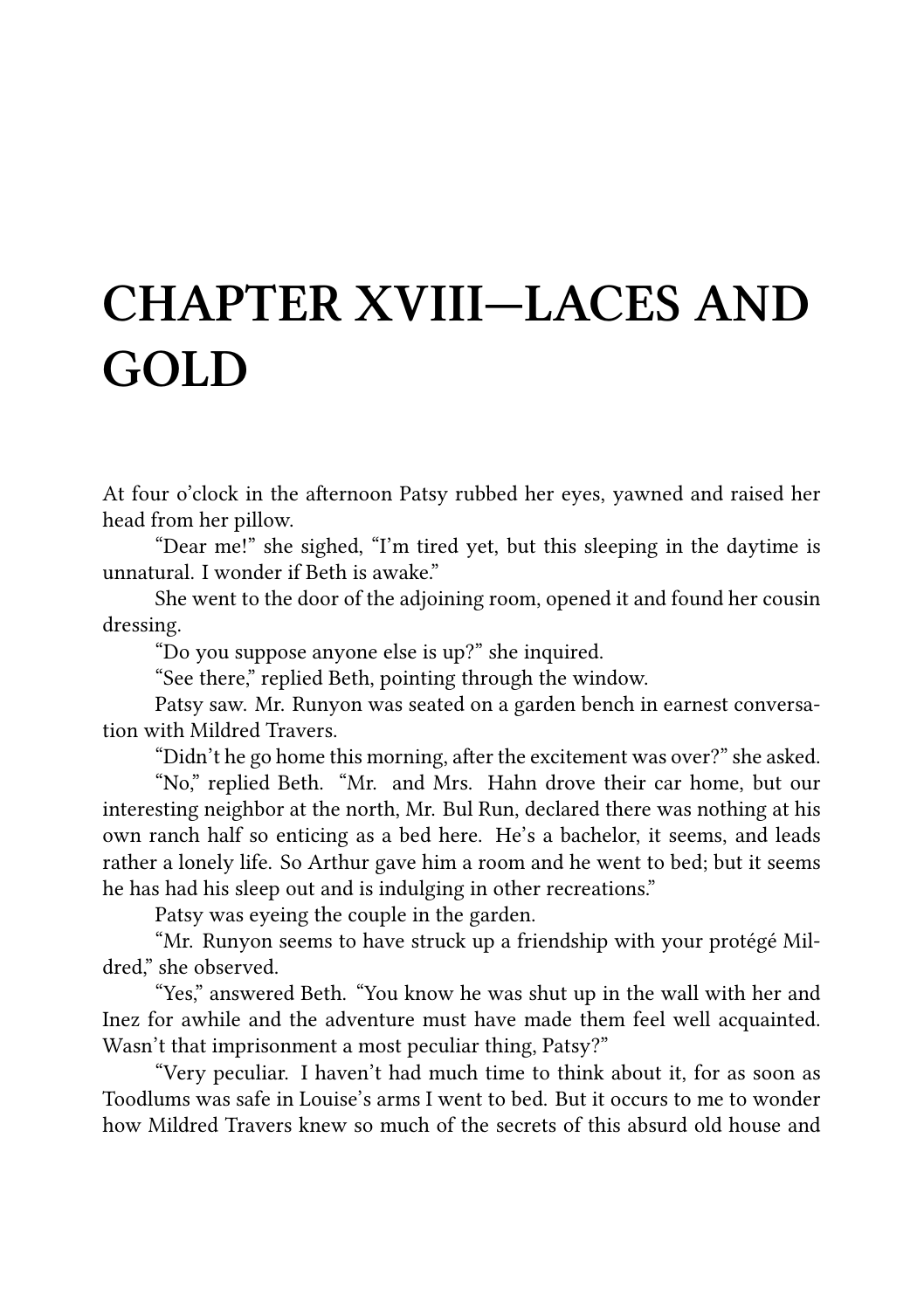why she ventured to explore the hidden rooms in our absence. Put that with the fact that she lived in these parts as a girl, and with her eagerness to come out here—don't you remember her fervent 'thank heaven'?—and it seems the whole mystery isn't unraveled yet; it's only getting more tangled."

Beth was thoughtful for a time.

"I am sure Mildred will have some explanation to make," she said presently. "Don't let us judge her just yet, Patsy. And I advise you to get dressed, for there's Louise wheeling the baby, and perhaps everyone else is downstairs but us."

"Louise and baby both slept all through that awful night," remarked Patsy, again yawning. "No wonder they're up and around and looking bright and happy." But she took her cousin's hint and dressed so rapidly that she descended the stairs only a few moments after Beth did.

Uncle John, the major and Arthur were in the court, smoking and sipping coffee. The events of the past night were still being earnestly discussed by them and much speculation was indulged in concerning the rooms in the hollow wall and the uses to which they had been put during the pioneer days when Cristoval constructed them, and even afterward when his son, the last owner, had occupied the premises.

"The entire ranch," said Arthur, "as well as this house, was sold by the executors appointed by the court, for it seems that Cristoval had no heirs in this country. The money was sent over to Spain and divided among a host of relations, the executors were discharged, and that ended the matter as far as the law is concerned. But I am sure the secret of the wall was at that time unknown to any, for otherwise the furniture in those narrow rooms, some of which is expensive and valuable on account of its unique carving, and the bins of wine and other truck, would have been sold with the other 'personal possessions.' I bought this place of a man who had purchased it at the executors' sale but never has lived in it. All the rooms were stripped bare, which goes to prove that the hidden recesses in the walls were unknown. Now, the question is, do I legally own the contents of that wall, or don't I?"

"I stepped into the rooms, this morning, with the others, but merely glanced around a bit," said Mr. Merrick. "I've an idea you may rightfully claim whatever is there. The value of such old, odd pieces is arbitrary and they wouldn't total enough at an auction sale to bother about. My idea, Arthur, is that you remove whatever you care to retain, stop up the rat holes, and then seal up the place forever"

"I suppose," remarked the major, "those hollow places in the wall were of real value in the days of wild Indians and murdering highwaymen. But, as John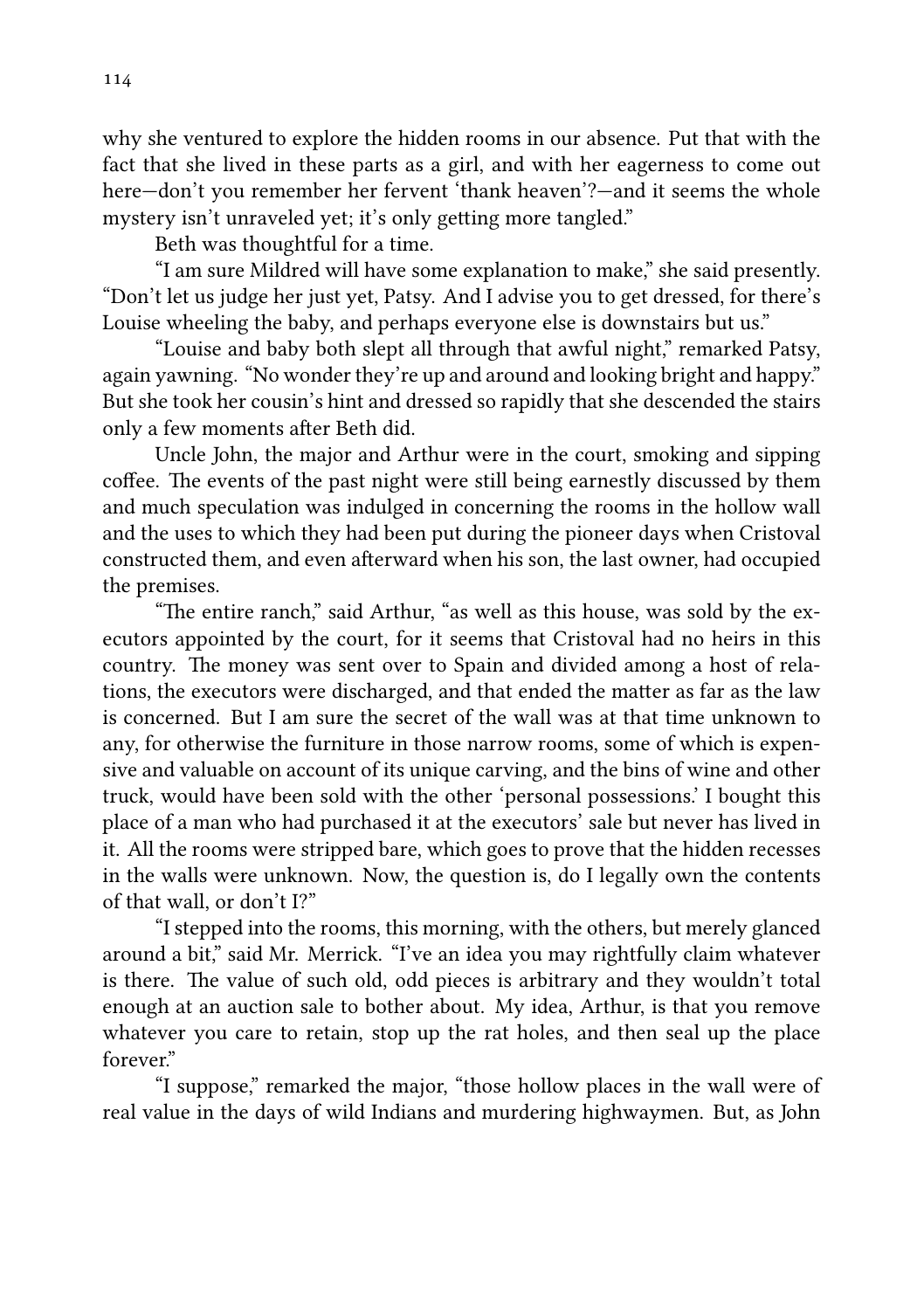Merrick says, they're of no use to anyone now, but rather a source of danger."

"Was that door left open?" asked Patsy.

"Yes; and I put a brace against it, so it couldn't close and shut us out," replied Arthur.

"That doesn't matter; Mildred knows the way in," said Beth. "The whole trouble was that Inez closed the door behind them and they couldn't manage to get out again."

Mr. Merrick sipped his coffee reflectively.

"That girl," said he, "ought to explain how she knows so much—and so little." "And what she was doing in the secret rooms," added the major.

"She'll do that," piped a high voice, and in sauntered Mr. Runyon and sat down to pour himself some coffee. "I've just left Miss—er—er—Travers, and she has decided to tell you all her whole story, frankly and without reservation, and then she wants to ask your advice."

"Whose advice?" demanded Arthur.

"Everybody's advice. She asked mine, a little while ago, and I told her to put it up to the crowd. The poor thing has had a sad history and there's a bit of romance and tragedy connected with it; but she has been quite blameless. I haven't known you people long, but I'll bank on your generosity and fairness, and that's what I told the poor girl."

"Where is she now?" asked Patsy.

"In the garden with Mrs. Weldon and Toodlums. They'll all be here presently."

The little group remained silent and thoughtful until Louise entered wheeling the baby in her cab and followed by Mildred Travers. The nurse's face was white and troubled but she had acquired a new attractiveness for the reason that her eyes had softened and were now pleading instead of defiant.

Inez came running from the nursery to take baby, but Louise would not let little Jane go. Although she had escaped much of the past night's misery, thanks to Dr. Knox's quieting powders, the young mother was still unnerved and liked to have the child where she could see it. So Inez sat on a bench and held Jane, who was the least concerned of anyone over her recent peril and fortunate escape.

The court was shady, cool and quiet. Those assembled eyed Mildred curiously and expectantly, so that she was really embarrassed at first. Beth, who felt in a measure responsible for this waif of a great city, because she had been instrumental in bringing her here, gently led Mildred to a beginning of her story by asking a few questions that afforded the girl an opening.

The entire party listened gravely to the recital, for only Inez, among those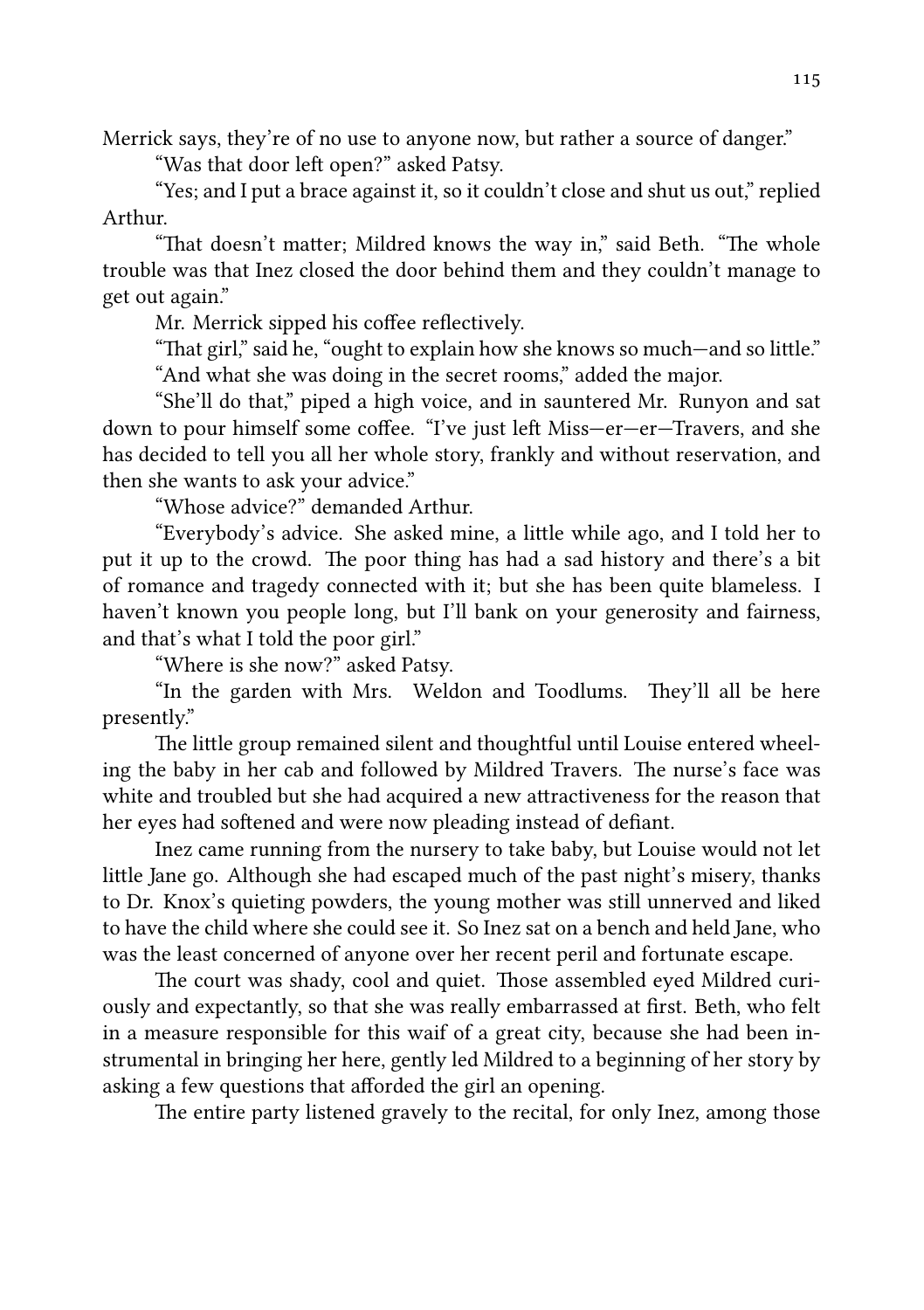present, had ever heard any part of the strange tale before.

Mildred told practically the same story she had related to the Mexican girl the night before, but went more into details and explained more fully her girlhood acquaintance with Señor Cristoval.

"He was an unusual man," said she; "aged and white-haired, as I remember him, and always dressed in white flannels, which threw his dark skin into sharp relief. He lived alone in the house, having but one man-servant to do all the work, cook his meals and cater to his slightest whim."

"Miguel Zaloa," said Inez in a low voice.

"Cristoval was not popular," said Mildred, "for he loved money so well that he was reputed to be a miser. It was this love of money, I think, that induced him to go into partnership with my father in his illegal smuggling enterprises. Cristoval furnished the money and when my father had slipped across the border with his bales of rare laces, they were hidden in the hollow wall until they could be forwarded to San Francisco and sold.

"And this brings me to a relation of my present interest in this house," she continued. "When we escaped from California a large lot of very valuable Mexican laces which belonged exclusively to my father was hidden in the wall. The sale of a former lot of smuggled goods had resulted in a large profit and Cristoval had received a bank draft for the amount, one half of which was due my father. When we last saw Cristoval at San Bernardino, before we left for New York, he promised my father to cash the draft and send him the proceeds. This he never did, although he advanced my father, at that time, a sum of money from other sources to pay our expenses until we could establish ourselves in the east.

"To avoid suspicion, my father always allowed Cristoval to bank the partnership money, drawing on the rich Spaniard from time to time for what he required. Father told me that altogether Cristoval owed him nine thousand dollars, besides the bale of laces, valued at ten thousand more. He wrote many times to demand this money, using a cipher they had arranged between them, but his letters were never answered. I know now that Cristoval died soon after we went to New York, so whoever got the letters, being unable to read the secret cipher, of course ignored them.

"Just as Leighton was being taken to prison, the last time I ever saw him, he told me to find some way to come here and get the money. He said that if Cristoval was dead, as he then suspected, the secret of the wall was still safe, for the old man had vowed never to disclose it. He thought I would find the laces still hidden in the wall, and perhaps the money."

"Did you look to see, while you were there?" asked Arthur Weldon.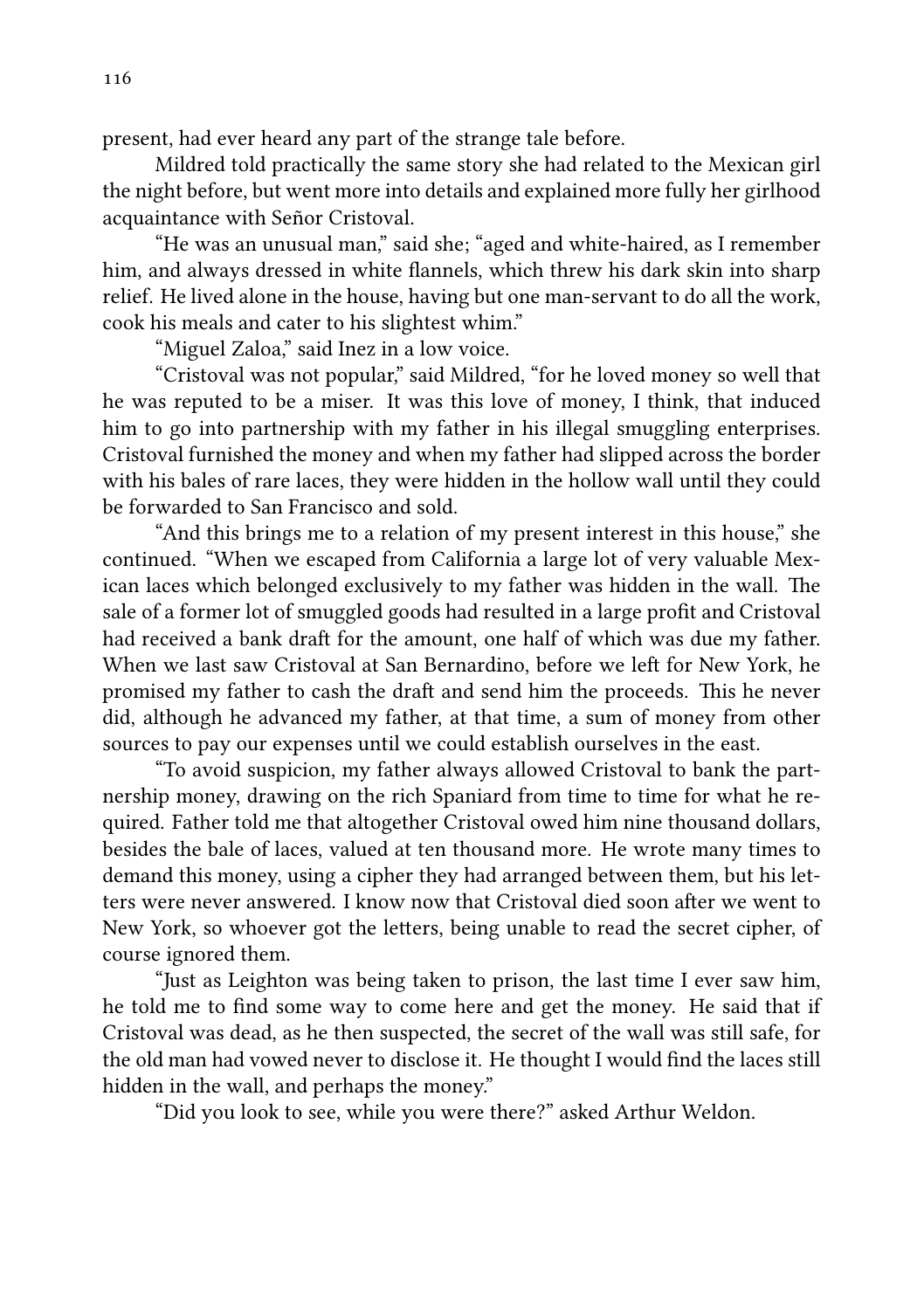"Yes. There is no evidence of any property that I could rightfully claim." It was a strange recital, and a fascinating one to those who heard it.

"Who would think," said Patsy, "that in this prosaic age we would get so close to a real story of smuggling, hidden treasure and secret recesses in walls? It smacks more of the romantic days of past centuries."

"We must not forget," replied Louise, "that of all our numerous states California has the most romantic history. It wasn't so long ago that the Spanish don flourished in this section and even yet it is more Spanish than American except in the big cities."

"As for smuggling," added Runyon, "that is going on to-day—as merrily as in the days of the famous Leighton, if on a smaller scale. I've some choice cigars over at my ranch that have never paid duty, and I've an order with the smuggler for more. So, after all, there's nothing very astonishing in Mildred Leighton's story."

"The wall we have practical evidence of," said Uncle John. "I suppose it will hold its secret rooms for many years to come, for these adobe dwellings are practically fire-proof and are built to defy time."

"But about Mildred's fortune," cried Patsy. "Don't you suppose it is hidden, after all, some place in the wall?"

"From what I have heard of Cristoval," said Arthur in a reflective tone, "he was not considered a dishonest man, but rather miserly and grasping."

"My father," explained Mildred, "trusted him fully until we went away and could get no answer to his letters. The old Spaniard was very fond of me, also, and he would hold me in his arms and say that one day I would be a rich lady, for my father and he were both making my fortune. I was very young, as you know, but I never forgot that statement."

"Suppose," suggested the major, "we make another and more thorough search of those secret rooms."

"We will do that," replied Arthur promptly. "It is too late to undertake the task to-night, but we will begin it right after breakfast to-morrow morning. Inez, I wish you would slip down to the quarters and ask Miguel to come and help us. Tell him to be here at nine o'clock."

The girl nodded, gave the baby to Mildred and stole quietly out of the court.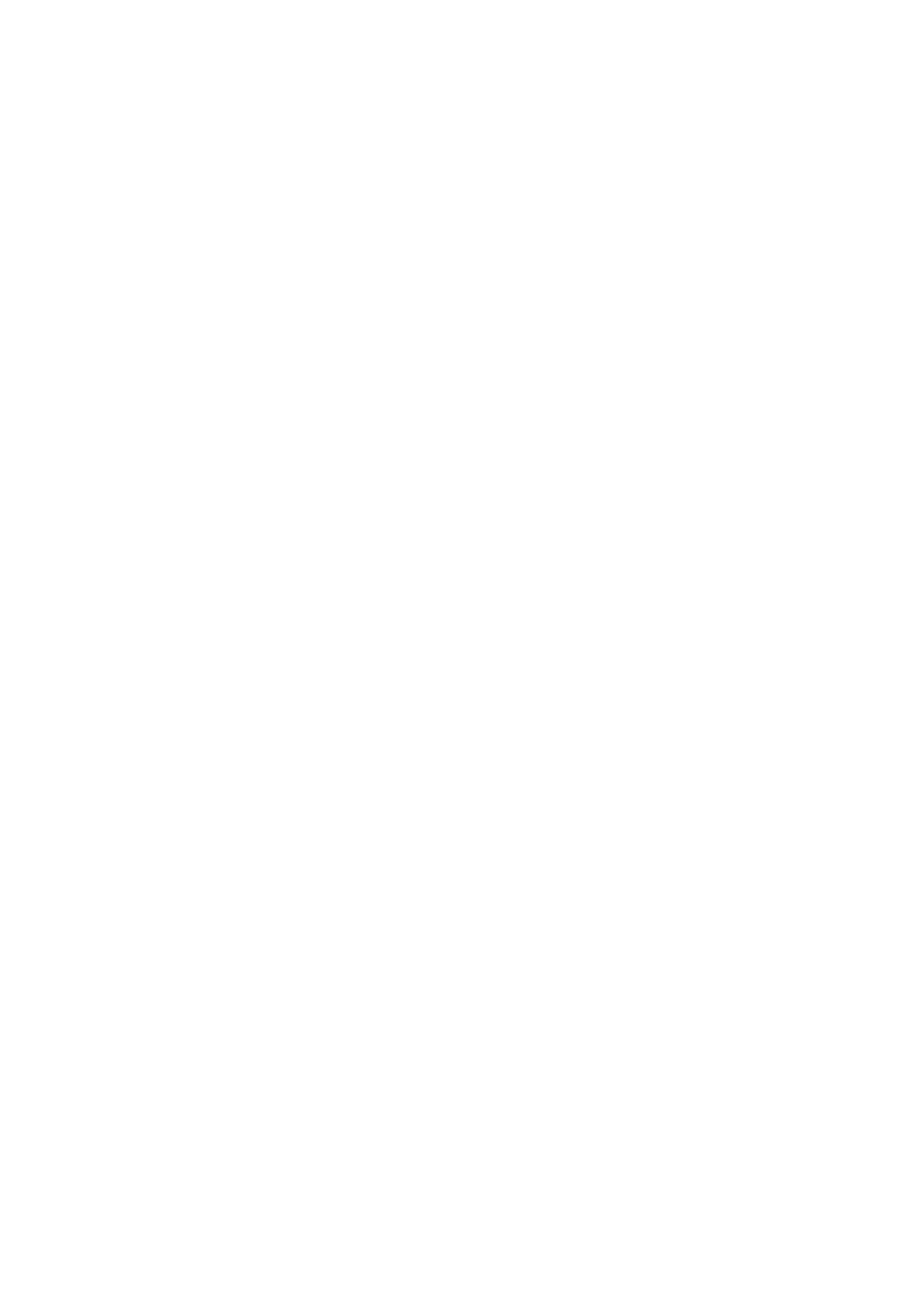#### **CHAPTER XIX—INEZ AND MIGUEL**

Inez found Miguel Zaloa smoking his cigarette among the orange trees. He was quite alone and looked at the girl in an expectant way as she approached.

"Oh, Miguel!" she cried. "I tell you a secret. Of course it is no secret any more, for now they all know it, up there at the house. Meeldred Travers, the girl from New York, is not Meeldred Travers. She is the child of Leighton the smuggler—she is Meeldred Leighton!"

The old ranchero stood as if turned to stone, but he bit his cigarette in two and it fell unnoticed upon the ground. While Inez regarded him with disappointment, because he had exhibited no emotion at hearing the wonderful news, Miguel turned his back and mechanically walked away through a row of trees. A dozen paces distant he halted and again stood motionless for the space of a full minute. Then he swung around and with slow, hesitating steps returned to Inez.

"You say—she—ees Meeldred Leighton?" he asked, as if he thought he had not heard aright.

"Of course. Don't you remember, Miguel? She say, when she used to come here, a little girl, with Leighton the great smuggler, you did know her. It was then you served Señor Cristoval, at the big house."

He nodded, his dark eyes fixed upon her face but displaying no expression.

"Leighton is dead," continued Inez, delighted to be able to gossip of all she had heard. "They put him in a prison an' he died. So Meeldred was ashame of her father's bad name an' call herself Travers. She is poor, an' that is why she come here as nurse, so she can find the money that belong to her."

Miguel suddenly seized her wrist in a powerful grip.

"What money?" he demanded.

"Don't; you hurt my arm! It is the money Señor Cristoval owed her father.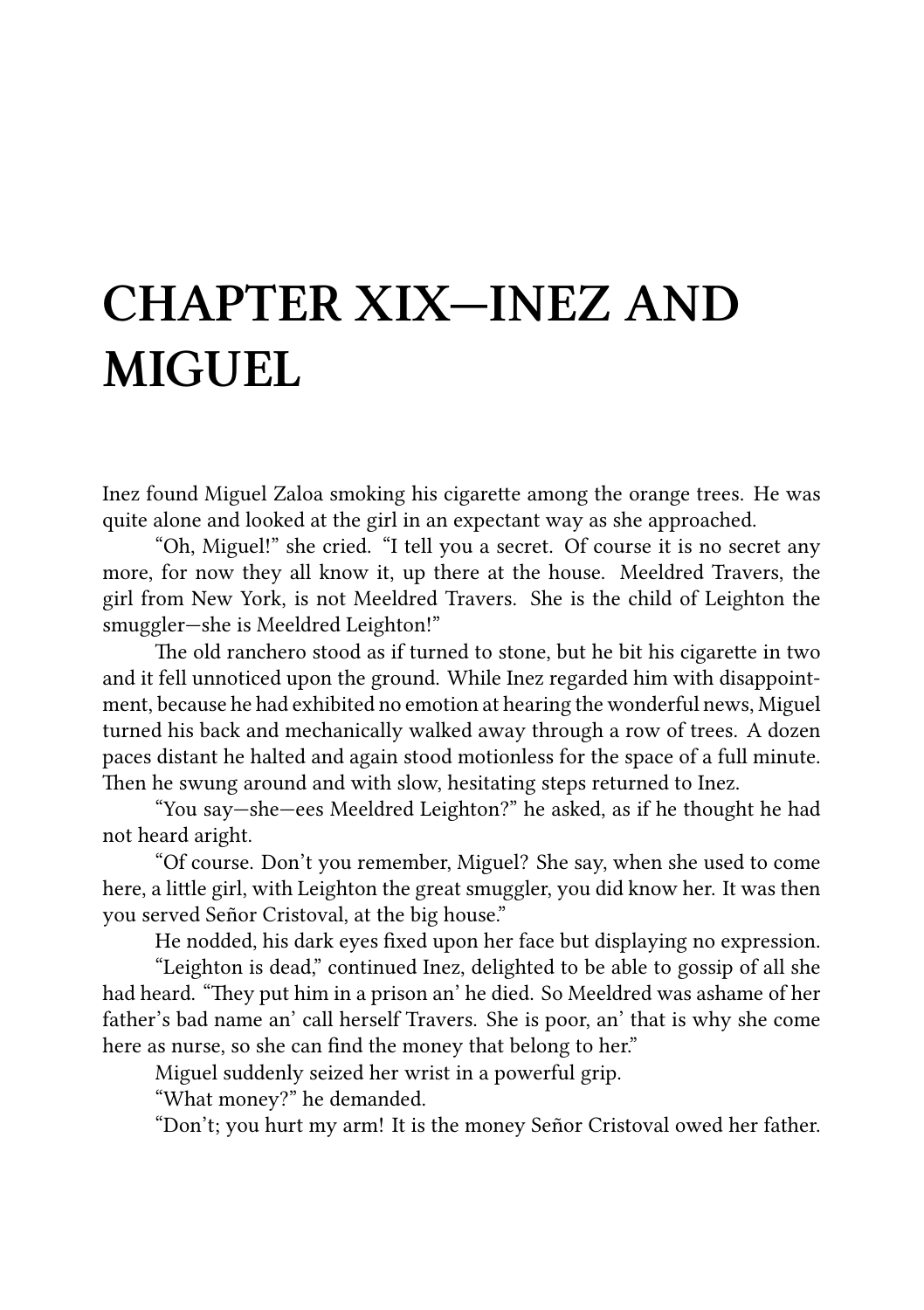Take your hand away, Miguel Zaloa!"

Slowly he released her.

"Where will she find thees money?" he asked.

"She does not know. Perhaps it is not here at all. But there was a great heap of laces, worth much money, which Señor Cristoval hid in the wall to keep for Leighton."

Miguel laughed. He seemed suddenly to have regained his equanimity. He began rolling another cigarette.

"They will be old, by now, thees lace," said he.

"A lace is better when it is old," asserted the girl.

The man paused, looked at the half-made cigarette and tossed it away. Then he glanced around to see if they were observed and taking Inez' arm—gently, this time—he led her away from the path and into a thicket of orange trees.

"Thees Meeldred," he said in soft tones, "you hate."

"No, no! I do not hate her now. I love Meeldred."

"So!" he said, drawing in his breath and regarding the girl with surprise. "You tell me once she is witch-woman."

"I am wrong," declared Inez earnestly. "She is good. She have been poor an' friendless, all because of her father, the noble smuggler Leighton. But see, Miguel; I have been all night shut up in the wall with her. We talk, an' I learn to know her better. I do not hate Meeldred any more-I love her!"

"Sit down," said the old man, pointing to a hillock beside a tree. Inez obeyed, and he squatted on the ground facing her and coolly rolled another cigarette. "Tell me more about thees girl—Leighton's girl," he said.

Inez related Mildred's story as well as she was able, exaggerating such romantic details as appealed to her fancy, but showing unbounded sympathy for her new friend. The aged ranchero listened intently, nodding his white head now and then to show his interest. When the girl had finished he smoked for a time in silence.

"What Meeldred do now?" he inquired.

"They will hunt in the wall, to-morrow, to find the lace," she replied. "Meest Weldon say for you to come to the house at nine o'clock, in morning, to help them."

"Meest Weld say that?"

"Yes. But we have search already—Meeldred an' me—an' Meest Bul-Run have search, an' no lace is there. I am sure of that. I am sure no money is there, too. So Meeldred mus' stay as nurse all her life an' help me take care of Mees Jane."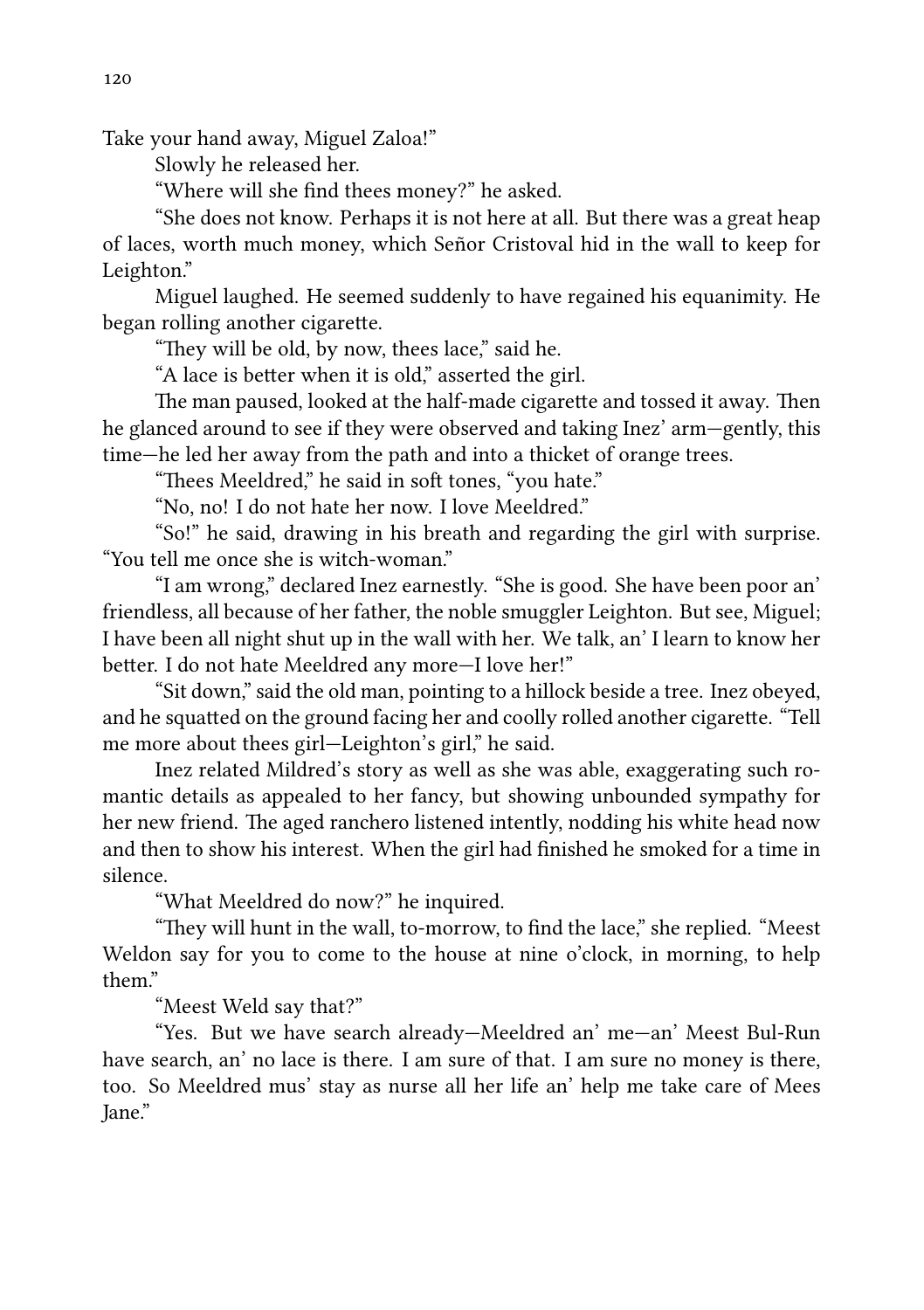Miguel pondered this.

"B'm'by Mees Jane grow up," said he. "What can Leighton's daughter do then?"

"How can I tell that?" answered Inez, shaking her head. "Always poor people mus' work, Miguel. Is it not so?"

"Rich people mus' work, too," continued the Mexican girl dreamily, as she embraced her drawn-up legs and rested her chin upon her knees. "Was old Señor Cristoval more happy than we, with all the money he loved? No! Meest Weldon works; Meest Hahn works; even Meest Bul-Run works—sometime. If one does not work, one is not happy, Miguel; an' if one mus' work, money makes not any difference. So, when Meeldred find she is still poor, an' has no money an' no laces, like she hope for, she will work jus' the same as ever, an' be happy."

"I, too, work," remarked the old man. "I have always work."

"If you had much money, Miguel, you would still work."

" $Y_{\text{ex}}$ "

"You would not care for money; not you. It would not do you any good. It would not change your life."

" $N_0$ "

Again they sat in silence, as if reflecting on this primitive philosophy. Finally Inez said:

"You remember Leighton, Miguel?"

"Yes. He was good man. He make much money for Señor Cristoval an' for heemself. Sometime I see them count gold—ten pieces to Señor Cristoval, ten pieces to Leighton-to divide even. Then Leighton will throw me a gold-piece an' say: 'That for you, Miguel, because you are faithful an' true.'"

"An' Señor Cristoval, did he throw the gold-piece to you, also?" " $N_0$ "

"What did you do with the gold Leighton give you, Miguel?"

The old man shrugged his shoulders. "Tobacco. Some wine. A game of card."

"An' were you faithful an' true, as Leighton say?"

He looked at her long and steadily.

"What you theenk about that, Inez?"

"When people talk about Miguel Zaloa, they always say he is good man. I hear Meest Weldon say: 'Miguel is honest. I would trust Miguel with all I have.'"

"Meest Weld say that?"

" $Y_{\text{ex}}$ "

"Well?"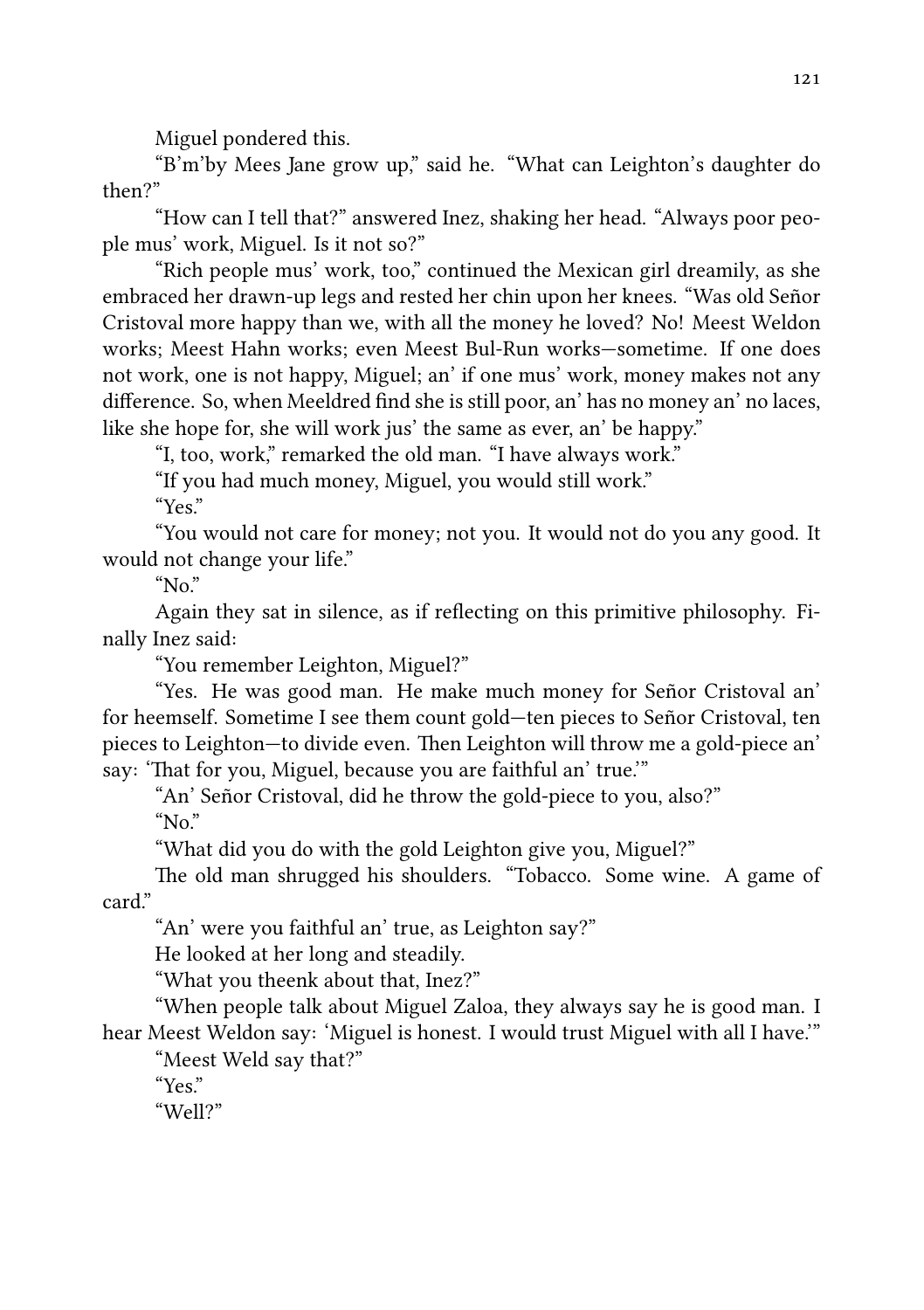"I think you are sometime honest, sometime not; like I am myself," replied the girl.

The old man rose and led the way back to the path.

"To be always honest is to be sometime foolish," he muttered on the way. "Tell Meest Weld I will be there, like he say, at nine o'clock."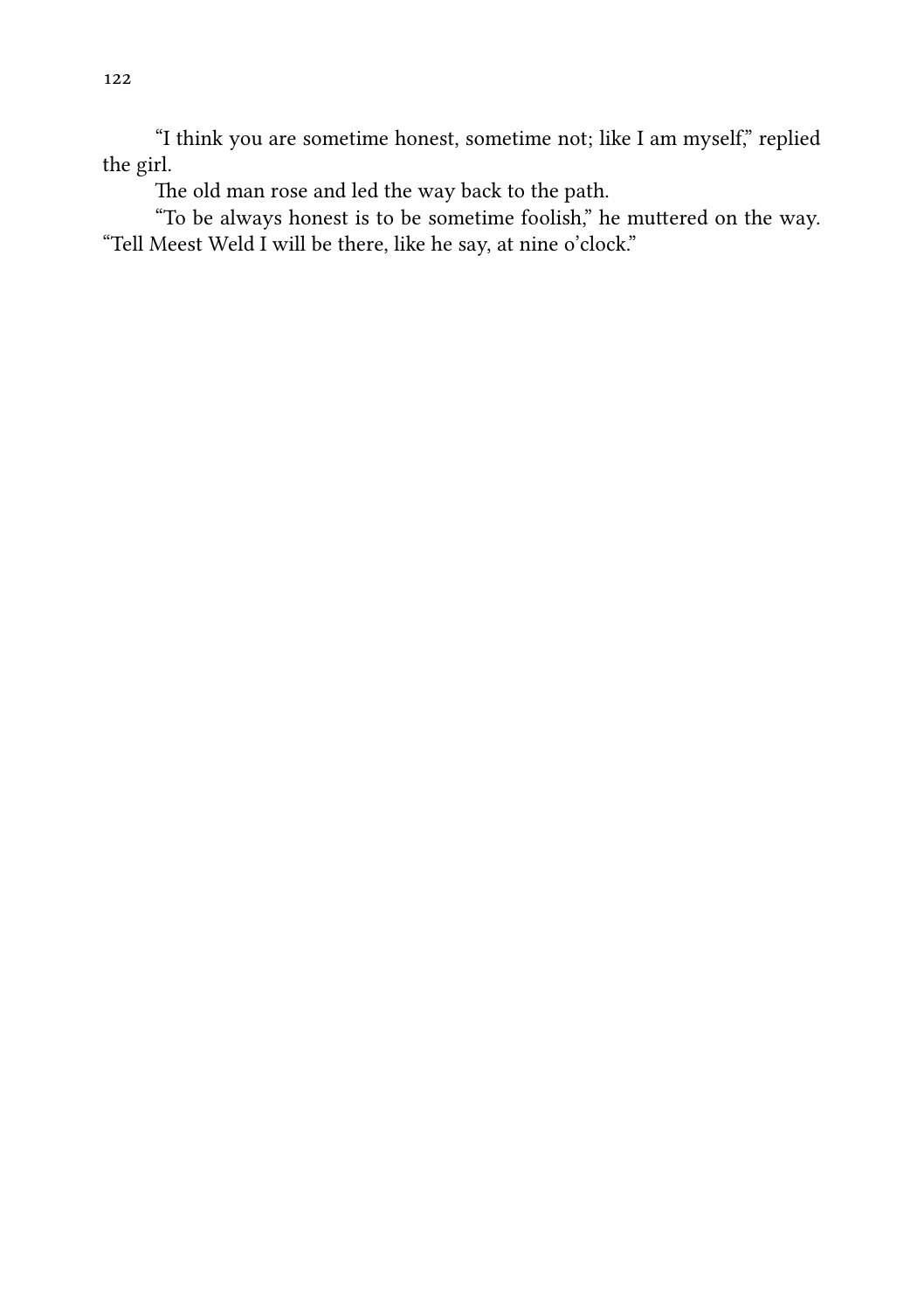# **CHAPTER XX—MR. RUNYON'S DISCOVERY**

Sing Fing excelled himself at the dinner that evening, which was a merry meal because all dangers and worries seemed to belong to the past. Also it was, as Uncle John feelingly remarked, "the first square meal they had enjoyed since the one at Castro's restaurant." Of course Runyon stayed, because he was to help search the wall the next day, and as the telephone had been repaired Louise called up Rudolph and Helen Hahn and begged them to drive over and help them celebrate at the festive board.

So the Hahns came—although they returned home again in the late evening—and it was really a joyous and happy occasion. Inez brought in the baby, which crowed jubilantly and submitted to so many kisses that Patsy declared she was afraid they would wear the skin off Toodlum's chubby cheeks unless they desisted.

Mildred had gone to her room immediately after her confession in the court and Louise had respected her desire for privacy and had ordered her dinner sent in to her.

As they all sat in the library, after dining, in a cosy circle around the grate fire, they conversed seriously on Mildred Leighton and canvassed her past history and future prospects.

"I cannot see," said Beth, always the nurse's champion, "that we are called upon to condemn poor Mildred because her father was a criminal."

"Of course not," agreed Patsy, "the poor child wasn't to blame."

"These criminal tendencies," remarked the major gravely, "are sometimes hereditary."

"Oh, but that's nonsense!" declared Uncle John. "We can't imagine Mildred's becoming a smuggler-or smuggleress, or whatever you call it. That hard,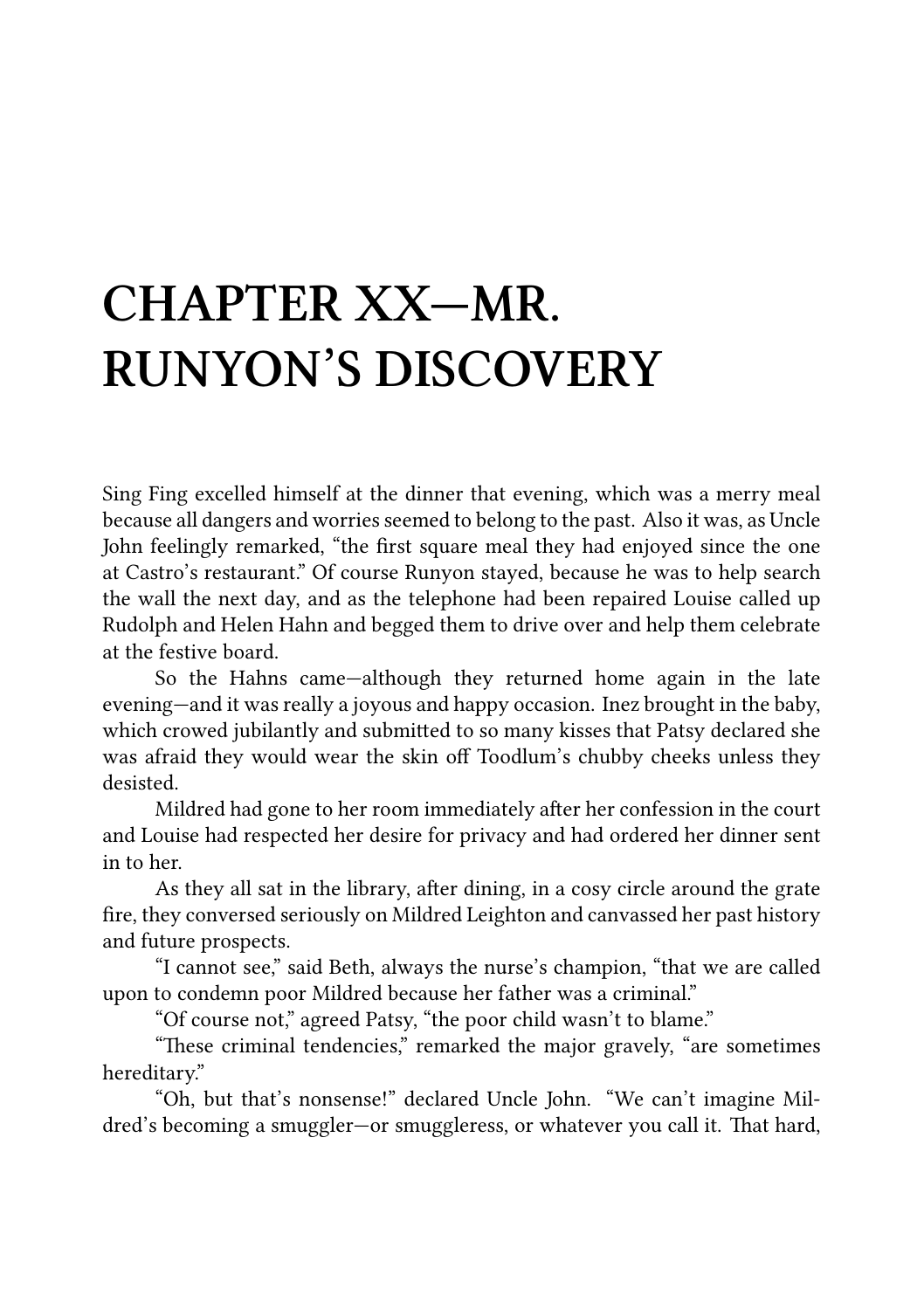cold look in her eyes, which we all so thoughtlessly condemned, was merely an indication of suffering, of hurt pride and shame for the disgrace that had been thrust upon her. I liked the girl better to-day, as with blazing cheeks she told of all her grief and struggles, than ever before since I knew her."

"The expression of the eye," said Arthur, "is usually considered an infallible indication of character."

"That's a foolish prejudice," asserted Patsy, whose own frank and brilliant eyes were her chief attraction.

"I do not think so, dear," objected Louise. "The eyes may not truly indicate character, but they surely indicate one's state of mind. We did not read the hard look in Mildred's eyes correctly, I admit, but it showed her to be on guard against the world's criticism, resentful of her hard fate and hopeless in her longing for a respectable social position. She realized that were her story known she would meet with sneers and jeers on every side, and therefore she proudly held herself  $alof$ "

"But now," said Patsy, "circumstances have changed Mildred's viewpoint. She found that our knowledge of her story only brought her sympathy and consideration, and when she left us I noticed that her eyes were soft and grateful and full of tears."

Big Runyon had listened to this conversation rather uneasily and with evident disapproval. Now he said, in as positive a tone as his unfortunate voice would permit:

"That girl's a corker, and I'm proud of her. In the first place, my mother is a shrewd judge of character. You can't fool her about a person's worth; just see how accurately she judged *my* character! When the dear old lady—whose only fault is being so close-fisted—picked up Mildred Leighton and defended her, that act vouched for the girl's worth beyond dispute. Mrs. Runyon—bless her stingy old heart!—never makes a mistake. Just think of it: she actually spent money in giving Mildred an education as a trained nurse. To my mind that settled the girl's character for all time. Now, I don't care a continental whether she finds any smuggled laces or not; she needs a friend, and now that she is away from my mother's care *I'm* going to be that friend."

"Oh, Bul!" cried Louise with lively interest, "are you in love?"

"Me? At my age? Cer-tain-ly not!"

"How old are you?"

"Thirty."

"Old enough to know better," said Uncle John.

"Old enough to need a wife to care for him," suggested Helen Hahn.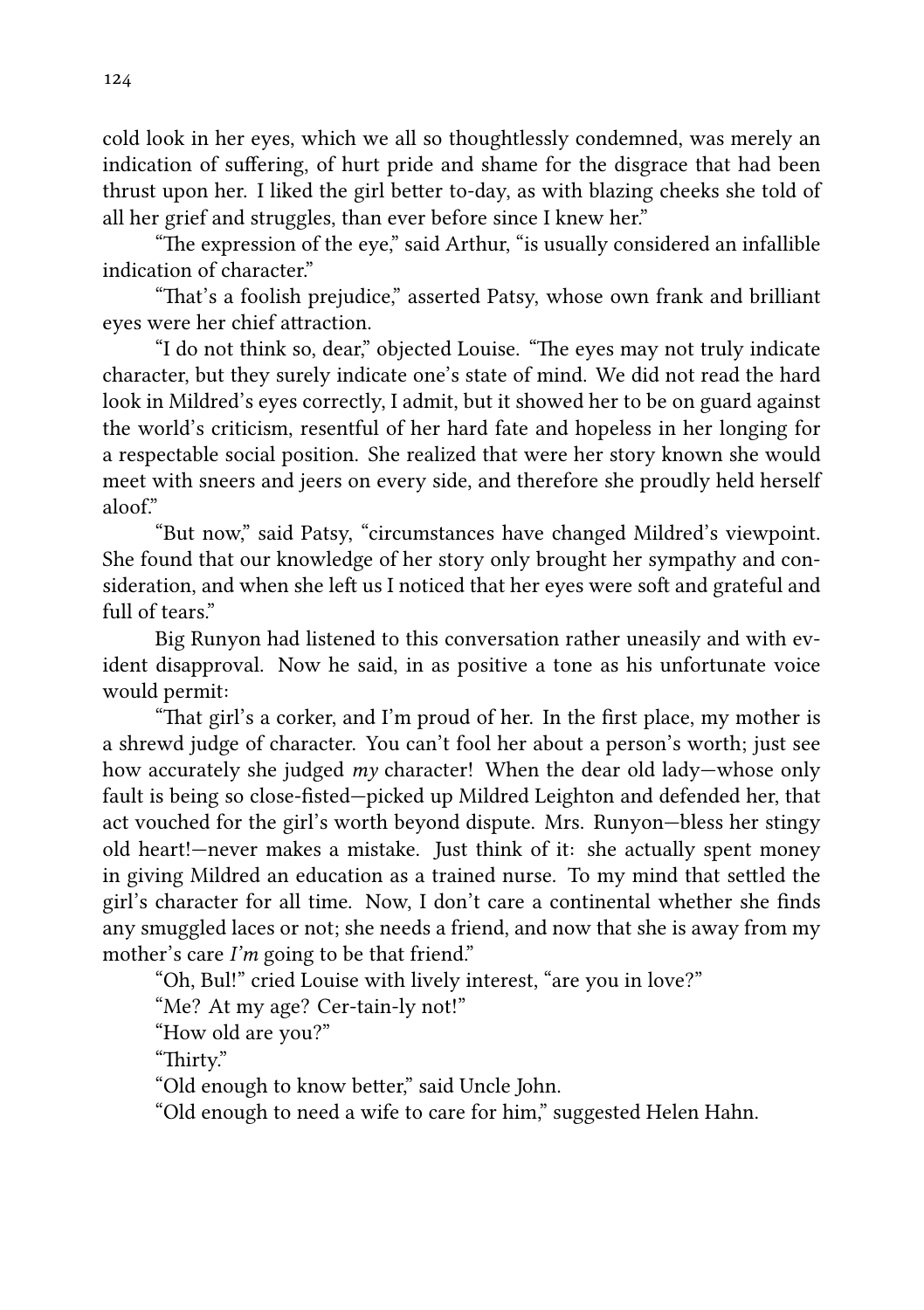"Honest Injun, Run; aren't you a little soft on Mildred?" asked Rudolph.

"Well, perhaps a little; but it's nothing like that currant-jelly, chocolate bonbon, glucose-like feeling which I've observed is the outward demonstration of  $\log e$ "

"Oh, well; marry the girl and be done with it, then," laughed Arthur.

"And rob me of my nurse?" protested Louise.

"Runyon needs a nurse as much as Jane. In fact, he's a much bigger baby." Mr. Runyon accepted all this jollying with calm indifference.

"The days of chivalry are over," he sighed. "If a fellow tries to protect a maiden in distress, they think he wants to marry her."

"Don't you?" asked Patsy, in a sympathetic tone.

"Why, I hadn't thought of it before; but it wouldn't be a half-bad idea," he confessed. "Ranch life is a bit lonely without women around to bother one."

"You are all talking foolishly," observed Beth, who was not romantic. "Mildred might object to washing Mr. Runyon's dishes."

"Why, yes; I believe she would," said Mr. Runyon. "I'm sure she disapproves of my character; that's why I respect her judgment, so highly. She didn't seem at all interested in those various mortgages, when I mentioned them; and what else have I to offer a wife?"

Even the cosy library could not hold them very late, for none had been fully restored by the sleep obtained during the day. Bed seemed more alluring than a grate fire and when the Hahns went home the party broke up, to meet again at an eight o'clock breakfast.

As soon as the meal was over Arthur Weldon announced that the first business of the day would be an examination of the secret rooms in the wall of the old East Wing.

"And this must be a thorough and final inspection of the place," he added. "We must satisfy ourselves and Mildred Travers, without the shadow of a doubt, that we have inventoried every blessed thing in those rooms—even to the rats and beetles."

"That's right," approved Mr. Merrick. "Let us do the job once and for all. We've plenty of time at our disposal and there are enough of us with sharp eyes to ferret out every mystery of the place. In Mildred's interest we must be thorough."

In the court they found old Miguel, sitting motionless and patient. He was carefully dressed in his best clothes and wore a red necktie, "just as if," said Patsy, "he was going to a party instead of delving in dusty places."

e ranchero arose and made his master and mistress one of his best bows. Then he waited silently for instructions.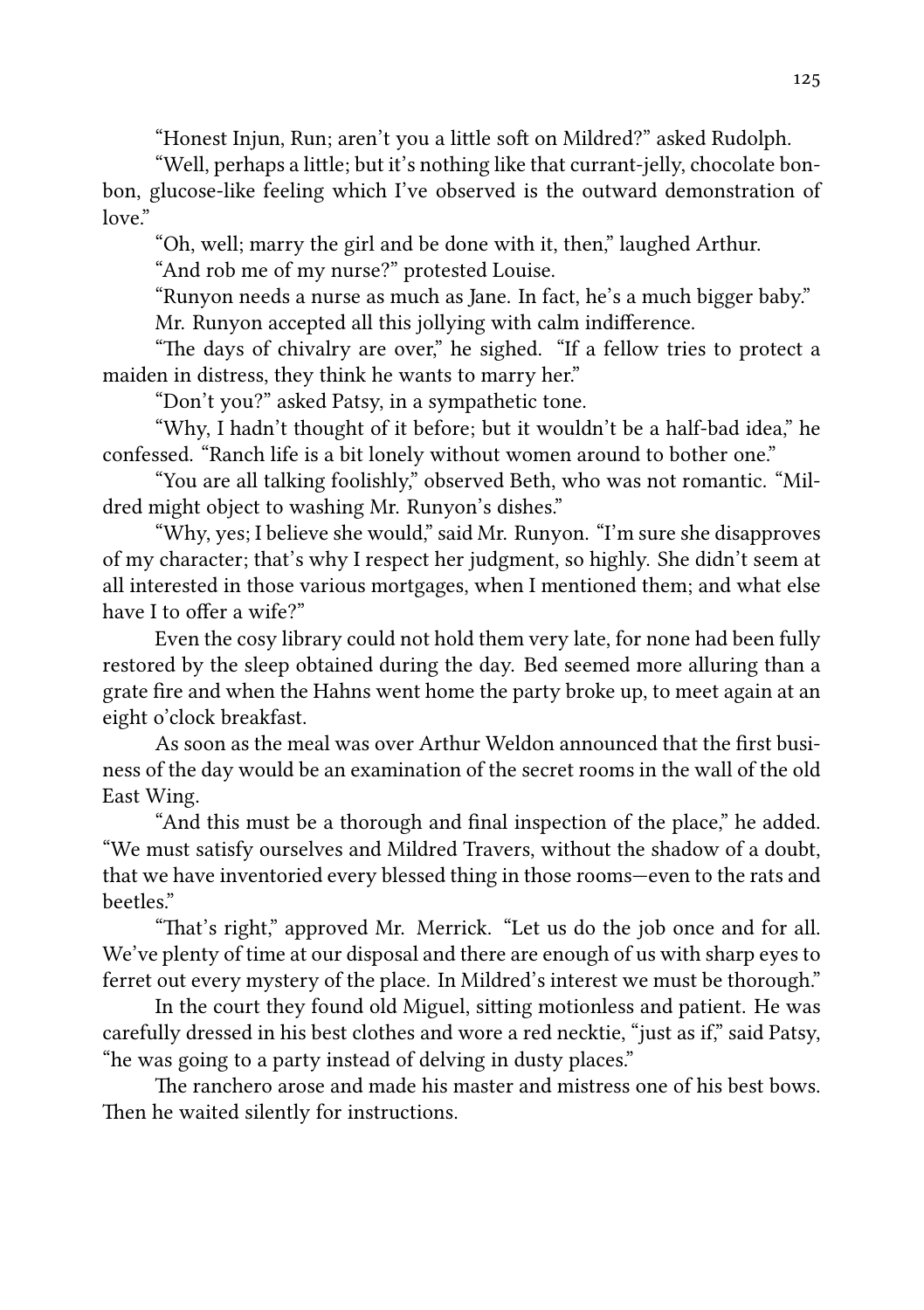Beth went to Mildred's room and brought the girl to join the searchers, for this undertaking had been planned on her account. Her face wore an anxious look, for although she was not very hopeful of results it was the last chance of her securing any of her father's personal possessions. Otherwise she greeted the party with modesty and with gentle dignity and had never seemed to them more womanly or agreeable.

Together they left the court and proceeded to the nursery. There were no laggards and everyone except the servants was determined to have a part in the fascinating investigation.

Mildred explained to them the manner in which she had first entered the wall, putting in action the secret method taught her as a girl by Cristoval and demonstrating the mechanism before their very eyes. They entered the lower chamber, one by one, and this time the adobe door was not closed behind them, although the light of broad day now flooded the place through the opening discovered by Runyon. This opening led into the garden and was half choked with rose vines. The series of swinging blocks had been propped back against the outer wall to insure a ready exit in case of accident.

And now they eagerly set to work to pry into every crack and corner of the place. The main idea was to find some secret cavity or cupboard in the wall which might contain the missing laces or other valuables. With this in view they had brought levers and pries and all sorts of tools that might be of service.

The girls were mainly useful in taking up and turning the matting, now somewhat decayed by age, and investigating those nooks and shelves already discovered. But they found little more than Mildred had done during her first exploration, and the men who were testing the wall met with no encouragement at all. Aside from the two cleverly constructed openings—one into the nursery and one into the garden—the blocks which composed the wall seemed every one solid and immovable and resisted every attempt to wrest them from their places.

After more than two hours of industry, during which every man believed he had examined every block, they were forced to abandon the lower chamber and ascend the steep stairs to the upper one.

"This," said Arthur, looking around him, "seems far more promising. Let us give the floor our first attention, for it is not over the lower room but to one side of it. It strikes me that the builder would be quite likely to make a secret pocket in the floor."

Following this advice they attacked the blocks of the floor with pry and crowbar, but found nothing to reward them. Old Miguel worked steadily and did whatever he was told, but displayed no particle of enthusiasm, or even of interest.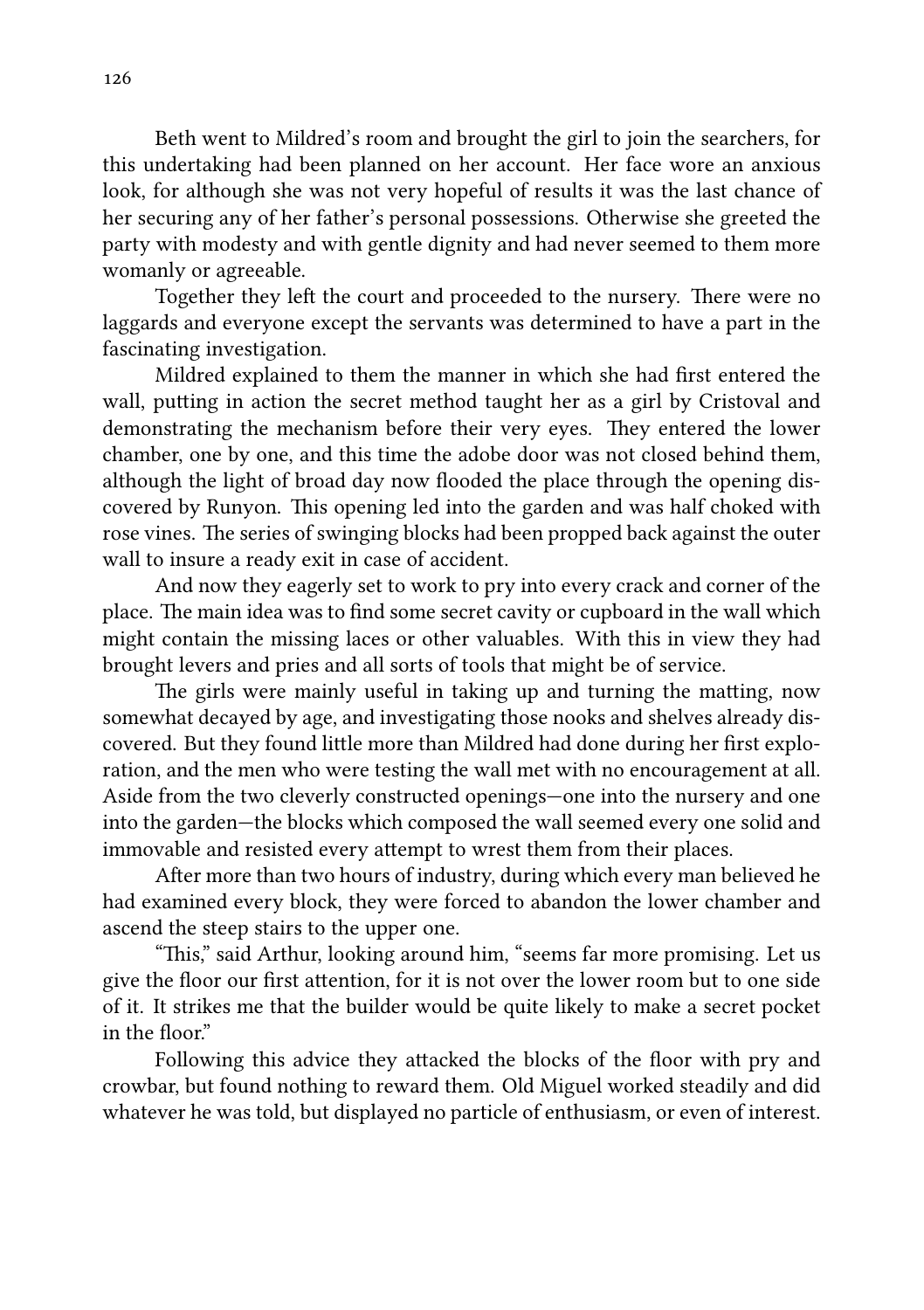After the floor, the walls were examined, one by one, from floor to ceiling. The panel on the inner wall, which had baffled both Mildred and Runyon on that eventful night of their imprisonment, suddenly disclosed its secret when accidentally pressed on opposite corners at the same time. It slipped down and discovered a similar panel beyond it, which was operated by a spring placed in plain sight. Releasing this, they found they were looking into the vacant second story room which they had once before unsuccessfully searched.

So this was one way from the house into the upper chamber of the wall. Of course there was another way—that through which Runyon had been so abruptly precipitated. In order to find this the more readily, they sent the big rancher into the blue room and asked him to take the same position in the window he had on the night of his disappearance. This he did, pushing against the planking that boxed the window, with both elbows and with his back and shoulders, but without result. Finally, in his attempts, he inadvertently struck the opposite panel with his heel, and the response was startling. The panel, at his back, being released, fell backward without warning and for the second time Runyon tumbled unawares into the chamber of the wall. As soon as his body had fallen through, the panel slammed into place again, urged by a very powerful steel spring, but the major, who had been in the blue room to watch Runyon, had caught the trick and the mystery was solved.

As for Mr. Runyon, he again fell upon the bed and rebounded, knocking over both Mr. Merrick and Miguel as he alighted in the narrow chamber, but fortunately not injuring either of them.

A little dazed by his second precipitation, the big rancher stared a moment and then slapped his thigh a mighty stroke.

"I have it—I have it!" he cried.

"It occurs to me," said Uncle John, a little resentfully, "that you deserve all you've got, and more. It's a wonder you didn't break your neck."

"What have you, Run?" asked Arthur.

"I've found the laces."

"What?—where?" they exclaimed.

"In the blue room, or on the way down?" added Beth sarcastically.

"After I got down," he answered. "What fools we have all been!"

"Will you kindly explain, Mr. Runyon?" asked Mildred, very earnestly.

"I will. It's simple enough. Just look at that bed."

"The bed!" And now every eve was turned upon the couch.

"Of course," said Runyon. "There's something more than a mere mattress and springs. I've tumbled onto the thing twice, and I ought to know."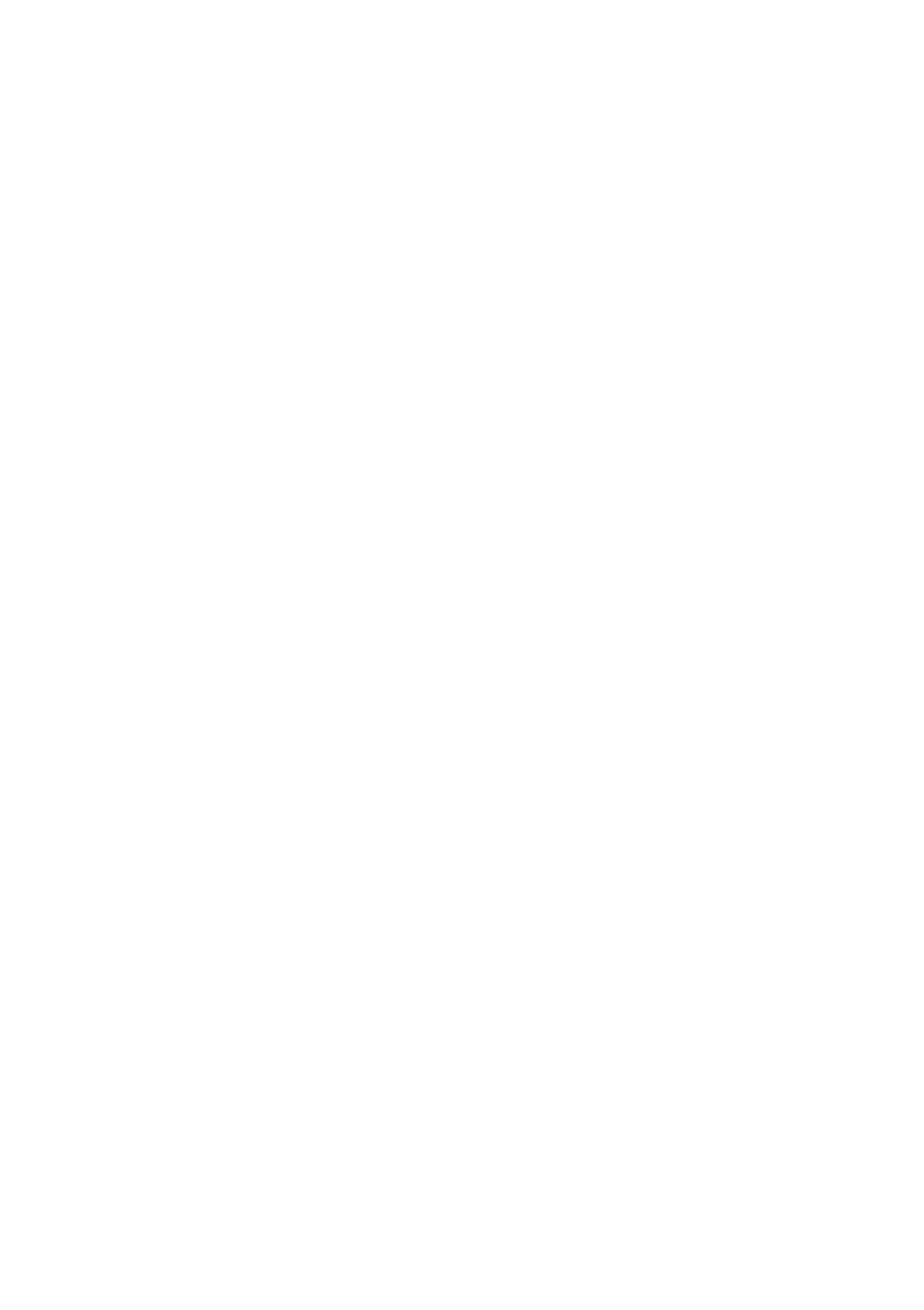### **CHAPTER XXI—A FORTUNE IN TATTERS**

Already Arthur was pulling off the bedding and piling it upon the floor. They stood back of him in an excited group, every head craned forward to watch his movements.

Off came the pillows—blankets—sheets—finally the mattress. This last, a thin cotton affair, left a trail of fuzzy, lint-like debris behind it and disclosed on removal a canvas cover that had been spread underneath. The canvas, which was about on a level with the boxed-in bed frame, was as full of holes as a Swiss cheese and especially toward the center the weave had become disintegrated and given away to a dusty pulp.

"Rats!" exclaimed Uncle John, whose head was thrust between the shoulders of the major and Runyon.

As if his cry had been a summons, out sprang a huge gray rodent and the girls pushed back with loud screams as the dreaded beast struck the floor and scurried away down the passage. Another and another followed it, and now Louise, Patsy, Beth, Mildred and Inez were all dancing on top the seats, wrapping their skirts about their ankles and whooping like a tribe of Indians.

Amid this wild hullabaloo, which struck terror to the hearts of the brave men assembled, because at the instant they were too bewildered to realize what caused it, some six or eight monstrous rats leaped from the tattered canvas which covered the bed and vanished down the stairs.

Arthur put his hand down to raise the canvas and jumped back as he unearthed a nest of smaller vermin, squirming here and there in blind endeavors to escape their disturbers. Runyon brought a deep brass bowl from a shelf and dumped the small rats into it, standing by to capture others as they appeared.

Gradually Weldon drew back the cover and as he did so the truth of Run-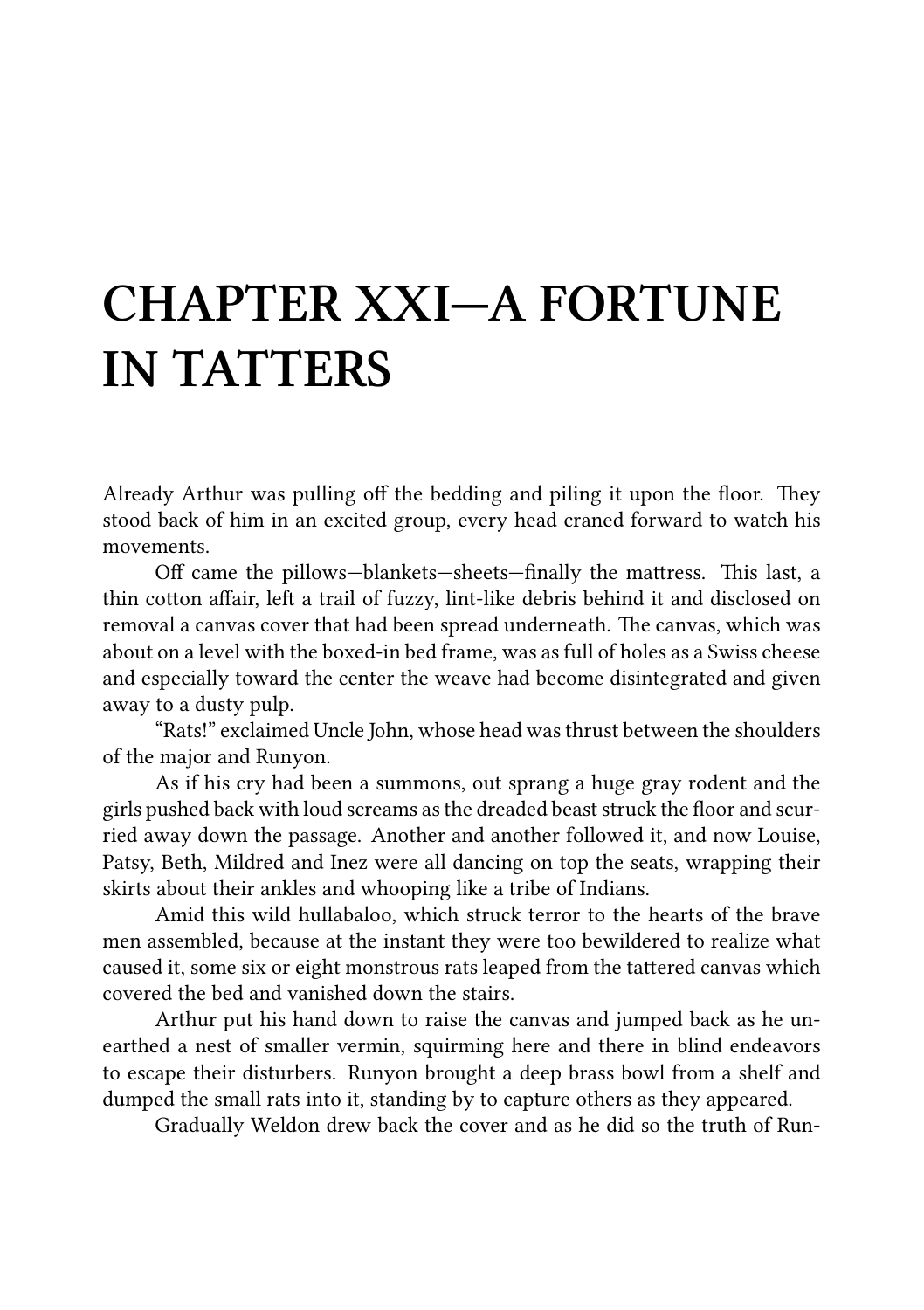yon's prophecy was apparent. The entire space boxed in by the carved bed-frame, from the floor to its upper edge, was packed solidly with valuable laces. That is, it had once been solidly packed, but now the rats had eaten tunnels and nests and boulevards through the costly laces in every direction. It was a scene of absolute ruin. However precious this collection might once have been, in its present state it was not worth a copper cent.

The party gazed upon the sight with mingled awe and astonishment. Regret for the destruction of the beautiful fabrics at first rendered them oblivious to the fact that the inheritance of Mildred Leighton was at last recovered—only to be proved worthless.

Arthur dragged out a few scraps and spread them upon the floor, thereby exhibiting portions of the beautiful patterns of the various pieces. Then, hoping to find some that had escaped the ruthless teeth of the rats, he and Runyon began pulling at the heap and working downward toward the floor. Just a few small pieces were found intact, but these were of slight value. Practically the entire lot was irretrievably ruined.

Scarcely a word was spoken as the investigation proceeded. Beth had clasped one of Mildred's hands and Patsy the other, but neither dared look in the poor girl's face, for they dreaded the poignant disappointment sure to reign there.

But after the first shock, Mildred bore up bravely. She had not expected, in the beginning, any tangible result; still it was very bitter to find her long sought fortune and realize that it amounted to nothing.

They sat around upon the benches, or leaning against the wall, and stared at the ruined laces with various emotions, the keenest being regret for the loss of so much beautiful handwork and sympathy for Mildred Leighton.

Suddenly Runyon broke the silence.

"This discovery is too thundering bad for mere words," he said with feeling; "but Miss Travers—Mildred—must know we're all as sorry as she is. She was right about the laces, but the laces are all wrong. This sad exhibit reminds me of my own perverse mortgages, and my mortgages remind me of something else. Mildred," he added, turning to the girl in a dogged and rather shamefaced way, "I'm going to hold a private conversation with you right here before our good friends, for I know every one of them will back me up. Eh?" he questioned, glancing around the group.

There were some smiles, but many nods. As if encouraged, Runyon proceeded:

"This settles the question of your fortune. It's gone—vanished into scraps.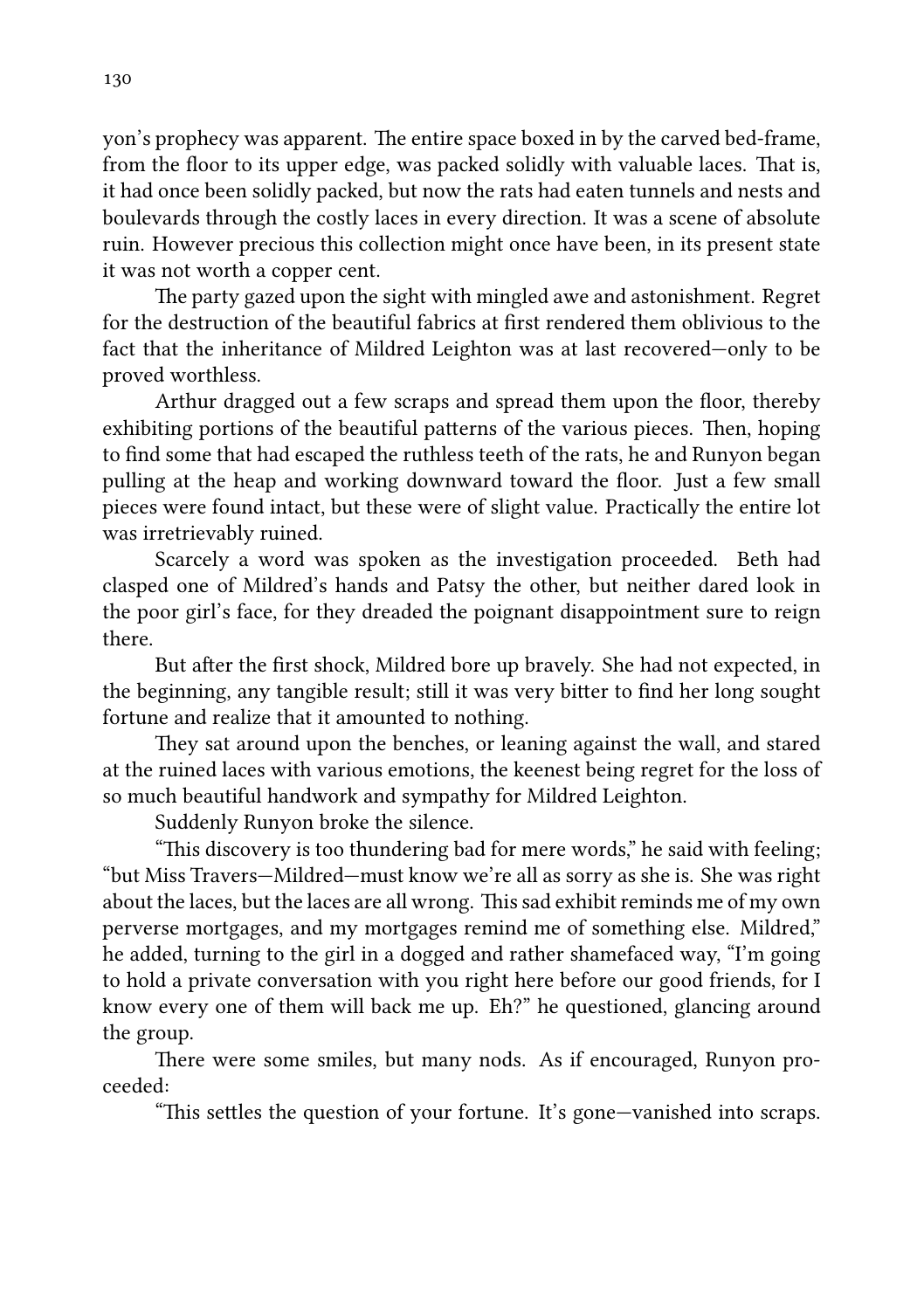You're a poor girl, now, with no glittering prospects, so what I'm going to say won't seem quite so selfish as it would otherwise. In fact, had these laces been perfect, they would have rendered me dumb. As it is, here stand two impecunious ones—you and I. Between us we haven't much more than enough to fry a fish, in solid cash, but among my encumbrances are a delightful little bungalow, nicely furnished, and a lot of lemon trees that can be coaxed to buy us groceries and ordinary comforts. I'm a lonely fellow, Mildred, and I need a companion. Will you marry me, and look after that bungalow?"

This extraordinary proposal was heard in breathless silence. The men were astounded, the girls delighted. Every eye turned curiously upon Mildred Travers, who regarded the big rancher with frank wonder, a wan smile upon her pallid features.

"You do not say you love me," she suggested, striving through mild banter to cover her confusion.

"Well, isn't that implied?" he answered. "No one would propose to a girl he didn't love, would he?"

"You have only known me two days."

"Two days and seven hours. But mother endorsed you and I'll bank on her judgment."

"When the mortgages come due, there won't be any bungalow," she continued.

"Don't you believe it," cried Runyon, earnestly. "With you to work for, I'll make those tart old lemons pay the interest and a good income besides. In fact, if we live long enough, we may even manage to reduce the mortgages. You see, I've been extravagant and foolish, but it was because I had no aim in life. The minute you say 'yes,' I'm a reformed character."

She shook her head and the smile faded from her face.

"Don't think me ungrateful, Mr. Runyon," she said quietly. "Unusual and—and—peculiar—as this proposal is, I believe you are sincere in what you say. But you are influenced just now by pity for me and I assure you I am quite capable of earning my own living."

"But—oh, Mildred—-he's so lonely," cried Patsy, impulsively.

"I'm sorry for that," she said, "but it is not my fault."

"It will be, though, if you refuse," declared Runyon.

"I fear I must."

"I see," he said with a sigh. "Mother endorsed you, but she didn't endorse me. You've heard some tough yarns about me—all true as gospel—and you're prejudiced. I don't know as I blame you. If I were a girl I'd hesitate to reform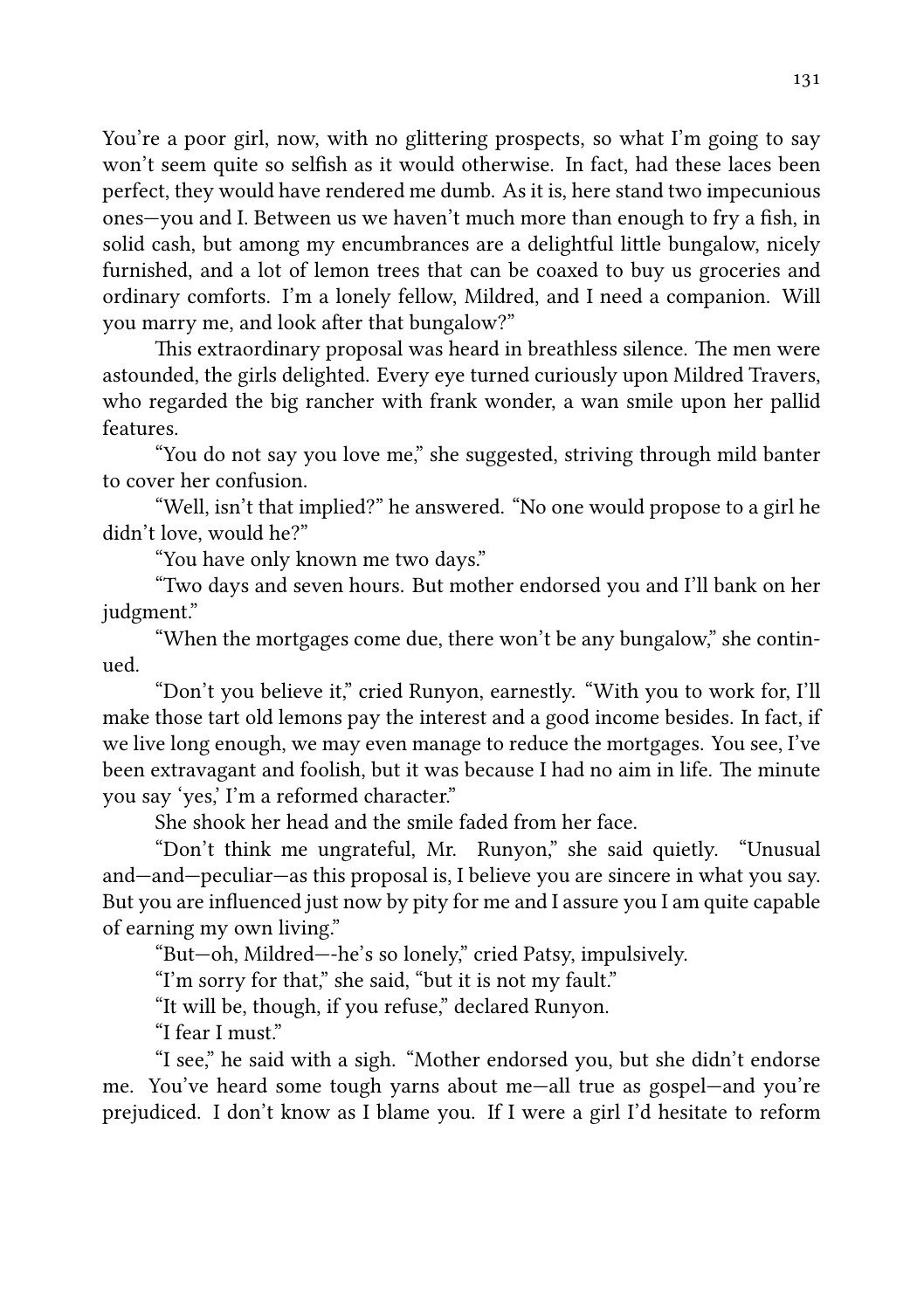such a desperate character, I'm sure. But I've the notion there's the making of a decent fellow in me, if the right workman undertakes the job."

She looked at him earnestly, now—very earnestly. In spite of the squeaky voice and the inopportune time he had chosen for such a serious proposal, there was an innate manliness and ingenuousness in his attitude, as he stood there unabashed and towering above the other men, that seemed to her admirable and impressive. Both Beth and Patsy were reflecting that a girl might do much worse than to accept Bulwer Runyon as a mate.

Said Mildred, still speaking in the same quiet and composed voice:

"I will give you a positive answer in three days, Mr. Runyon. That delay is mere justice to us both."

"Thank you," he said. "Shall we fuss with these tattered laces any longer? It hardly seems worth while."

Now that the strain of the situation was removed they all began chattering volubly in order to give countenance to Mildred. Runyon seemed not to need such consideration.

Old Miguel had witnessed and overheard this scene from the background and his bright black eyes had roamed restlessly from the girl's face to Runyon's as if trying to read their true feelings. The discovery of the laces had not drawn any exclamation from the ancient ranchero, whose stolid expression nothing seemed able to disturb. As the others filed down the stairs and out of the recess in the wall, into the roomy nursery, old Miguel followed imperturbable and serene as ever. In the court he touched his hat to his master.

"I go now, Meest Weld?" he asked.

"Yes. Thank you, Miguel, for your help."

"I thank you, too," said Mildred, stepping forward to take the Mexican's hand. "I remember you well, Miguel. In the old days you often took care of me while my father and Señor Cristoval talked. Don't you remember?"

He nodded, his eyes fixed full upon her face.

"Once a friend, always a friend, Miguel," she continued brightly. "Even today you have been trying to help me, and I am grateful. Some time we will have a good talk together about the old days."

Then he went away, and if one who knew old Miguel Zaloa could have followed him, his actions would have caused surprise.

First he wandered deep into the orange groves, where—when absolutely alone—he began muttering excitedly. At times he would kick his booted foot viciously against a tree-trunk, regardless of the impact that numbed his toes and sent a tingle up his legs. After a time this remarkable exhibit of passion subsided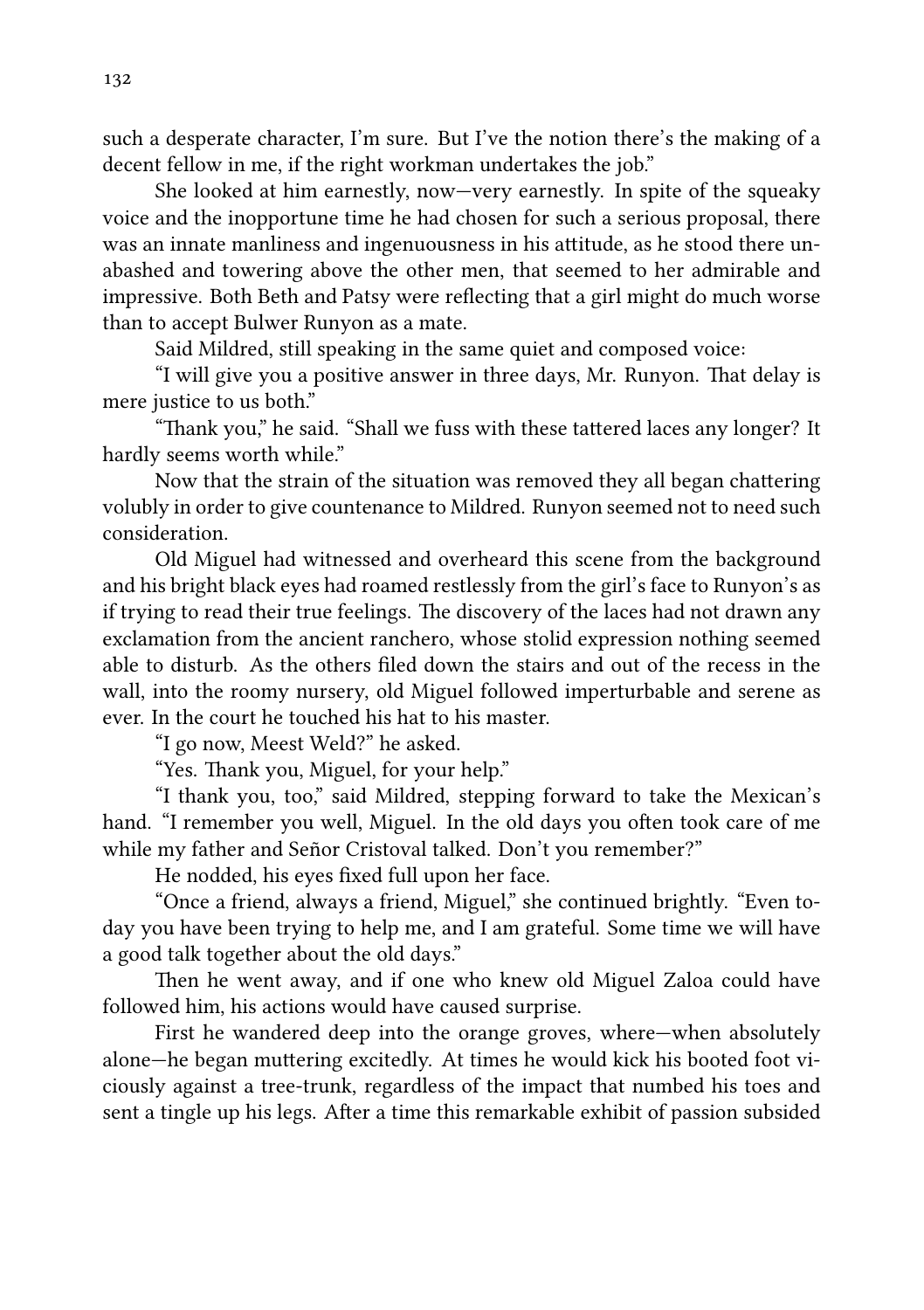and for the period of half an hour he stood quite motionless, staring straight before him and seeing nothing. Then he started off through the groves, climbed the fence into the lane and marched away through miles and miles of the surrounding country.

It was growing dark when Miguel at last appeared at the quarters, growling at the men and ordering them to get into the groves and work. They marked his ill temper and took care not to arouse his further anger. In the morning he was up at daybreak and in more gentle mood directed the beginning of the day's labors.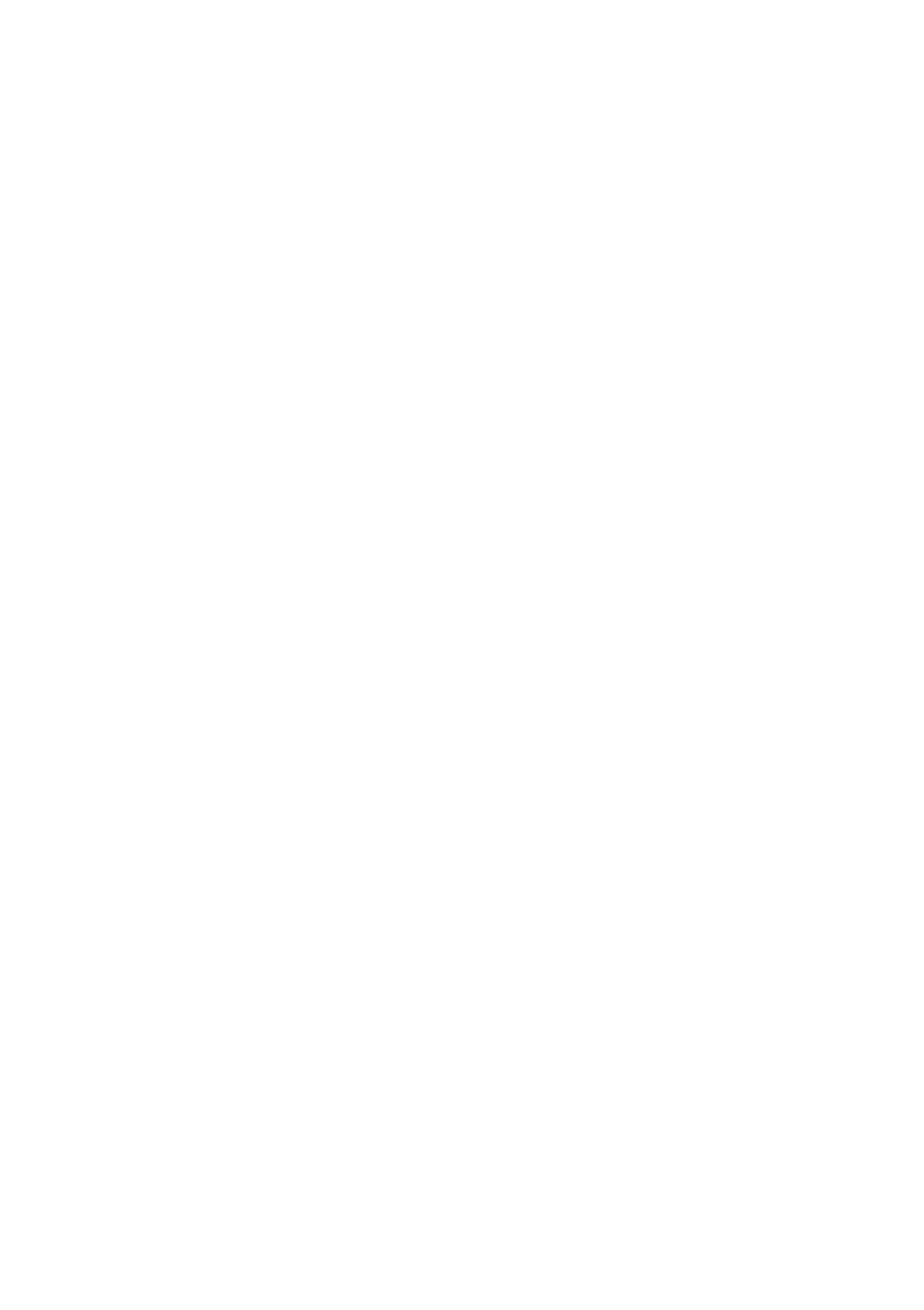### **CHAPTER XXII—FAITHFUL AND TRUE**

Late that afternoon Arthur and Louise sat in the court, chatting with their guests, who were occupied in coddling and amusing baby Jane, when Inez approached Mr. Weldon and said that Miguel wished to speak with him.

"Send him here," said Arthur, and presently the old Mexican appeared, again arrayed in his best clothes and with the red necktie carefully arranged. He held his hat in his hand and looked uncertainly around the circle. Then his eyes wandered to the nursery and through the open door he saw Mildred siing in a rocker, engaged in reading a book. Runyon had gone home that morning, "to see if the ranch is still there," he said.

"I have—some—private talks to make, Meest Weld," began the old ranchero. "Speak out, Miguel," said his master encouragingly.

"Oh; but he said 'private,'" Patsy reminded him.

"I know. Miguel understands that he may speak before my friends."

"It ees—about—Señor Cristoval, Meest Weld."

"Yes? Well, what about him, Miguel?"

"I am once servant for Señor Cristoval. I stay here in house with him, long time. When he get sick, before he die, I care for him. Doctor say to me that Señor Cristoval can not get well; I say so to Señor Cristoval. He say never mind, he have live long enough."

This was interesting to them all in view of the recent happenings, and the girls bent nearer to hear the old man's story. Arthur, the major and Uncle John were equally intent.

"Señor Cristoval, he say, when he get very bad, there ees one thing he hate to leave, an' that ees—his money," continued Miguel. "He say, money ees his bes' friend, all time. But he no can take money where he will go. He ees mad that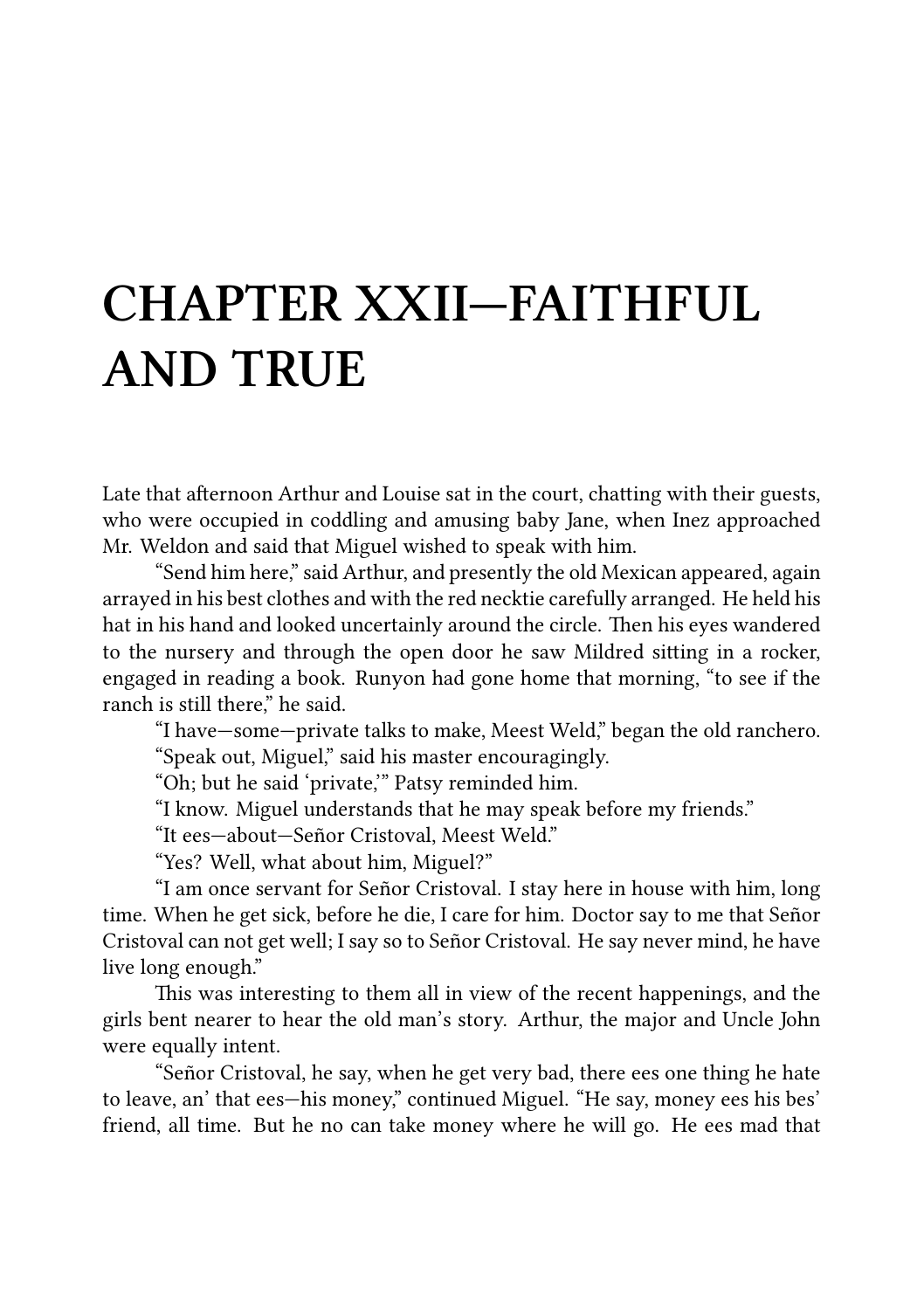many poor fools will spend the money he have love an' cared for. So he make me take three big bag of gold an' drive to bank an' put away so the poor fools will find it. Much more money ees in bank, too. Then, when doctor come, he ask me when he will die, an' doctor say when sun next shine Señor Cristoval will not see it. Doctor want to stay all night, but Señor Cristoval pay an' tell him go. He want to die alone.

"But I am there. Some time in night Señor Cristoval he call an' say: 'Miguel, I mus' not die till I have give to Leighton what belong to him. I have keep Leighton's money for him. I will show you where it ees hid, so you can give it to Leighton.'"

Ah, they were intent enough now. Intuitively each listener seemed to know that a secret was about to be revealed and many glances were cast toward the unconscious Mildred, who continued to read placidly. But no one interrupted the old Mexican.

"I help Senor Cristoval to stand up. He ees not strong, so I hold him. He walk from blue room to back room an' there he show me how to take block from wall. Behind block ees big place for money. Señor Cristoval he say all money what belong to Leighton ees there. He tell me count it. So I put Señor Cristoval in chair an' he watch while I take out money an' count. There ees four bag. I count three bag an' he say good, it ees right. He say count last bag. So I empty bag on floor an' count gold an' put in bag again. When thees ees done I say: 'Is eet right?' But Señor Cristoval say nothing. I look up, an' Señor Cristoval ees dead."

The old man spoke simply and quietly, but they found his relation intensely dramatic. Patsy was trembling with excitement. Beth clasped Louise's hand and found it cold from nervousness.

"And then, Miguel?" said Arthur.

"Then, Meest Weld, I put gold in wall an' fix block so no one know an' carry Señor Cristoval to his bed. That ees all, Meest Weld."

"And you told no one of Leighton's gold?"

"I tell no one. It ees belong to Leighton."

"Where is it now, Miguel?"

"In wall, Meest Weld."

"All of it?"

" $A$ l."

There was a moment's pause.

"You know now that it belongs to Mildred—to Leighton's daughter,—do you not?" he asked, an accent of sternness in his voice.

"I know, Meest Weld."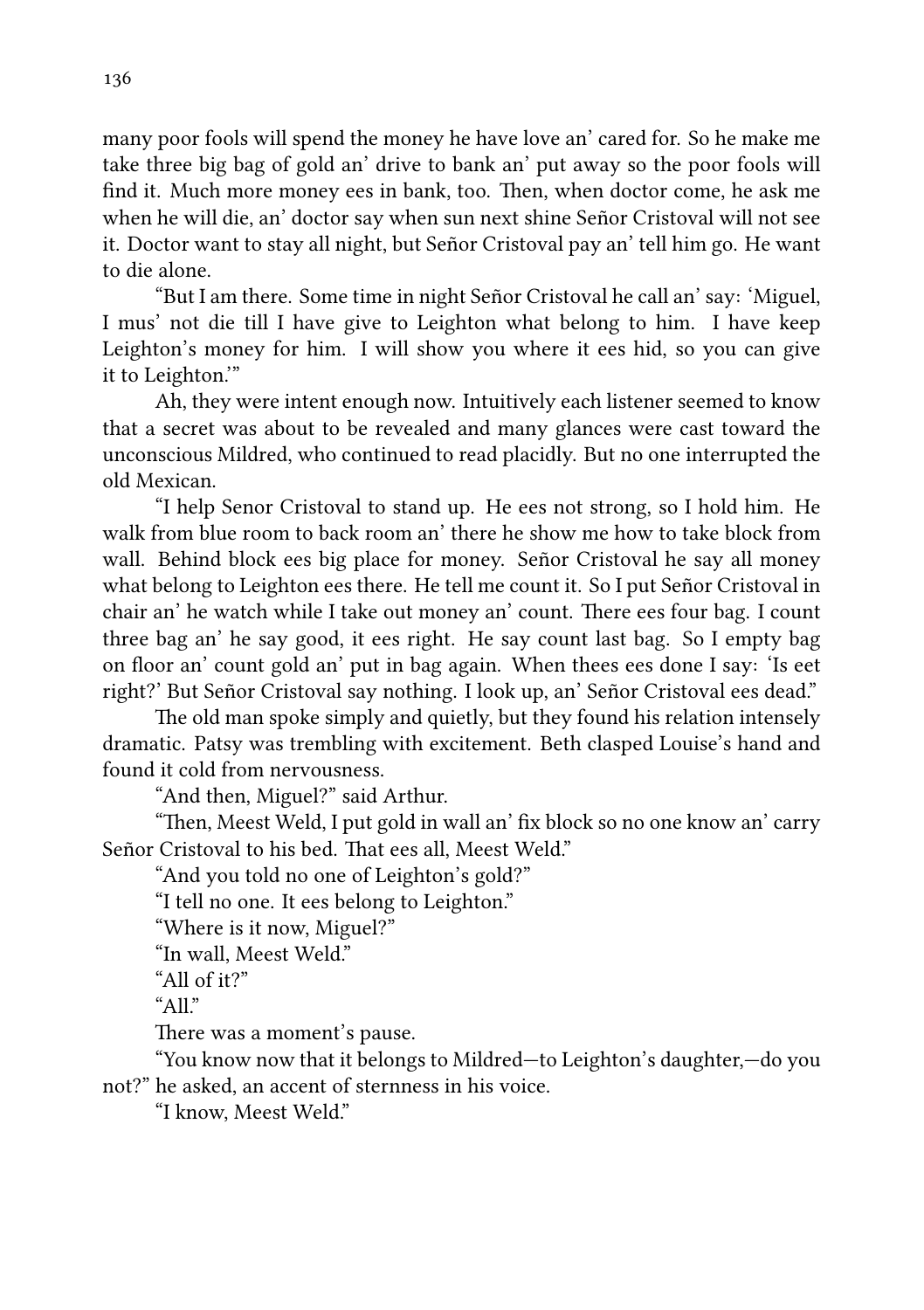"Then why did you not tell us of this before?"

Old Miguel stood silent, shifting from one foot to another, his eyes cast down, his slender brown fingers spasmodically pressing the rim of his sombrero. But when he spoke it was in his former quiet manner.

"I am a bad man, Meest Weld. I theenk I keep gold for myself. Why not, when no one know? Long time after Señor Cristoval die no one come here. Some time I go to room an' count gold. When I see it I have bad thought. I theenk it ees nice if I keep all myself. But when I go away an' work in the grove, I tell Miguel many time that gold ees not his; it ees Leighton's gold. I say when Leighton come for it he mus' have it. But Leighton do not come. Many year the gold ees mine, an' no one know. Then come Leighton's girl, an' I know I am bad man if I keep gold. But I say nothing. I theenk no one ever know."

"But tell me," said Arthur curiously, "what good is the money to you when it is hidden in a wall?"

"Not much, Meest Weld; but I know I am rich. I say I can buy ranch an' be big man, an' no one know I have steal Leighton's gold."

"Then why have you told us the secret?"

Miguel glanced toward the nursery.

"I am man for work," said he. "Always I work; always I mus' work. I am old. When I can no work, I mus' die. Señor Cristoval mus' leave gold when he die; it ees same with Miguel. Now I have good job. I can work an' be happy. But—"

"Well, Miguel?"

"Leighton's daughter, she ees a girl. A girl can not work like a man. It ees her gold, not mine. When you say it, I will show you where Leighton's gold ees hid"

Uncle John sprang up and grasped the man's hand.

"You are an honest fellow, Miguel!" he cried.

"No, Meest Mereek," was the reply. "I have wish to steal, so I am not honest." "But you have given up the gold."

"Yes, Meest Mereek; because I am afraid."

"I don't believe a word of it," said Patsy. "You were tempted to do wrong, Miguel, and if you had kept silent no one would ever have known; but you told us of the gold, and so you are faithful and true."

"Ah, that ees what Meest Leighton tell me, some time," said he. "An' that ees what spoil me from being bad. Because Leighton say I am faithful an' true, I have theenk I mus' be that way. That ees it."

Mildred's gold proved to be a small fortune. Perhaps Cristoval had added to his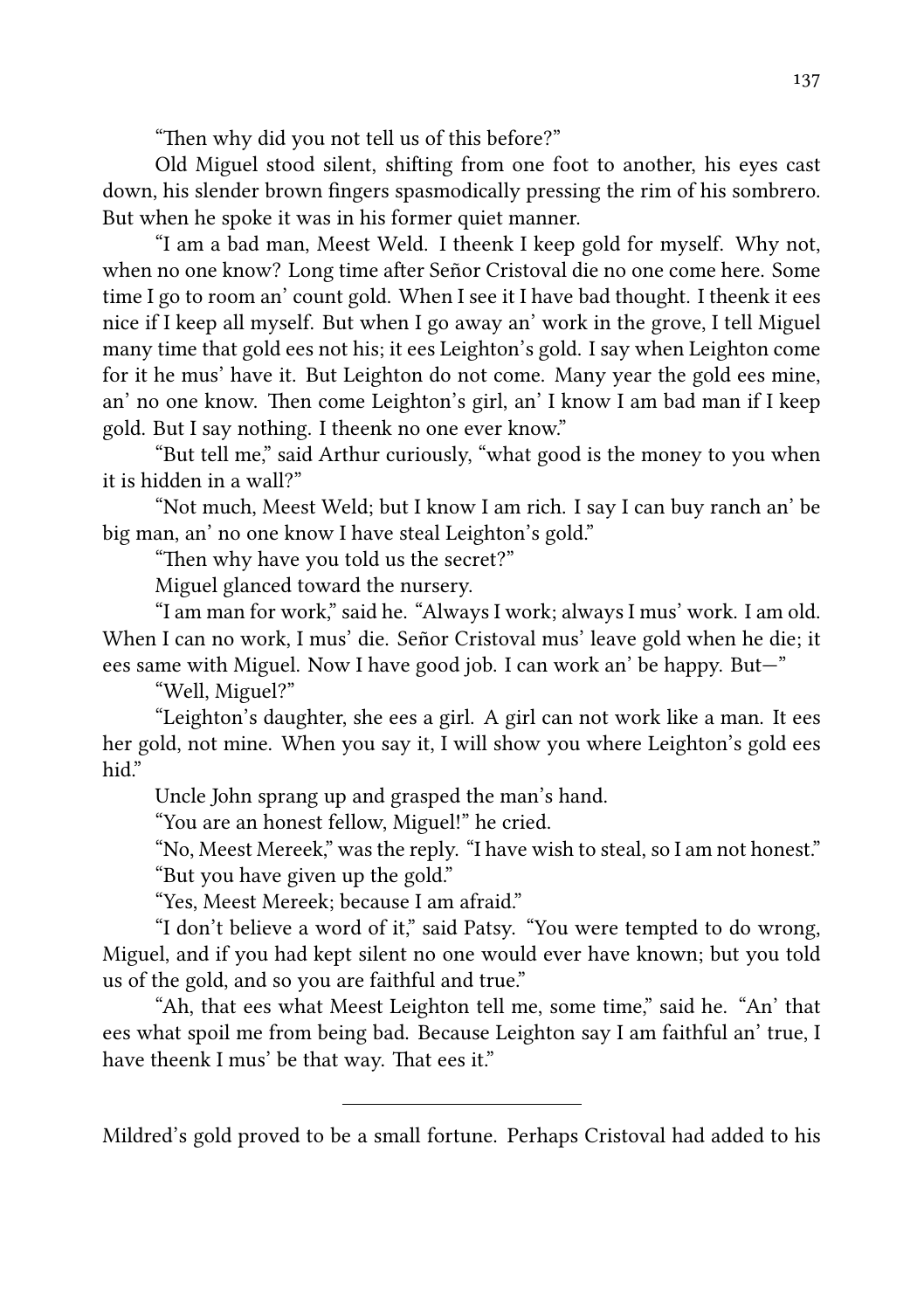partner's earnings, for the child's sake, for the total amounted to more than she had ever expected.

It was all in hard cash and Arthur drove over to the bank and deposited it to the credit of Mildred Travers, as she preferred to retain that name.

Patsy and Beth were curious to know what the girl would do with her windfall, but Mildred proved noncommittal.

"How about Bul Run?" asked Patsy.

Mildred smiled but blushed deeply at the question.

"Would my money be enough to pay his mortgages?" she inquired.

"Perhaps," said Beth, "but that would be foolish. He would soon be in debt again."

"No, no!" protested Patsy. "I'm sure he will reform if—"

"If Mildred marries him?"

"Yes."

Mildred seemed troubled.

"The best way," declared Beth, "would be to have Mildred keep her money in her own name, and help out in case of emergency."

Mildred approved that, and being pressed by the two girls she frankly confided to them that she would accept Mr. Runyon when he came for his answer.

Runyon appeared on the third day and Arthur met him and told him the good news of the finding of Mildred's inheritance. But the effect of this discovery on the big rancher was to overwhelm him with despair.

"She will never marry me now," he asserted in doleful tones, "and I'd rather die than ask her. It would be beastly to take such an advantage of the poor child. When she was poor, I could offer her a home with good grace, but now that she's rolling in gold the jig is up! If you'll tell me, where I can find old Miguel, I'll strangle the villain. Why in thunder couldn't he hold his tongue?"

Arthur laughingly replied that money wouldn't make a particle of difference with a girl like Mildred, but Runyon would not listen and remained disconsolate. He stayed at the ranch, but moped around with a woe-begone countenance and refused to speak with anyone.

Patsy and Beth skillfully contrived several opportunities for Runyon to approach Mildred, but he ignored all chances and preferred to remain miserable. The day passed without his demanding his answer. Mildred had been bright and expectant and the girls read her disappointment when her unaccountable wooer delayed putting his fortune to the test.

The next day he was no more cheerful, but rather seemed to have accumulated an added gloom. He sought a garden bench and smoked innumerable cigars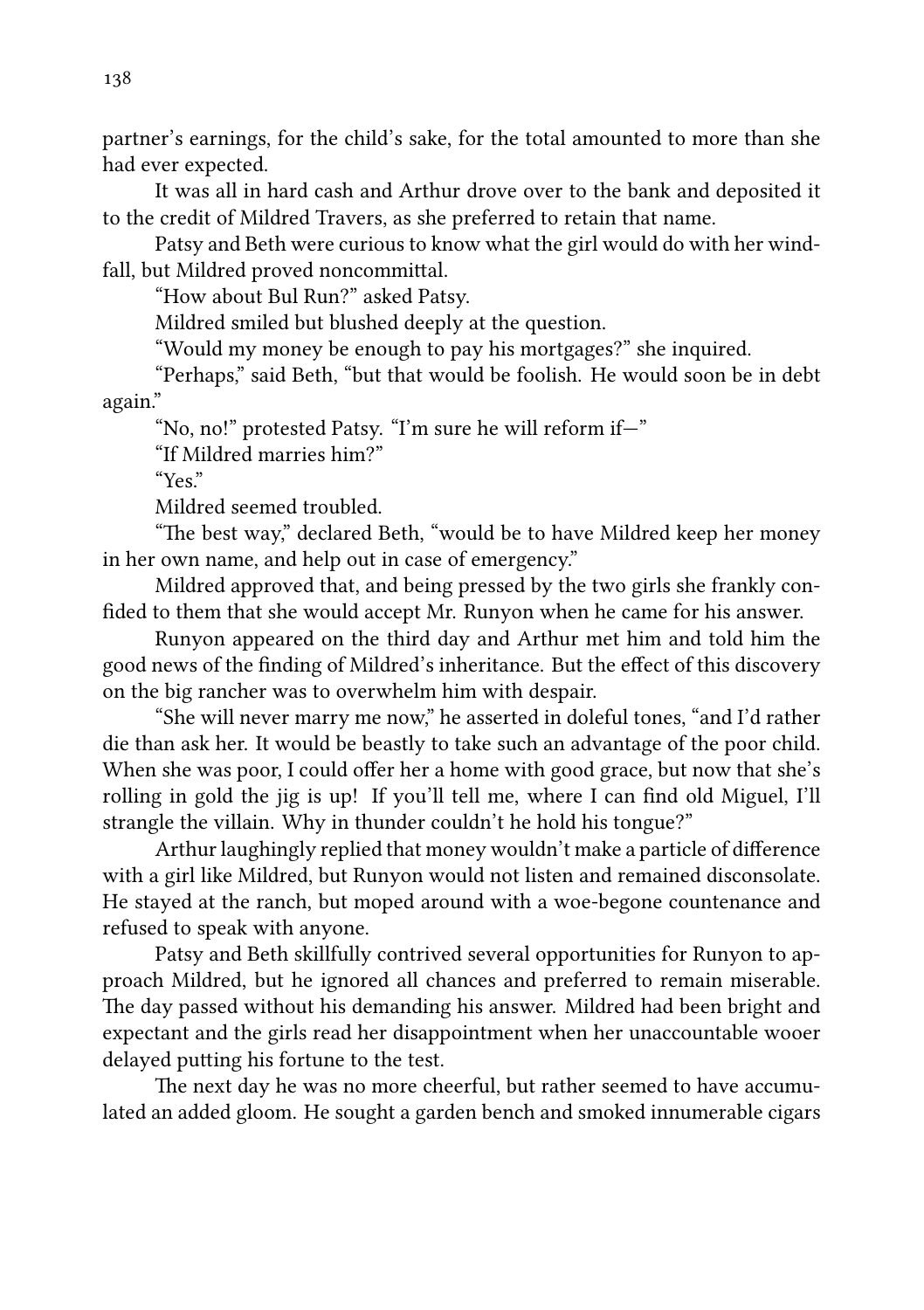in solitary grief. If anyone approached, Runyon would retreat to the shrubbery. At mealtime he was likewise silent but consumed enormous quantities of food, which made Patsy accuse him of being an impostor.

"No regulation lover," she said to him, "ever had an appetite. The novels all say so. Therefore you can't love Mildred a bit."

Runyon groaned, cast her a reproachful glance and went on eating.

Several days passed without his asking Mildred for her answer, and now the absurd situation began to get on all their nerves. Mildred herself grew impatient and watched from the nursery window the garden bench on which Runyon sat gloomily in his perpetual cloud of smoke.

"He'll make himself sick, with those black cigars, I'm sure," observed Patsy, on one occasion.

"And he can't afford to smoke so many," added Beth. "Unless this thing stops, he'll soon have to take out a new mortgage."

"Or sell some lemons," added Patsy.

"I believe," said Mildred slowly, as if summoning her courage, "I will speak to him myself. Don't you think that would be best?"

"Of course," approved Patsy. "Runyon is a big baby, and needs a nurse more than little Jane. I'll hold Toodlums, Mildred, while you sally forth and take the bull by the horns."

Mildred looked at Beth for counsel.

"Unless you speak to him," said that young lady, "you will never get together. Moreover, the rest of us will grow mad or idiotic. So, for all our sakes, you'd better take Mr. Runyon in hand. You'll have to manage him afterward, anyhow, so the sooner you begin the better."

Mildred handed little Jane to Patsy and left the nursery. Through the window the other girls watched her approach Mr. Runyon and stand before him. At once he stood up and threw away his cigar, but his face was toward them and they could see that he did not speak.

Mildred, however, was talking very earnestly. Runyon shook his head. He turned half away. Then he swung sharply around and caught the girl in his arms.

"Come, Beth," said Patsy; "let's go and tell Louise."

\*\*\* END OF THIS PROJECT GUTENBERG EBOOK AUNT JANE'S NIECES ON THE RANCH \*\*\*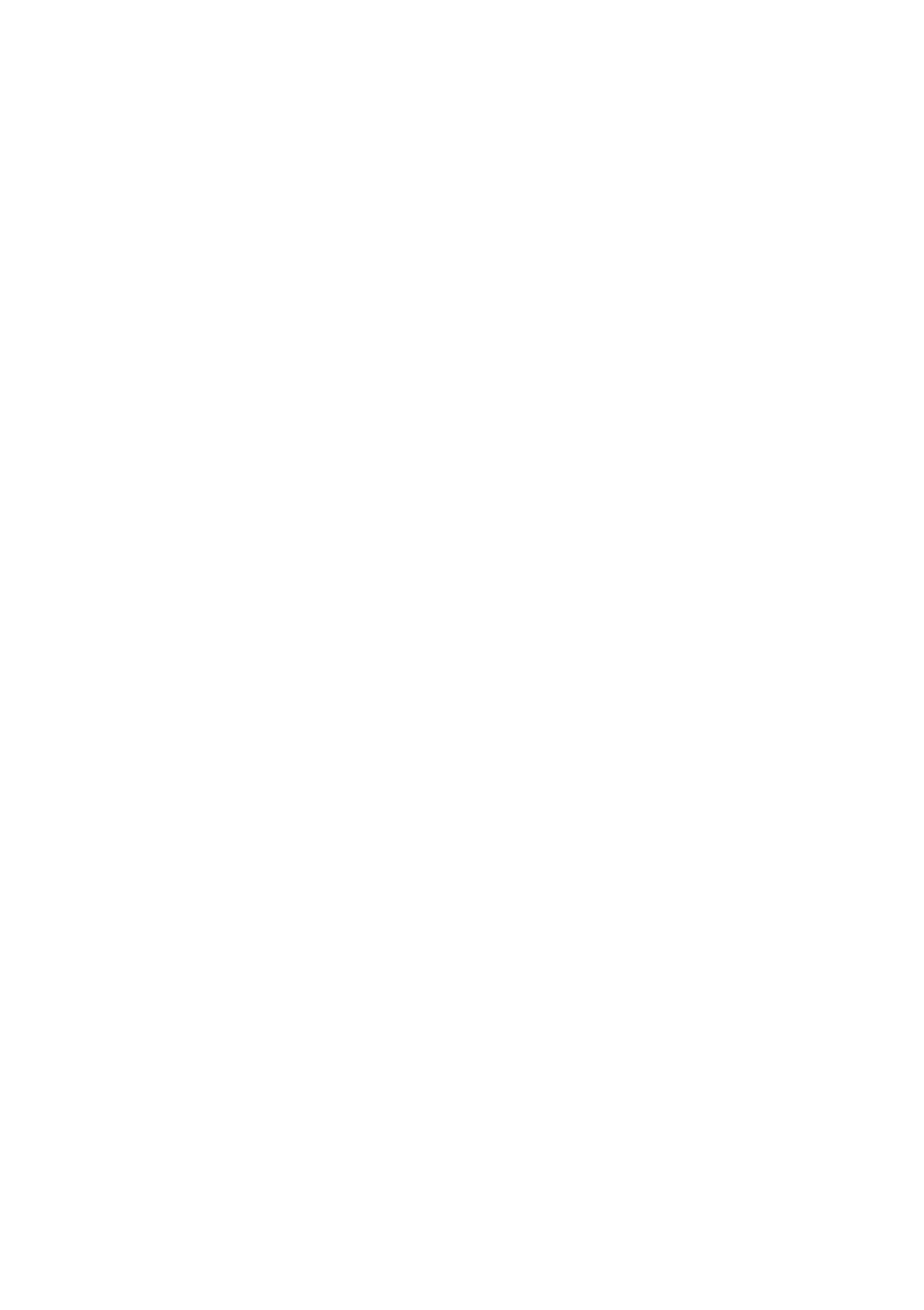# **A Word from Project Gutenberg**

We will update this book if we find any errors.

This book can be found under: http://www.gutenberg.org/ebooks/35859

Creating the works from public domain print editions means that no one owns a United States copyright in these works, so the Foundation (and you!) can copy and distribute it in the United States without permission and without paying copyright royalties. Special rules, set forth in the General Terms of Use part of this license, apply to copying and distributing Project Gutenberg™ electronic works to protect the Project Gutenberg™ concept and trademark. Project Gutenberg is a registered trademark, and may not be used if you charge for the eBooks, unless you receive specific permission. If you do not charge anything for copies of this eBook, complying with the rules is very easy. You may use this eBook for nearly any purpose such as creation of derivative works, reports, performances and research. They may be modified and printed and given away – you may do practically *anything* with public domain eBooks. Redistribution is subject to the trademark license, especially commercial redistribution.

#### **e Full Project Gutenberg License**

#### *Please read this before you distribute or use this work.*

To protect the Project Gutenberg™ mission of promoting the free distribution of electronic works, by using or distributing this work (or any other work associated in any way with the phrase "Project Gutenberg"), you agree to comply with all the terms of the Full Project Gutenberg™ License available with this file or online at http://www.gutenberg.org/license.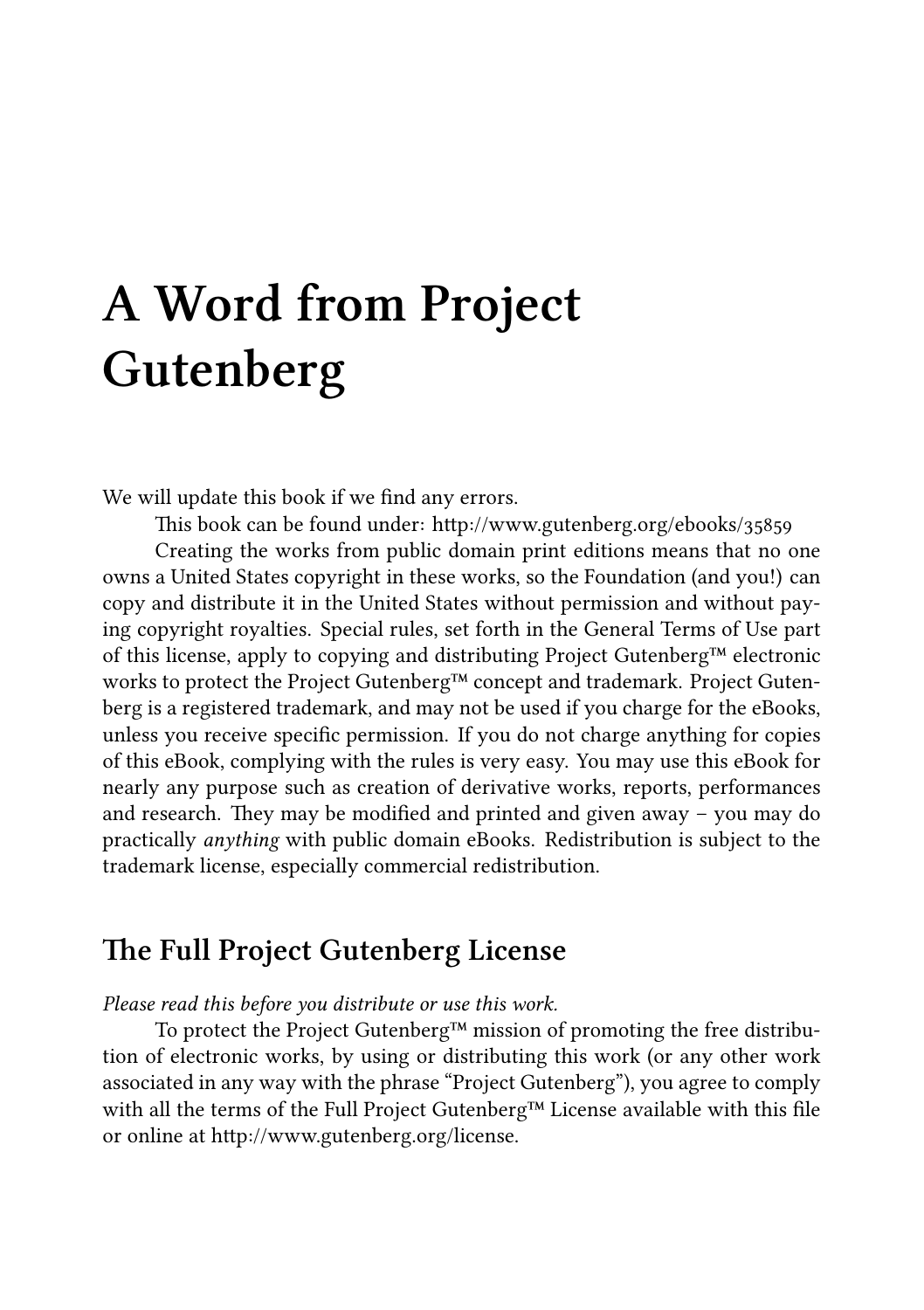#### **Section . General Terms of Use & Redistributing Project Gutenberg™ electronic works**

**.A.** By reading or using any part of this Project Gutenberg™ electronic work, you indicate that you have read, understand, agree to and accept all the terms of this license and intellectual property (trademark/copyright) agreement. If you do not agree to abide by all the terms of this agreement, you must cease using and return or destroy all copies of Project Gutenberg™ electronic works in your possession. If you paid a fee for obtaining a copy of or access to a Project Gutenberg™ electronic work and you do not agree to be bound by the terms of this agreement, you may obtain a refund from the person or entity to whom you paid the fee as set forth in paragraph 1.E.8.

**.B.** "Project Gutenberg" is a registered trademark. It may only be used on or associated in any way with an electronic work by people who agree to be bound by the terms of this agreement. There are a few things that you can do with most Project Gutenberg™ electronic works even without complying with the full terms of this agreement. See paragraph 1.C below. There are a lot of things you can do with Project Gutenberg™ electronic works if you follow the terms of this agreement and help preserve free future access to Project Gutenberg™ electronic works. See paragraph  $1.E$  below.

1.C. The Project Gutenberg Literary Archive Foundation ("the Foundation" or PGLAF), owns a compilation copyright in the collection of Project Gutenberg™ electronic works. Nearly all the individual works in the collection are in the public domain in the United States. If an individual work is in the public domain in the United States and you are located in the United States, we do not claim a right to prevent you from copying, distributing, performing, displaying or creating derivative works based on the work as long as all references to Project Gutenberg are removed. Of course, we hope that you will support the Project Gutenberg™ mission of promoting free access to electronic works by freely sharing Project Gutenberg™ works in compliance with the terms of this agreement for keeping the Project Gutenberg™ name associated with the work. You can easily comply with the terms of this agreement by keeping this work in the same format with its attached full Project Gutenberg™ License when you share it without charge with others.

1.D. The copyright laws of the place where you are located also govern what you can do with this work. Copyright laws in most countries are in a constant state of change. If you are outside the United States, check the laws of your country in addition to the terms of this agreement before downloading, copying, displaying, performing, distributing or creating derivative works based on this work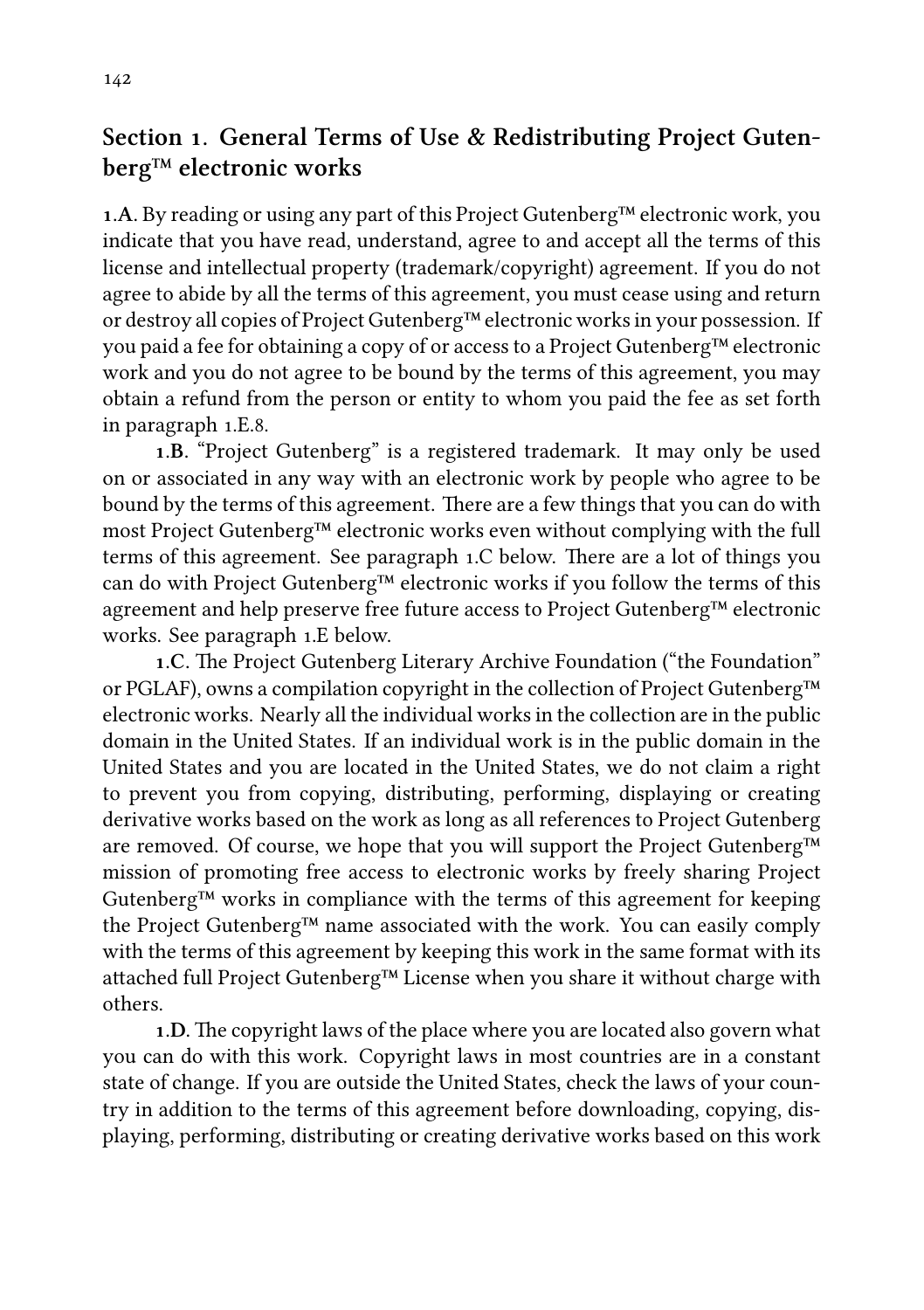or any other Project Gutenberg™ work. The Foundation makes no representations concerning the copyright status of any work in any country outside the United **States** 

**.E.** Unless you have removed all references to Project Gutenberg:

1.E.1. The following sentence, with active links to, or other immediate access to, the full Project Gutenberg™ License must appear prominently whenever any copy of a Project Gutenberg™ work (any work on which the phrase "Project Gutenberg" appears, or with which the phrase "Project Gutenberg" is associated) is accessed, displayed, performed, viewed, copied or distributed:

This eBook is for the use of anyone anywhere at no cost and with almost no restrictions whatsoever. You may copy it, give it away or re-use it under the terms of the Project Gutenberg License included with this eBook or online at http://www.gutenberg.org

**.E..** If an individual Project Gutenberg™ electronic work is derived from the public domain (does not contain a notice indicating that it is posted with permission of the copyright holder), the work can be copied and distributed to anyone in the United States without paying any fees or charges. If you are redistributing or providing access to a work with the phrase "Project Gutenberg" associated with or appearing on the work, you must comply either with the requirements of paragraphs 1.E. through 1.E. or obtain permission for the use of the work and the Project Gutenberg<sup>™</sup> trademark as set forth in paragraphs  $1.E.8$  or  $1.E.9$ .

**.E..** If an individual Project Gutenberg™ electronic work is posted with the permission of the copyright holder, your use and distribution must comply with both paragraphs  $1.E.1$  through  $1.E.7$  and any additional terms imposed by the copyright holder. Additional terms will be linked to the Project Gutenberg™ License for all works posted with the permission of the copyright holder found at the beginning of this work.

**1.E.4.** Do not unlink or detach or remove the full Project Gutenberg™ License terms from this work, or any files containing a part of this work or any other work associated with Project Gutenberg™.

**.E..** Do not copy, display, perform, distribute or redistribute this electronic work, or any part of this electronic work, without prominently displaying the sentence set forth in paragraph .E. with active links or immediate access to the full terms of the Project Gutenberg™ License.

**1.E.6.** You may convert to and distribute this work in any binary, compressed, marked up, nonproprietary or proprietary form, including any word processing or hypertext form. However, if you provide access to or distribute copies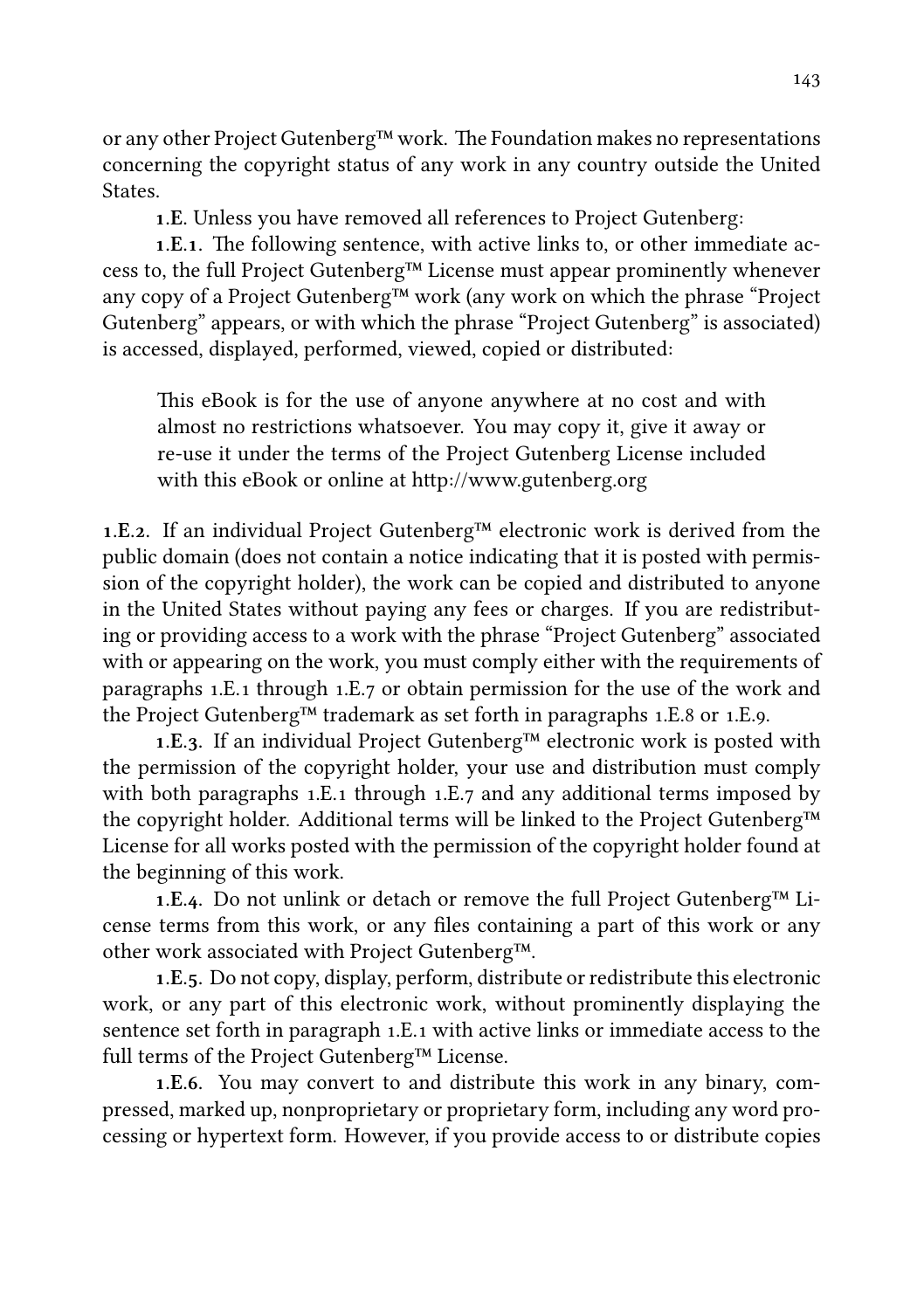of a Project Gutenberg™ work in a format other than "Plain Vanilla ASCII" or other format used in the official version posted on the official Project Gutenberg™ web site (http://www.gutenberg.org), you must, at no additional cost, fee or expense to the user, provide a copy, a means of exporting a copy, or a means of obtaining a copy upon request, of the work in its original "Plain Vanilla ASCII" or other form. Any alternate format must include the full Project Gutenberg™ License as specified in paragraph 1.E.1.

1.E.7. Do not charge a fee for access to, viewing, displaying, performing, copying or distributing any Project Gutenberg™ works unless you comply with paragraph 1.E.8 or 1.E.9.

1.E.8. You may charge a reasonable fee for copies of or providing access to or distributing Project Gutenberg™ electronic works provided that

- You pay a royalty fee of 20% of the gross profits you derive from the use of Project Gutenberg™ works calculated using the method you already use to calculate your applicable taxes. The fee is owed to the owner of the Project Gutenberg<sup> $m$ </sup> trademark, but he has agreed to donate royalties under this paragraph to the Project Gutenberg Literary Archive Foundation. Royalty payments must be paid within 60 days following each date on which you prepare (or are legally required to prepare) your periodic tax returns. Royalty payments should be clearly marked as such and sent to the Project Gutenberg Literary Archive Foundation at the address specified in Section , "Information about donations to the Project Gutenberg Literary Archive Foundation."
- You provide a full refund of any money paid by a user who notifies you in writing (or by e-mail) within 30 days of receipt that s/he does not agree to the terms of the full Project Gutenberg™ License. You must require such a user to return or destroy all copies of the works possessed in a physical medium and discontinue all use of and all access to other copies of Project Gutenberg™ works.
- You provide, in accordance with paragraph 1.F.3, a full refund of any money paid for a work or a replacement copy, if a defect in the electronic work is discovered and reported to you within 90 days of receipt of the work.
- You comply with all other terms of this agreement for free distribution of Project Gutenberg™ works.

**1.E.9.** If you wish to charge a fee or distribute a Project Gutenberg<sup>™</sup> electronic work or group of works on different terms than are set forth in this agreement,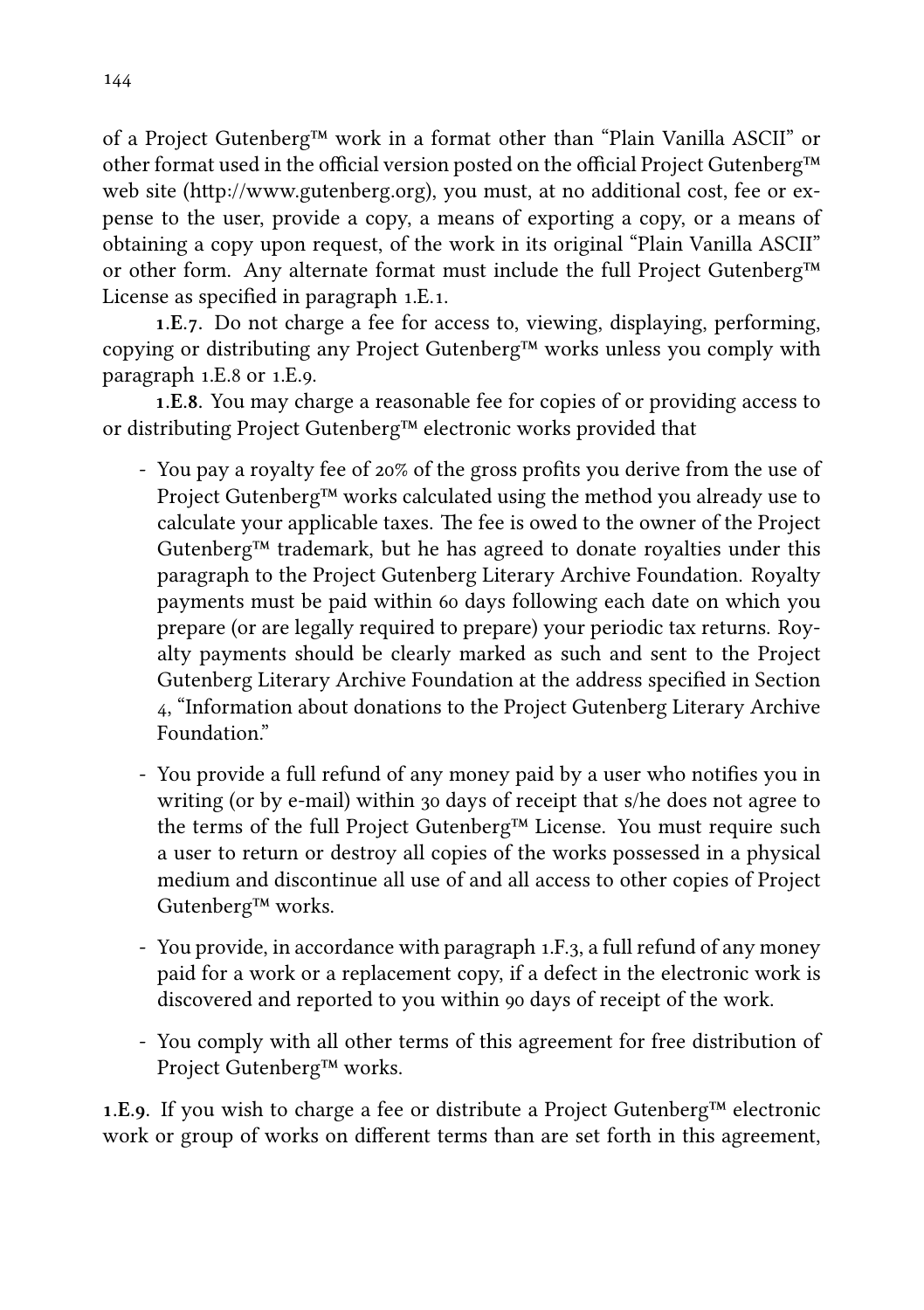you must obtain permission in writing from both the Project Gutenberg Literary Archive Foundation and Michael Hart, the owner of the Project Gutenberg™ trademark. Contact the Foundation as set forth in Section 3. below.

**.F.**

**.F..** Project Gutenberg volunteers and employees expend considerable effort to identify, do copyright research on, transcribe and proofread public domain works in creating the Project Gutenberg™ collection. Despite these efforts, Project Gutenberg™ electronic works, and the medium on which they may be stored, may contain "Defects," such as, but not limited to, incomplete, inaccurate or corrupt data, transcription errors, a copyright or other intellectual property infringement, a defective or damaged disk or other medium, a computer virus, or computer codes that damage or cannot be read by your equipment.

**.F..** LIMITED WARRANTY, DISCLAIMER OF DAMAGES – Except for the "Right of Replacement or Refund" described in paragraph .F., the Project Gutenberg Literary Archive Foundation, the owner of the Project Gutenberg™ trademark, and any other party distributing a Project Gutenberg™ electronic work under this agreement, disclaim all liability to you for damages, costs and expenses, including legal fees. YOU AGREE THAT YOU HAVE NO REMEDIES FOR NEGLI-GENCE, STRICT LIABILITY, BREACH OF WARRANTY OR BREACH OF CON-TRACT EXCEPT THOSE PROVIDED IN PARAGRAPH 1.F.3. YOU AGREE THAT THE FOUNDATION, THE TRADEMARK OWNER, AND ANY DISTRIBUTOR UNDER THIS AGREEMENT WILL NOT BE LIABLE TO YOU FOR ACTUAL, DI-RECT, INDIRECT, CONSEQUENTIAL, PUNITIVE OR INCIDENTAL DAMAGES EVEN IF YOU GIVE NOTICE OF THE POSSIBILITY OF SUCH DAMAGE.

1.F.3. LIMITED RIGHT OF REPLACEMENT OR REFUND - If you discover a defect in this electronic work within 90 days of receiving it, you can receive a refund of the money (if any) you paid for it by sending a written explanation to the person you received the work from. If you received the work on a physical medium, you must return the medium with your written explanation. The person or entity that provided you with the defective work may elect to provide a replacement copy in lieu of a refund. If you received the work electronically, the person or entity providing it to you may choose to give you a second opportunity to receive the work electronically in lieu of a refund. If the second copy is also defective, you may demand a refund in writing without further opportunities to fix the problem.

**.F..** Except for the limited right of replacement or refund set forth in paragraph 1.F.3, this work is provided to you 'AS-IS,' WITH NO OTHER WAR-RANTIES OF ANY KIND, EXPRESS OR IMPLIED, INCLUDING BUT NOT LIM-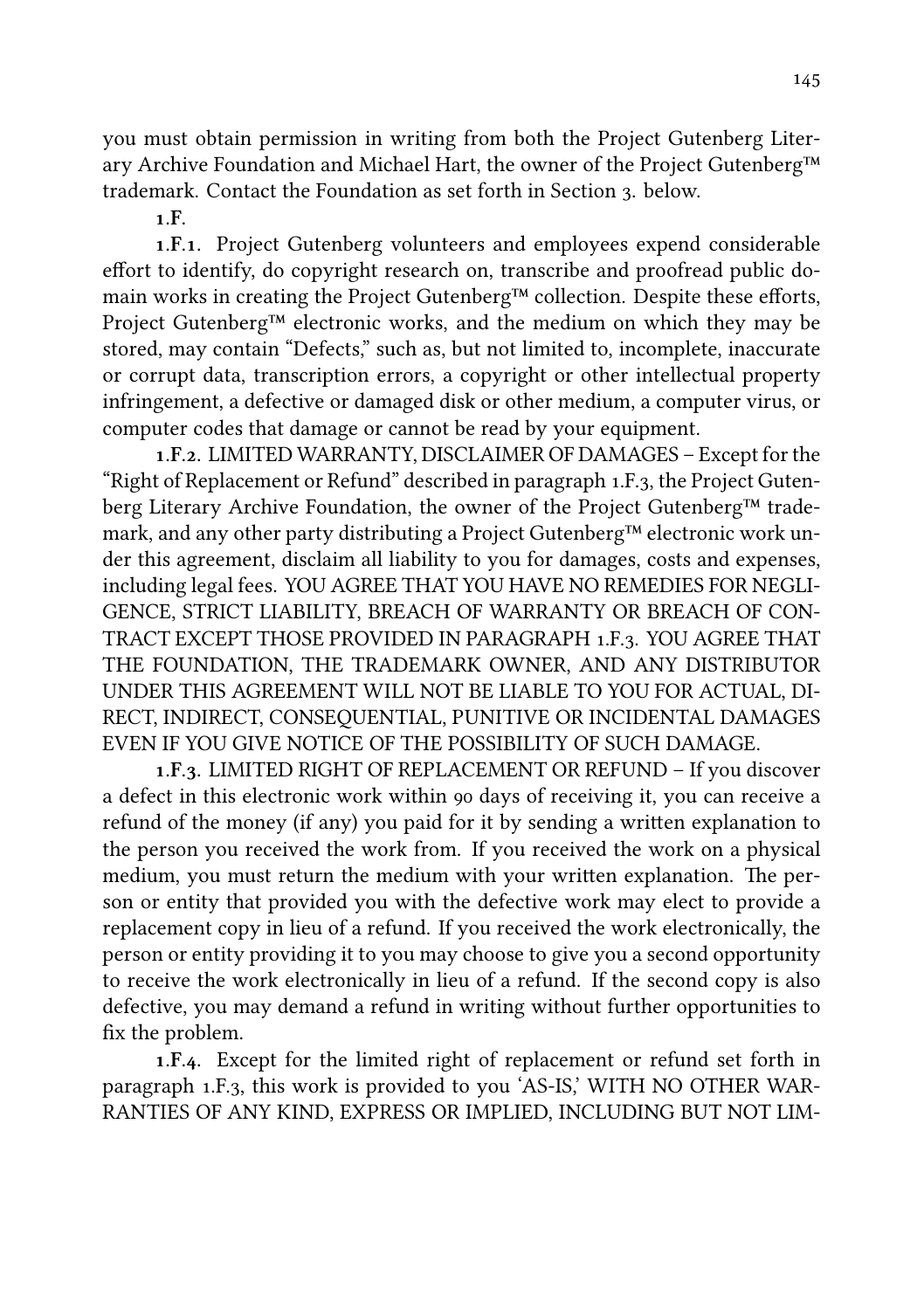ITED TO WARRANTIES OF MERCHANTIBILITY OR FITNESS FOR ANY PUR-POSE.

**.F..** Some states do not allow disclaimers of certain implied warranties or the exclusion or limitation of certain types of damages. If any disclaimer or limitation set forth in this agreement violates the law of the state applicable to this agreement, the agreement shall be interpreted to make the maximum disclaimer or limitation permitted by the applicable state law. The invalidity or unenforceability of any provision of this agreement shall not void the remaining provisions.

**1.F.6. INDEMNITY** – You agree to indemnify and hold the Foundation, the trademark owner, any agent or employee of the Foundation, anyone providing copies of Project Gutenberg™ electronic works in accordance with this agreement, and any volunteers associated with the production, promotion and distribution of Project Gutenberg™ electronic works, harmless from all liability, costs and expenses, including legal fees, that arise directly or indirectly from any of the following which you do or cause to occur: (a) distribution of this or any Project Gutenberg<sup>TM</sup> work, (b) alteration, modification, or additions or deletions to any Project Gutenberg™ work, and (c) any Defect you cause.

## Section 2. Information about the Mission of Project Gutenberg™

Project Gutenberg™ is synonymous with the free distribution of electronic works in formats readable by the widest variety of computers including obsolete, old, middle-aged and new computers. It exists because of the efforts of hundreds of volunteers and donations from people in all walks of life.

Volunteers and financial support to provide volunteers with the assistance they need, is critical to reaching Project Gutenberg™'s goals and ensuring that the Project Gutenberg™ collection will remain freely available for generations to come. In 2001, the Project Gutenberg Literary Archive Foundation was created to provide a secure and permanent future for Project Gutenberg™ and future generations. To learn more about the Project Gutenberg Literary Archive Foundation and how your efforts and donations can help, see Sections  $\alpha$  and  $\alpha$  and the Foundation web page at http://www.pglaf.org.

## Section 3. Information about the Project Gutenberg Literary **Archive Foundation**

The Project Gutenberg Literary Archive Foundation is a non profit  $501(c)(3)$  educational corporation organized under the laws of the state of Mississippi and granted tax exempt status by the Internal Revenue Service. The Foundation's EIN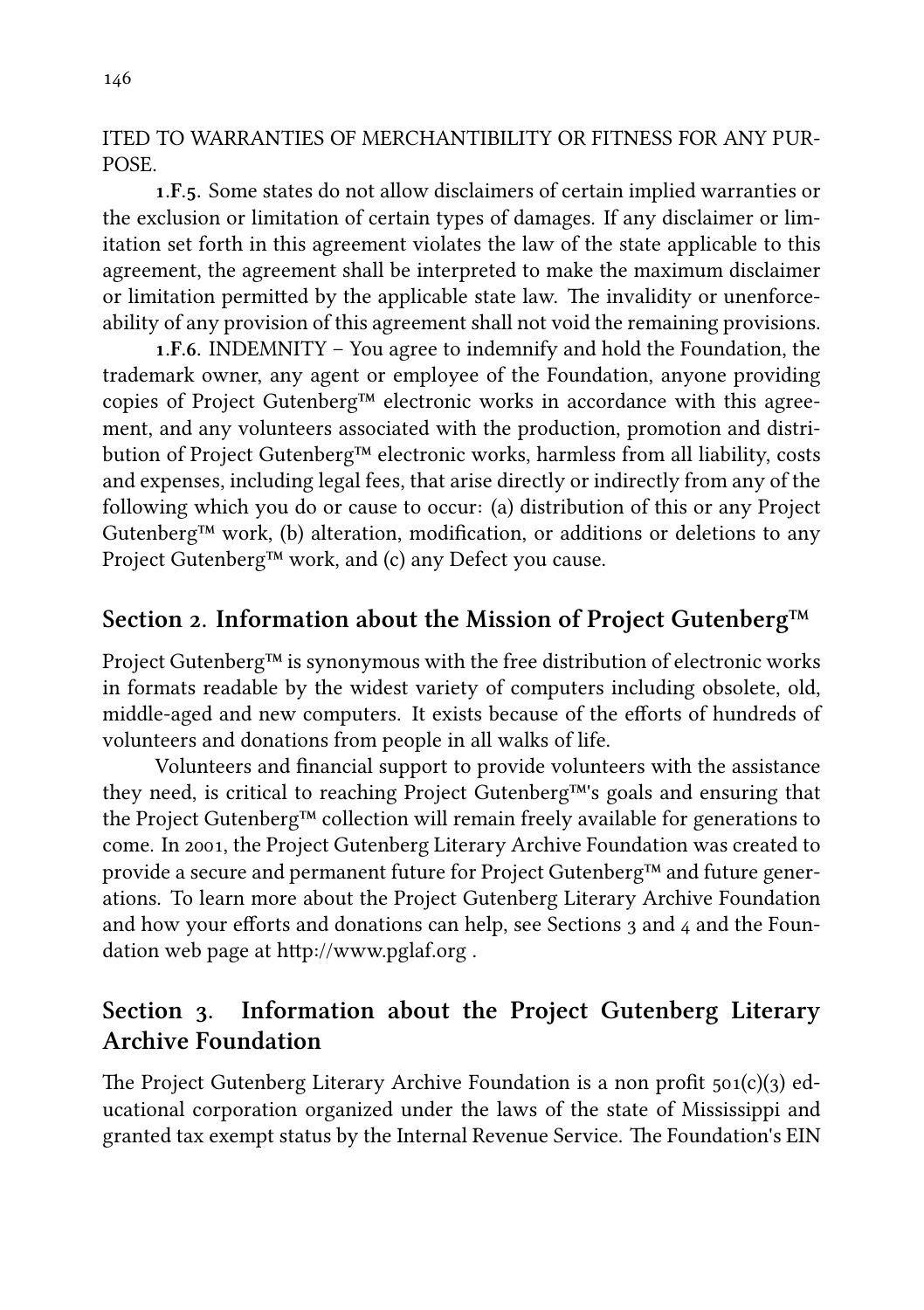or federal tax identification number is  $64-6221541$ . Its  $501(c)(3)$  letter is posted at http://www.gutenberg.org/fundraising/pglaf . Contributions to the Project Gutenberg Literary Archive Foundation are tax deductible to the full extent permitted by U.S. federal laws and your state's laws.

The Foundation's principal office is located at 4557 Melan Dr. S. Fairbanks, AK, 99712., but its volunteers and employees are scattered throughout numerous locations. Its business office is located at 809 North 1500 West, Salt Lake City, UT 84116, (801) 596-1887, email business@pglaf.org. Email contact links and up to date contact information can be found at the Foundation's web site and official page at http://www.pglaf.org

For additional contact information:

Dr. Gregory B. Newby Chief Executive and Director gbnewby@pglaf.org

## Section 4. Information about Donations to the Project Gutenberg **Literary Archive Foundation**

Project Gutenberg™ depends upon and cannot survive without wide spread public support and donations to carry out its mission of increasing the number of public domain and licensed works that can be freely distributed in machine readable form accessible by the widest array of equipment including outdated equipment. Many small donations ( $$1$  to  $$5,000$ ) are particularly important to maintaining tax exempt status with the IRS.

The Foundation is committed to complying with the laws regulating charities and charitable donations in all 50 states of the United States. Compliance requirements are not uniform and it takes a considerable effort, much paperwork and many fees to meet and keep up with these requirements. We do not solicit donations in locations where we have not received written confirmation of compliance. To SEND DONATIONS or determine the status of compliance for any particular state visit http://www.gutenberg.org/fundraising/donate

While we cannot and do not solicit contributions from states where we have not met the solicitation requirements, we know of no prohibition against accepting unsolicited donations from donors in such states who approach us with offers to donate.

International donations are gratefully accepted, but we cannot make any statements concerning tax treatment of donations received from outside the United States. U.S. laws alone swamp our small staff.